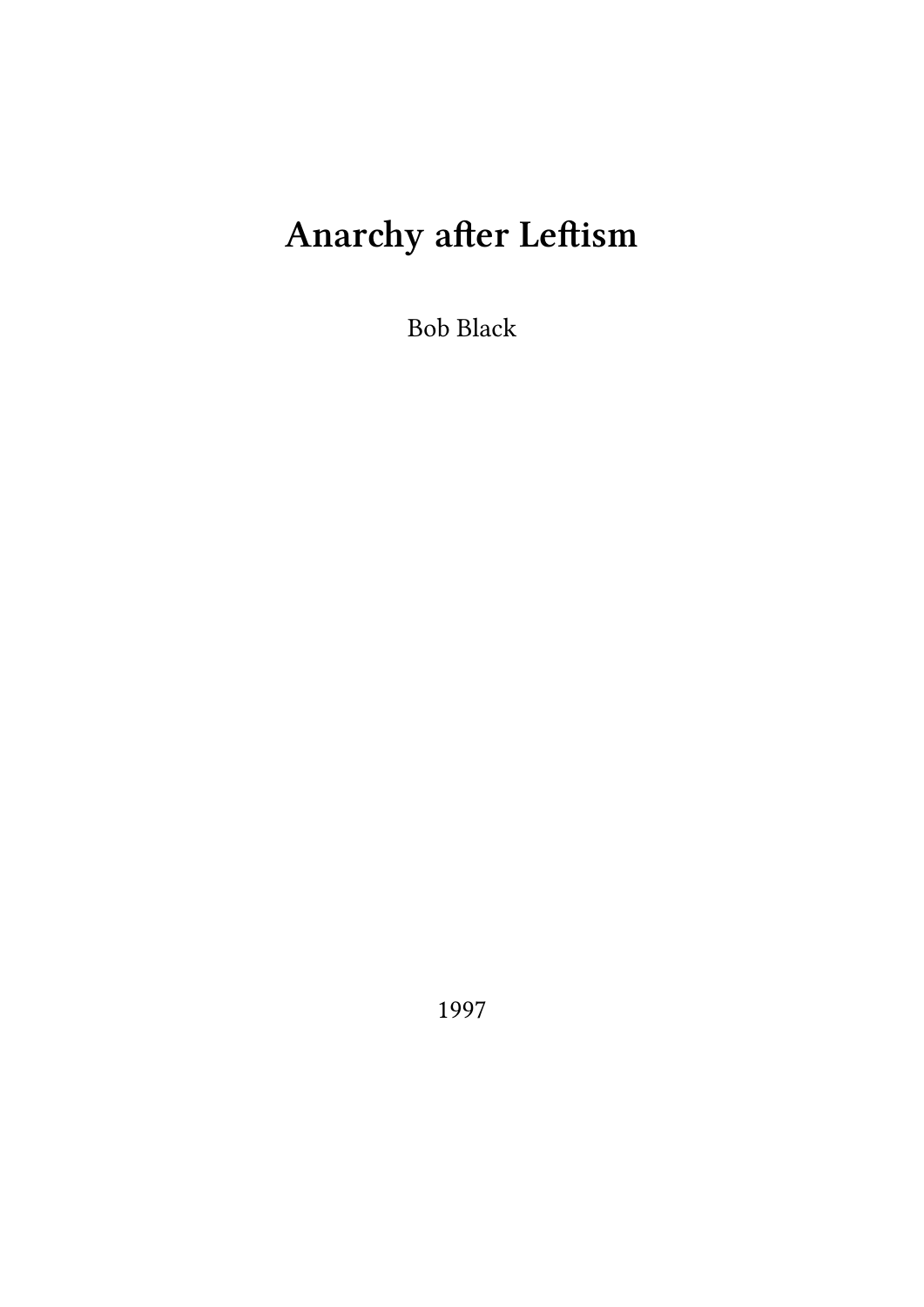## **Contents**

| Preface                                                                  | 3  |
|--------------------------------------------------------------------------|----|
| Introduction                                                             | 6  |
| Chapter 1: Murray Bookchin, Grumpy Old Man                               | 10 |
| <b>Chapter 2: What is Individualist Anarchism?</b>                       | 19 |
| <b>Chapter 3: Lifestyle Anarchism</b>                                    | 31 |
| <b>Chapter 4: On Organization</b>                                        | 37 |
| Chapter 5: Murray Bookchin, Municipal Statist                            | 47 |
| <b>Chapter 6: Reason and Revolution</b>                                  | 54 |
| Chapter 7: In Search of the Primitivists Part I: Pristine Angles         | 63 |
| Chapter 8: In Search of the Primitivists Part II: Primitive Affluence    | 75 |
| <b>Chapter 9: From Primitive Affluence to Labor-Enslaving Technology</b> | 80 |
| Chapter 10: Shut Up, Marxist!                                            | 85 |
| <b>Chapter 11: Anarchy after Leftism</b>                                 | 87 |
| References                                                               | 94 |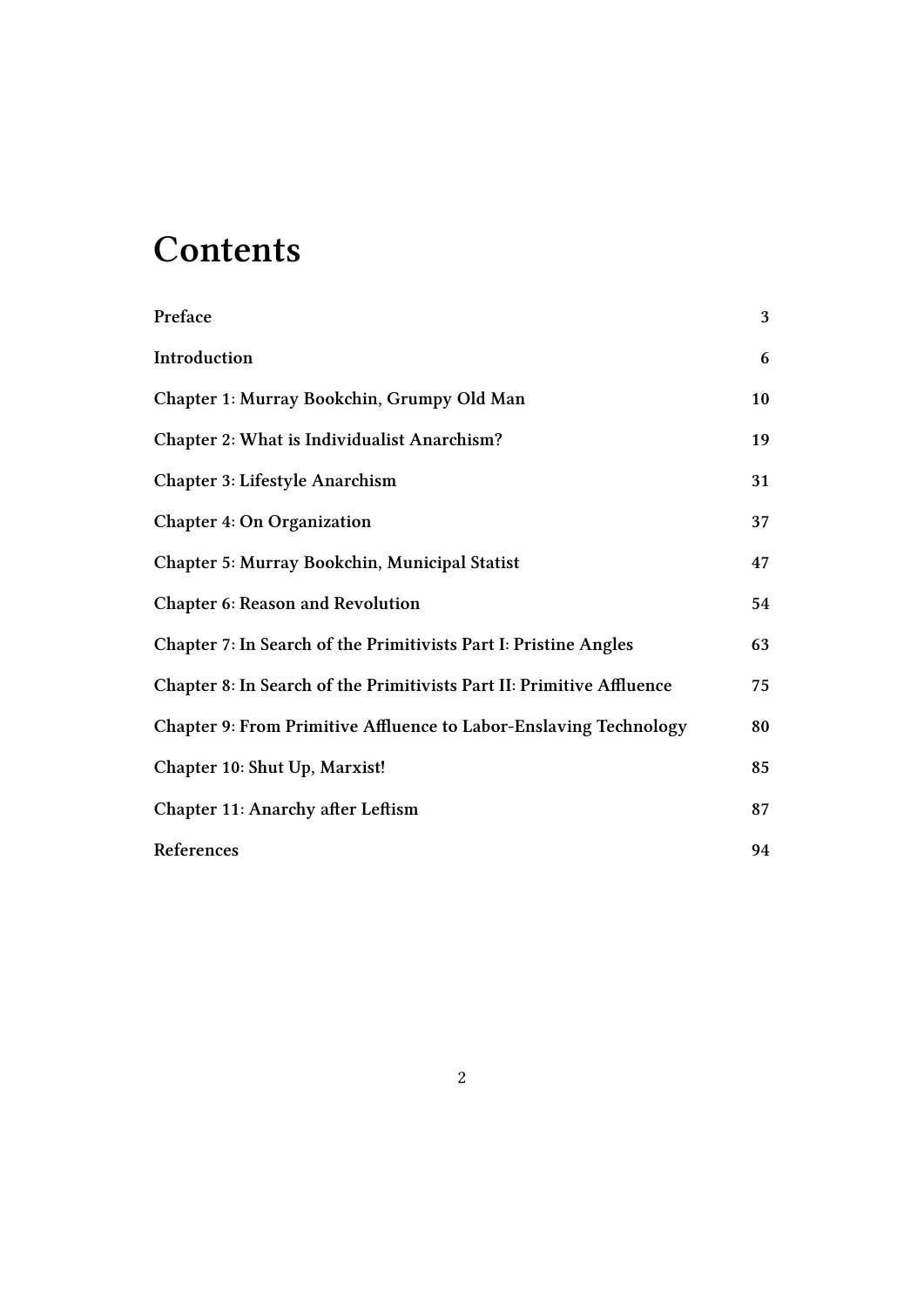## <span id="page-2-0"></span>**Preface**

Leaving the twentieth century, leftism of every stripe is in disarray and defeat anarcho-leftism included. And Murray Bookchin's Social Ecology is certainly no exception to this trend.

Bookchin, one of the best known of contemporary North American anarchists, has spent much of his life staking out his own personal eco-anarchist ideological territory under the banners of Social Ecology and Libertarian Municipalism. He is the author of a steady stream of books from the sixties to the present, including his classic collection of essays titled *Post-Scarcity Anarchism* published in 1971, his excellent volume on the history of the Spanish anarchist movement written in the seventies, and his failed attempt in the eighties at constructing a philosophical magnum opus in *The Ecology of Freedom.*

Bookchin has never been content with merely constructing one more radical ideology in competition with all the others. His dream has always been to lead a coherent left-wing ecological radical grouping into a serious contest with the powers that be. However, his attempts at constructing such a grouping (from the *Anarchos* journal group in the New York of the sixties to the recent Left Green Network within the Greens milieu) have never met with much success.

In his latest book, *Social Anarchism or Lifestyle Anarchism,* Bookchin aims to pin the blame for his lifetime of frustration (despite his decades of valiant effort!) on an evil anti-socialist conspiracy which has subverted his dreams at every turn: the dreaded specter of "Lifestyle Anarchism." For Bookchin, lifestyle anarchism is a contemporary manifestation of the individualist anarchist currents which have always bedeviled the world anarchist movement proper. The fact that the anarchist "movement" itself has always been more of a polymorphous insurrectionary *milieu* encompassing everything from anarcho-syndicalists, anarcho-communists and anarcho-futurists to anarchist feminists, anarchist primitivists and anarchosituationists doesn't really matter to him. The important thing is that he has finally been able to name the anti-organizational cabal which opposes him and to explain the esoteric links between its often seemingly unrelated or even mutually contradictory efforts!

Enter Bob Black.

Now a lot of people don't like Bob Black. Many *anarchists* would be alarmed if he moved in next door. Anyone with good sense would probably be upset if he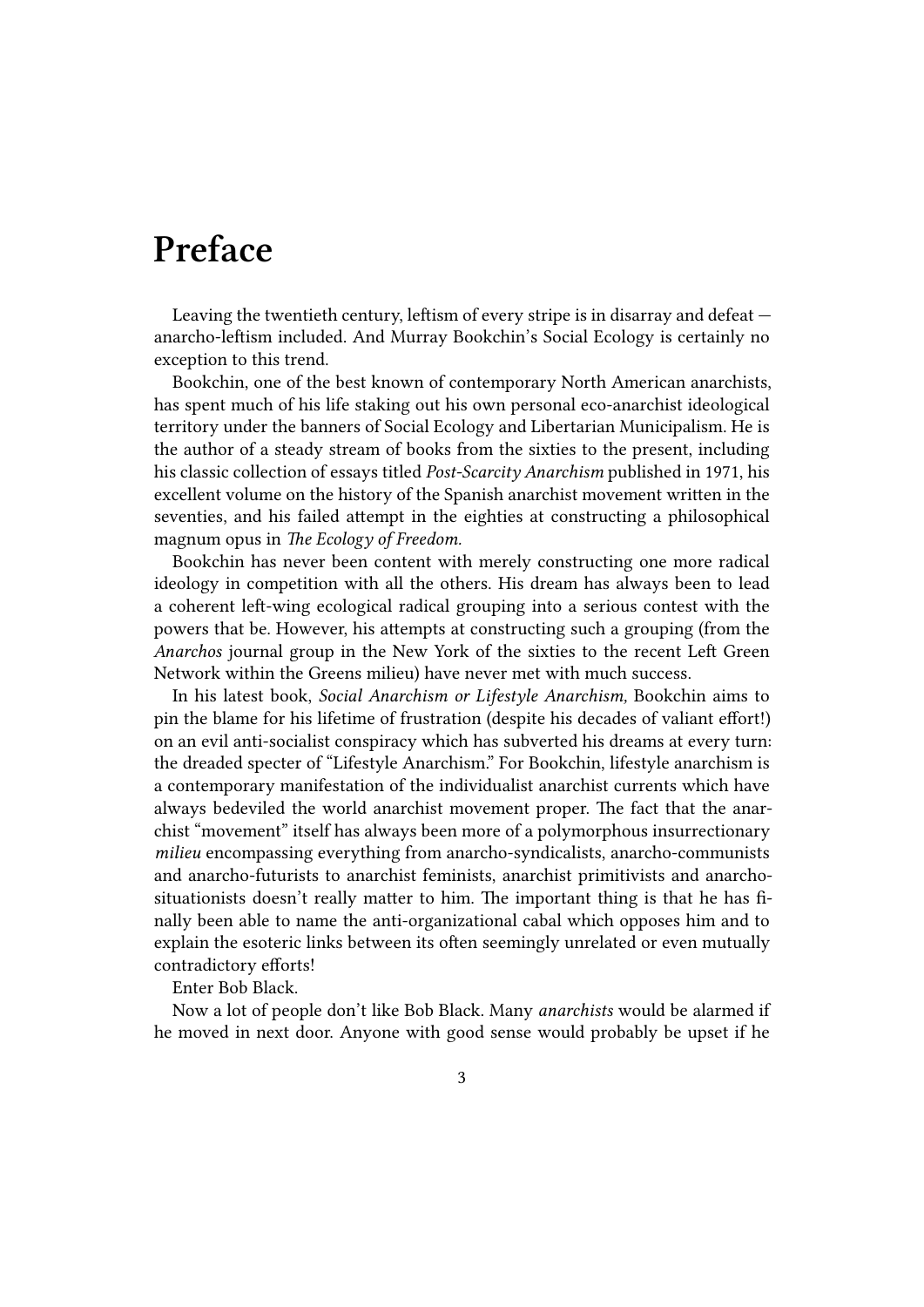started dating her younger sister. Most everyone is loathe to provoke his anger or face it head on.

And not without reason. Bob may be a brilliant critic and hilarious wit, but he's not a nice guy. His infamous reputation isn't built on fair play or good sportsmanship.

Maybe this is why Murray Bookchin's latest rant, *Social Anarchism or Lifestyle Anarchism: An Unbridgeable Chasm,* never criticizes Bob Black directly. In fact it never so much as mentions Bob's name. Even though it's obvious from the book's contents that by all rights Bob should have received the same type of attempted (though ultimately feeble) thrashing Bookchin reserved for George Bradford, John Zerzan, Hakim Bey, *et al.*

Obviously, Murray knows better than to challenge Bob to a duel, even a *rhetorical* one. But that hasn't stopped Bob, in an uncharacteristically generous spirit, from giving Bookchin his due *anyway.*

Bob's defense of anarchy in *Anarchy after Leftism* isn't meant to express solidarity with those targeted in the latest attacks framed by Bookchin's pidgin dialectics. Nor is Bob really interested in rescuing anarchist ideology from itself. He just wants to set the record straight by clearing away worse than useless polemics. Defending the potential for anarchy is merely an unpleasant task of menial antiideological labor that Bob has performed because no one else volunteered to wash these particular dirty dishes, $1$  while he wants to get on with cooking another meal.

But that's by no means all that's going on here. Disposing of Murray Bookchin's ideological and rhetorical rubbish gives Bob the chance to develop the grounds for a more general attack on the remaining vestiges of leftism while he's at it. Cleaning house of leftism is a much bigger task than dealing with one man's leftist career. So in one sense, by drawing attention to his ineffectual polemic, Bookchin has made himself an excuse for the beginning of a much larger process of critique, a process that will undoubtedly continue to unfold with increasing militance into the coming century. It will require awareness and effort from all of us to finish this task, but it *will* be done.

Bob's double critique in *Anarchy after Leftism* only gains incisiveness from the attitude of lumpen *noblesse oblige* he has adopted for his task. Rather than letting his own sordid past (and present) get in the way, the lack of any revenge motive

<sup>1</sup> The *Fifth Estate's* David Watson (aka George Bradford) *has* just written a valuable critique of major themes in Bookchin's work titled *Beyond Bookchin: Preface for a Future Social Ecology,* published by Autonomedia (Brooklyn, NY) and Black & Red (Detroit, MI). It was also stimulated by Bookchin's abysmal *Social Anarchism or Lifestyle Anarchism.* However, Watson's work is aimed more towards defending anarcho-primitivism and rehabilitating a non-Bookchinist Social Ecology than towards the critique Bob takes on in this volume of Bookchin's leftover leftism served in biodegradable ecological and municipalist wrappings.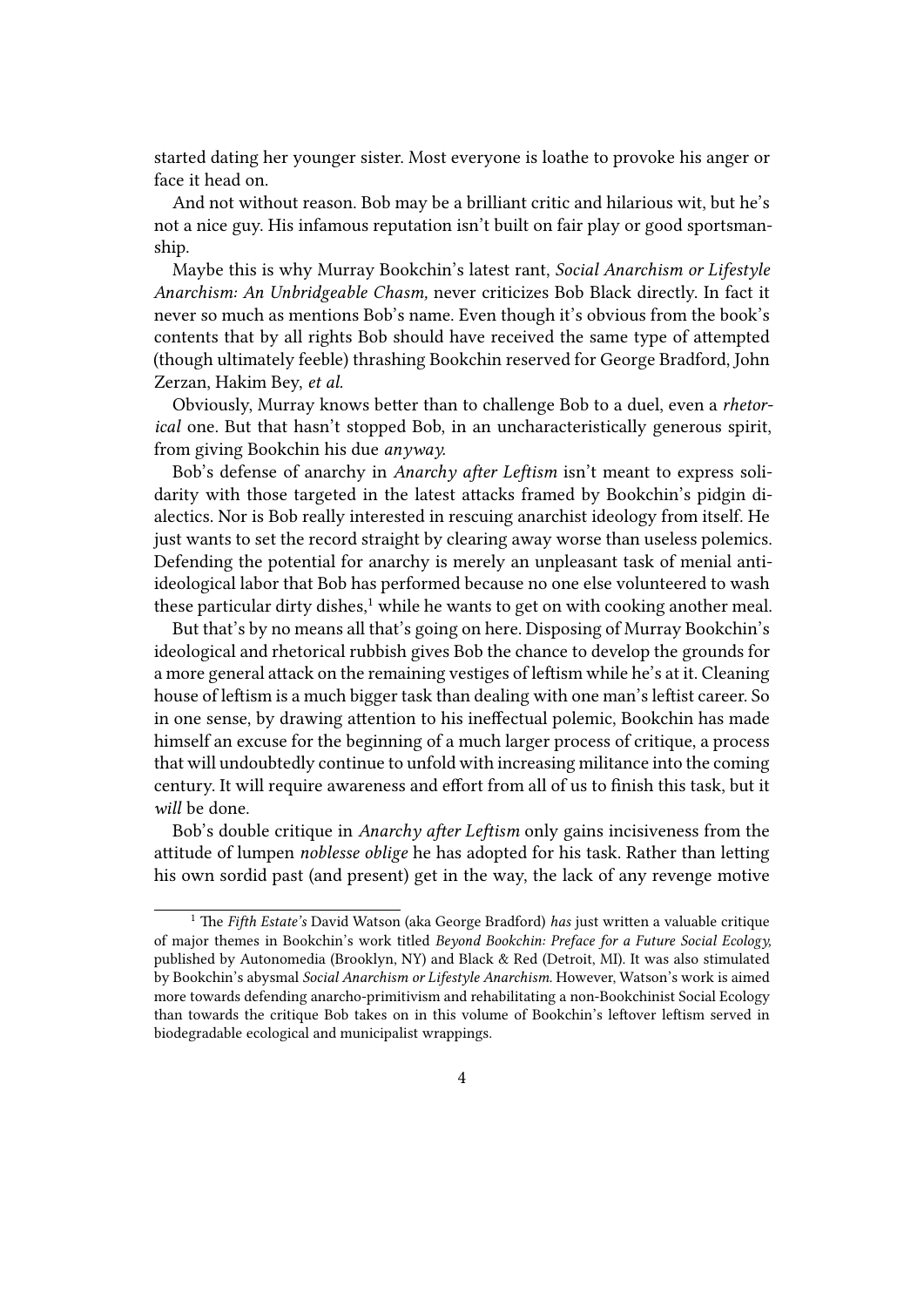(seemingly Bob's favorite muse) allows him to unleash his pen with just as much wit, but with fewer red herrings, obscure put-downs and tortured self-justifications than ever. The result is a modest feast made up of consistently entertaining prose, an immanent critique of a would-be eminent social critic, and one more nail in the coffin of obsolete leftism, anarchist-style.

You might not want to invite Bob into your house. I certainly wouldn't. But at least thank him for doing the dishes. And let's get on with the next feast!

Jason McQuinn *Anarchy: A Journal of Desire Armed Alternative Press Review*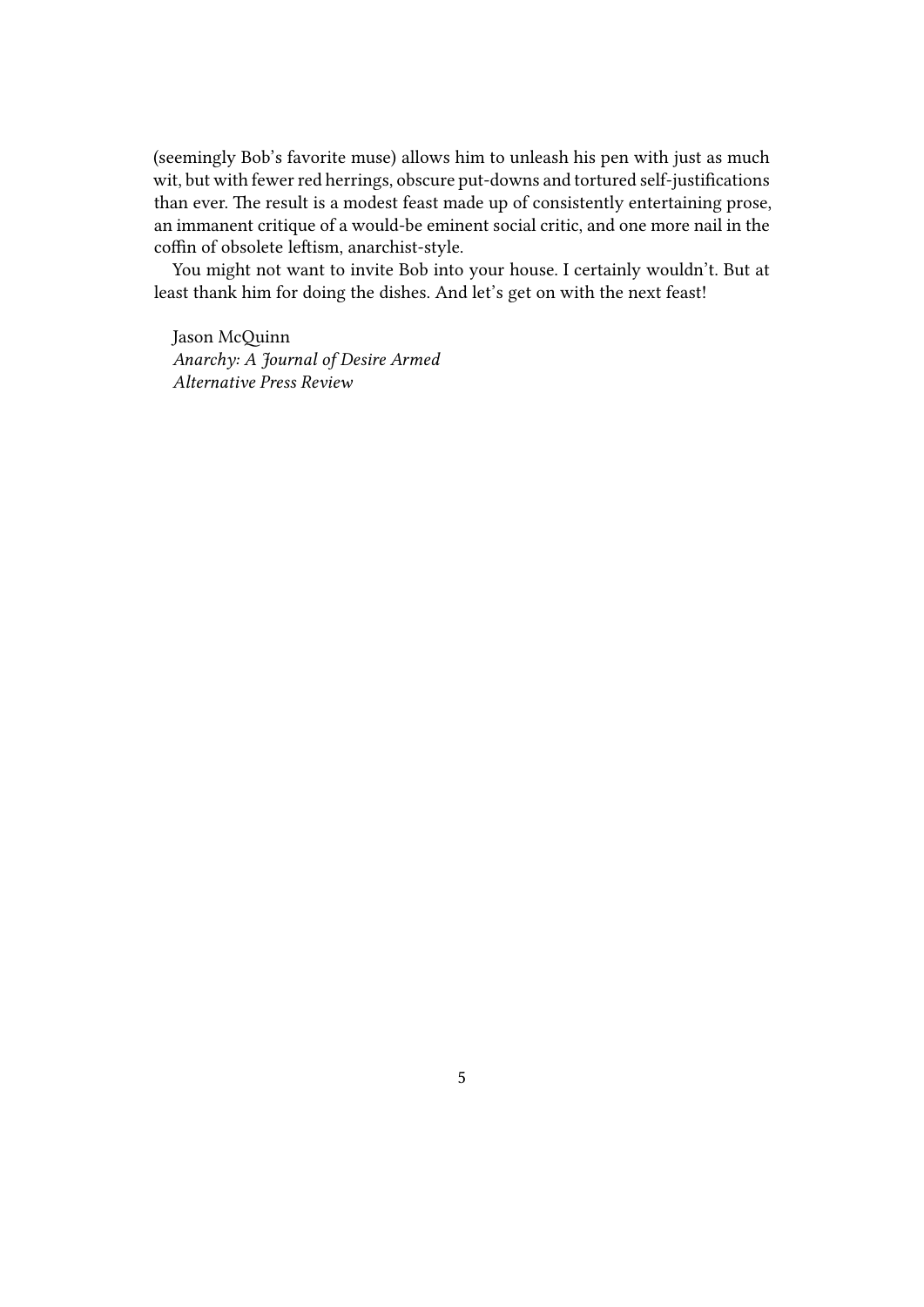#### <span id="page-5-0"></span>**Introduction**

This small book is nothing more than a critique of another small book, Murray Bookchin's *Social Anarchism or Lifestyle Anarchism: An Unbridgeable Chasm*. <sup>1</sup> His consists of the title essay plus "The Left That Was: A Personal Reflection." Published in 1995, it was an unexpected intervention in an intramural debate which had been going on for at least twenty years between traditionalistic anarchists – leftist, workerist, organizational, and moralist — and an ever more diverse (and an ever more numerous) contingent of anarchists who have in one way or another departed from orthodoxy, at least in Bookchin's eyes.

Bookchin caught a lot of us heterodox anarchists by surprise. Most of us have read some of Bookchin's books and many of us, myself included, have learned from them, especially the earlier books from the 1970s. Bookchin's subsequent and

To a considerable extent, Bookchin's seeming scholarship is shallow or sham, and that's especially true of *Social Anarchism or Lifestyle Anarchism.* To demonstrate that, as this essay does, my scholarship will have to be much better and much more honest. Careful referencing, and a clear understanding of my method of referencing, is crucial to that demonstration. For you, gentle reader, the worst is now behind you. Let the games begin!

<sup>&</sup>lt;sup>1</sup> Edinburgh, Scotland & San Francisco, CA: AK Press, 1995. All references consisting solely of numerals in parentheses are page references to this book. All other references — be they to Bookchin's other writings or the writings of others — follow an approximation of social-science citation style. That is, they consist of a parenthetical reference to a source by the last name of the author and the year of publication followed by, in some instances, specific page references. For example, (Black 1994: 50) refers to page 50 of the book listed in the Bibliography as follows:

Black, Bob (1994). *Beneath the Underground.* Portland, OR: Feral House & Port Townsend, WA: Loompanics Unlimited

Sometimes the author's name is omitted if, in context, it is provided or implied in the text, *e,g.*, (1994: 50) where the text itself has identified Black as the source.

I request the forbearance of readers who think that in explaining the almost-obvious I am talking down to them. I expect that nearly all of my readers are either familiar with this citation system or else would have no difficulty figuring it out. I chose to use it to supply at least the rudiments of references simultaneously with what I make of them. I choose to explain the system here from an excess of caution.

I expect the Bookchinist counterattack to rely heavily on confusionist quibbling about details, including bibliographic details. Some anarchists are unduly impressed by the trappings of scholarship, unaware that, if carefully scrutinized, they are sometimes only claptrappings. Some are even susceptible to typeset text as such, as if typesetting were some sort of guarantee that the text is presumptively important and/or true.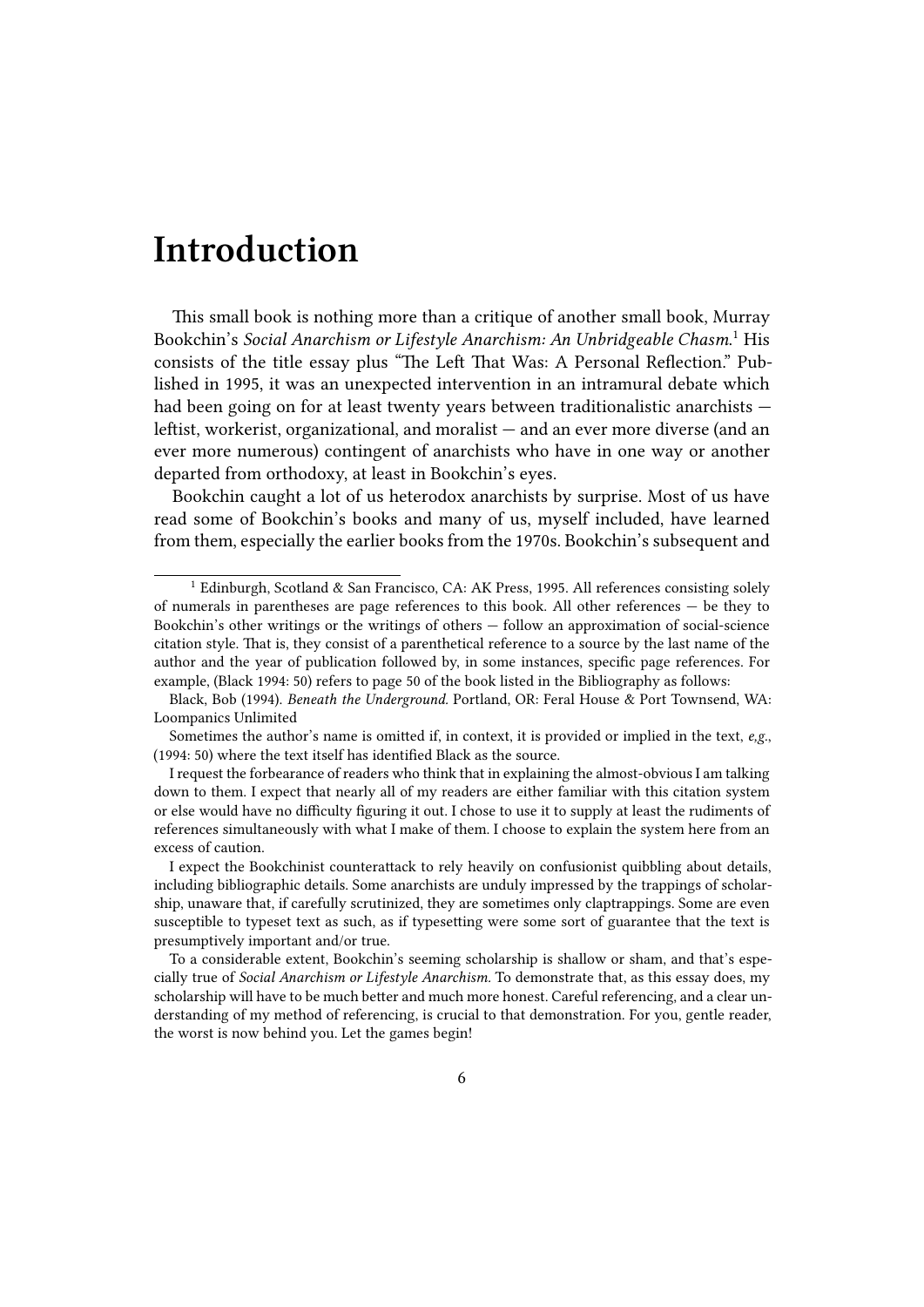ever-intensifying preoccupation with municipal politics we were mostly inclined to ignore as an idiosyncrasy. He seemed to take no notice of what *we* were up to. He was absent from publications like the *Fifth Estate, Popular Reality, Front Line, The Match!,* and *Anarchy: A Journal of Desire Armed*. It was as if he took the anarchists for granted. They didn't know that Bookchin thought they were sinking swiftly into ideological and moral decay.

They do now. Bookchin views-with-alarm almost every new tendency in anarchism except his own specialty, ecology. What's more, the nefarious novelties exhibit malign thematic affinities. Not only are they pernicious, they are pernicious in essentially the same way. They represent a recrudescence of an old heresy, "individualism," decked out in trendy post-modernist fashions in a configuration Bookchin calls "lifestyle anarchism." Much worse than a falling-away from some aspects of classical left-wing anarchism, lifestyle anarchism is (he insists) fundamentally opposed to the defining tenets of anarchism. (How this could have happened on *his* watch he does not explain.)

For Bookchin, then, lifestyle anarchists are not just errant comrades, they are traitors. As such they are even worse than avowed opponents of anarchism. He mistreats them accordingly. His jeremiad is downright nasty. There aren't many epithets he doesn't work in somewhere or another, and never mind if they sometimes contradict each other (for instance, "individualism" and "fascism" applied to the same people). They don't have to be true to be effective. Bookchin started out as a Stalinist, and it sure shows in the abusive style and unscrupulous content of his polemic. He wants no dialogue with his self-appointed enemies, only their irreparable discredit.

I get the distinct impression that Bookchin, an elderly man said to be in ill health, is cashing in his chips as a prominent anarchist theorist and staking all his influence and reputation on demolishing all possible alternatives to his own creed, what he calls "social anarchism." A parting shot.

He missed the target. He had to miss the target, since there is none. There's no such thing as "lifestyle anarchism." There are only a lot of anarchists exploring a lot of ideas — a lot of different ideas — that Bookchin disapproves of. It follows that *this* book is not a defense of "lifestyle anarchism." There's no such unicorn, so I couldn't defend it even if I wanted to. The very phrase is Bookchin's invention, much as Stalin invented a nonsense category, the "bloc of Rights and Trotskyists," to collect all his political enemies for their more convenient disposal. At the time, Bookchin believed this, and everything else, the Party told him to believe. He hasn't changed much; or, if he did, he's changed back.

If I were only taking Bookchin to task for his incivility, I'd be a hypocrite, for I've penned plenty of blunt critiques of various anarchists and anti-authoritarians. A Dutch anarchist, Siebe Thissen, has described me  $-$  not as a criticism  $-$  as the sever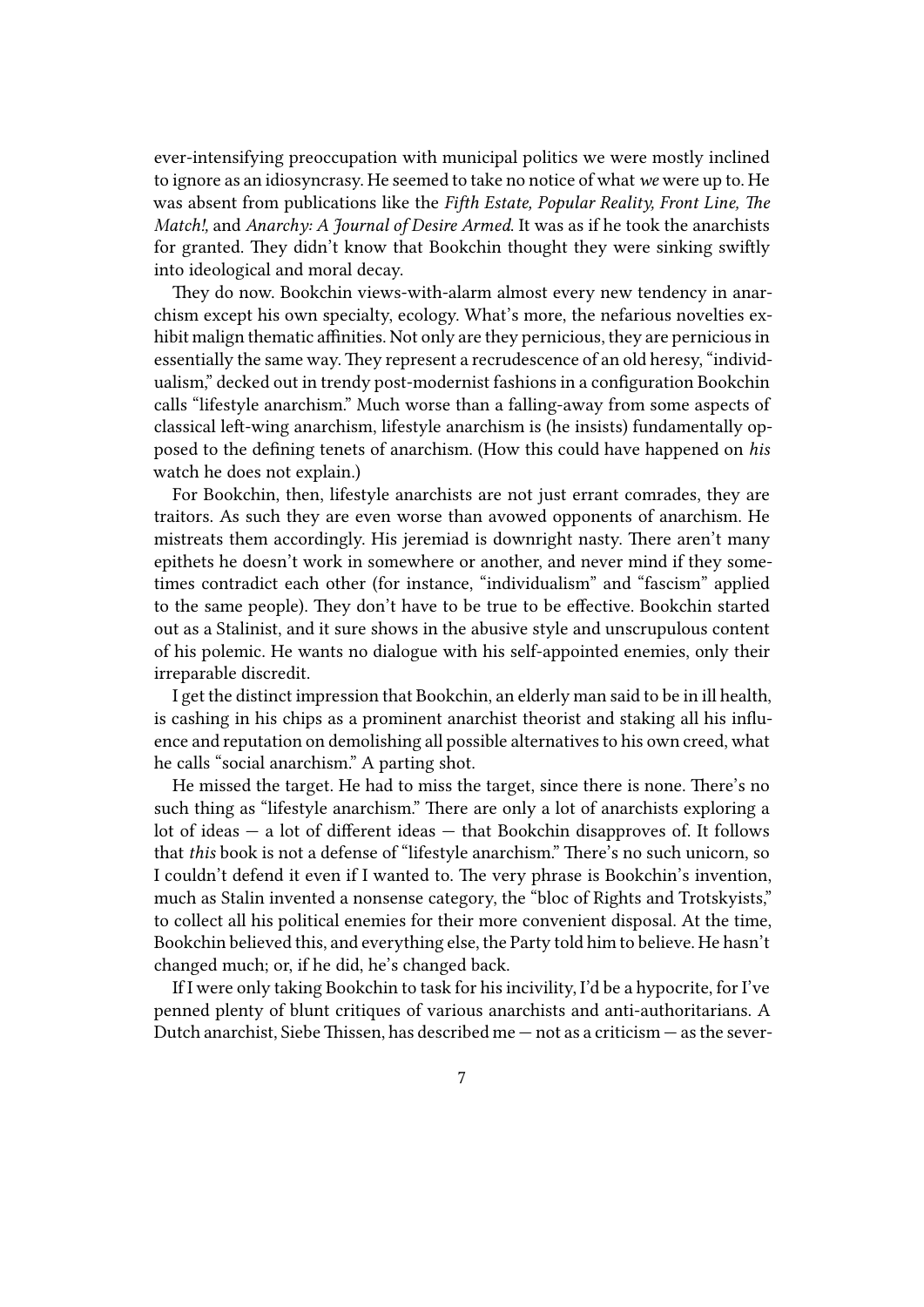est critic of contemporary anarchism (1996: 60). Maybe I am, although criticism of anarchists takes up only a fraction of the content of my previous three books. But I've often been tough on anarchists I considered authoritarian, dishonest or stupid.

Often harsh but, I like to think, rarely unfair. Some people, especially those I've criticized, mistake my being articulate for my being rude, or mistake my noticing them for being obsessed with them. Be that as it may, for me to set myself up as the Miss Manners of anarchism would not be appropriate. I do think Murray Bookchin needs a lesson in manners, and I'm going to give him one, but incivility is the least of what's wrong with his dyspeptic diatribe. It's what he says, far more than how he says it, that I mean to have done with.

I am not, except incidentally, defending those whom Bookchin targets as "lifestyle anarchists." (For the record, I'm not one of his identified targets.) I am debunking the very category of lifestyle anarchism as a construct as meaningless as it is malicious. And I am coming down with crushing force on "an ugly, stupid style and substance of doctrinal harangue" (Black 1992: 189), the worst survival of Bookchin's original Marxism. I've done it before and, frankly, I rather resent having to do it again. Bookchin has made the cardinal author's mistake of falling for his own jacket blurbs. Otherwise he could never write such a wretched screed and hope to get away with it. His previous contributions to anarchism, even if they were as epochal as he likes to think, are no excuse for this kind of gutter-gabble. His swan-song sounds nothing but sour notes. And sour grapes.

Which is why I think there's a place for *my* polemic. If even the great Bookchin can't get away with talking trash, maybe less eminent anarchists will be less tempted to talk trash. If even the quasi-academic Bookchin's quasi-scholarship doesn't hold up under even modest scrutiny, maybe some unduly impressionable anarchists will learn to question the authority of footnotes and jacket blurbs. Better scholars than Bookchin live in dread of somebody someday looking up their footnotes. I'll be getting around to several of *them,* too. But, worst things first.

Most people will take no interest in what Bookchin and I have to say about anarchism. These books aren't destined for the best-seller lists. Even some feelgood anarchists will dismiss the ruckus as "in-fighting." But on one point at least I think Bookchin would agree with me: in-fighting can be as important as outfighting. Indeed it's impossible to tell them apart. The fighting has a lot to do with determining who is in and who is out. But anybody who thinks that anarchism is, or might be, important should consider this controversy important. I admit I'm almost as vain as Bookchin, but maybe I *am* the "lifestyle anarchist" to call him out for a showdown at high noon out at the Circle-A Ranch.

A throwback to *vulgar* Marxism in more than one sense, *Social Anarchism or Lifestyle Anarchism* may turn out to be the last tract of its kind, at least the last one with anarchist pretensions. Soon there will be nobody left in North America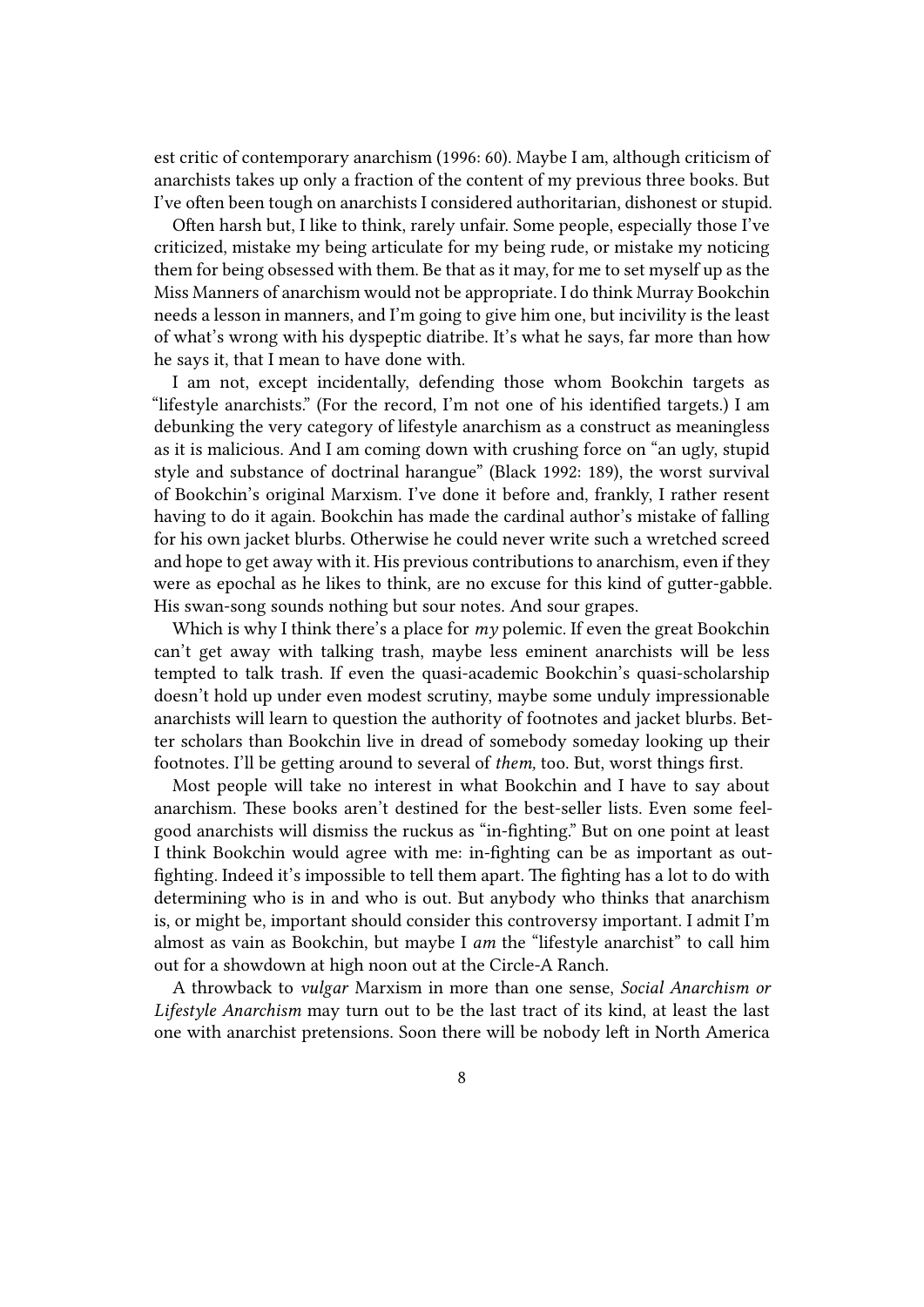with the requisite Leninist background to practice this highly stylized genre of defamation. Debunking it may assist anarchists in letting go of the leftism they have outgrown, some of them without realizing it. Cleansed of its leftist residues, anarchy — anarchism minus Marxism — will be free to get better at being what it is.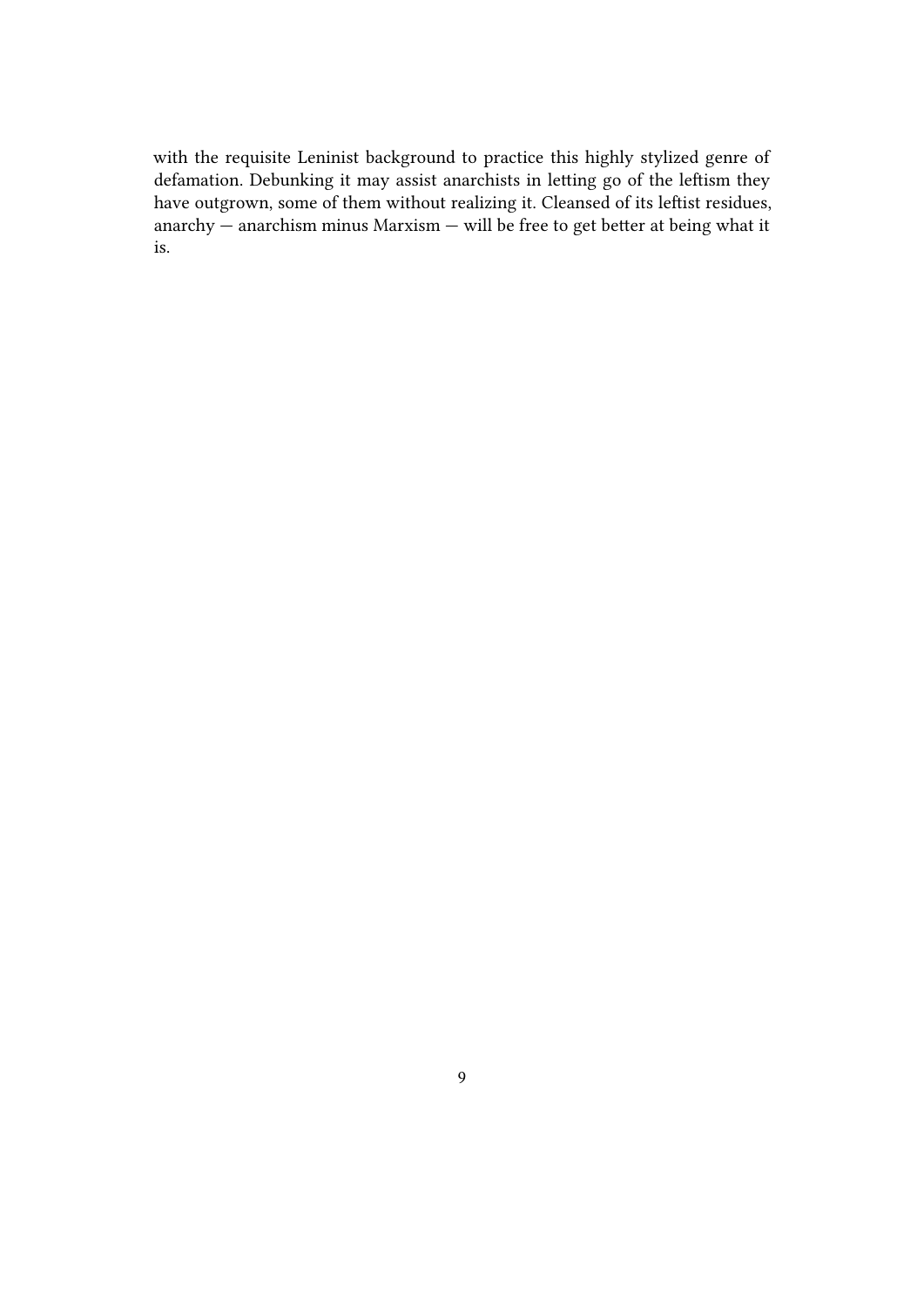# <span id="page-9-0"></span>**Chapter 1: Murray Bookchin, Grumpy Old Man**

*Social Anarchism or Lifestyle Anarchism* may well be the worst book about anarchists that any of them has ever written.

According to the cover blurb, Murray Bookchin, born in 1921, has been "a lifelong radical since the early 1930s." "Radical" is here a euphemism for "Stalinist"; Bookchin was originally "a militant in the Young Pioneers and the Young Communist League" (Clark 1990:102; cf. Bookchin 1977:3). Later he became a Trotskyist. At one time Bookchin himself, "as one who participated actively in the 'radical' movements of the thirties" (1970: 56), put the word "radical," considering the context, in quotation marks, but now he is nostalgic about that milieu, what he calls the Left That Was (66–86).

About 25 years ago, Murray Bookchin peered into the mirror and mistook it for a window of opportunity. In 1963 he wrote, under a pseudonym, *Our Synthetic Society* (Herber 1963), which anticipated (although it seems not to have influenced) the environmentalist movement. In 1970, by which time he was pushing 50 and calling himself an anarchist, Bookchin wrote "Listen, Marxist!" — a moderately effective anti-authoritarian polemic against such Marxist myths as the revolutionary vanguard organization and the proletariat as revolutionary subject (Bookchin 1971:171–222). In this and in other essays collected in *Post-Scarcity Anarchism* (1971), Bookchin disdained to conceal his delight with the disarray of his Marxist comrades-turned-competitors. He thought he saw his chance. Under his tutelage, anarchism would finally displace Marxism, and Bookchin would place the stamp of his specialty, "social ecology," on anarchism. Not only would he be betting on the winning horse, he would be the jockey. As one of his followers has written, "if your efforts at creating your own mass movement have been pathetic failures, find someone else's movement and try to lead *it*" (Clark 1984: 108).

Bookchin thereupon set out to conquer the anarchists for the eco-radicals (the Greens), the Greens for the anarchists, and all for one  $-$  the great one  $-$  Murray Bookchin himself. He would supply the "muscularity of thought" (Bookchin 1987b: 3) that they lacked. By now he's been "a prophetic voice in the ecology movement for more than thirty years," if he does say so himself (Institute for Social Ecology 1996: 13) (Bookchin co-founded the ISE). He cranked out several well-padded,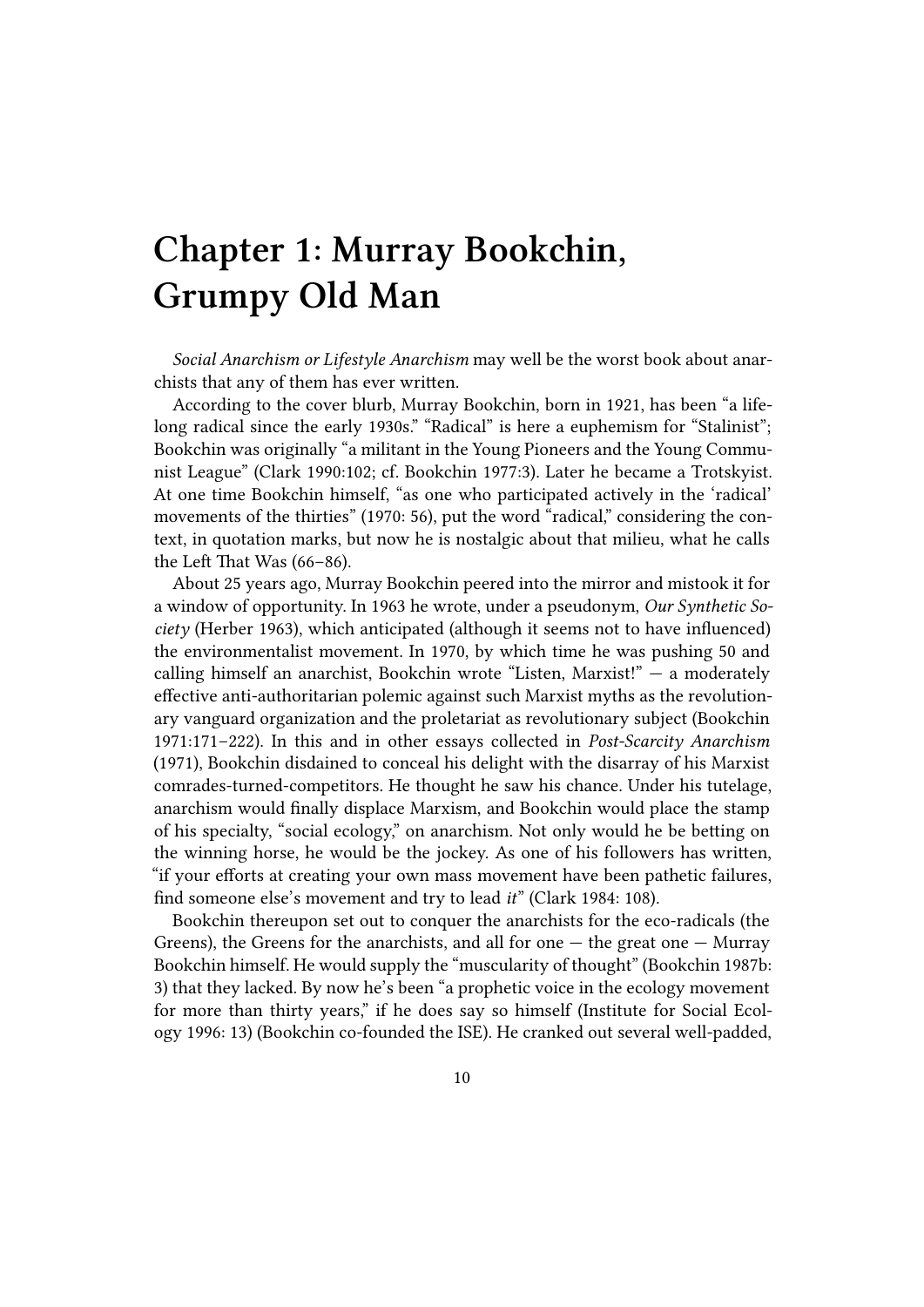largely repetitious books. *The Ecology of Freedom* (1982; rev. ed. 1991) is the one he apparently regards as his magnum opus. At any rate, one of his jacket blurbs (Bookchin 1987a) quotes a revolutionary anarchist weekly, the *Village Voice,* to that effect (cf. Clark [1984]: 215).

The material base for these superstructural effusions was Bookchin's providential appointment as a Dean at Goddard College near Burlington, Vermont, a cuddlecollege for hippies and, more recently, punks, with wealthy parents (cf. Goddard College 1995). He also held an appointment at Ramapo College. Bookchin, who sneers at leftists who have embarked upon "alluring university careers" (67), is one of them.

Something went awry. Although Dean Bookchin was indeed widely read by North American anarchists — one of his acknowledged sycophants (Clark 1984: 11) calls him "the foremost contemporary anarchist theorist" (Clark 1990: 102; cf. Clark 1982: 59) — in fact, not many anarchists acknowledged him as *their* dean. They appreciated his ecological orientation, to be sure, but some drew their own, more far-reaching conclusions from it. The Dean came up against an unexpected obstacle. The master-plan called for anarchists to increase in numbers and to read his books, and those parts came off tolerably well. It was okay if they also read a few anarchist classics, Bakunin and Kropotkin for instance (8), vetted by the Dean, with the understanding that even the best of them afford "mere glimpses" of the forms of a free society (Bookchin 1971: 79) subsequently built upon, but transcended by, the Dean's own epochal discovery, social ecology/social anarchism. Bookchin does not mind standing on the shoulders of giants — he rather enjoys the feel of them under his heel  $-$  so long as he stands tallest of all.

He must have had no doubt that he would. He seemed to have no competition intramurally. Paul Goodman, "the most widely known anarchist" (De Leon 1978:132), untimely died. Tweedy British and Canadian anarchist intellectuals like Herbert Read, Alex Comfort and George Woodcock shuffled off into the literary world. Aging class-struggle fundamentalists like Sam Dolgoff and Albert Meltzer could be counted on to just keep doing what they were doing, whatever that was, and with their usual success. "We all stand on the shoulders of others," as the Dean generously allows (1982: Acknowledgements). Dean Bookchin could stand on the shoulders of midgets too. The footing was even surer there.

What the Dean did not expect was that anarchists would start reading outside his curriculum and, worse yet, occasionally *think for themselves*, something that in all fairness — nobody could have anticipated. They read, for instance, about the ethnography of the only societies — certain of the so-called primitive societies which have actually been operative anarchist societies on a long-term basis. They also read about plebeian movements, communities, and insurrections — Adamites, Ranters, Diggers, Luddites, Shaysites, Enrages, Carbonari, even pirates (to men-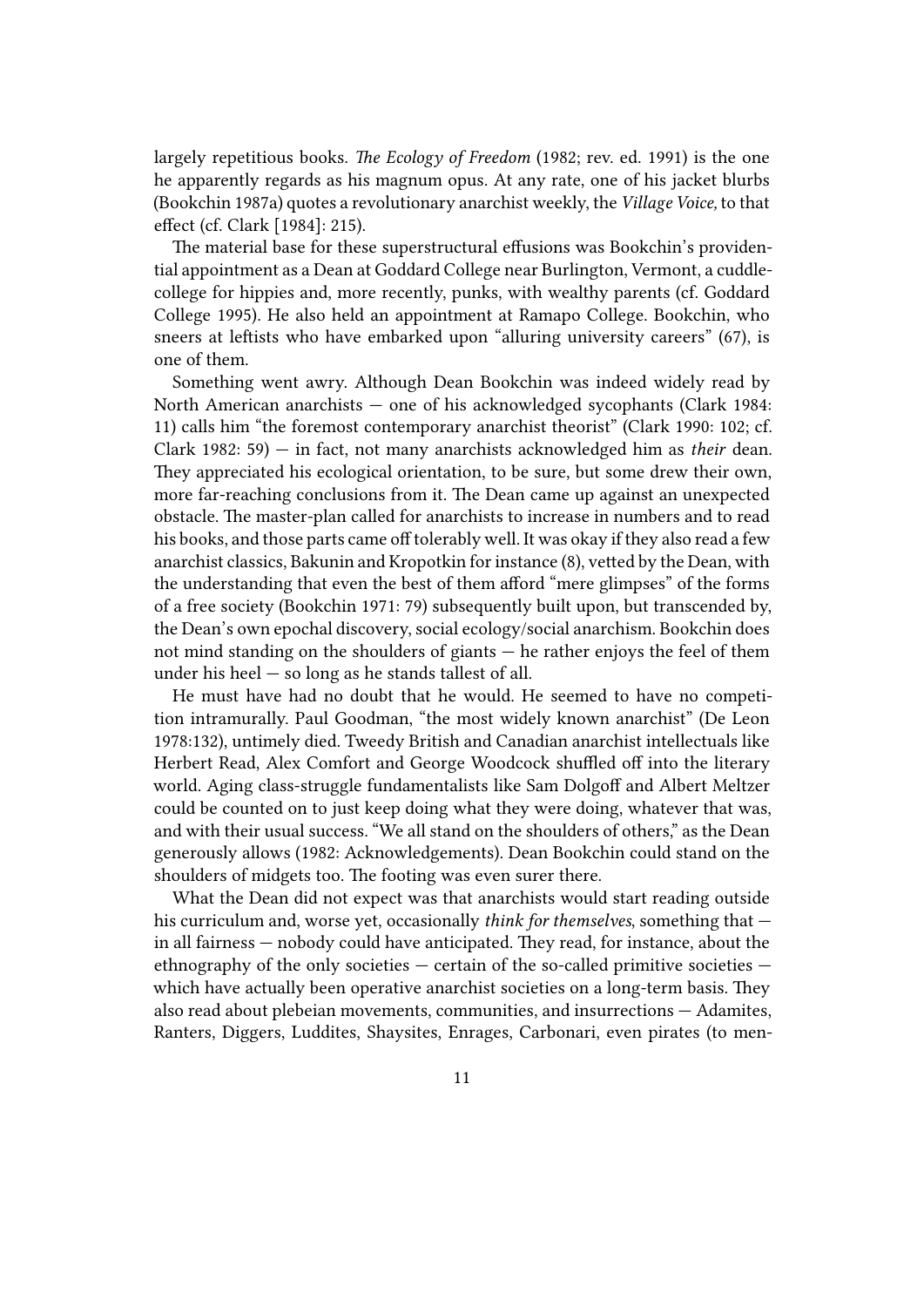tion, to be brief, only Euro-American, and only a few Euro-American examples) — seemingly outside of the Marxist-Bookchinist progressive schema. They scoped out Dada and Surrealism. They read the Situationists and the pro-situs. And, yes, like earlier generations of anarchists, they were receptive to currents of cultural radicalism. Indeed, instead of listening to "decent music" (64 n. 37), they often preferred punk rock to Pete Seeger and Utah Philips ("the folk song," he has explained, "constitutes the emotional, aesthetic, and spiritual expression of a people" [Bookchin 1996: 19]). And usually their hair was either too long or too short. Who sent them down this twisted path?

In some cases it was the "self-styled anarchist"  $(1, 2, 9)$  – this is a favorite Bookchin slur — who wrote:

The graffiti on the walls of Paris  $-$  "Power to the Imagination," "It is forbidden to forbid," "Life without dead times" [sic], "Never work" represent a more probing analysis of these sources [of revolutionary unrest in modern society] than all the theoretical tomes inherited from the past. The uprising revealed that we are at the end of an old era and well into the beginning of a new one. The motive forces of revolution today, at least in the industrialized world, are not simply scarcity and material need, but also *the quality of everyday life,* the demand for the liberation of experience, the attempt to gain control over one's destiny [emphasis in the original].

This was not a solemn revolt, a *coup d'etat* bureaucratically plotted and manipulated by a "vanguard" party; it was witty, satirical, inventive and creative  $-$  and therein lay its strength, its capacity for immense self-mobilization, its infectiousness.

The lumpen-bohemian crazy who penned this paean to "neo-Situationist 'ecstasy'" (26) is the prelapsarian Murray Bookchin (1971: 249–250, 251), These are all, in fact, situationist slogans. Some of us believed him then. Now he tells us we were wrong, although he never tells us *he* ever was. Why should we believe him now?

The Hard Right Republicans like Newt Gingrich along with the Neo-Conservative intellectuals (most of the latter, like the Dean, being high-income, elderly Jewish ex-Marxists from New York City who ended up as journalists and/ or academics) blame the decline of Western civilization on the '60s. Bookchin can't credibly do that, since it was in the '60s that he came out as an anarchist, and built up the beginnings of his reputation as a theorist. In his golden years, he has to tread very carefully on this dark and bloody ground: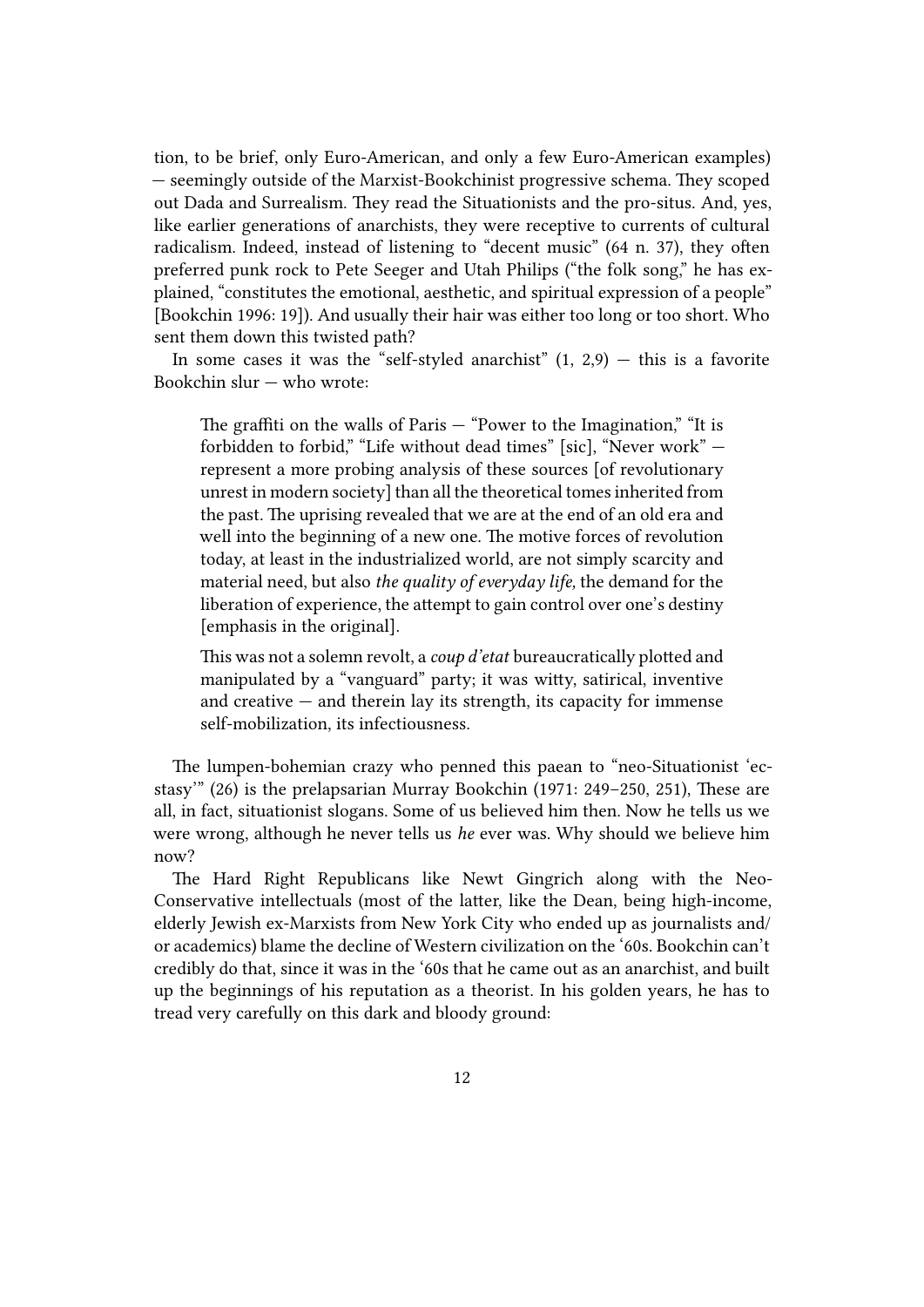For all its shortcomings, the anarchic counterculture during the early part of the hectic 1960s was often intensely political and cast expressions like desire and ecstasy in eminently social terms, often deriding the personalistic tendencies of the later Woodstock generation (9).

By definition "the early part of the hectic 1960s" is presumably the years 1960– 1964. This is the first time I've heard tell of an "anarchic counterculture" during the Kennedy Administration. As manifested in  $-$  what? the Peace Corps? the Green Berets? And while there were personalistic tendencies in the early 1960s, no one then anticipated, and so no one derided, the specific "personalistic tendencies of the later Woodstock generation." Not Bookchin, certainly, who concluded prematurely that "Marxian predictions that Youth Culture would fade into a comfortable accommodation with the system have proven to be false" (1970: 60).

What did the all-seeing Dean do to combat these nefarious trends in the 20 odd years they have been infecting anarchism? Nothing. He had better things to do than come to the rescue of the anarchist ideology he considers the last best hope of humankind. On the one hand, he was consolidating his alluring academic career; on the other, he was making a play for ideological hegemony over the Green movement. Were we all supposed to wait up for him?

There were those who actually tried to implement the Dean's directive to formulate "a coherent program" and "a revolutionary organization to provide a direction for the mass discontent that contemporary society is creating" (1). Note that Bookchin demands *one* organization, although he does not say if he wants an American CNT, an American FAI, or an American symbiote of both such as formed in Spain, with less than entirely positive consequences (Bookchin 1994: 20–25; cf. Brademas 1953).

During the recent decades of decadence, there were several opportunities for the Dean to participate in this important work. He claims that his parents were Wobblies  $(2-3)$  – I wonder what they thought when he became a Communist? – but he did not himself join the Industrial Workers of the World although it still, after a fashion, exists. In the late 1970s, some class-struggle anarchists formed the Anarchist Communist Federation, which collapsed in acrimony after a few years. The Dean did not join. One ACF faction set up the syndicalist Workers Solidarity Alliance; Bookchin didn't join that one either. And finally, in the last few years the direct-actionist newspaper *Love & Rage* has tried to turn its support groups into the nuclei of a national anarchist organization. Once again, Bookchin held himself aloof.

Why? No doubt all these organizations fell somewhat short of his requirements, but as my mother says, "what do you want, an egg in your beer?" The CNT and the FAI were also imperfect. Everything is imperfect. If your fundamental critique of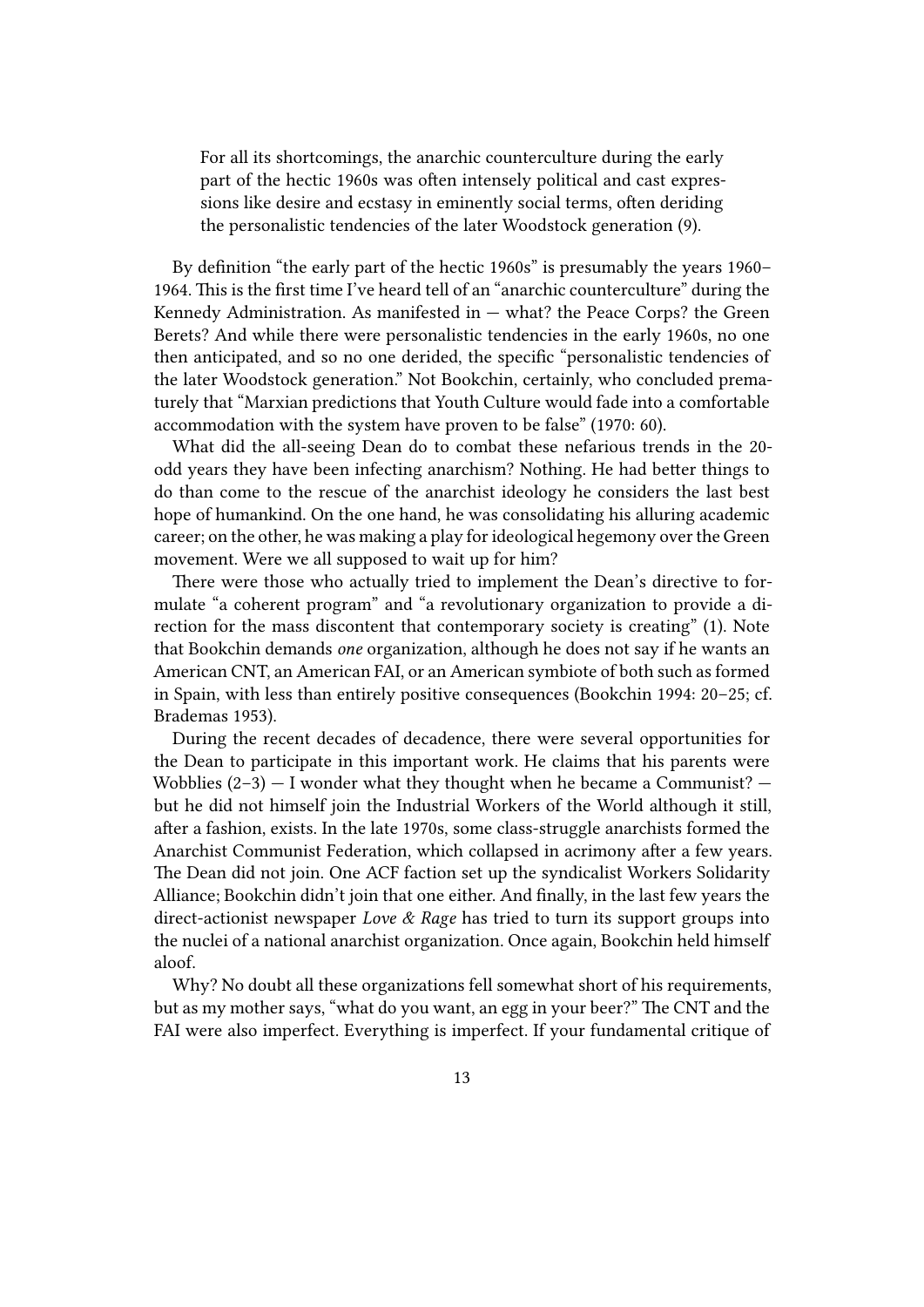contemporary North American anarchists is that they have failed to assemble in a continental federation, surely you should have told them what is to be done, and how, a long time ago. The involvement of so distinguished a militant as Bookchin might energize an organization which might otherwise appear to be a sect of squabbling, droning dullards, perhaps because, in each and every instance, it *is* a sect of squabbling, droning dullards.

The only possible justification is that — to do justice to the Dean (and do I *ever* want to do exactly that!)  $-$  he laid down two requirements, not just one. A directive organization,  $yes - but with "a coherent program." Such time as remained$ after the performance of his administrative and academic responsibilities (and the lecture circuit) the Dean has devoted to providing the coherent program. No doubt Bookchin can organize the masses (he must have had a lot of practice, and surely great success, in his Marxist-Leninist days). So can many other comrades — but no other comrade can concoct a coherent program the way Bookchin can. It is, therefore, only rational for a division of labor to prevail. Less talented comrades should do the organizational drudge-work, freeing up Dean Bookchin — after hours — to theorize. It's an example of what capitalist economists call the Law of Comparative Advantage. All of that Kropotkinist-Bookchinist talk about rotation of tasks, about superseding the separation of hand-work and brain-work — time enough for that *after* the Revolution.

The Dean's booklet thunders (in a querulous sort of a way) that "anarchism stands at a turning point in its long and turbulent history" (1). When didn't it? In the time-honored sophist manner, the Dean offers an answer to a nonsense question of his own concoction. "At a time when popular distrust of the state has reached extraordinary proportions in many countries," etc., etc., "the failure of anarchists  $-$  or, at least, many self-styled anarchists  $-$  to reach a potentially huge body of supporters" is due, not entirely of course, but "in no small measure to the changes that have occurred in many anarchists over the past two decades… [they] have slowly surrendered the social core of anarchist ideas to the all-pervasive Yuppie and New Age personalism that marks this decadent, bourgeoisified era" (1).

Now this is a curious claim. Anarchism is unpopular, not because it opposes popular ideological fashions, but because it embraces them? It's unpopular because it's popular? This isn't the first time I've identified this obvious idiocy (Black & Gunderloy 1992).

Simple logic aside (where Dean Bookchin cast it), the Dean's empirical assumptions are ridiculous. North American anarchism is not "in retreat" (59), it has grown dramatically in the last twenty years. The Dean might have even had a little to do with that. It is *leftism* which is in retreat. That this growth of anarchism has coincided with the eclipse of orthodox anarcho-leftism by more interesting varieties of anarchy doesn't conclusively prove that the heterodox anarchies are the growth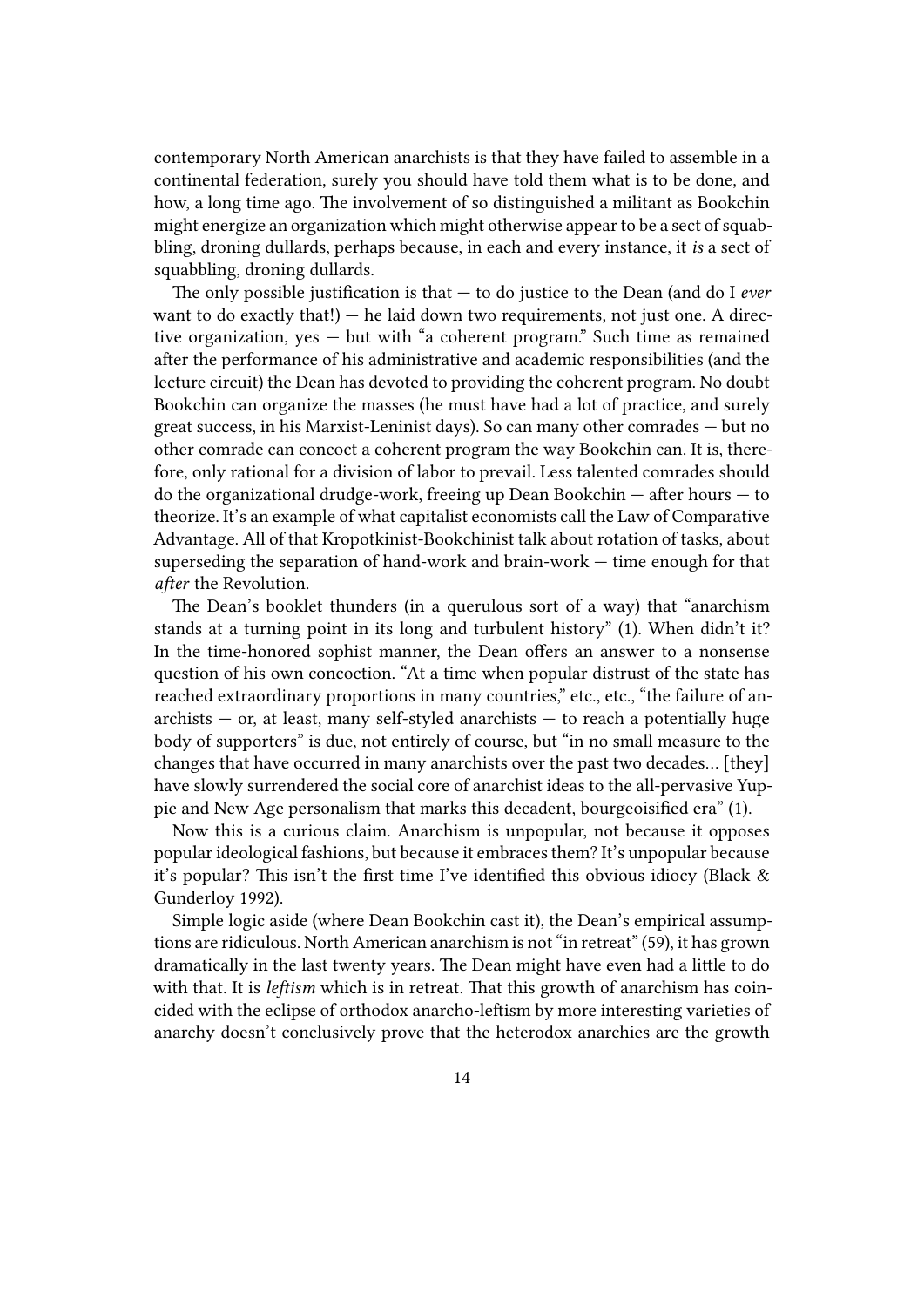sector, but it sure looks that way. For instance, the North American anarchist publication with the highest circulation, *Anarchy: A Journal of Desire Armed,* is on Bookchin's enemies list (39, 50).

As for the supposition that "Yuppie and New Age personalism" are "allpervasive" in our "decadent, bourgeoisified era," this says more about Dean Bookchin and the company he keeps than it does about contemporary society. If you are an upper middle class academic in an affluent leftist enclave like Burlington or Berkeley, you might well think so, but to generalize those impressions to the general society is unwarranted and narcissistic ("personalistic," as it were). America (or Canada) is still much more like Main Street than Marin County. If the Dean really thinks the brat-pack collegians in his Burlington ashram are representative North American youth, he doesn't get out enough.

Berating "Yuppies" for their self-indulgence, something Bookchin carries to the point of obsession (1 & *passim),* doesn't defy media-managed popular opinion, it *panders* to it. As is typical of progressives, Bookchin is behind the times. Not only are the '60s over, as he has finally figured out, so are the '70s and the '80s. The Old Left that he nostalgically recalls, what he calls the Left That Was (66–86), extolled discipline, sacrifice, hard work, monogamy, technological progress, heterosexuality, moralism, a sober and orderly if not downright puritanical lifestyle, and the subordination of the personal ("selfishness") to the interest of the cause and the group (be it the party, the union or the affinity group):

The puritanism and work ethic of the traditional left stem from one of the most powerful forces opposing revolution today  $-$  the capacity of the bourgeois environment to infiltrate the revolutionary framework. The origins of this power lie in the commodity nature of man under capitalism, a quality that is almost automatically translated to the organized group  $-$  and which the group, in turn, reinforces in its members.

This passage might have been written by Jacques Camatte, whose essay "On Organization" has exerted an anti-organizational influence on a lot of us "lifestyle anarchists" (Camatte 1995: 19–32). By now the reader will be on to my game (one of them, anyway): the above-quoted author is once again Bookchin the Younger (1971: 47; cf. Bookchin 1977: ch. 11). Again:

In its demands for tribalism, free sexuality, community, mutual aid, ecstatic experience, and a balanced ecology, the Youth Culture prefigures, however inchoately, a joyous communist and classless society, freed of the trammels of hierarchy and domination, a society that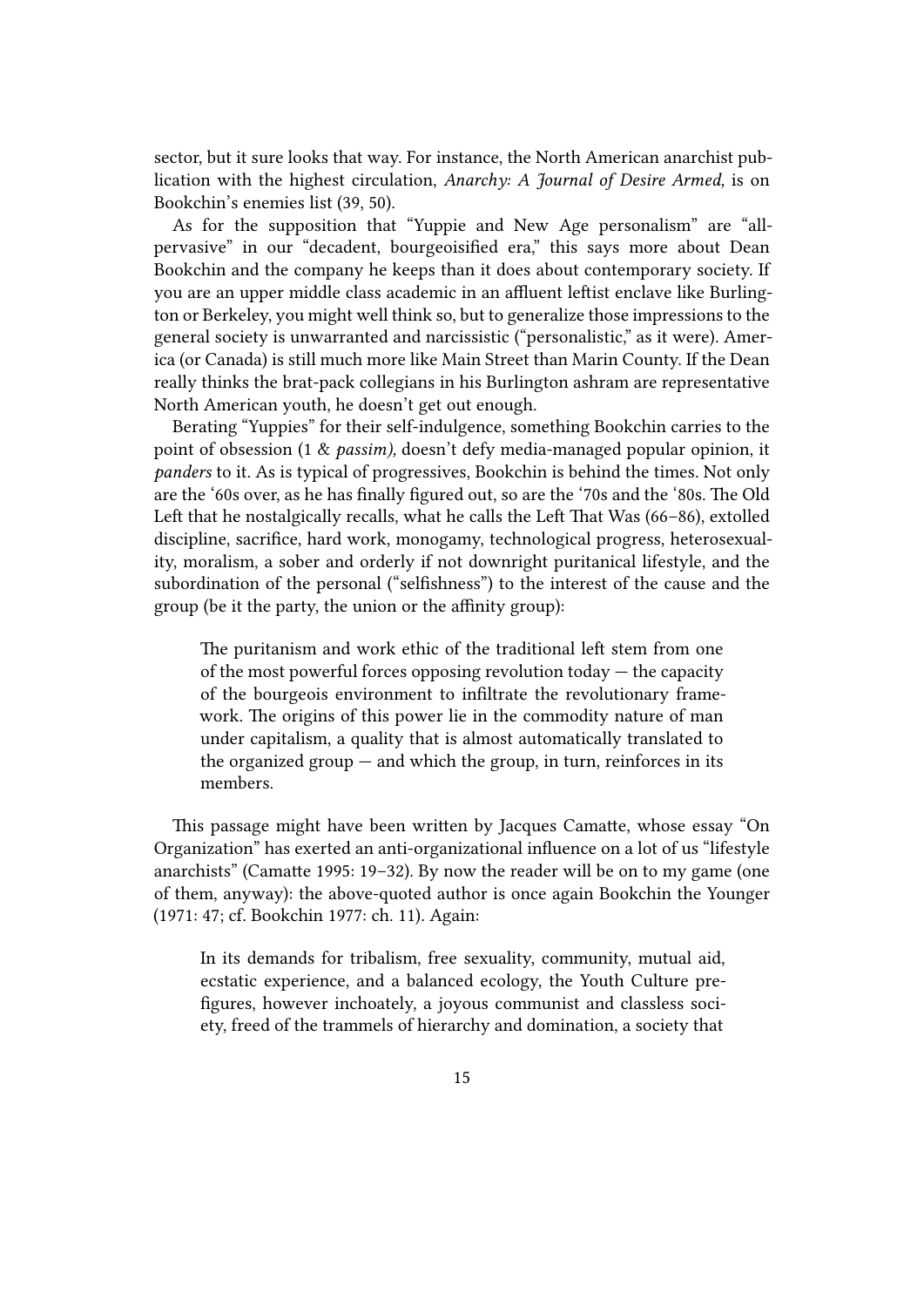would transcend the historic splits between town and country, individual and society, and mind and body (Bookchin 1970: 59).

Bookchin the Elder's values, in contrast, are precisely those of the New Right and the neo-conservatives who have set the country's current political and ideological agendas — not the New Age bubbleheads Bookchin may meet in Vermont's socialist Congressman Bernie Saunders' hot tub.

"Yuppie" is, on the Dean's lips, an ill-chosen epithet. It is (lest we forget) a neologism and semi-acronym for "young urban professional." To which aspects of this conjuncture does Dean Bookchin object? To urbanism? Bookchin is the apostle of urbanism (1987): he thinks that "some kind of urban community is not only the environment of humanity: it is its destiny" (1974: 2). To professionalism? A college professor/bureaucrat such as Bookchin is a professional. The high technology Bookchin counts on to usher in post-scarcity anarchism (1971: 83–135; 1989: 196) is the invention of professionals and the fever-dream of techno-yuppies. So if Dean Bookchin, an *old* urban professional, disparages young urban professionals, what is it about them that he hates so much? By a process of elimination, it cannot be that they are urban and it cannot be that they are professional. It must be that they are *young,* as the Dean is not. Actually, a lot of them aren't all that young — most are baby boomers entering middle age — but to a Grumpy Old Man of 75 like Dean Bookchin, that's young enough to resent. But it's not their fault, after all, that most of them will live on long after Murray Bookchin is dead and forgotten.

And one more thing: Now that we know why the heretical anarchists have "failed to reach a potentially huge body of supporters," what's *his* excuse? One of his editors calls him "arguably the most prolific anarchist writer" (Ehrlich 1996: 384). (Although he has yet to outproduce the late Paul Goodman, who "produced a stream of books containing some of his enormous output of articles and speeches" (Walter 1972: 157) and he is likely to be soon surpassed by Hakim Bey — a far better writer – which may account for some of the insensate hatred the Dean displays for Bey.) So the truth is out there. Where, after all these years, are the Bookchinist masses?

The Dean's vocabulary of abuse evokes what he calls the Left That Was (66) but hardly the fondness he feels for it. His epithets for unorthodox anarchists are the standard Stalinist epithets for all anarchists. He berates anarchist "decadence" over and over, to which he often appends abstract denunciations of "bourgeois" or "petty bourgeois" tendencies. "Decadence" is an epithet so indiscriminately applied that a spirited case has been made for retiring it from responsible discourse (Gilman 1975). Even without going quite so far, undeniably "'decadent' as a term of political and social abuse has a generous range of applications," especially as deployed by Marxists and Fascists (Adams 1983: 1).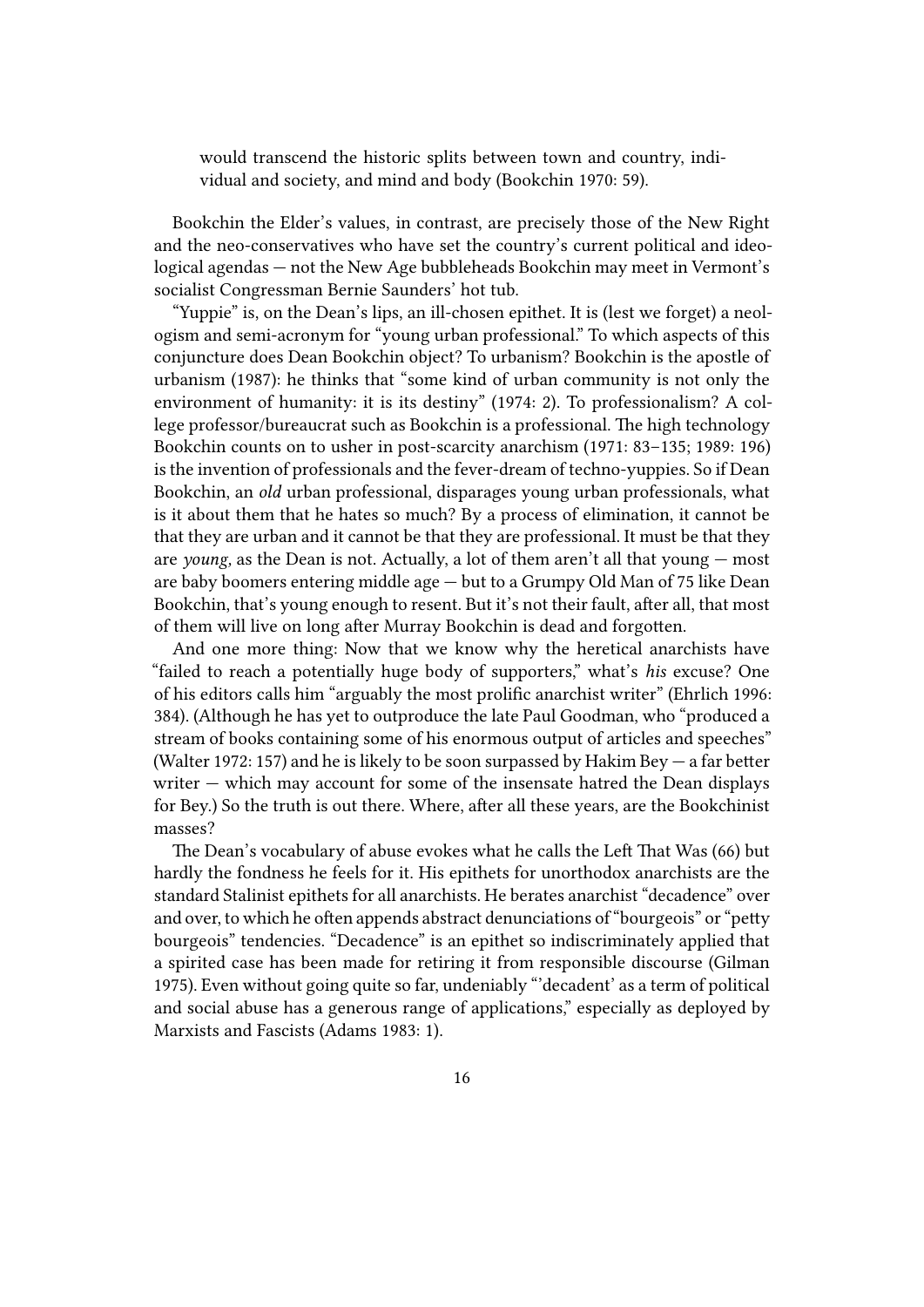To speak of the Dean's denunciations of *le bourgeois* as "abstract" is my characteristically courteous way of hinting that he of all people had better pick his words more carefully. I say "abstract" because a college dean is a member of the bourgeoisie if, in any objective sense, anybody is. Bookchin surely has a higher income than anybody he's targeted. Dean Bookchin has to be deploying the word in a subjective, moralistic, judgmental sense which, however, he isn't defining.

It never used to bother the Dean that "many militant radicals tend to come from the relatively affluent strata" (Bookchin 1971: 25) — as his student disciples still do. Who else can afford to sit at his feet? For 1996–1997, the two-semester masters' program in Social Ecology costs \$10,578 (Goddard College 1996). Back then he considered it a "historic breach" that it was "relatively affluent middle class white youth" who created the implicitly revolutionary Youth Culture (Bookchin 1970: 54–55).

No one can possibly pronounce with any confidence upon the class position of present-day North American anarchists in general, much less the class positions of "individualists," Bookchinists, etc. (Although my impression is that most anarchosyndicalists are campus-based and none of them are factory workers. Work is much easier to glorify than it is to perform.) Nor does it bother the Dean that almost the only luminaries unconditionally admitted to his anarchist pantheon, Bakunin and Kropotkin, were hereditary aristocrats. Class-baiting is evidently a weapon to be deployed with fine discrimination.

For Bookchin, as for Stalinists, class is not a category of analysis, only an argot of abuse. Long ago he dismissed "workeritis" as "*reactionary to the core"* rendered meaningless by the trans-class decomposition of contemporary society (1971: 186– 187). So completely did class disappear from Bookchin's ideology that a review of one of his goofier books (Bookchin 1987) exclaimed that "it is what is missing altogether that renders his book terminally pathetic. Nowhere does he find fault with the most fundamental dimension of modern living, that of wage-labor and the commodity" (Zerzan 1994: 166). He now reverts to the hoary Marxist epithets — "bourgeois," "petit-bourgeois" and "lumpen" — but with no pretense that they have, for him, real social content. Otherwise, how could he apply all these words to the same people? In their relations to the means of production (or lack thereof), lifestyle anarchists cannot be both bourgeois and lumpens. And how likely is it that out of these "thousands of self-styled anarchists" (1), not one is a proletarian?

Where Bookchin accuses rival anarchists of individualism and liberalism, Stalinists accuse all anarchists of the same. For example, there was that *Monthly Review* contributor who referred to Bookchinism as "a crude kind of individualistic anarchism" (Bookchin 1971: 225)! In other words,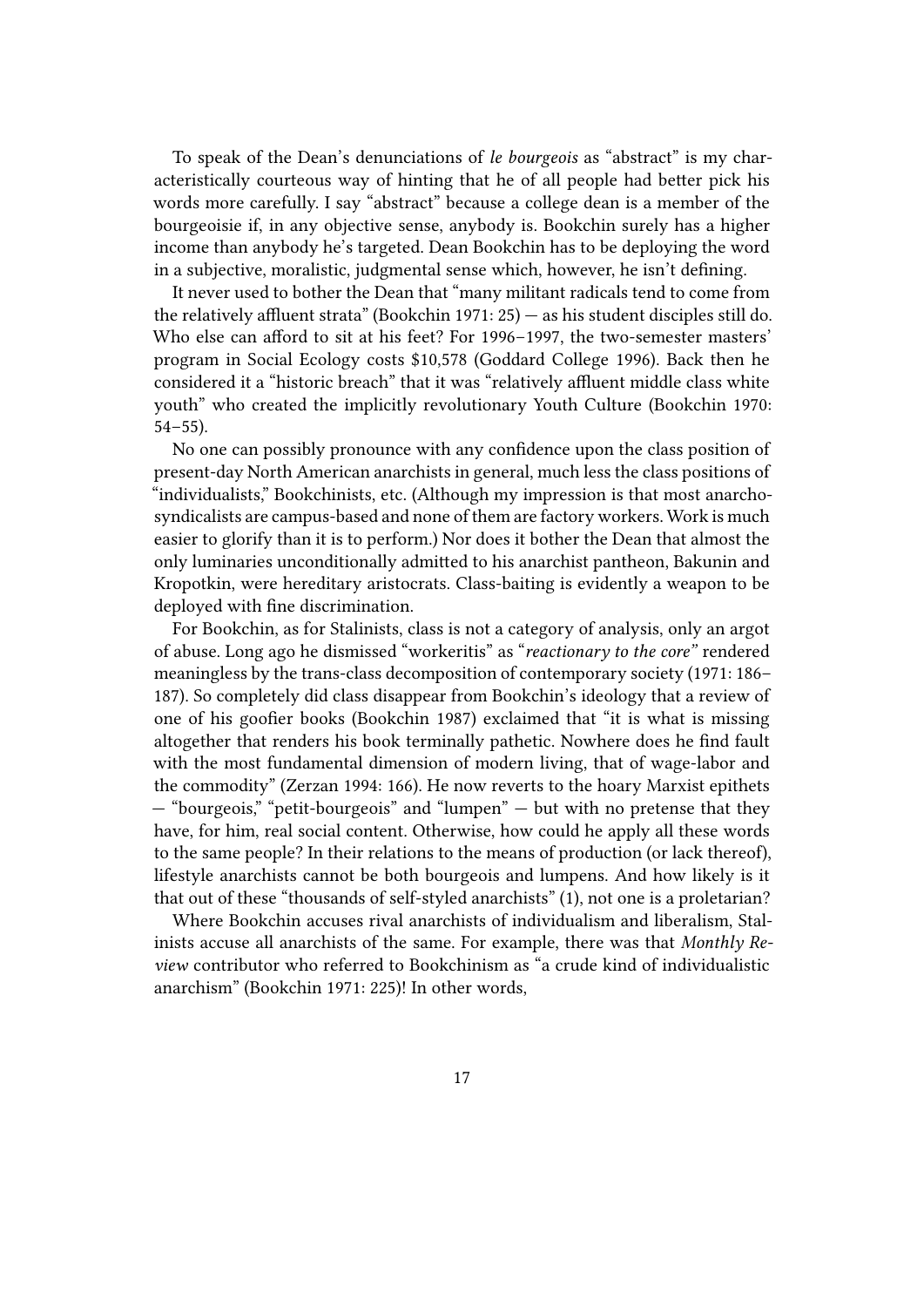…capitalism promotes egotism, not individuality or "individualism."…The term "bourgeois individualism," an epithet widely used today against libertarian elements, reflects the extent to which bourgeois ideology permeates the socialist project —

— these words being, of course, those of Bookchin the Younger (1971: 284). That the Dean reverts to these Stalinist slurs in his dotage reflects the extent to which bourgeois ideology permeates *his* project. Fanatically devoted to urbanism, the Dean was being complimentary, not critical, when he wrote that "the fulfillment of individuality and intellect was the historic privilege of the urban dweller or of individuals influenced by urban life" (1974: 1). Individuality's not so bad after all, provided it's on *his* terms.

As for "decadence," that is an eminently bourgeois swear-word for people perceived to be having more fun than you are. By now the word has lost whatever concrete meaning it ever had. Calling post-leftist anarchists "decadent" is just Dean Bookchin's way of venting his envy and, as Nietzsche would say, *ressentiment* that they are not afflicted with the hemorrhoids, tax audits, or whatever it is that's raining on *his* Mayday parade.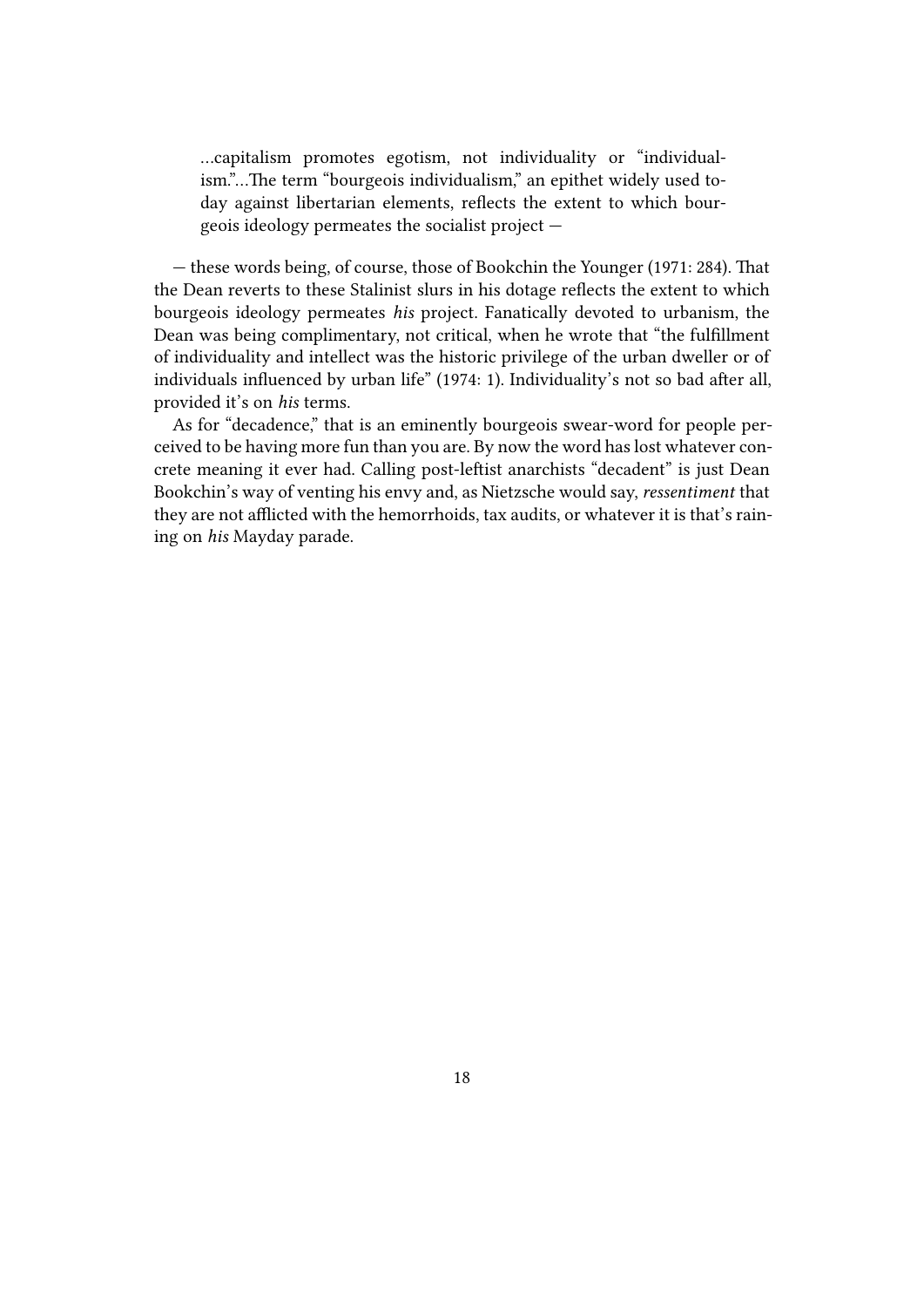# <span id="page-18-0"></span>**Chapter 2: What is Individualist Anarchism?**

Dean Bookchin posits an eternally recurring "tension" within anarchism between the individual and the social (4). As this is none other than the central conundrum of Western political philosophy, the Dean is neither original nor  $-$  more important — has he identified a specifically anarchist tension. He goes on to identify the antitheses within anarchism as "two basically contradictory tendencies: a personalistic commitment to individual *autonomy* and a collectivist commitment to social *freedom*" (4). This is the "unbridgeable chasm" his book title refers to.

If the Dean is right  $-$  that individual autonomy and social liberation are not just in tension but *basically contradictory —* then anarchy *is* impossible, as anti-anarchists have always maintained. Bookchin here rejects out of hand what he used to espouse, "a society that would transcend the historic splits between…individual and society" (1970: 59).

Not all of us share his conservative fatalism. We too have our apprehensions and our times of despair. But to surrender to them entirely (which I condemn nobody for doing, if he's honest about it) is to renounce any affiliation with anarchism. The Dean won't fish, neither will he cut bait. He won't shit, neither will he get off the pot.

Some of those with impeccable, Bookchin-approved credentials, such as Kropotkin, had a more tolerant take on this genuinely tragic dilemma:

Anarchist Communism maintains that most valuable of all conquests  $-$  individual liberty  $-$  and moreover extends it and gives it a solid basis — economic liberty — without which political liberty is delusive; it does not ask the individual who has rejected god, the universal tyrant, god the king, and god the parliament, to give unto himself a god more terrible than any of the preceding — god the Community, or to abdicate upon its altar his independence, his will, his tastes, and to renew the vow of asceticism which he formerly made before the crucified god. It says to him, on the contrary, "No society is free so long as the individual is not so!" (Kropotkin 1890: 14–15)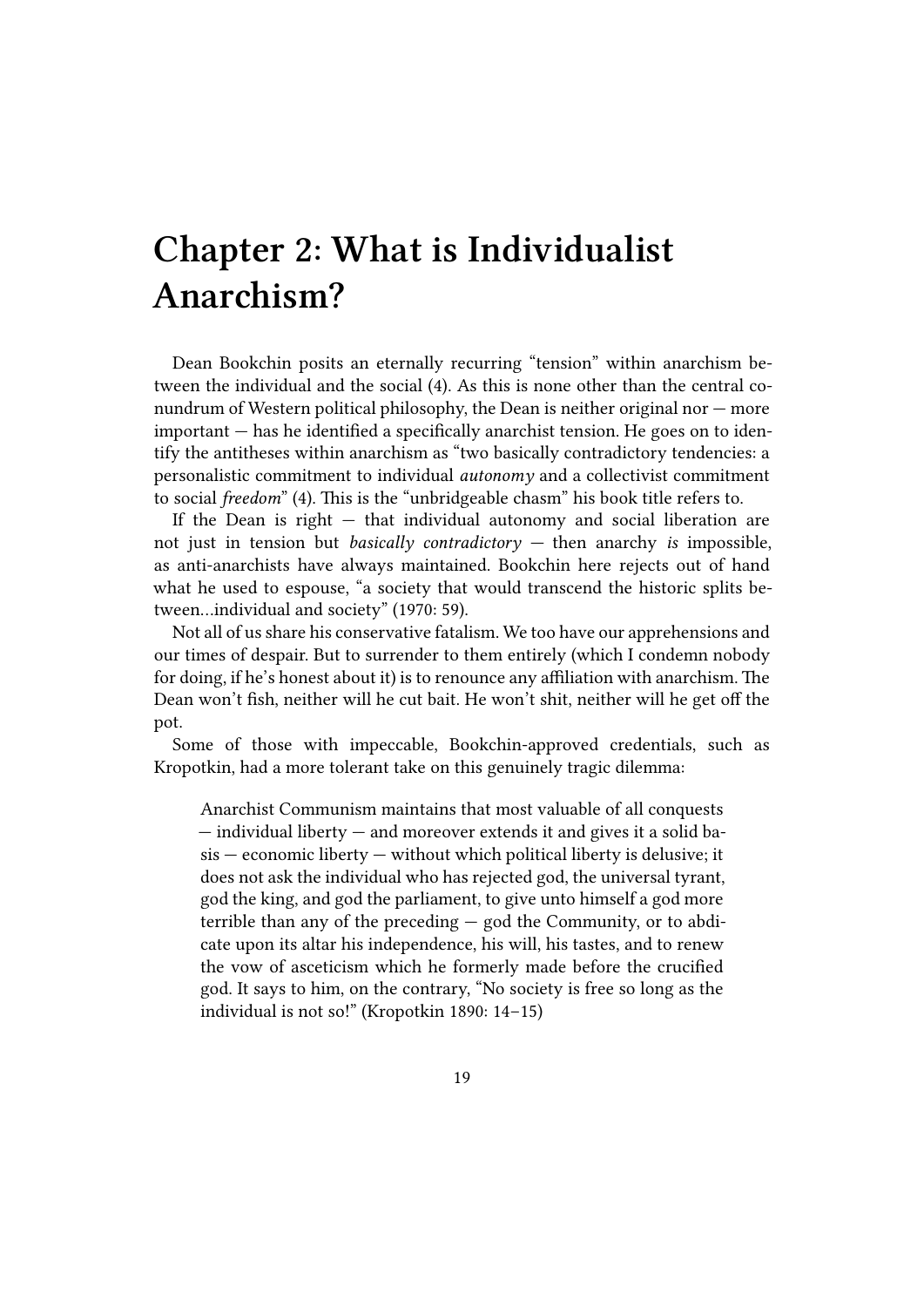Bookchin is the veritable high priest of what Kropotkin calls "god the Community," "more terrible than any of the preceding," the most vicious and oppressive god of all.

"Social freedom" is like the "free market" in the sense that the freedom referred to has to be metaphorical. It makes no literal sense to attribute freedom to behavioral interaction systems, even feedback systems, lacking the necessarily individual qualities of consciousness and intention. It's like saying an anthill or the solar system or a thermostat is free. Free from, and for, what? What else could a society or a market possibly be free *of* if not autonomous individuals?

If one assigns *any* value to individual autonomy, logically there are only two possibilities for it to even exist, much less flourish, in society. (Contrary to what the Dean implies [58], not even Max Stirner thought it was possible outside of society [1995: 161, 271–277].) The first is a compromise: liberalism. The individual exchanges part of his precarious natural liberty for society's protection of the rest of it, and also for the practical opportunities for advancing his interests only opened up in a social state. This was the position of Thomas Hobbes, John Locke, Adam Smith and William Blackstone. In the public sphere, freedom means democracy; In the private sphere, it means individual rights.

The second resolution of the quandary, the radical one, is anarchism. Anarchism rejects the dichotomy as false — maybe not false as existing society is constituted, but false in its supposed fatality. In an anarchist society the individual gains freedom, not at the expense of others, but in cooperation with them. A person who believes that this condition  $-$  anarchy  $-$  is possible and desirable is called an anarchist. A person who thinks it is not possible or not desirable is a statist.

As I shall have no difficulty demonstrating later on, it so happens that the Dean himself is not an anarchist, merely, in his own terminology, a "self-styled anarchist." But that's no reason for those of us who (albeit unenthusiastically, if I may speak for myself) *are* anarchists not to heed his critique. From George Bernard Shaw to Guy Debord, anti-anarchists who took anarchism seriously have often supplied crucial critiques the anarchists were unable or unwilling to construct themselves. Unfortunately, Bookchin's isn't one of them.

What is remarkable about Dean Bookchin's posturing as the Defender of the Faith, aside from the fact that he doesn't share it, is how many of the Church Fathers (and Mothers) he has excommunicated as "individualists." Predictably, William Godwin (5), Max Stirner (7, 11) and Benjamin Tucker (8) Bookchin summarily dismisses as individualists, although that hardly does justice to the richness of their insights and their relevance to *any* anarchism. (Although even Kropotkin acknowledged that Godwin espoused communism in the first edition of *Political Justice,* only "mitigating" that view in later editions [Kropotkin 1995; 238], and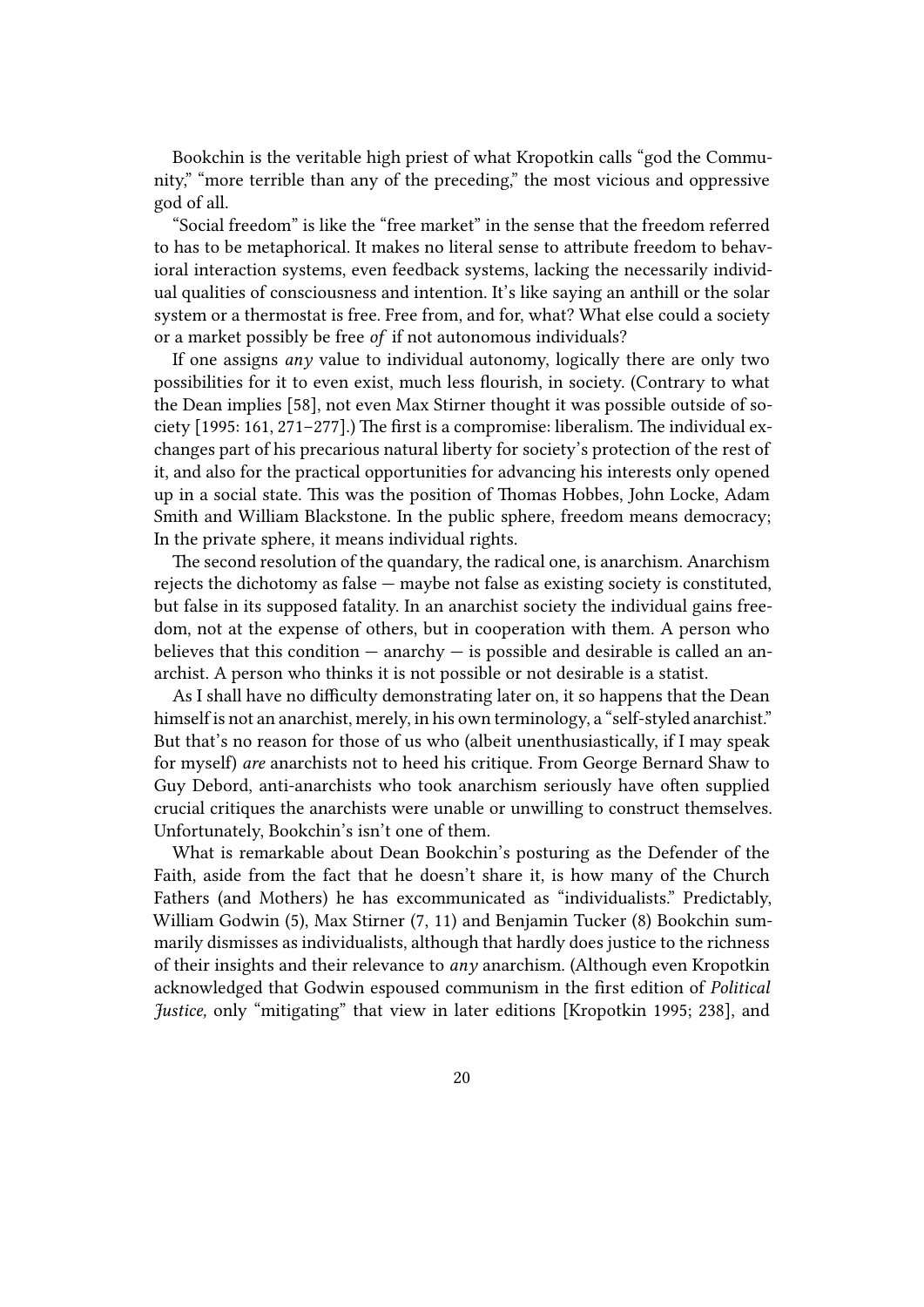the anarcho-syndicalist Rudolf Rocker acknowledged that Godwin "was really the founder of the later communist Anarchism" [1947: 7].) 1

But that's only the beginning of the purge. The Dean condemns even Proudhon as an individualist (5), although he elsewhere pays tribute to "Proudhon's emphasis on federal-ism [which] still enjoys considerable validity" (Bookchin) 1996: 24). When Bookchin says that something from a classical anarchist still enjoys considerable validity, this is his way of saying that's whom he filched it from. The federalism of Proudhon's later years (1979) is virtually identical to Bookchin's call for a "confederation of decentralized municipalities" (60). Which is tantamount to saying that in the end Proudhon was not an anarchist, as I am not the only one to have noticed (Steven 1984). Indeed, the Dean has come close to admitting it himself (Bookchin 1977: 21).

The Dean now claims that the prominent Spanish anarchist Federica Montseney was a "Stirnerite" [*sic*] in theory if not in practice (8). In his *The Spanish Anarchists* she is "one of the FAI's luminaries" (Bookchin 1977: 243). The FAI was a "vanguard" (the word is Bookchin's) anarcho-communist secret society (Bookchin 1994: 21–22; cf. Brademas 1953).

Even Emma Goldman is under a cloud. Although she was an avowed anarchocommunist, she also displayed a disqualifying affinity with Nietzsche (8), and she was, after all, "by no means the ablest thinker in the libertarian pantheon" (13). Bookchin has a muscular, masculine disdain for anarchist women such as Emma Goldman, Federica Montseney and L. Susan Brown. Only his innate modesty kept the Dean from naming who *is* the ablest thinker in the libertarian pantheon, but then again, who, having read him, needs to be told?

Paul Goodman, a "communitarian anarchist" (Stafford 1972: 112), Bookchin calls "an essentially individualistic anarchist" (12), although Goodman was *essentially* an urban-oriented, humanistic anarcho-collectivist (Goodman & Goodman 1961: ch. 6 & 220; cf. Stafford 1972: 112–113) from whom Bookchin has cribbed many ideas without admitting it. Notice, for instance, the remarkable absence of any inferences to the by then deceased Goodman in Bookchin's *The Limits of the City* (1974) or *The Rise of Urbanization and the Decline of Citizenship* (1987), although he did let slip the name in *Crisis in Our Cities* (Herber 1965: 177) at a time when Goodman was in his prime whereas the future Dean was so far from foreseeing his own celebrity that he wrote under a pseudonym. He'll soon wish he'd written *this* trashy had under a pseudonym.

"Individualist" anarchists in the original sense — people like Max Stirner (1995) and John Henry Mackay — were never numerous, as Bookchin observes with too much satisfaction (6–8). And they were always few and far between, strange to say, in decadent, bourgeois North America, supposedly their natural breeding-ground. Stirner did not identify himself as an anarchist, probably because the only (indeed,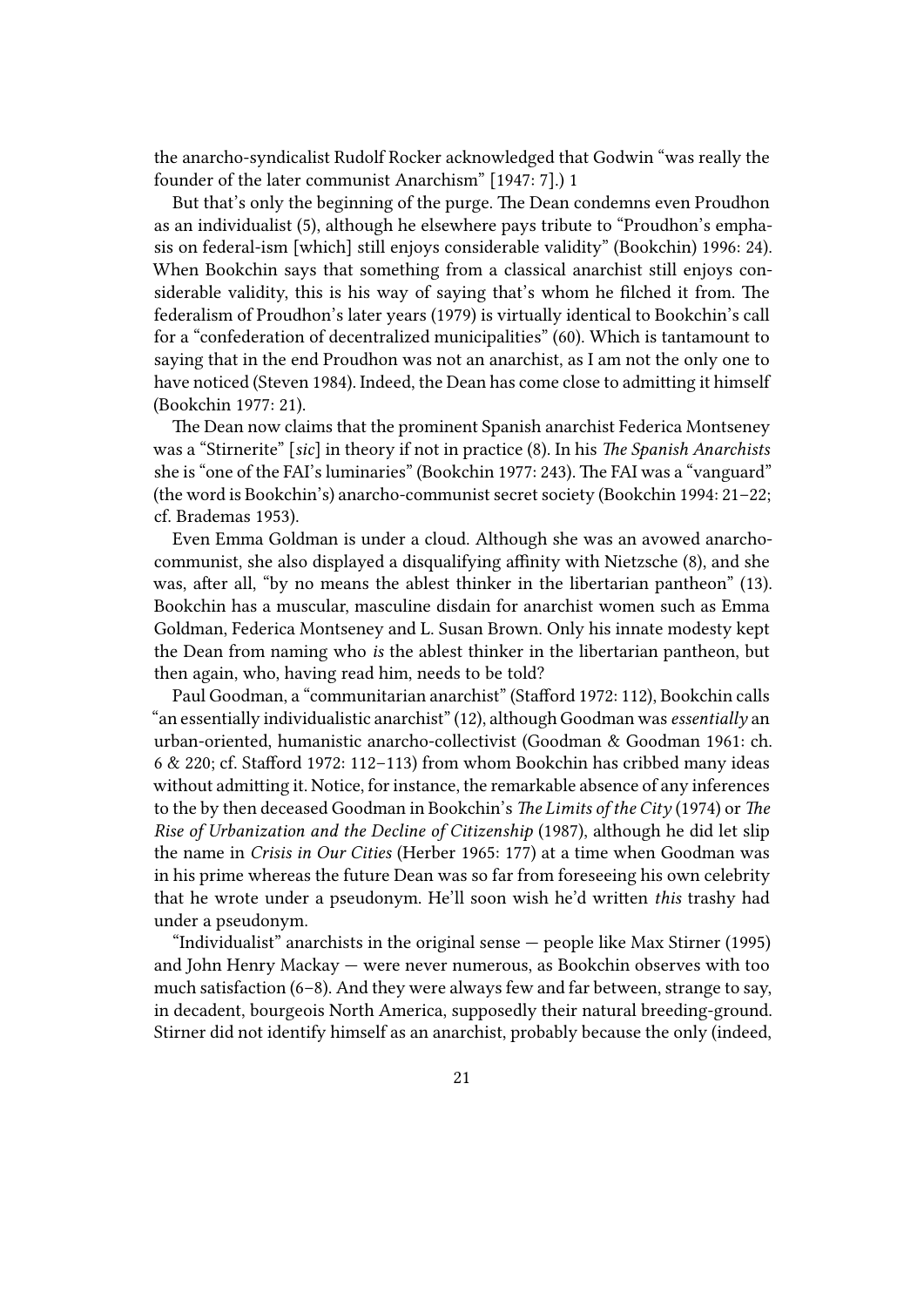the very first) "self-styled" anarchist in the 1840s when he was writing was Proudhon, for whom moralism, as Stirner noticed, served as a surrogate for religion  $(ibid.: 46)$  — as it does for the Dean. The rather few individuals who at later times considered themselves Stirnerists have, however, usually considered themselves anarchists as well, such as the Italian peasant guerrilla Renzo Novatore (Black & Parfrey 1989: 92–93)

It is worth mentioning — because so many people who toss his name around have never read him — that Stirner had no social or economic program whatsoever. He was no more pro-capitalist than he was pro-communist, although Marxists like Marx, Engels and Bookchin have routinely and mindlessly castigated him as an apologist for capitalism. Stirner was just not operating at that level. He was staking a claim, the most radical claim possible, for the individual as against all the ideologies and abstractions which, purporting to liberates him in general and in the abstract, left the individual as personally, practically subordinate as ever: "In principle… Stirner created a *utopistic vision of individuality* that marked a new point of departure for the affirmation of personality in an increasingly impersonal world" (Bookchin 1982: 159). From Stirner's perspective — which on this point is also mine — ideologies like liberalism, humanism, Marxism, syndicalism, and Bookchinism have all too much in common (cf. Black 1994: 221–222).

Nobody the Dean denounces as a "Stirnerite," not Michael William (50), not Hakim Bey (23) is a Stirnerist if this implies that he affirms amoral egoism *and* is indifferent to or entirely agnostic about social and economic formations. Both obviously assume as axiomatic the need for a social matrix for individual efflorescence. What distinguishes them, in more than one sense, from the Dean is their appreciation of the epistemic break in bourgeois thought wrought by the likes of Stirner and Nietzsche:

A sense of incompleteness haunts Western philosophy after Hegel's death and explains much of the work of Kierkegaard, Schopenhauer, Stirner, Nietzsche, the surrealists and the contemporary existentialists. For the Marxians merely to dismiss this post-Hegelian development as "bourgeois ideology" is to dismiss the problem itself.

You guessed it: Bookchin the Younger again (1971: 276). For Bookchin to dismiss this post-Hegelian development as "bourgeois ideology" is to dismiss the problem itself.

In a more recent, still narrower sense, "individualism" designates those who combine rejection of government with espousal of an absolutely unlimited laissezfaire market system. Such ideologues do exist, but Bookchin never even mentions a contemporary example, although he cannot be unaware of their existence, since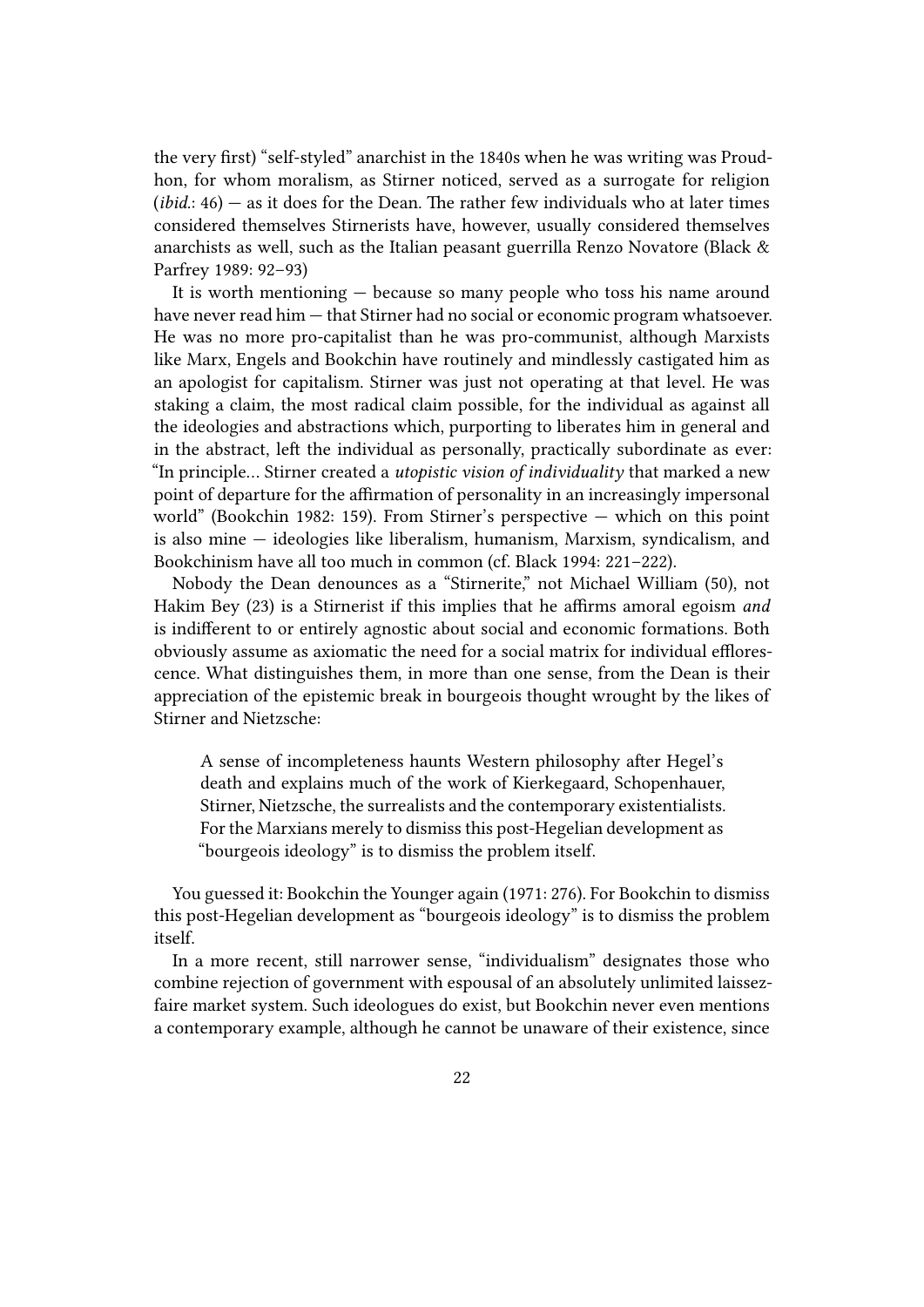he made use of one of their publishers, Free Life Books (Bookchin 1977). Considerable contact with some of them over the years has persuaded me that most anarcho-capitalists are sincere in their anarchism, although I am as certain that anarcho-capitalism is self-contradictory as I am that anarcho-syndicalism is. Unlike the Dean, I've on occasion taken the trouble to confute these libertarians (Black 1986:141–148; Black 1992: 43–62). But the point is, *nobody* the Dean targets in this screed is by any stretch of the imagination (not that he has one) an "individualist" anarchist in the usual contemporary sense of the term. He never even *claims* that any of them are.

The Dean makes the bizarre allegation that those he calls lifestyle anarchists, decadent successors to the individualist anarchists, claim (the quotation marks are his) their "sovereign rights" (12):

Their ideological pedigree is basically liberal, grounded in the myth of the fully autonomous individual whose claims to self-sovereignty are validated by axiomatic "natural rights," "intrinsic worth," or, on a more sophisticated level, an intuited Kantian transcendental ego that is generative of all knowable reality (11).

A digression on the, for lack of a better word, ethics of punctuation marks is in order here. "Quotation marks," wrote Theodor Adorno,

…are to be rejected as an ironic device. For they exempt the writer from the spirit whose claim is inherent in irony, and they violate the very concept of irony by separating it from the matter at hand and presenting a predetermined judgment on the subject. The abundant ironic quotation marks in Marx and Engels are the shadows that totalitarian methods cast in advance upon their writings, whose intention was the opposite: the seed from which eventually came what Karl Kraus called *Moskauderwelsch* [Moscow double-talk, from *Moskau*, Moscow, and *Kauderwelsch*, gibberish or double-talk]. The indifference to linguistic expression shown in the mechanical delegation of intention to a typographic cliché arouses the suspicion that the very dialectic that constitutes the theory's content has been brought to a standstill and the object assimilated to it from above, without negotiation. Where there is something which needs to be said, indifference to literary form almost always indicates dogmatization of the content. The blind verdict of quotation marks is its graphic gesture (Adorno 1990: 303).

As a tenured academic, the Dean is presumably aware that in scholarly discourse — and surely his magisterial essay is such — quotation marks identify *quotations*,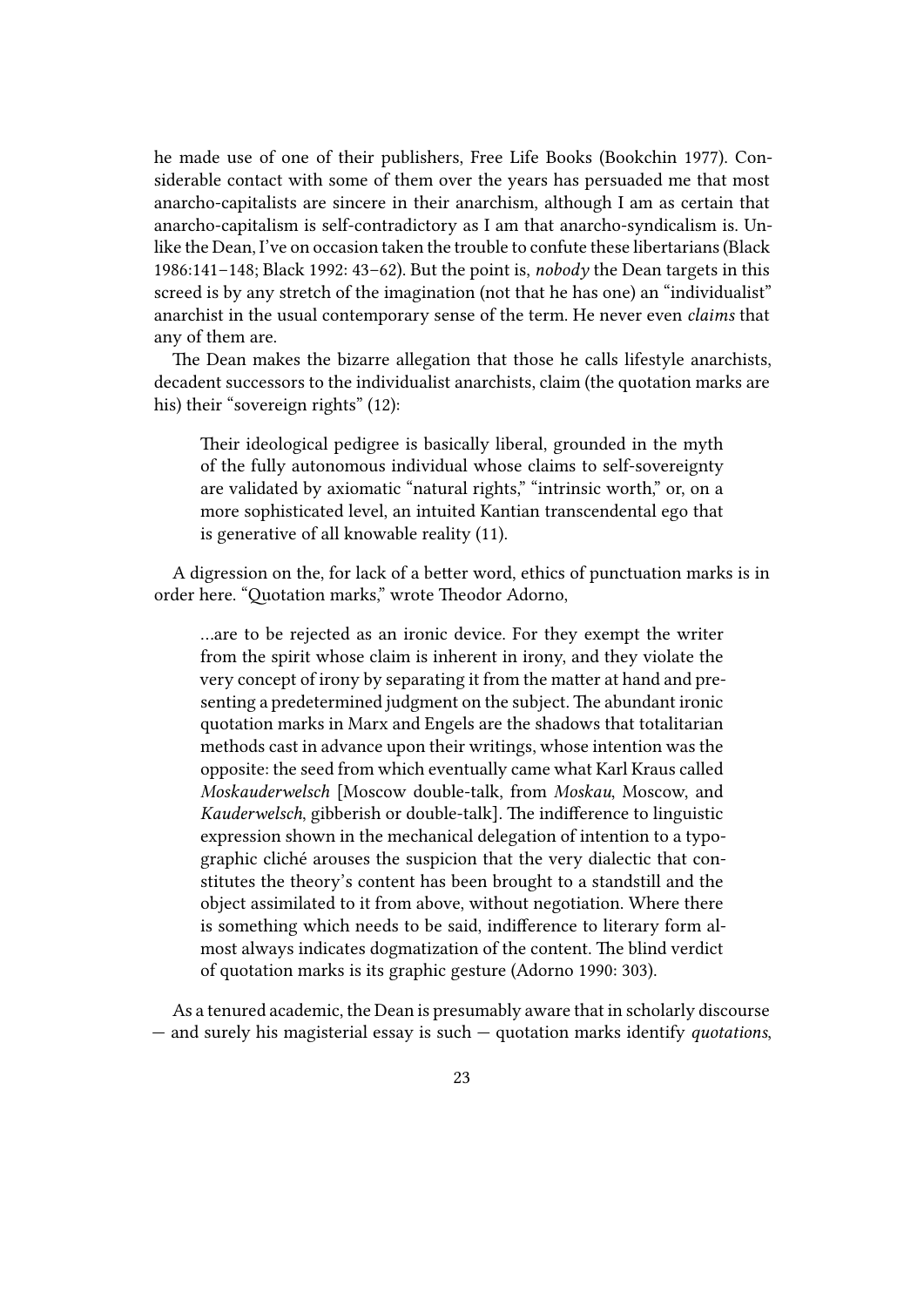yet his 45 footnotes fail to reference any use of these expressions by anybody. That is because no such quotations exist. So-called lifestyle anarchists (meaning: non-Bookchinists) don't usually think or write that way. They tend not to go in for rights-talk because it is just an ideological, mystifying way of saying what they want, something better said honestly and directly.

By this maladroit misrepresentation, the Dean inadvertently exposes his original misunderstanding of the so-called individualist anarchists. Max Stirner was an amoral egoist or individualist. Godwin and Proudhon were, if they were individualists at all, moralistic individualists preoccupied with what they called justice. Lysander Spooner was an example of a clearly moralistic, natural-rights individualist anarchist. But when the prominent individualist publisher Benjamin Tucker went over to Stirnerist egoism in the late nineteenth century, he split the American individualists. (This, as much as the competition from collectivists credited by Bookchin [6- 7], brought about the decline of the tendency.) Although there were exceptions, the moralistic natural-rights individualists  $-$  which were most of them — usually ended up as essentially advocates of pure free-market capitalism. Those attracted to the amoralist, egoist or (if you please) "Stirnerist" position necessarily shared with Stirner a whole-sale rejection of moralism, that being what Stirner, and Nietzsche after him, absolutely exploded as a tenable point of view. But no more than Stirner did they exhibit any interest in laissez-faire (or any) economics. Capitalism, as Max Weber noticed, has its own moralism, often if not always expressed as the "Protestant ethic." The egoists/amoralists and the free-market natural-rightists parted over precisely this point. The egoist/amoralists *have* contributed something to the "lifestyle anarchists," the natural-rightists have not.

For instance, take L. Susan Brown (please! — no, just kidding), who's attempted, says the Dean, "to articulate and elaborate a basically individualist anarchism, yet retain some filiations with anarcho-communism" (13), In a footnote he's more candid: "Brown's hazy commitment to anarcho-communism seems to derive more from her own preference than from her analysis" (62). In other words, maybe she means well but she's just a ditzy dame, like Emma Goldman. Just *believing* in anarcho-communism isn't good enough to acquit you of the charge of individualism. You have to emote a politically correct, anti-individualist "analysis" too. I wonder how many Makhnovists, and how many Spanish rank-and-file insurrectionaries fighting for *comunismo libertario* would have passed whatever final exam our pedant might assign to them to test their "analysis." I have a pretty good idea how they would have received such an insolent inquisition. Post-situationist that I am, I am far from sure that "the revolution will not be televised," but I am quite sure it will not be on the final exam, not if teacher knows what's good for him. As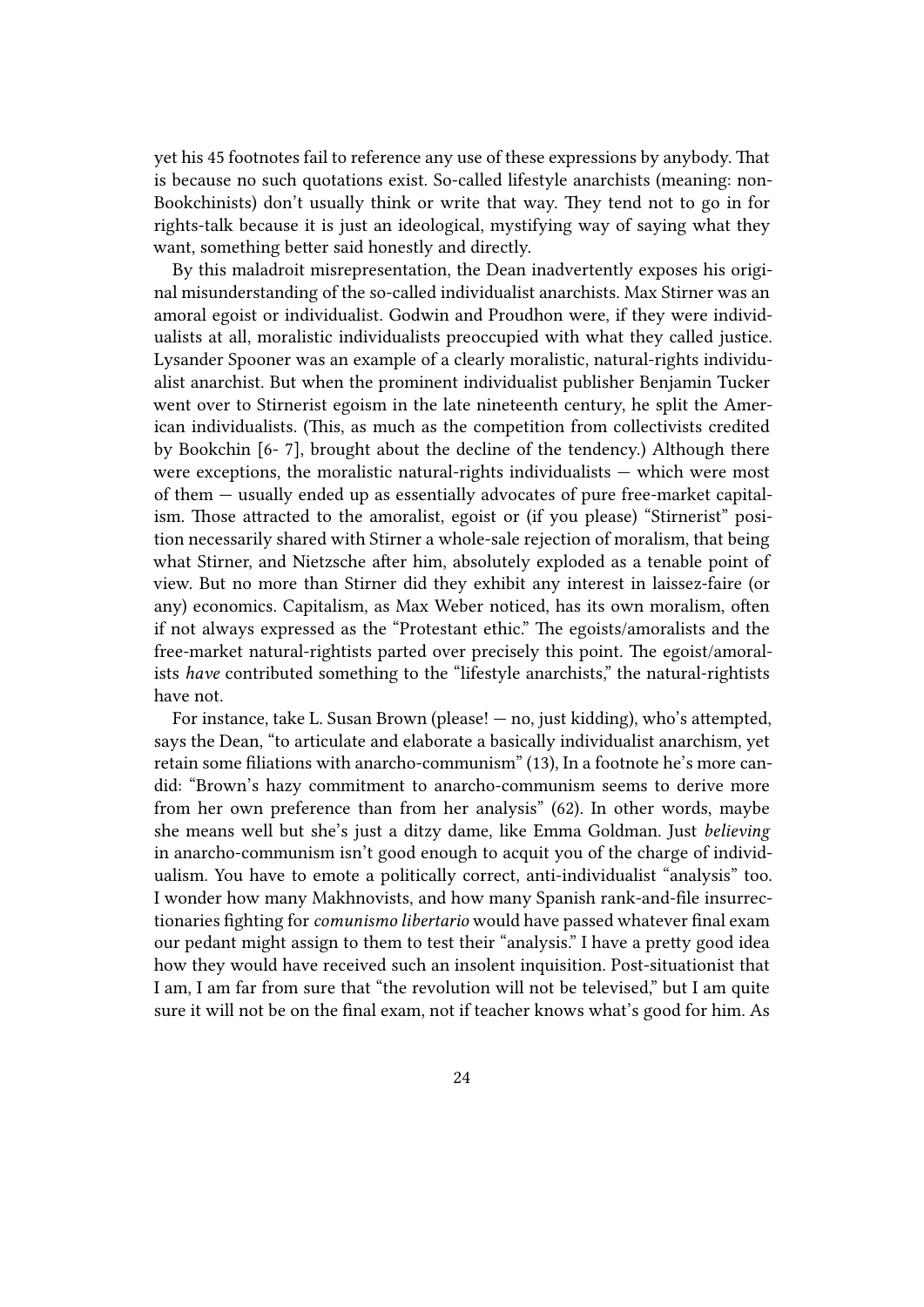Marx so truly said, the educator himself needs educating. And as Diogenes said, why not whip the teacher when the student misbehaves?

The Dean has brought "down to date" (as Mark Twain would say) the New England Puritan exercise known as the "relation of faith." In order to join the Congregational Church, the applicant not only had to affirm each and every tenet of Calvinism, he had to demonstrate that he had gone through a standardized sequence of spiritual experiences. (Alcoholics Anonymous is the only Protestant cult which still imposes this requirement.) Most believers never made it that far. What the Dean means by an inadequate "analysis" is obvious enough: any analysis other than Bookchinism is no analysis at all. The "disdain for theory" he ascribes to "individualist" anarchism (11) is really disdain for, or rather indifference to, *his* theory. Nowadays, anarcho-communism is Bookchinism or it is nothing — according to Bookchin (60).

Like it or not  $-$  personally (and "personalistically"), I like it  $-$  there's an irreducible individualistic dimension to anarchism, even social anarchism, as L. Susan Brown is hardly heretical in pointing out (1993: ch. 1). According to Kropotkin, Anarcho-Communism says that "No society is free so long as the individual is not!" (1890: 15). If it sounds as if anarchism has, as the Dean might say, "filiations" with liberalism, that's because anarchism *does* have filiations with liberalism. What else could the Dean possibly mean when he writes that social anarchism is "made of fundamentally different stuff" than lifestyle anarchism, it is "heir to the Enlightenment tradition" (56)? As anarcho-syndicalist Rudolf Rocker wrote (and he was only summarizing the obvious):

In modern Anarchism we have the confluence of the two great currents which during and since the French Revolution have found such characteristic expression in the intellectual life of Europe: Socialism and Liberalism…

Anarchism has in common with Liberalism the idea that the happiness and the prosperity of the individual must be the standard in all social matters. And, in common with the great representatives of Liberal thought, it has also the idea of limiting the functions of government to a minimum. Its supporters have followed this thought to its ultimate logical consequences, and wish to eliminate every institution of political power from the life of society (1947: 16, 18–19).

If he hadn't seen these words before, the Dean would have come across part of these passages as quoted by Brown (1993:110). Naturally he'd rather debunk Brown, an obscure young academic (Jarach 1996), than the illustrious anarchist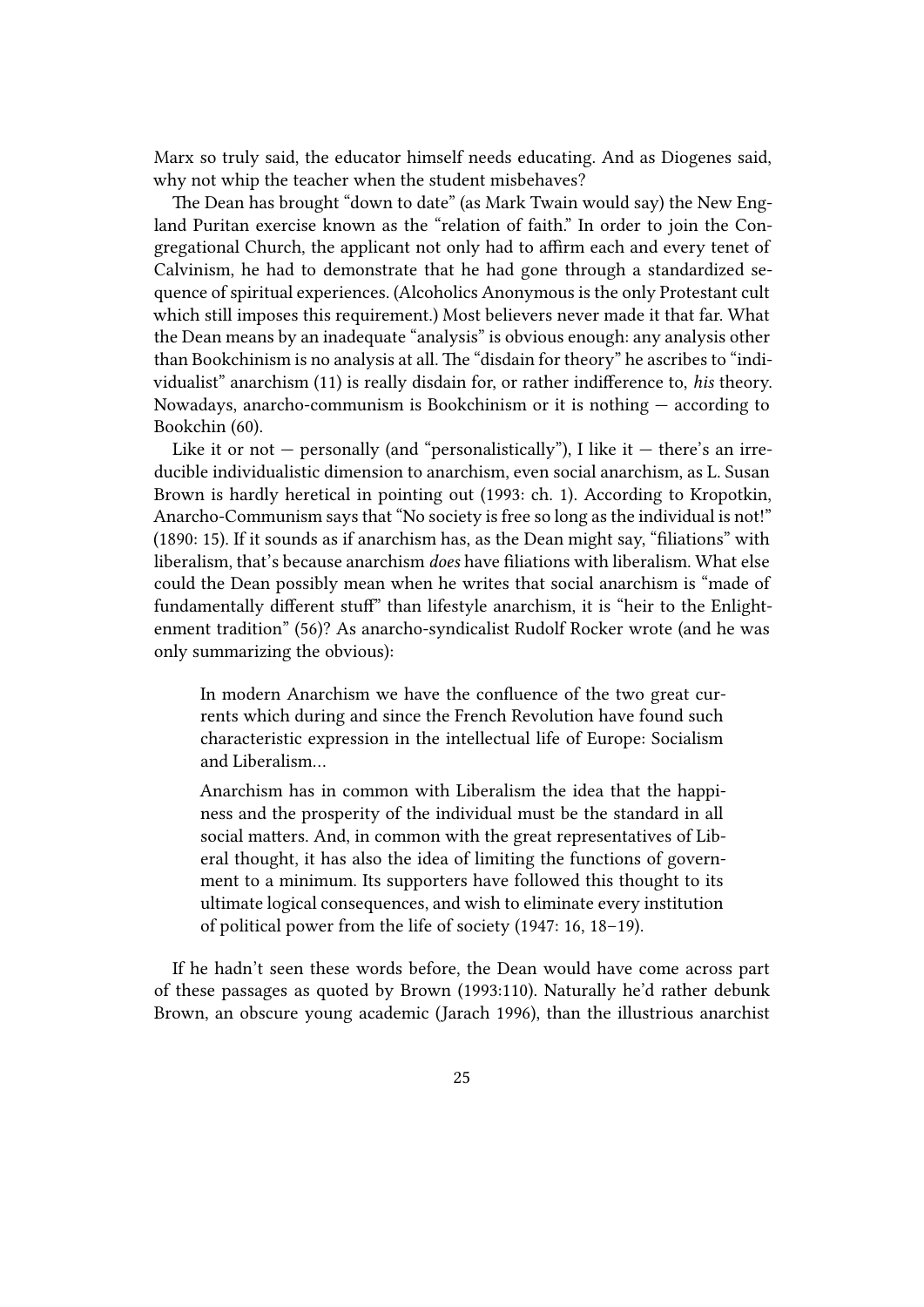elder Rocker. Bookchin's a playground bully who doesn't mind hitting a girl with glasses, but he'd be off his Rocker to mess with Rudolf.

Nobody chooses his ancestors. Rationally, no one should be ashamed of them. Visiting the sins of the fathers on the children, even unto the fourth generation (Exodus 34:7) — as the Dean is doing, pretty much on schedule — hardly comports with the Enlightenment rationalism he claims as *his* ancestry (21, 56).

The Left That Was which provided Bookchin's original politics, Marxism-Leninism, also supplied him with a muscular polemical praxis and a versatile vocabulary of abuse. I've already drawn attention to one of these gambits, denigrationby-quotation-marks. Its "filiations" include Lenin's *"Left-Wing" Communism, an Infantile Disorder* (1940) and countless texts by Marx and Engels, as Adorno (1990) noticed. John Zerzan, reviewing Bookchin (1987), noted a related way that the Dean abused quotation marks: "Another device is to ignore the real history of urban life, as if illusory; he resorts at times to putting such terms as 'elected' representatives, 'voters' and 'taxpayers' in quotes as though the terms really don't, somehow, correspond to reality" (Zerzan 1994: 165). As if to confirm that he's incorrigible, Bookchin refers to this review, not as a review, but as a "review" (59). Bookchin was doing the same thing almost 40 years ago when the first chapter of *The Limits of the City* (1974: ix) was written: Tenochtitlan was the "capital," not the capital, of the urban, imperialistic, cannibalistic Aztec empire (*ibid*.: 7, 9).

Bookchin just doesn't know when to shut up. Having lambasted individualists as liberals, he turns around and insinuates that they are fascists! Critics of industrial technology (specifically, George Bradford of the *Fifth Estate*) who argue that it determines, as well as being determined by, social organization are, opines the Dean, "deeply rooted in the conservative German romanticism of the nineteenth century" which "fed into National Socialist ideology, however much the Nazis honored their antitechnological ideology in the breach" (29). This would be a sophisticated version of guilt-by-association if it were sophisticated. The Dean doesn't bother to even identify these "conservative German" romantics — he hasn't read them, probably couldn't even name them — much less substantiate their unlikely influence on contemporary "lifestyle" anarchists. Retro-leftist that he is, Bookchin must suppose that bracketing the hate-words "conservative" and "German" is a one-two punch nobody recovers from. One page later (30), he admits that "there is no evidence that Bradford is familiar with Heidegger or Jünger," the twentieth-century German intellectuals he *j'accuses* as carriers of nineteenth-century conservative German romantic ideology.

McCarthyism is the political strategy of guilt by association. If you know a Communist, or if you know someone who knows someone who is a Communist, presumptively *you* are a Communist and you'll have to talk your way out of it, preferably by ratting somebody out. The ex-Communist Bookchin has outdone Senator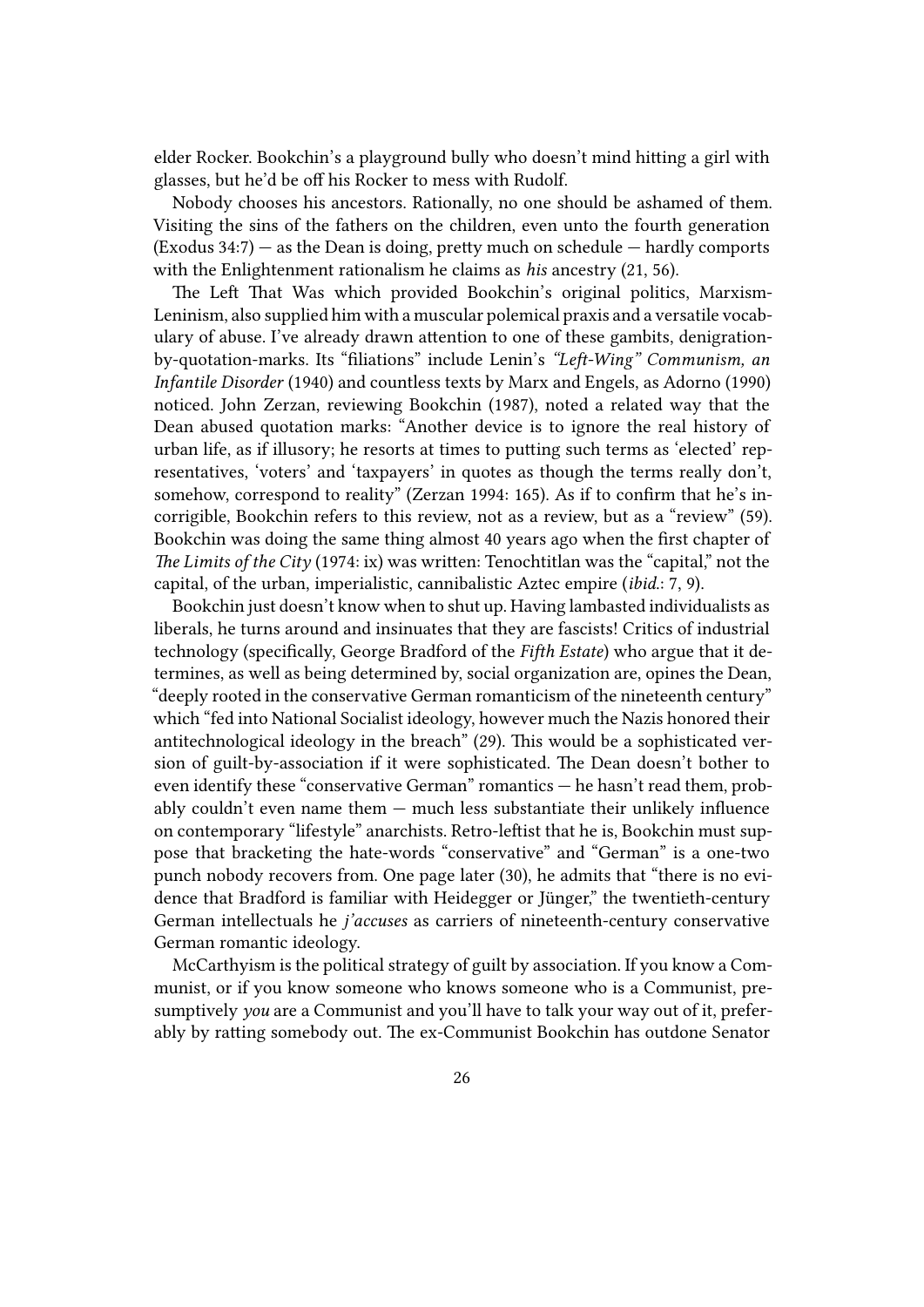McCarthy. The Senator sought to uncover association as evidence of guilt. The Dean affirms guilt as evidence of association. That's really all there is to his dirty little diatribe. To be even *less* fair than Joe McCarthy is quite an accomplishment, what Nietzsche used to call a "downgoing."

And another thing, nineteenth-century romanticism was neither exclusively conservative nor exclusively German. What about the liberal or radical German romanticism of Beethoven and Büchner and Schiller and Heine? And what about the non-German radical romanticism of Blake and Burns and Byron and Shelley?

The Dean relates that the Nazis honored their romantic, anti-technological ideology "in the breach." "Honored in the breach" is Bookchin's poor try at heading off the obvious, and decisive, objection that the Nazis didn't *have* an anti-technological ideology. The *Autobahn* was as much a monument to technology as were its contemporaries the Moscow subway and the New York World's Fair (which, I suspect, thrilled the 18 year old Murray Bookchin). So was the V-2. Almost openly erotic references to iron and steel recur with monotonous and pathological frequency in Nazi rhetoric. As John Zerzan remarked in a book the Dean claims to have read (39–42, 62 n. 19);

Behind the rhetoric of National Socialism, unfortunately, was only an acceleration of technique, even into the sphere of genocide as a problem of industrial production. For the Nazis and the gullible, it was, again a question of how technology is understood ideally, not as it really is. In 1940 the General Inspector for the German Road System put it this way: "Concrete and stone are material things. Man gives them form and spirit. National Socialist technology possesses in all material achievement ideal content" (Zerzan 1994: 140).

I'm not one of those who cries out in horror at the slightest whiff of anti-Semitism. But the Dean sees fit to insinuate that even the promiscuously pluralistic Hakim Bey is ideologically akin to Hitler (22), and that the primitivist quest to recover authenticity "has its roots in reactionary romanticism, most recently in the philosophy of Martin Heidegger, whose *völkisch* 'spiritualism,' latent in *Being and Time,* later emerged in his explicitly fascist works" (50). So let's consider whether Bookchin-vetted classical anarchists are ideologically kosher. Proudhon was notoriously anti- Semitic (Silbener 1948), but since Bookchin dismisses him, however implausibly, as too much the individualist (4–5), let's set Proudhon aside. Bakunin, the Russian aristocrat who "emphatically prioritized the social over the individual" (5) had a notion what was wrong with his authoritarian rival, Karl Marx. Bakunin considered Marx, "the German scholar, in his threefold capacity as an Hegelian, a Jew, and a German," to be a "hopeless statist" (1995:142). A Hegelian, a Jew, a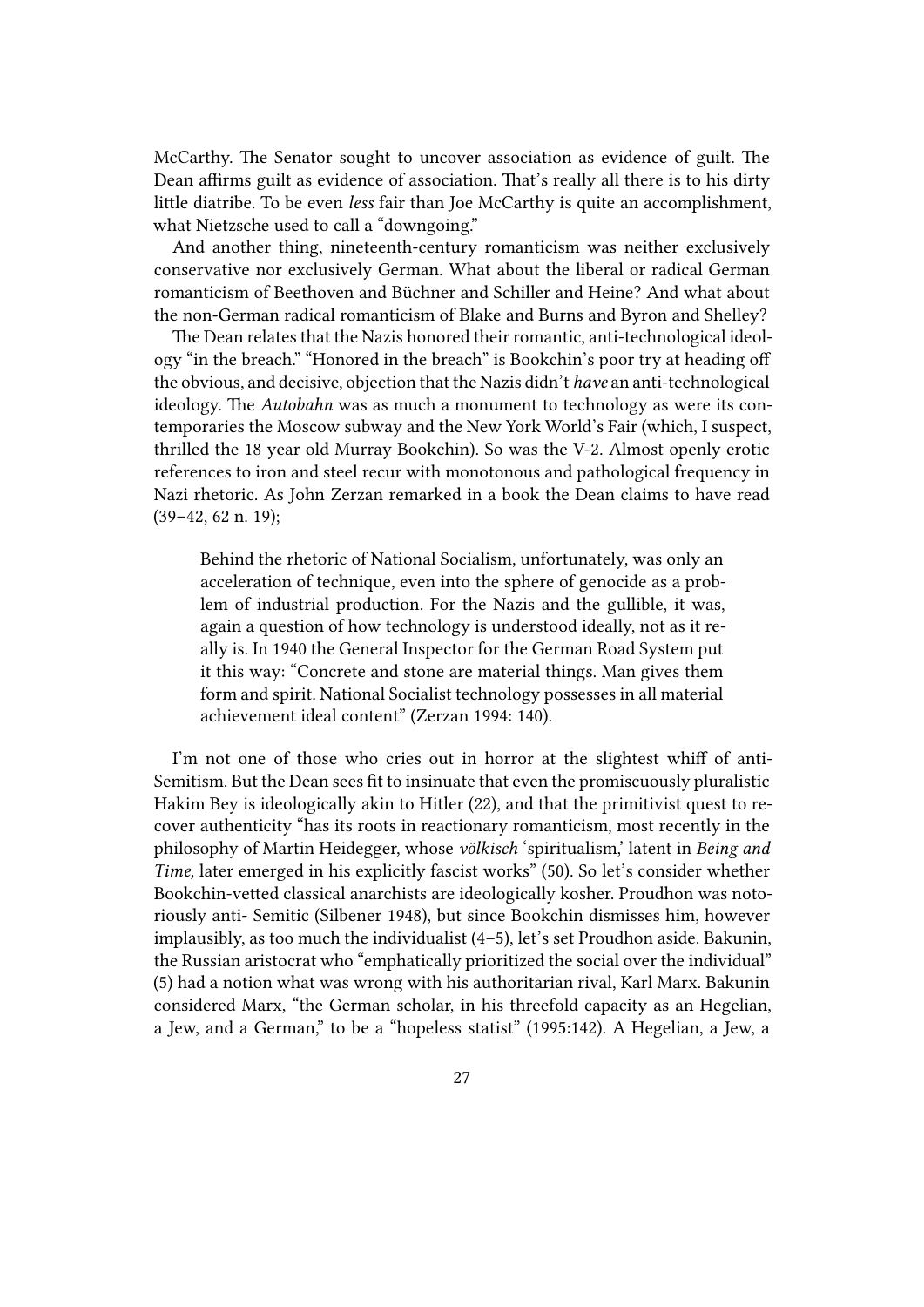sort-of scholar, a Marxist, a hopeless (city-) statist — does this sound like anybody familiar?

The Dean approvingly quotes Lewis Mumford on "the esthetic excellence of the machine form" (32), a phrase which might have been turned by Marinetti or Mussolini or anyone else on the ill-defined frontier between Futurism and Fascism (cf. Moore 1996: 18). In *War, the Worlds Only Hygiene*, Marinetti elaborated on the Bookchin/Mumford aesthetic:

We are developing and proclaiming a great new idea that runs through modern life: the idea of mechanical beauty. We therefore exalt love for the machine, the love we notice flaming on the cheeks of mechanics scorched and smeared with coal. Have you never seen a mechanic lovingly at work on the great powerful body of his locomotive? His is the minute, loving tenderness of a lover caressing his adored woman (Flint 1972: 90).

The Germans conquered Europe with Panzers and Stukas not by blood-and-soil hocus-pocus. Nazi ideology is far tool incoherent to be characterized as either proor anti-technological. The Dean in bewailing our "decadent, bourgeoisified era" (1) and our "decadent personalism" (2) is himself echoing Nazi and Stalinist rhetoric, as he surely remembers, and it's as empty as ever. The point is that the ideology didn't have to make sense to matter. It was vague and inconsistent so as to appeal to as many people as possible who desperately needed something to believe in, something to free them from freedom, something to command their loyalty. It didn't have to be the same come-on for everyone. The Nazis, fishers of *Menschen,* understood that you need different bait to hook different fish, that's all.

And finally, individualist anarchists are *terrorists* — or rather, anarchist terrorists are individualists.

The inseparable association of anarchism with terrorism commenced for Americans with a specific event: the Haymarket tragedy in Chicago in 1886. As the police were breaking up a peaceable workers' rally, someone threw a bomb into their midst, killing or wounding several of them. Eight prominent anarchists involved in the union movement, but indisputably innocent of the bombing, were convicted of murder and four of them hanged (one committed suicide) on the basis of their anarchist agitation and beliefs. If there is one fact about the history of anarchism known to everyone who knows at least one fact about the history of anarchism, it is this: "Thereafter, anarchism, in the public mind, was inseparably linked with terrorism and destruction" (Avrich 1984: 428; cf. Schuster 1932: 166; Woodcock 1962: 464). And the anarchism with which the link was forged was the collectivist anarchism of the Haymarket defendants. That they were, as individuals, innocent is irrelevant to the genesis of the mad-bomber legend. Innocent in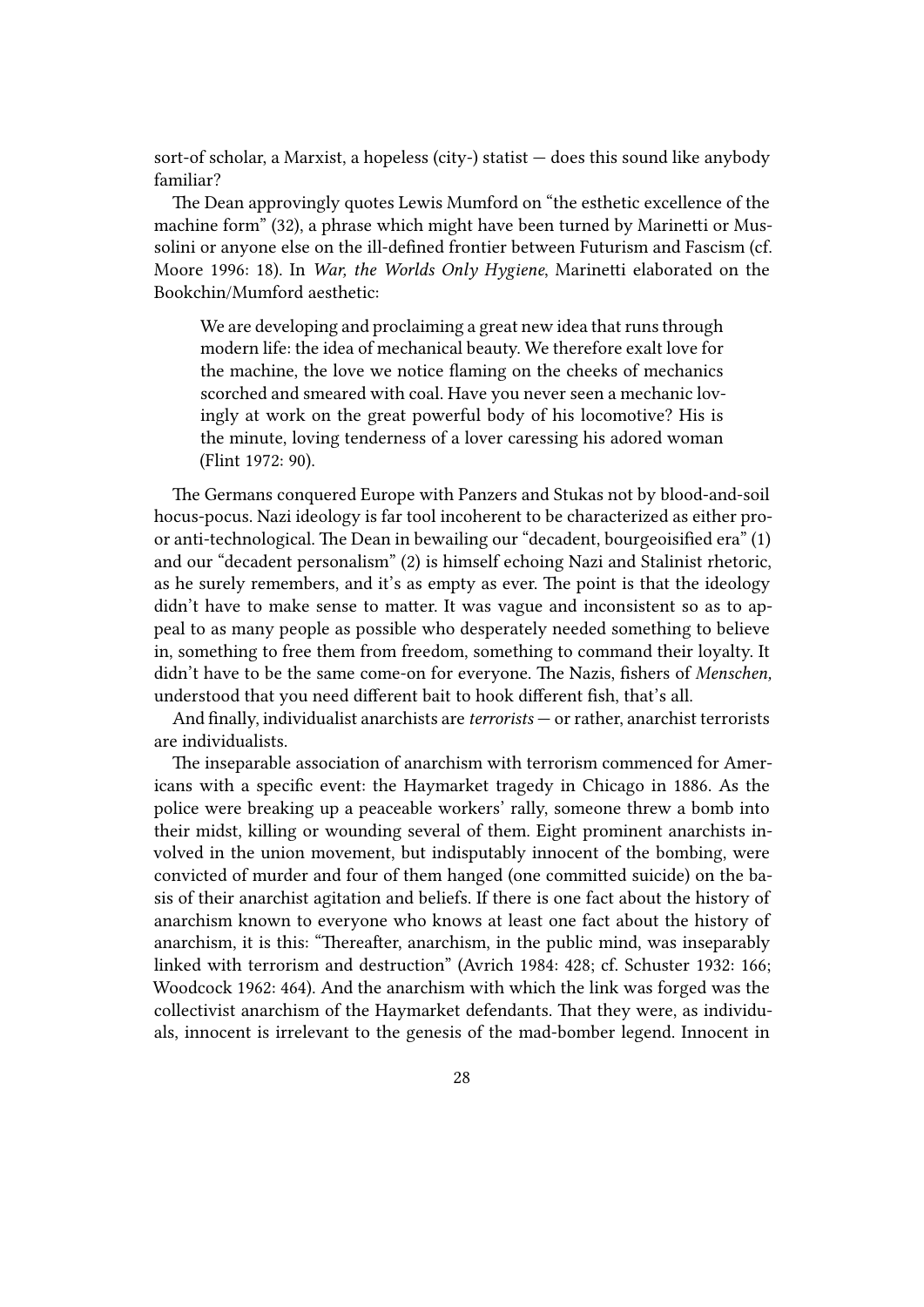act but not necessarily in intention: "One of them, [Louis] Lingg, had the best alibi: he wasn't there… he was home, making bombs. He was thus convicted of a crime he would have *liked* to commit" (Black & Parfrey 1989: 67). In contrast, one historian refers to "the peaceful philosophy of Individualist Anarchism" (Schuster 1932: 159).

The anarchists' terrorist reputation was not, however, entirely fabricated by their enemies (Black 1994: 50–55). In the 1880s, left-wing European anarchists had already begun to preach, and practice, "propaganda by the deed," such as bombings  $-$  "chemistry," as they sometimes put it  $-$  and assassinations. Even the beatific Kropotkin was originally a supporter of "the new tactic" (Bookchin 1977: 115). Some thought it the most effective way to dramatize anarchism and disseminate it to the masses. According to what the Dean calls "the best account of Spanish Anarchism from 1931 to 1936" (Bookchin 1977: 325), "the last decade of the [nineteenth] century was one in which the anarchists really were engaged in the bomb-throwing which is popularly thought to exhaust their range of activities" (Brademas 1953: 9).

These anarchist terrorists were, to apply Bookchin's terminology anachronistically, usually social anarchists, rarely individualist anarchists. August Vaillant, who bombed the French Chamber of Deputies, was a leftist (Tuchman 1966: 91) and a member of an anarchist group (Bookchin 1977: 114). Of the French bombers of the 1890s, Ravachol alone, so far as anybody knows, was "almost but not quite" a Stirnerist (Tuchman 1964: 79).

The Spanish anarchists whom the Dean esteems above all others (1977, 1994) had perhaps the longest terrorist tradition of all. The index reference to "Terrorism, anarchist" in his history of Spanish anarchism covers dozens of pages (1977: 342). There were sporadic bombings in the 1880s which became chronic, at least in the anarchist stronghold of Barcelona, in the 1890s (Bookchin 1977: ch. 6). 1918–1923, period of violent class struggle in Spain, was the time of the *pistoleros* — gunmen — a term which applies to both employer-hired goons and anarcho-leftist militants. Among hundreds of others, "a premier, two former civil governors, an Arch-bishop, nearly 300 employers, factory directors, foremen, and police, and many workers and their leaders in the *sindicato libre* [a company union], fell before the bullets and bombs of Anarchist action groups" (Bookchin 1977: 191).

The *pistolero* phase subsided as the anarchists, who were getting the worst of the violence anyway, were driven underground by the Primo de Rivera dictatorship at the same time that a measure of prosperity took the edge off the class struggle. But anarcho-terrorism never ceased. During the '2Os and '3Os, "the FAI's most well-known militants — Durruti, the Ascaso brothers, Garcia Oliver — included terrorism in their repertory of direct action: 'Gunplay, especially in "expropriations" and in dealing with recalcitrant employers, police agents, and blacklegs, was not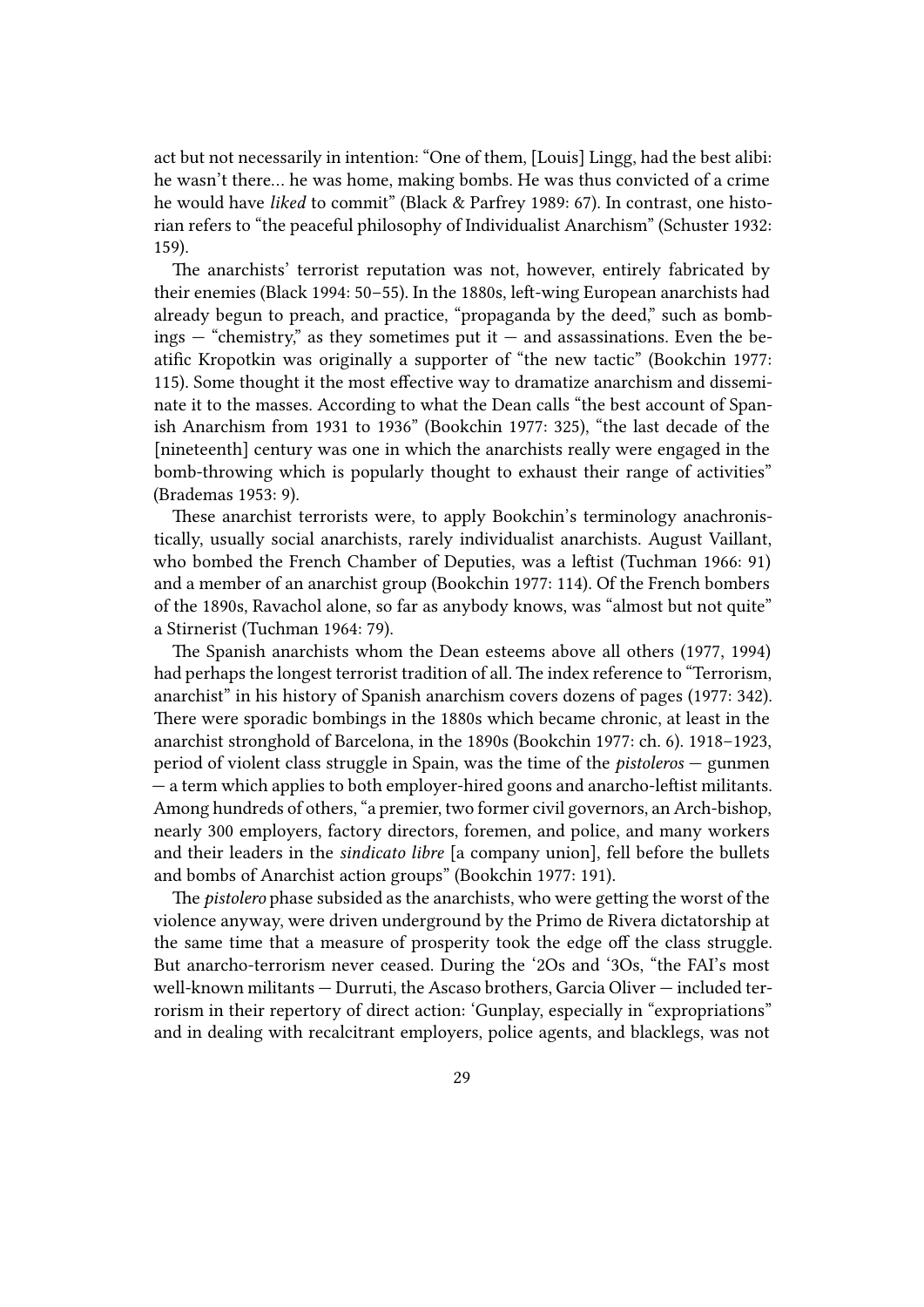frowned upon'" (Bookchin 1994: 23). Their heists "sustained Ferrer-type schools, Anarchist printing presses, and a large publishing enterprise in Paris which produced the *Anarchist Encyclopedia,* as well as many books, pamphlets, and periodicals" (Bookchin 1977: 199).

I adduce these facts — and reference most of them, deliberately, to Bookchin not to condemn or condone what "social anarchists" have sometimes done but to show up the Dean's duplicity. Terrorism has been, for better or for worse, a recurrent anarchist tactic for more than a century. And the anarcho-terrorists have almost always been "social," not individualist, anarchists. I've had occasion to rebut leftist falsifications to the contrary (Black 1994: 50–55). Bookchin justifies Spanish anarcho-*pistolero* terrorism as legitimate self-defense (1977: 201–202), an opinion I share, but the fact remains that it *was* terrorism — in Bookchinese, "social anarchist" terrorism — not the activity of individualist anarchists.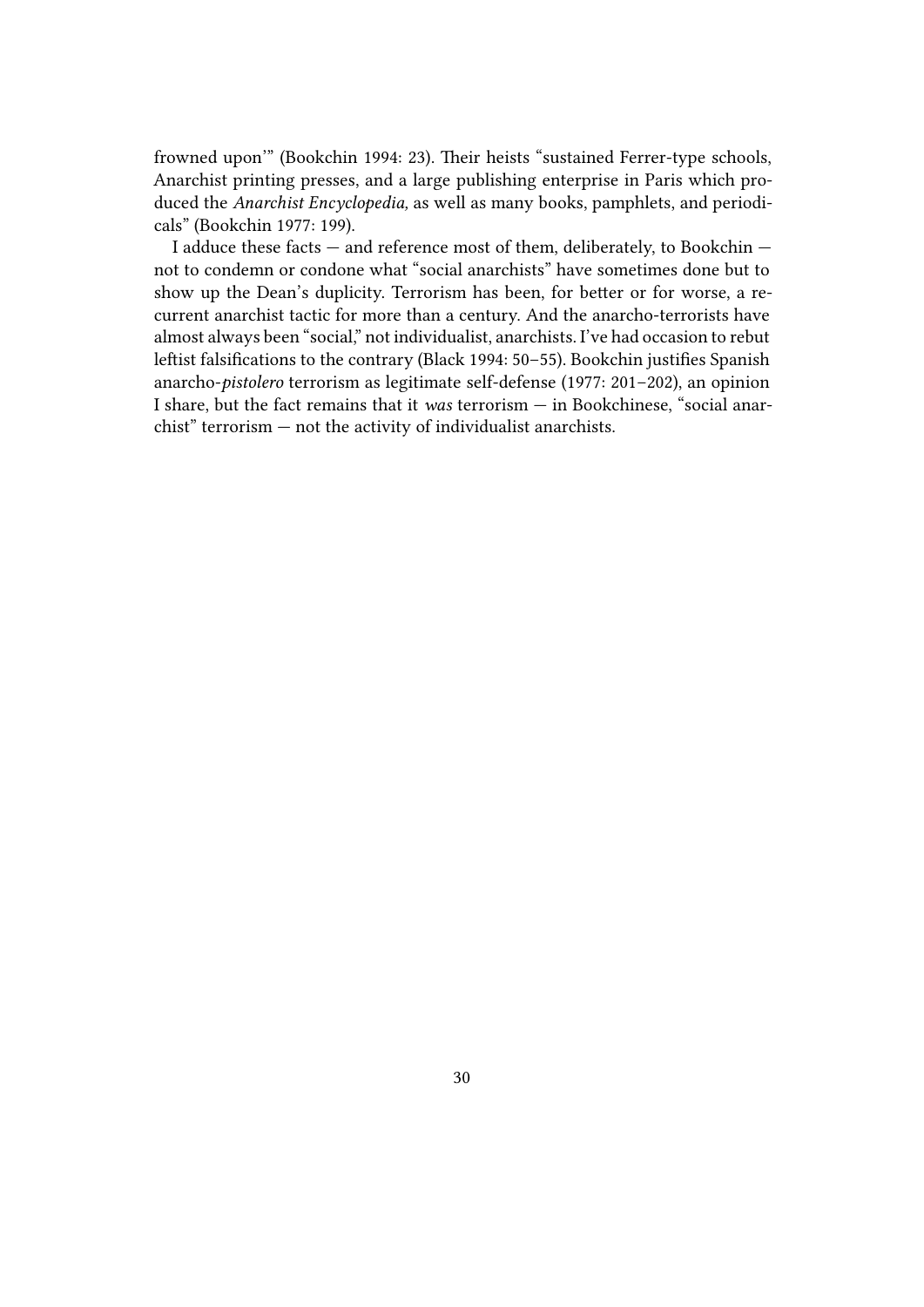#### <span id="page-30-0"></span>**Chapter 3: Lifestyle Anarchism**

As fast-and-loose as the Dean plays with the word "individualism," extrapolating it to something he calls "lifestyle anarchism" is, to borrow a phrase from Jeremy Bentham not just nonsense, it is nonsense on stilts. Here is how he does the stretch:

In the traditionally individualist-liberal United States and Britain, the 1990s are awash in self-styled [that word again!] anarchists who their flamboyant radical rhetoric aside  $-$  are cultivating a latter-day anarcho-individualism that I will call *lifestyle anarchism*… Ad hoc adventurism, personal bravura, an aversion to theory oddly akin to the antirational biases of postmodernism, celebrations of theoretical incoherence (pluralism), a basically apolitical and anti-organizational commitment to imagination, desire, and ecstasy, and an intensely selforiented enchantment of [*sic*] everyday life, reflect the toll that social reaction has taken on Euro-American anarchism over the past two decades (9).

In a classic tale of cerebral fantasy, Jorge Luis Borges related that in Tlön, "the dominant notion is that everything is the work of one single author": "Criticism is prone to invent authors. A critic will choose two dissimilar works — the *Tao Te Ching* and the *1001 Nights*, let us say — and attribute them to the same writer, and then with all probity explore the psychology of this interesting *homme de lettres…*" (Monegal & Reid 1981: 118).

That is exactly the Dean's *modus operandi,* except that Borges was joking in a very sophisticated way whereas Bookchin is serious in a very dumb, dull way. Those he has designated "lifestyle anarchists" are essentially alike because, well, he has designated them as lifestyle anarchists. The label is self-verifying. He's cobbled together all his self-selected enemies who are also "self-styled" anarchists as "lifestyle anarchists." In an essay only recently published, but written In 1980, the Dean cogently observed that

…anarchism [has] acquired some bad habits of its own, notably an ahistorical and entrenched commitment to its own past. The decline of the New Left and the transformation of the sixties counter-culture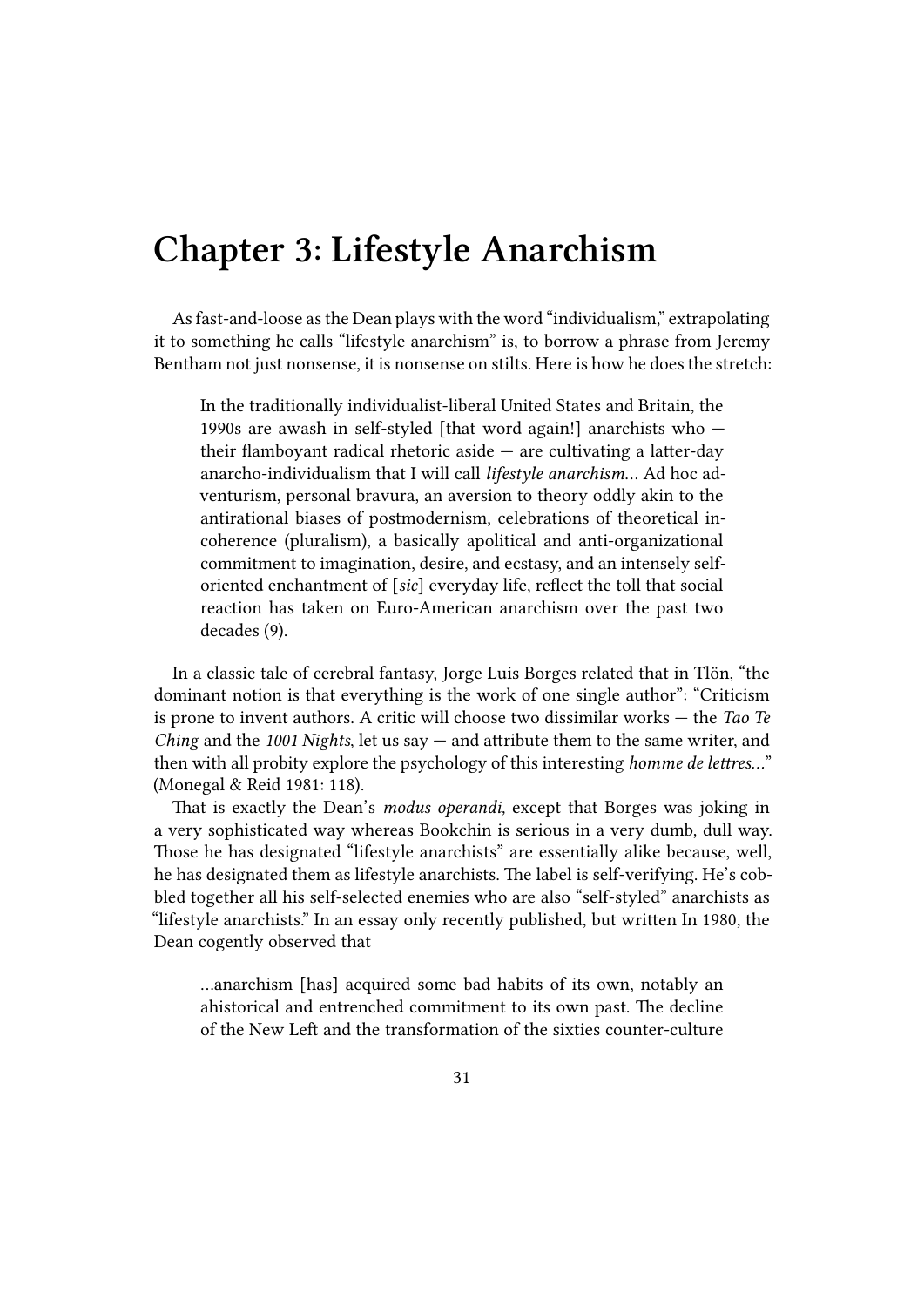into more institutionalized cultural forms compatible with the status quo created among many committed anarchists a longing for the ideological security and pedigree that also afflicts the dwindling Marxist sects of our day (1996: 23).

In the Middle Ages, what the Dean's doing  $-$  but they did it better back then, and in good faith  $-$  was known as Realism. There cannot be a name (goes the argument) unless there is something real which that name designates. St. Anselm's ontological argument for the existence of God, for instance, by defining God as that which nothing could be greater than, implies that God is the greatest possible being, and since *something* must be the greatest possible being, God must exist. The reflective reader will probably spot at least some of the flaws in this line of argument which almost all philosophers have long since recognized.

I am amazed to learn that the present epoch is "awash in self-styled anarchists." Maybe I should awash more often. I hadn't thought any place has been awash in self-styled anarchists since certain parts of Spain were in the 1930s. Maybe Burlington is awash in Bookchinists — a veritable Yankee Barcelona — but this conjecture is as yet unconfirmed.

"Lifestyle" wasn't always a dirty word for the Dean. Recalling what was wrong with the Stalinist '30s, he's written:

"Life-style?" — the word was simply unknown. If we were asked by some crazy anarchists how we could hope to change society without changing ourselves, our relations to each other, and our organizational structure, we had one ritualistic answer: "After the revolution…" (Bookchin 1970: 57).

Back then the Dean was calling for "communist life-styles" as integral to the revolutionary project (*ibid*.: 54). Today, the Dean alleges that lifestyle anarchism is "concerned with a 'style' rather than a society" (34), but the "crazy anarchists" he formerly identified with, but now maligns, agree with Bookchin the Younger that social revolution *is* lifestyle revolution, the revolution of everyday life: "It is plain that the goal of revolution today must be the liberation of daily life" (Bookchin 1971: 44).

Most of this gibberish is pejorative and content-free. If the dizzy Dean is saying anything substantive, he is claiming that those he has lumped (lumpened?) together as lifestyle anarchists are (1) anti-theoretical, (2) apolitical, (3) hedonistic and (4) anti-organizational. The question of organization is so large as to require a chapter in itself (Chapter 5). I'll take up the other charges here.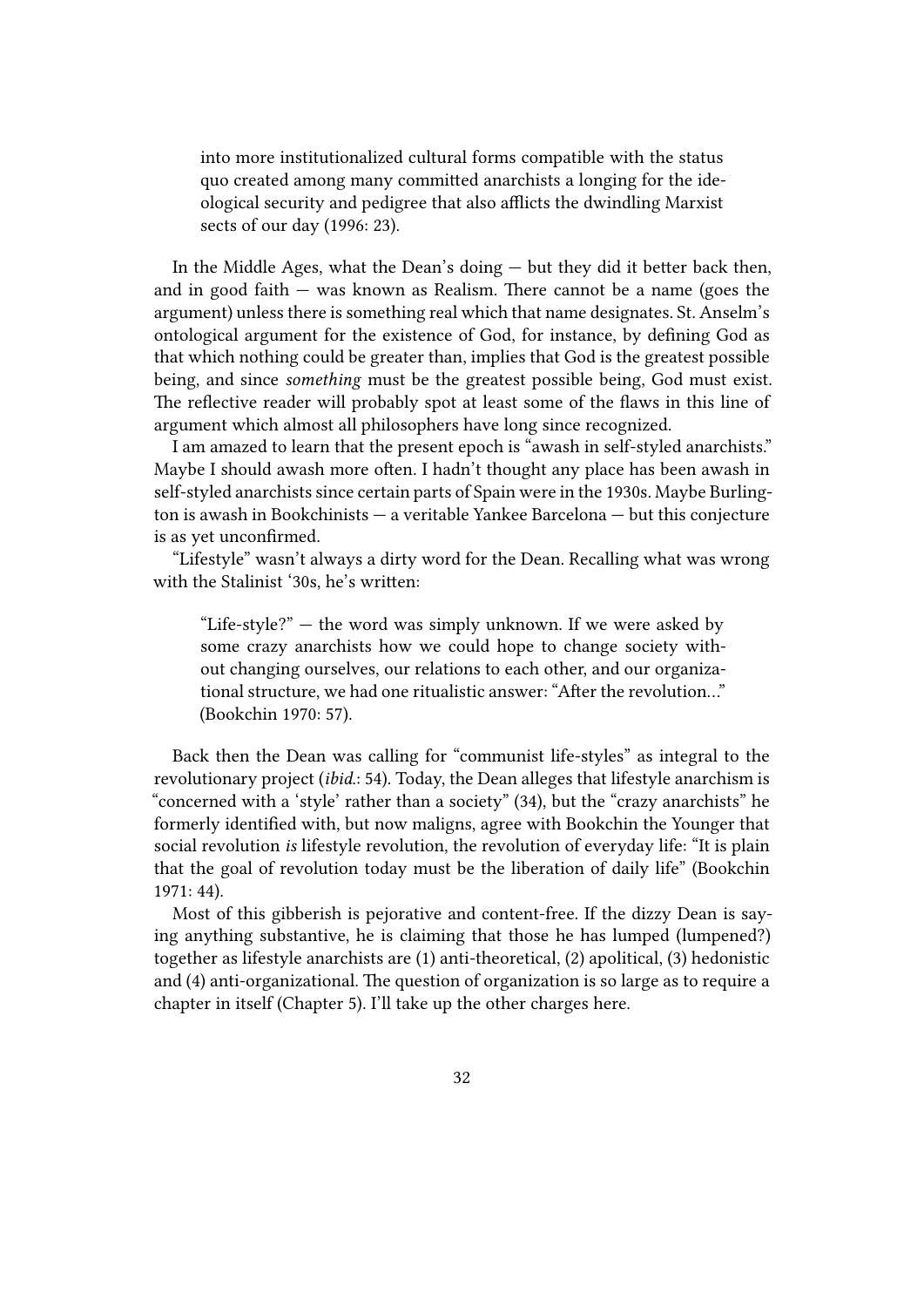- 1. **Anti-Theoretical**. As to this the Dean is nothing less than grotesque. When is a theorist not a theorist? When his theory is not the theory of Dean Bookchin. That disqualifies Guy Debord, Michel Foucault, Jacques Camatte, Jean Baudrillard and, to all intents and purposes, everybody published by Autonomedia. Bookchinism is not just the only true theory, it is the *only* theory. (Marxism, of course, is not theory, it is bourgeois ideology [Bookchin 1979].) Like Hegel and Marx before him, Bookchin likes to think that he is not only the finest but the *final* theorist. As they were wrong, so is he.
- 2. **Apolitical**. This is, if anything, even zanier. How can a political philosophy like anarchism  $-$  any variety of anarchism  $-$  be apolitical? There is, to be sure, a difference between Bookchinism and all anarchisms. Anarchism is *anti-political* by definition. Bookchinism is political (specifically, it is citystatist, as shall shortly be shown). It follows as a matter of course that Bookchinism is incompatible with anarchism, but it doesn't follow that lifestyle anarchism is apolitical, only that lifestyle anarchism is, at worst, anarchism, and at best, contrary to Bookchinism.
- 3. **Hedonistic**. Sure, why not?

The Dean is right about one thing: it's the truth (if no longer the whole truth) that anarchism continues the Enlightenment tradition. As such, it stands for life, liberty and the pursuit of happiness in a much more radical way than liberalism ever did. Godwin, for instance, argued that anarchism was the logical implication of utilitarianism. Kropotkin was convinced that "'the greatest happiness of the greatest number' is no longer a dream, a mere Utopia. *It is possible*" (1924: 4). His adoption of the utilitarian maxim was neither ironic nor critical.

Hedonism in some sense of the word has always been common ground for almost all anarchists. Rudolph Rocker attributed anarchist ideas to the Hedonists and Cynics of antiquity (1947: 5). Back before he lost his groove, the Dean praised the utopian socialist Charles Fourier for "envision[ing] new communities that would remove restrictions on hedonistic behavior and, almost embarrassingly to his disciples, sought to harmonize social relations on the basis of pleasure" (1974: 112). As that "most unsavory" (20) of lifestyle anarchists, Hakim Bey, put it, "your inviolable freedom awaits to be completed only by the love of other monarchs" (22 [quoting Bey 1991: 4]) — "words that could be inscribed on the New York Stock Exchange," grumps the Dean, "as a credo for egotism and social indifference" (22). Decadent degenerates that we are, lifestyle anarchists tend to favor "a state of things in which each individual will be able to give free rein to his inclinations, and even to his passions, without any other restraint than the love and respect of those who surround him." Presumably this credo, a more overtly hedonistic version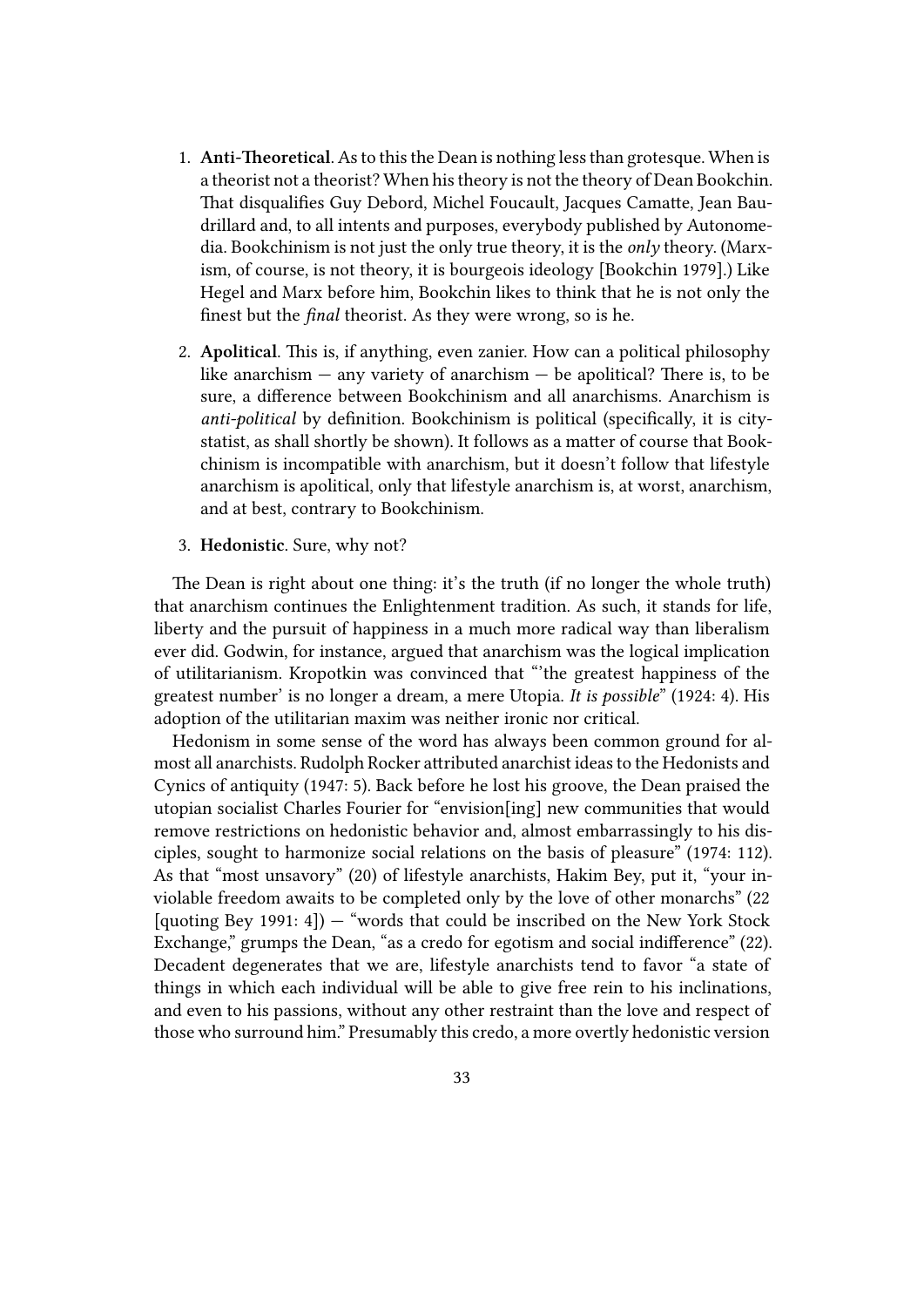of Bey's socially indifferent egotism, is even better suited to decorate the Stock Exchange  $-$  which would probably surprise its author, the anarcho-communist Kropotkin (1890:15). We think *love* and *respect* could be forces as powerful as they are wonderful. Even Bakunin on occasion sounded more like Raoul Vaneigem than Jean-Jacques Rousseau, as when he wrote that the anarchist is distinguished by "*his frank and human selfishness*, living candidly and unsententiously for himself, and knowing that by doing so *in accordance with justice* he serves the whole of society" (quoted in Clark 1984: 68).

The plebeian radical William Benbow originated the idea of the General Strike — the "Grand National Holiday" of the working classes — in 1832 (Benbow n.d.). (The Dean is wrong when he writes that anarcho-syndicalism "can be traced back, in fact, to notions of a 'Grand Holiday' [*sic*] or general strike proposed by the English Chartists" (7). Although Benbow went on to become a Chartist, there was no Chartist movement in 1832, the Chartists never espoused the general strike, and there was never anything remotely syndicalist about the Chartists' purely political program centered on universal male suffrage [Black 1996c].) Benbow called upon the direct producers "to establish the happiness of the *immense majority* of the human race" — namely, themselves — to secure their own "ease, gaiety, pleasure and happiness." If it's hedonistic or decadent for impoverished, exploited, overworked people to stage a revolution for generalized case, gaiety, pleasure and happiness, long live hedonism and decadence!

The Dean's yapping about "Yuppie" self-indulgence is, even aside from its gross hypocrisy, misdirected. The problem is not that Yuppies, or unionized factory workers, or small businessmen, or retirees, or whomever, are selfish. In an economy orchestrated by scarcity and risk, where almost anybody might be "downsized" (Black 1996b), only the super-rich can afford *not* to be selfish (but they usually are anyway: old habits die hard). The problem is the prevailing *social organization of selfishness* as a divisive force which actually diminishes the self. As society is now set up, individual selfishness is collectively, and literally, *self* -defeating.

The Dean recoils in horror from a coinage he attributes to Hakim Bey, "Marxism-Stirnerism" (20) — actually, as Bookchin probably knows, Bey borrowed it from me (Black 1986: 130). It comes from my Preface to the Loompanics reprint of a pro-situationist text, *The Right to Be Greedy* (For Ourselves 1983), which argued for "communist egoism." I made it clear that I didn't think the essay offered any ultimate resolution of the tension between the individual the social. No theory will ever accomplish that *a priori*, although theory might inform its resolution in practice. But the essay is acute in distinguishing the self-sacrificing militant from the selfish revolutionary: "Any revolutionary who is to be counted upon can only be in it for *himself* — unselfish people can always switch loyalty from one projection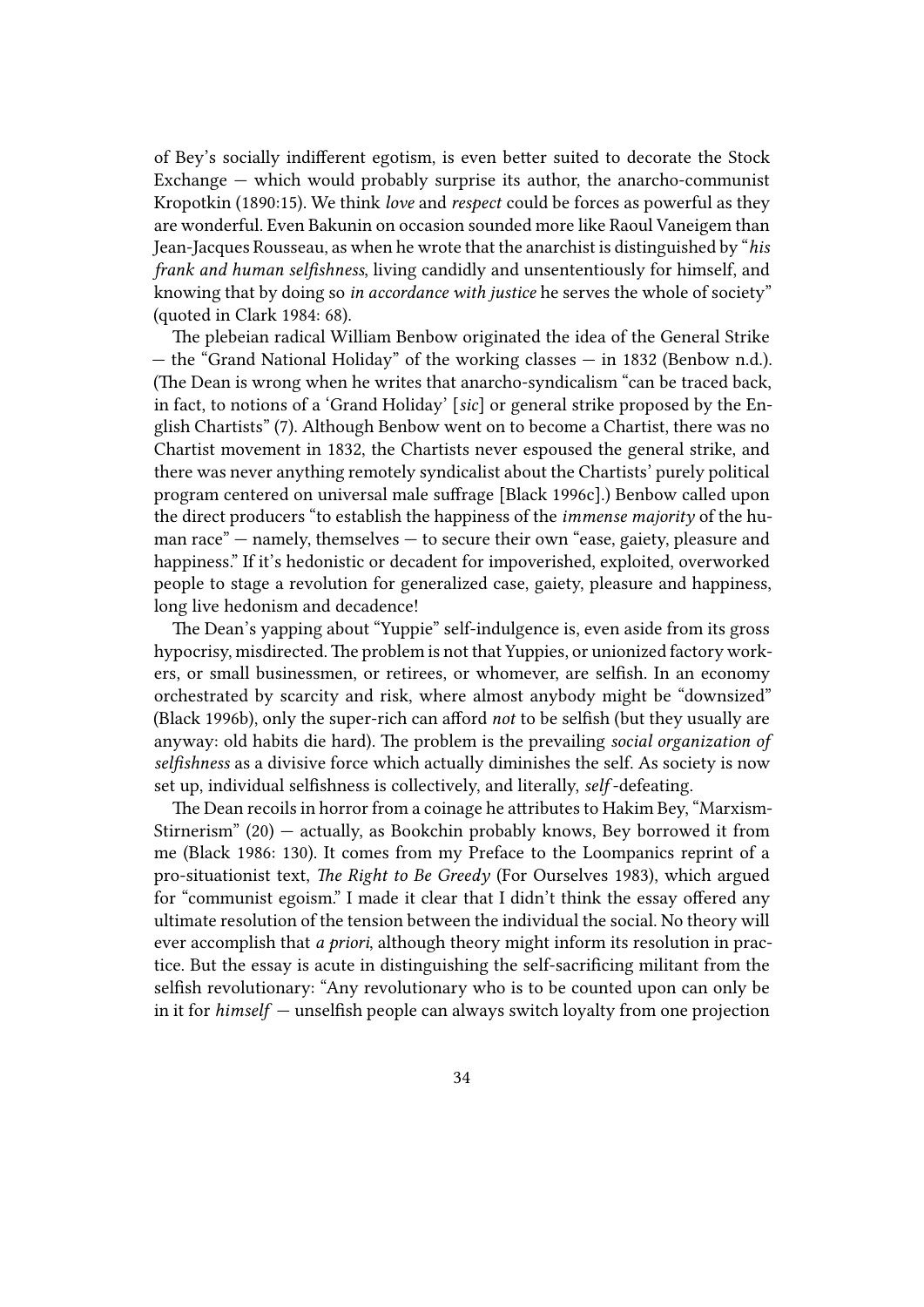to another" (For Ourselves 1983) — for example, from Stalinism to Trotskyism to Anarchism to…

We need, not for people to be less selfish, but for us to be better at *being* selfish in the most effective way, together. For that, they need to understand themselves and society better  $-$  to desire better, to enlarge their perceptions of the genuinely possible, and to appreciate the real institutional (and ideological) impediments to realizing their real desires. By "real desires" I don't mean "what I want people to want," I mean what *they* really want, severally and together, as arrived at  $-$  as Benbow so presciently put it  $-$  by unconstrained, general, unhurried reflection, "to get rid of our ignorant impatience, and to learn what it is we do want." And also what we "do *not* need" (Bookchin 1977: 307).

In typical retro-Marxist fashion, the Dean purports to resort, on this point as on others, to the ultimate argument from authority, the argument from History:

The Austrian workers' uprising of February 1934 and the Spanish Civil War of 1936, *I can attest* [emphasis added], were more than orgiastic "moments of insurrection" but were bitter struggles carried on with desperate earnestness and magnificent elan, all aesthetic epiphanies notwithstanding (23).

As a preliminary quibble  $-$  I can sometimes be as petty as lit. Dean usually is  $-$  I object to the word "attest" here. To "attest" to something — the signing of a will, for instance — means to affirm it as a witness, from personal knowledge. Bookchin was 13 in 1934 and 15 in 1936. He has no more personal knowledge of either of these revolts than my six year old niece does. Similarly, the Dean "would like to recall a Left That Was," "the Left of the nineteenth and early twentieth century" (66), and rattles away as if he were doing exactly that — although that is, for someone born in 1921, a chronological impossibility. Another old man, Ronald Reagan, remembered the moving experience of liberating German concentration camps, although he spent World War II making propaganda films in Hollywood. What the uprising of the Austrian workers (state socialists, incidentally, not anarchists), savagely suppressed in only three days, has to do with present-day revolutionary anarchist prospects, I have no more idea than Bookchin seems to. Abstaining from "orgiastic" insurrection, if they did, must not have improved their military situation much.

Spain, where anarchists played so prominent a role in the revolution, especially in its first year, is a more complicated story. *Of course* it was a bitter struggle. It was a war, after all, and war is hell. Hey!  $-$  this just occurred to me  $-$  did Bookchin fight the Fascists when *he* had the *chancy* in World War II? Not that I've ever heard. He would have been draft-age military material, at age 21, in 1942 when they were drafting almost everybody, even my spindly, nearsighted 30 year old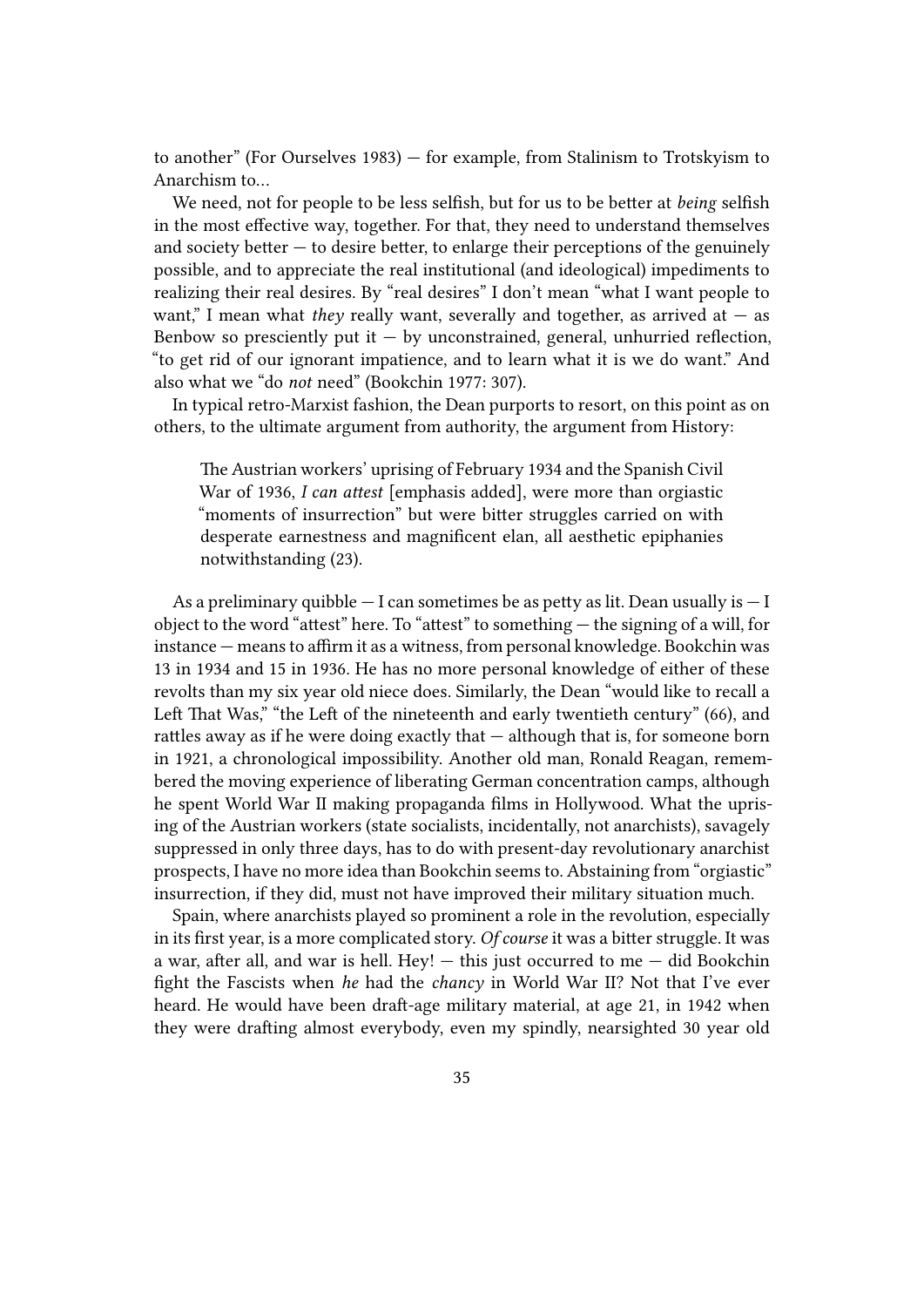father. Waving the bloody shirt at lifestyle anarchists might be more impressive if Bookchin had ever worn it.

The fact that an experience is *one* thing doesn't necessarily entail that it is *only* that one thing. This is the sort of metaphysical dualism which vitiates almost everything the Dean has to say (Jarach 1996). There was a great deal festivity and celebration even in the Spanish Revolution, despite the unfavorable conditions. In Barcelona, "there was a festive enthusiasm in the streets" (Fraser 1979:152). Some couples, "'believing the revolution made everything possible' began living together and splitting up with too much ease (*ibid*.: 223). George Orwell, who fought with them, reported that the Catalan militiamen on the Aragon front were badly armed and even water was scarce, but "there was plenty of wine" (1952: 32). Indeed, "Orwell's description of the city [of Barcelona] during this phase is still intoxicating: the squared and avenues bedecked with black-and-red flags, the armed people, the slogans, the stirring revolutionary songs, the feverish enthusiasm of creating a new world, the gleaming hope, and the inspired heroism" (Bookchin 1977: 306). In Barcelona, young anarchists commandeered cars — motoring was a thrill hitherto beyond their means — and careened through the streets on errands of dubious revolutionary import (Seidman 1991: 1, 168; Borkenau 1963: 70): mostly they were just joyriding. Bookchin reviles the romanticism of the lifestyle anarchists, forgetting his own statement that "Spanish Anarchism placed a strong emphasis on life-style" (1977: 4). As José Peirats remembered the Spanish Revolution, "we regarded ourselves as the last romantics" (Bolloten 1991: 769 n. 17). May they not be the last!

Consider the Paris Commune of 1871, which the Situationists referred to as the greatest rave-up of the nineteenth century:

The Communards of the Belleville district in Paris, who fought the battles of the barricades and died by the tens of thousands under the guns of the Versaillais, refused to confine their insurrection to the private world described by symbolist poems or the public world described by Marxist economics.They demanded the eating and the moral, the filled belly and the heightened sensibility. The Commune floated on a sea of alcohol — for weeks everyone in the Belleville district was magnificently drunk. Lacking the middle-class proprieties of their instructors, the Belleville Communards turned their insurrection into a festival of public joy, play and solidarity (Bookchin 1971: 277).

Revolutionaries make love *and* war.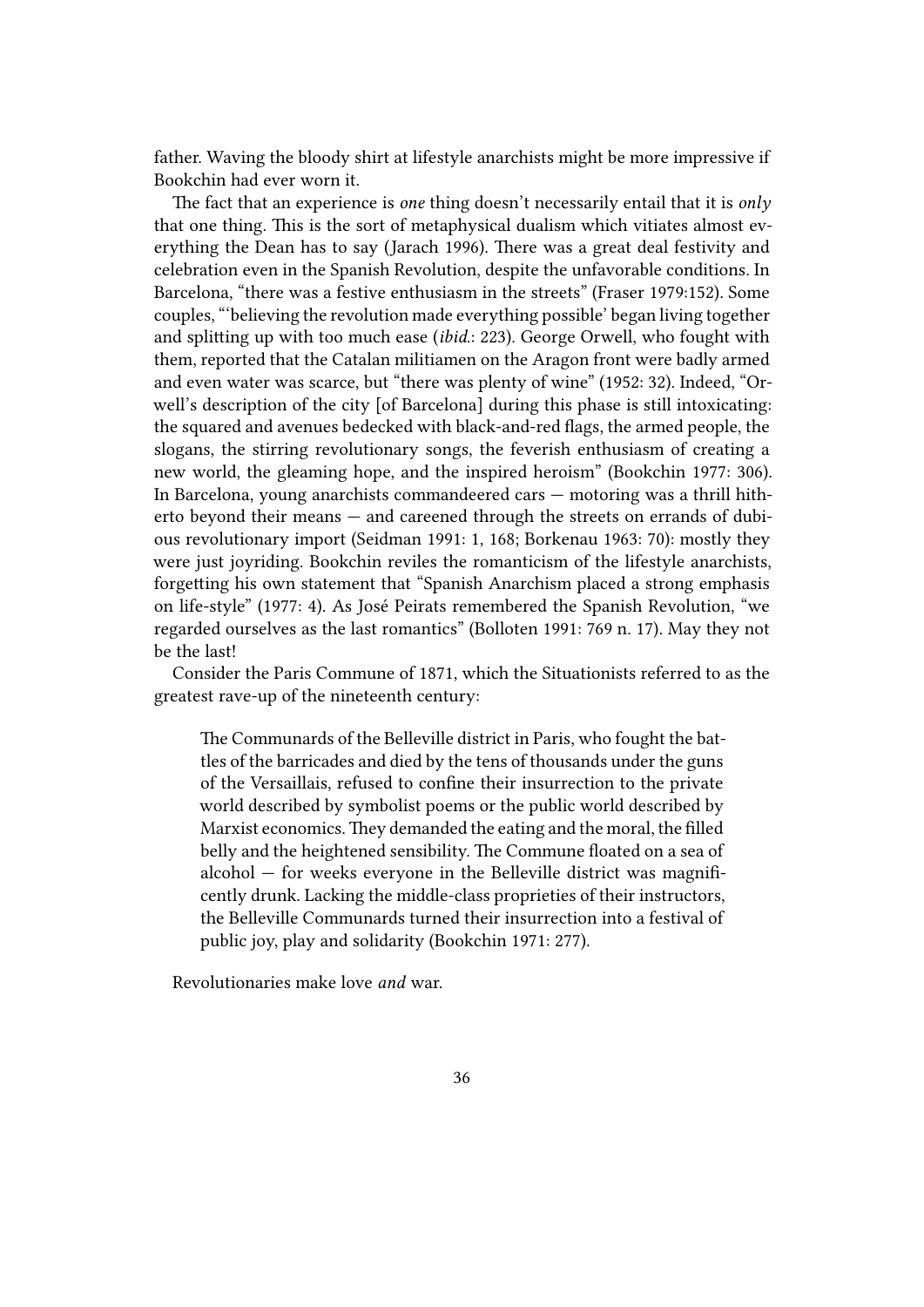## **Chapter 4: On Organization**

Well, *finally,* the Dean has identified a concrete "programmatic" difference between him and his appointed enemies. Most, maybe all of those he criticizes as "lifestyle anarchists" indeed oppose the establishment of some sort of authoritative anarchist organization, as well they should (Black 1992:1 181–193). It is something North American anarchists have always shied away from, even in the heyday of the Left That Was. The Dean, as previously noted, has spent his entire anarchist life going out of his way not to involve himself with any such organization — not from principle, apparently, but because he was preoccupied, personalistically, with his own career. Some of us think the enterprise is ill-advised, even counterproductive, even apart from our suspicion that it wouldn't advance *our* careers. A lot of us don't even *have* careers.

Jacques Camatte (1995: 19–38) and, before him, the disillusioned socialist Robert Michels (1962) with whom the Dean is not entirely unfamiliar (1987: 245), provided some theoretical reasons for us to think so. Dean Bookchin himself (1977,1996) recounts the bureaucratic degeneration of what he considers the greatest anarchosyndicalist organization of them all, the Spanish CNT-FAI. Even Kropotkin, one of the few anarchists to enjoy the Dean's imprimatur, thought that a syndicalist regime would be far too centralized and authoritarian: "As to its Confederal Committee, it borrows a great deal too much from the Government that it has just overthrown" (1990: xxxv).

With organizations, especially large-scale ones, the means tend to displace the ends; the division of labor engenders inequality of power, officially or otherwise; and representatives, by virtue of greater interest, experience, and access to expertise, effectively supplant those they represent. We agree with the Dean that "the words 'representative democracy,' taken literally, are a contradiction in terms" (1987: 245). In other words, "delegated authority entails hierarchy" (Dahl 199O: 72). Thus in Spain the 30,000 *faistas* quickly came to control one million *cenetistas*, whom they led into policies  $-$  such as entering the government  $-$  to which the FAI militants should have been even more fiercely opposed than the rank-and-file CNT unionists. In a crisis — which might be of their own creation — the leadership generally consults its "personalistic" interests and the maintenance requirements of the organization, in that order; only then, if ever, their announced ideology; not the will of the membership (although the leaders will invoke it if it happens to co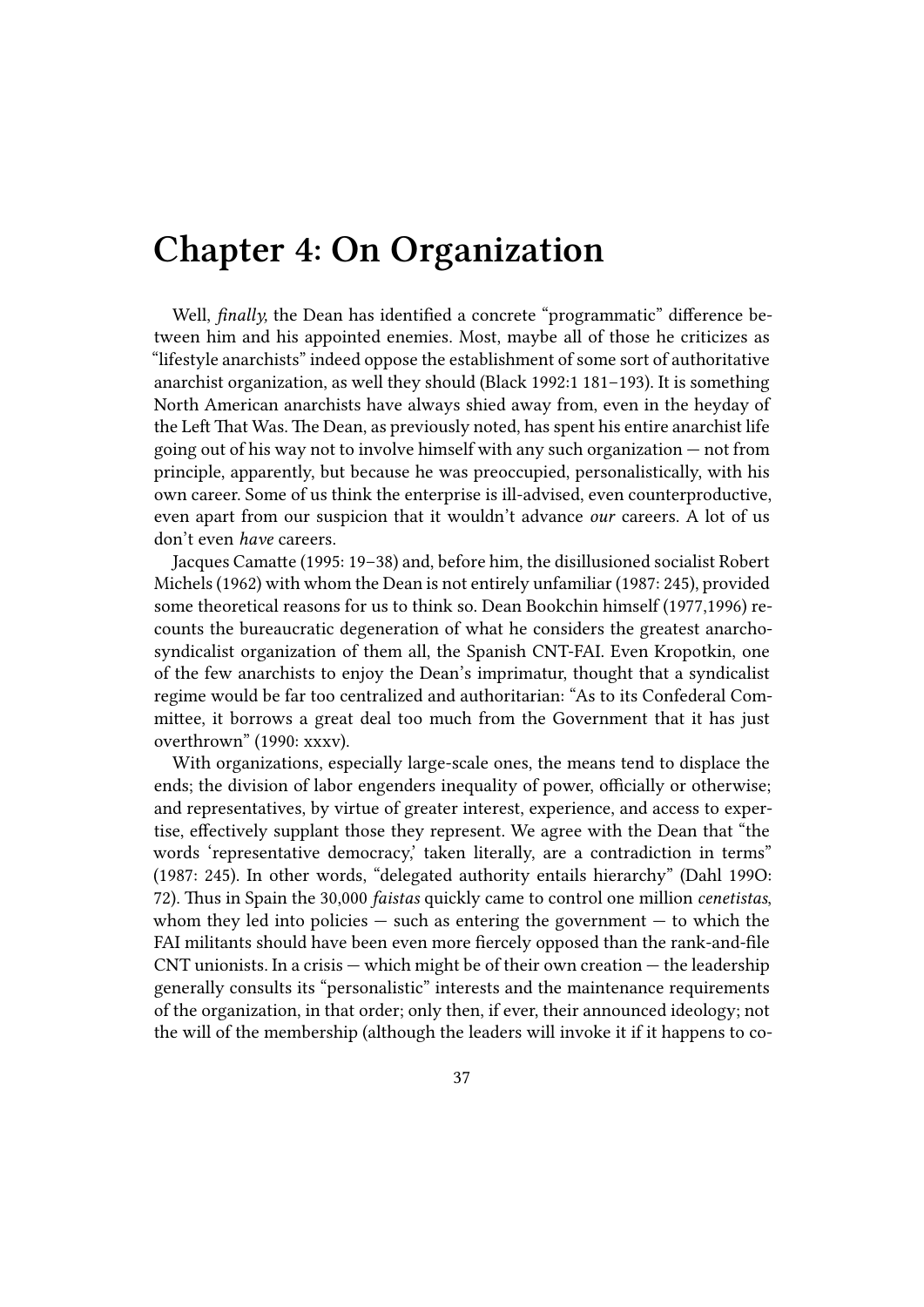incide with their policies and, for that matter, even if it doesn't). This has happened too often to be an accident.

We do not reject organization because we are ignorant of the history of anarchist organizations. We reject it, among other reasons, because we know that history only too well, and Bookchin is one of those who has taught it to us. Nobody is surprised that business corporations, government bureaucracies, hieratic churches and authoritarian political parties are in practice, as in theory, inimical to liberty, equality and fraternity. (Also incompetent: as Paul Goodman put it [1994: 58], central organization "mathematically guarantees stupidity.") What at first surprises, and what cries out for explanation, is that egalitarian and libertarian organizations sooner or later  $-$  usually sooner  $-$  end up the same way.

Robert Michels (himself a socialist) studied the German Social Democratic Party  $-$  a Marxist party programmatically committed to social equality  $-$  a few years before the First World War, and found it to be thoroughly hierarchic and bureaucratic. Vindicating Michels, the vast majority of German socialists, contrary to their official antiwar position, promptly followed their leaders in supporting the war. Anarchists might congratulate themselves that Marxism, unlike anarchism, was a "bourgeois ideology" (Bookchin 1979) — like the Pharisees, thanking God that they are not as other men. (Although that would be "idealism," another bourgeois ideology.) Michels, writing at a time when syndicalism seemed to be an important social movement, noted:

Here we find a political school, whose adherents are numerous, able, well-educated, and generous-minded, persuaded that in syndicalism it has discovered the antidote to oligarchy. But we have to ask whether the antidote to the oligarchical tendencies of organization can possibly be found in a method which is itself rooted in the principle of representation… Syndicalism is… mistaken in attributing to parliamentary democracy alone the inconveniences that arise from the principle of delegation in general (1962: 318).

Times have changed: North American syndicalists aren't numerous, aren't able, and least of all are they generous-minded, although most may be "well-educated" if you equate a good education with college — something that I, having taught American college students, don't do.

The Spanish experience suggests that Michels was right about "organization" at least in the sense of large-scale organizations whose higher reaches consist of representatives, such as the Spanish CNT or the confederal "Commune of communes" (57) the Dean desires. Even if these organizations are only minimally bureaucratic — a precious, and precarious, accomplishment — they are nonetheless inherently hierarchic. The CNT pyramid had at least six levels (and some outbuildings):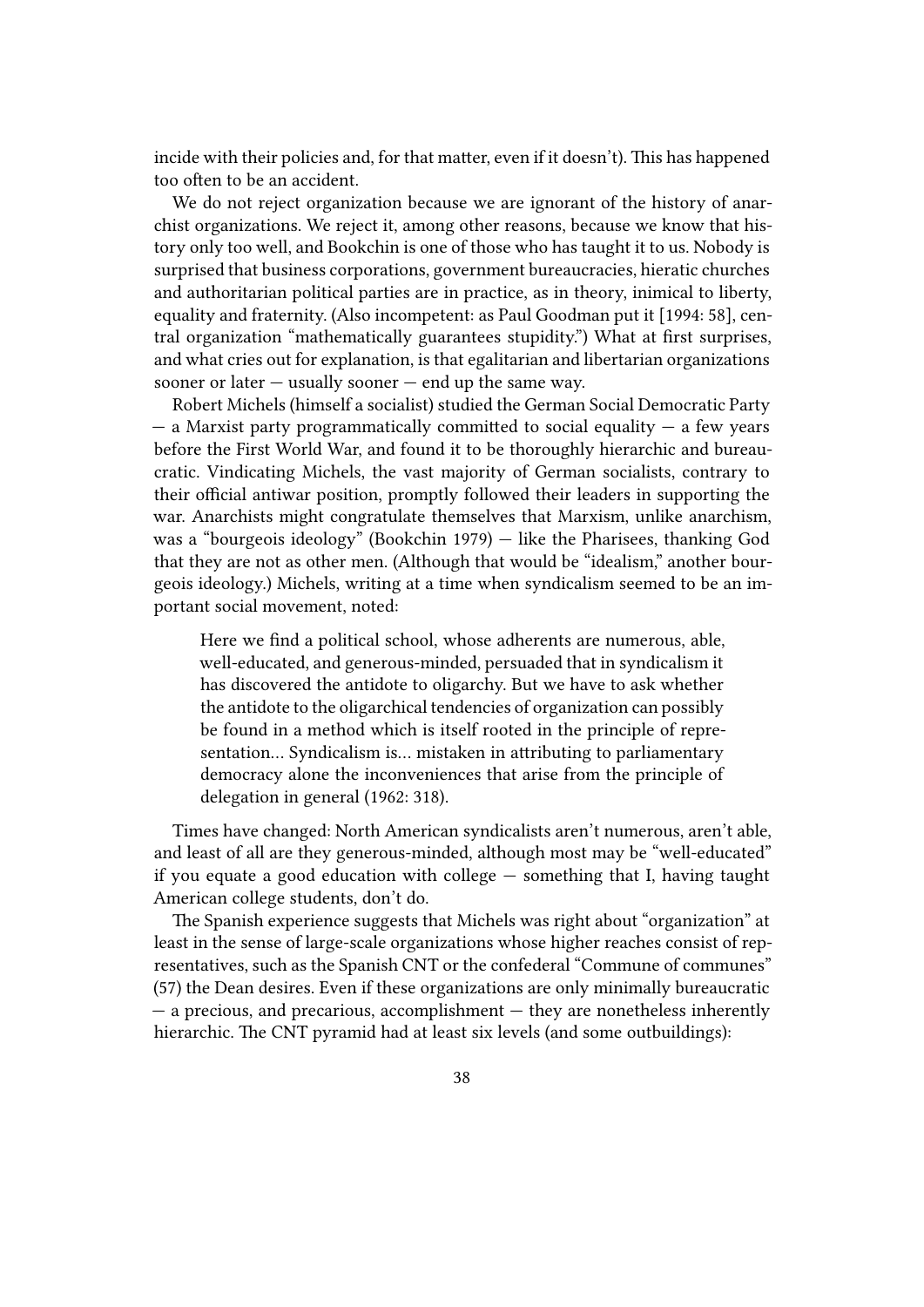Section  $\rightarrow$  Syndicate  $\rightarrow$  Local federation of syndicates  $\rightarrow$  Comercal federation  $\rightarrow$  Regional confederation  $\rightarrow$  National confederation (congress) (Brademas 1953: 16–17)

This leaves out, for instance, several intermediary bodies such as the Regional Plenum, the Plenum of Regionals (no, I'm *not* joking) and the National Committee (Bookchin 1977: 170). What happened was just what might have been expected to happen had anybody anticipated the CNT's abrupt rise to power. When their turn came, in Spain, the organizational anarchists blew it too. It is not only that the most vociferous FAI militants, like Montseney and García Oliver, joined the Loyalist government — that could be explained away, albeit implausibly, as "personalistic" treachery — but that most of the CNT-FAI rank-and-file went along with it (Brademas 1953: 353). Even more startling than the leaders' support for what they were supposed to be against (the state) was their opposition to what they were supposed to be for — social revolution — which swept over much of Republican Spain without the support, and in most cases over the objections, of the leaders (Bolloten 1991; Broué & Témime 1972). The leaders placed the war ahead of the revolution and managed, at the cost of a million lives, to lose both (Richards 1983).

The Spanish experience was not unique. The Italian syndicalists mostly went over to Fascism (Roberts 1979). The sham industrial democracy of syndicalist corporatism only needed a little fine-tuning and a touch of cosmetics to be finessed into the sham syndicalism of Fascist corporatism.

For North Americans, no example  $-$  not even the Spanish example  $-$  is more important than the Mexican Revolution. Had it turned out differently, it would have recoiled upon the United States with incalculable force. Because the revolution was contained south of the border, in America the Federal and state governments (and the vigilantes they encouraged) had a free hand to crush the anarchists, syndicalists and socialists so thoroughly that they've never recovered.

During the Mexican Revolution, the organized anarcho- syndicalists supported the liberals — the Constitutionalists — *against* the Zapatista and Villista social revolutionaries (Hart 1978: ch. 9). As urban rationalist progressives (like Bookchin), they despised peasant revolutionaries still clinging to Catholicism. Besides, they thought that Pancho Villa — *here's* an uncanny precursor to Bookchinist jargon — acted too much like a "personalist"! (*ibid*.: 131). On behalf of the Constitutionalist regime  $-$  the one President Wilson sent the U.S. Army in to prop up  $-$  the anarcho-syndicalists raised "Red Battalions," perhaps 12,000 strong, "a massive augmentation of commanding general Obregon's Constitutional army" (*ibid*.: 133, 135). They soon reaped the reward — repression — that they'd earned. By 1931 the government had the Mexican working class under control (*ibid*.: 175–177, 183), as it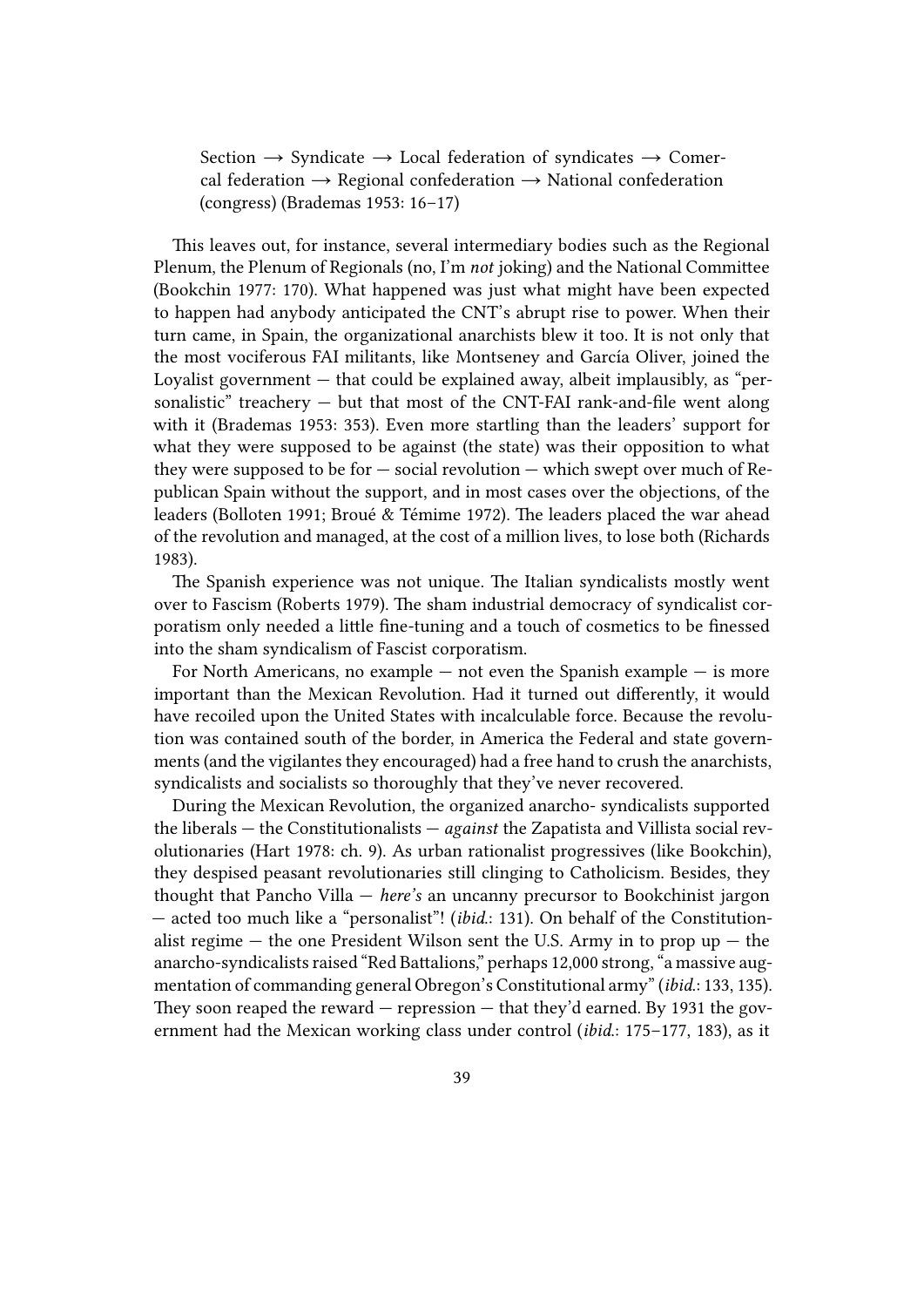still does. If revolution resumes it will be the *Neo-*Zapatistas, the Mayan peasants of Chiapas, who set it off (Zapatistas 1994).

Without attempting a comprehensive critique of the Dean's municipalconfederal socialism, I'd like to raise a couple of prosaic points of fact which do not depend upon, although they are consistent with, the anti-organizational critiques of Michels, Camatte, Zerzan, myself and, by now, many others. Direct democracy is not, and for all anybody knows, never was, all it's cracked up to be by the Dean. Most of the extant authors from classical antiquity, who knew the working system better than we ever will, were anti-democratic (Finley 1985: 8–11), as Bookchin elsewhere admits (1989: 176). The word "democracy" was almost always used pejoratively before the nineteenth century — that is, when it referred only to direct democracy: "To dismiss this unanimity as a debasement of the currency, or to dismiss the other side of the debate as apologists who misuse the term, is to evade the need for explanation" (Finley 1985: 11; cf. Bailyn 1992: 282–285).

The Athenian *polis*, the most advanced form of direct democracy ever practiced for any extended period, was oligarchic. It's not only that, as Bookchin grudgingly concedes (59), the polity excluded slaves, numerous other noncitizens (one-third of free men were technically foreigners [Walzer 1970: 106]), and women, *i.e.,* the *polis* excluded the overwhelming majority of adult Athenians. Even the Dean acknowledges, but attaches no importance to, the fact that maybe three-fourths of adult male Athenians were "slaves and disenfranchised resident aliens" (1987: 35). It could not have been otherwise:

These large disenfranchised populations provided the material means for many Athenian male citizens to convene in popular assemblies, function as mass juries in trials, and collectively administer the affairs of the community (Bookchin 1989: 69).

"A modicum of free time was needed to participate in political affairs, leisure that was probably [!] supplied by slave labour, although it is by no means true that all active Greek citizens were slave owners" (Bookchin 1990: 8). Greek culture, as Nietzsche observed, flourished at the expense of the "overwhelming majority": "At their expense, through their extra work, that privileged class is to be removed from the struggle for existence, in order to produce and satisfy a new world of necessities" (1994: 178).

There are two more points to ponder.

The first is that the vast majority of the Athenian citizen minority abstained from participation in direct democracy, just as the majority of American citizens abstain from our representative democracy. Up to 40,000 Athenian men enjoyed the privilege of citizenship, less than half of whom resided in the city itself (Walzer 1970: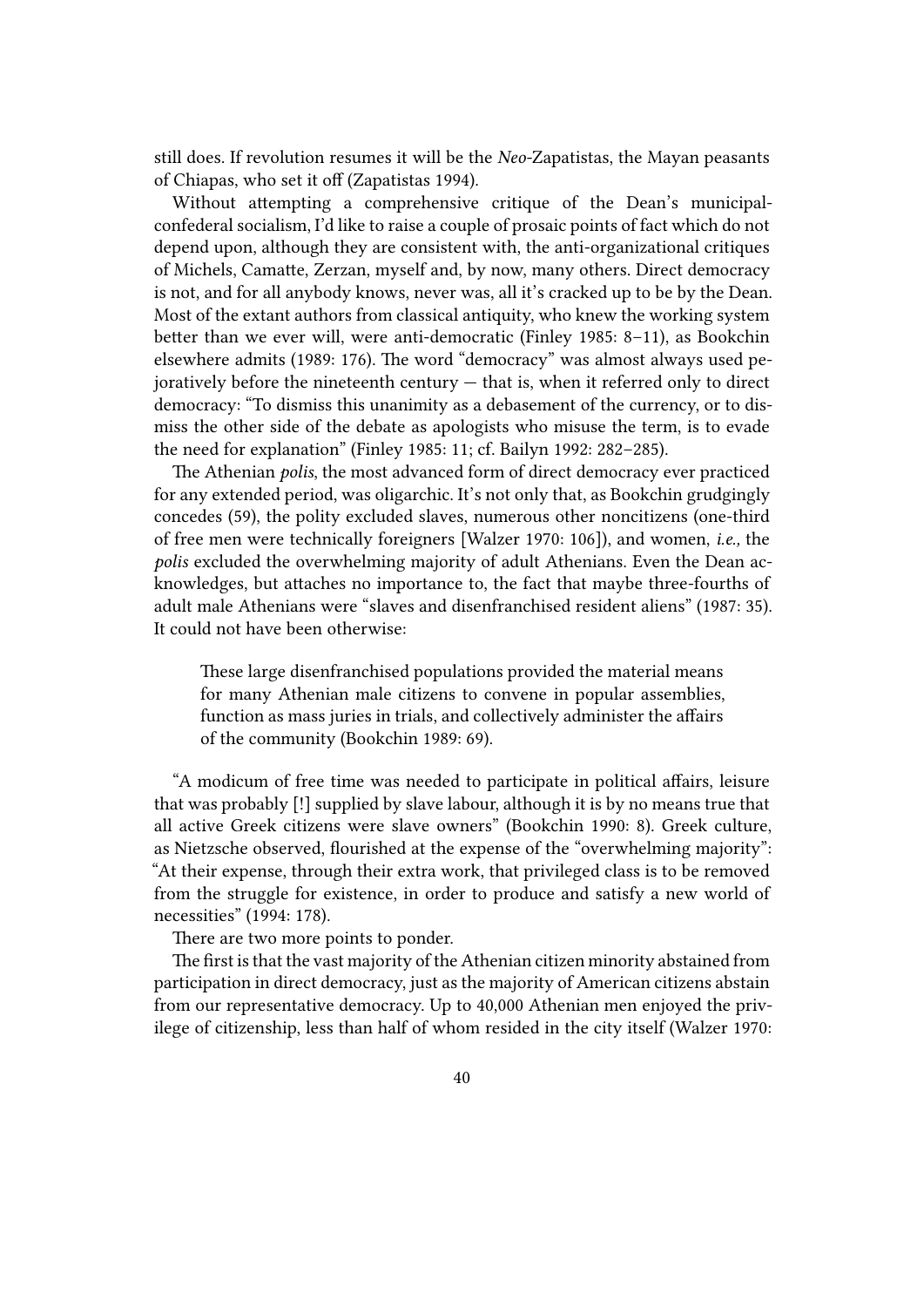17). "All the policy decisions of the *polis*," according to Bookchin, "are formulated directly by a popular assembly, or *Ecclesia*, which every male citizen from the city and its environs (Attica) is expected to attend" (1974: 24). In reality, the facility provided for the assembly accommodated only a fraction of them (Dahl 1990: 53–54), so most must have been expected *not* to attend, and didn't. Attendance probably never exceeded 6,000, and was usually below 3,000. The only known tally of the total vote on a measure is 3,461 (Zimmern 1931: 169). And this despite the fact that many citizens were slaveowners who were thereby relieved, in whole or in part, of the need to work (Bookchin 1990: 8). And despite the fact that the prevalent ideology, which even Socrates subscribed to, "emphatically prioritized the social over the individual," as the Dean approvingly asserts that Bakunin did (5): "as a matter of course," the Athenians "put the city first and the individual nowhere" (Zimmern 1931: 169–170 n. 1). Even most Athenians with the time to spare for public affairs avoided political involvement.

In this respect they resembled the remnants of direct democracy in America, the New England town meetings. These originated in the Massachusetts Bay colony when the dispersal of settlements made a unitary central government impractical. At first informally, but soon formally, towns exercised substantial powers of selfgovernment. The original form of self-government was the town meeting of all freemen, which took place anywhere from weekly to monthly. This system still prevails, formally, in some New England towns, including those in Bookchin's adopted state Vermont — but as a form without content. In Vermont the town meeting takes place only one day a year (special meetings are possible, but rare). Attendance is low, and declining: "In recent years there has been a steady decline in participation until in some towns there are scarcely more persons present than the officials who are required to be there" (Nuquist 1964: 4–5). The Dean has thrown a lot of fairy-dust on present-day Vermont town meetings (1987:268–270; 1989: 181) without ever claiming that they play any real role in governance. Indeed, Bookchin hails the town meeting's "control" (so-called) precisely *because* "it does not carry the ponderous weight of law" (1987: 269): in other words, it's just a populist ritual. By failing to either "carry the ponderous weight of law" or jettison it  $-$  tasks equally beyond its illusory authority — the town meeting legitimates those who do carry, willingly, the ponderous weight of law, the practitioners of what the Dean calls statecraft.

In modern Vermont as in ancient Athens, most people think they have better things to do than attend political meetings, because most people are not political militants like the Dean. Several sorts of, so to speak, special people flock to these get-togethers. These occasions tend to attract a person (typically a man) who is an ideological fanatic, a control freak, an acting-out victim of mental illness, or some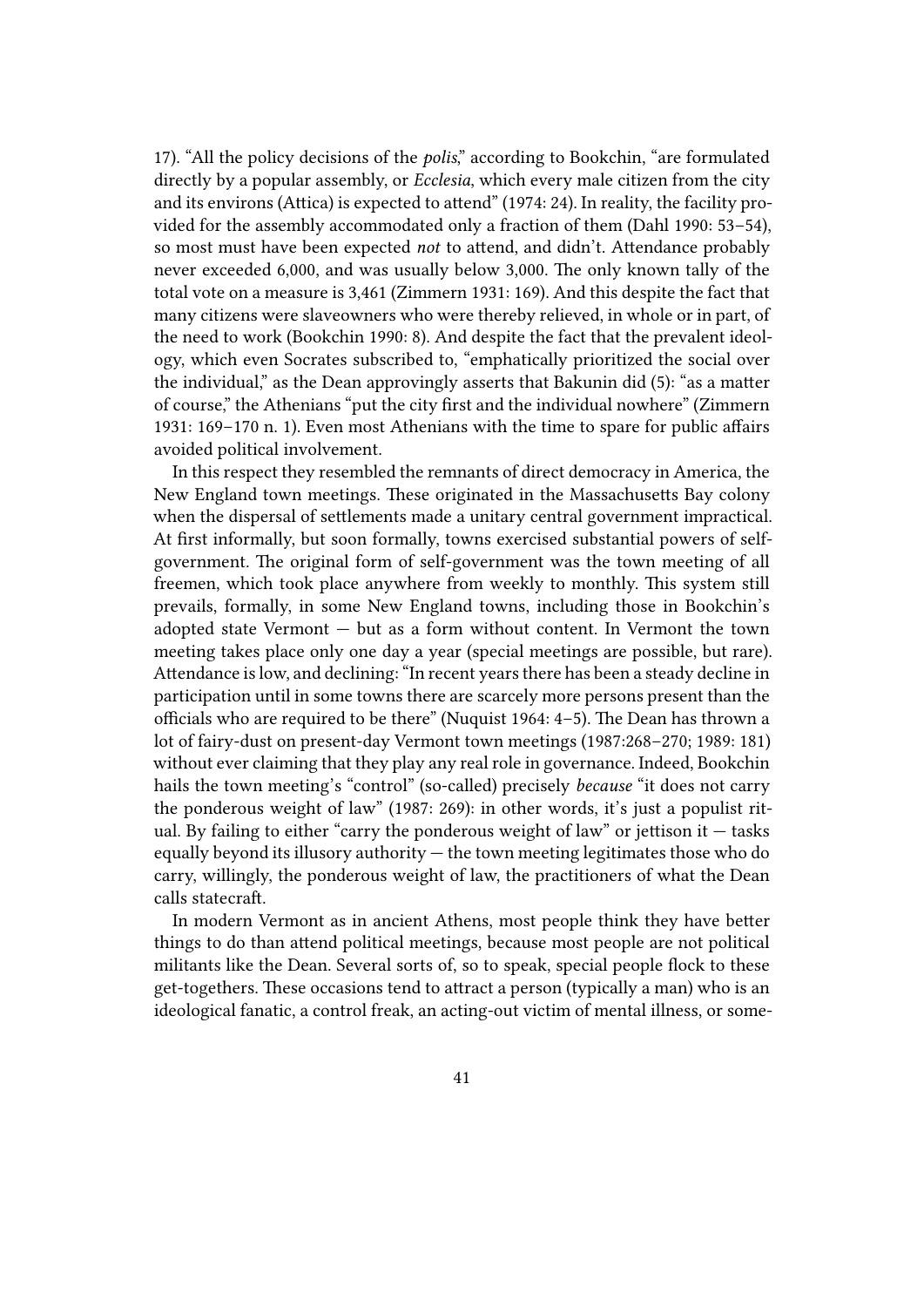body who just doesn't have a life, and often someone favored by some combination of the foregoing civic virtues.

Face-to-face democracy is in-your-face democracy. To the extent that the tireless typicals turn up, they discourage those not so afflicted from participating actively or returning the next time. The Dean, for instance, speaks glowingly of "having attended many town meetings over the last fifteen years" (1987: 269) — they aren't even held where he lives Burlington — who but a political pervo-voyeur could possibly get off on these solemn ceremonies? Some people like to watch autopsies too. The same types who'd get themselves elected in a representative democracy tend to dominate, by their bigmouthed bullying, a direct democracy too (Dahl 1990: 54). Normal non-obsessive people will often rather appease the obsessives or even kick them upstairs than prolong an unpleasant interaction with them. If face-toface democracy means having to face democrats like Bookchin, most people would rather execute an about-face. And so the minority of political obsessives, given an institutional opportunity, tend to have their way. That was how it was in Athens, where direction came from what we might call militants, what they called demagogues: "demagogues  $-1$  use the word in a neutral sense  $-$  were a structural element in the Athenian political system [which] could not function without them" (Finley 1985: 69).

In "A Day in the Life of a Socialist Citizen," Michael Walzer (1970: ch. 11) sent up muscular, direct democracy before Bookchin publicized his version of it. Walzer's point of departure was what Marx and Engels wrote in *The German Ideology* about how the post-revolutionary communist citizen is a fully realized, all-sided person who "hunts in the morning, fishes in the afternoon, rears cattle in the evening, and plays the critic after dinner" without ever being confined to any or all of these social roles (*ibid*.: 229). Bookchin has endorsed this vision (1989: 192, 195). Sounds good, but a muscular municipal socialist has further demands on his time:

Before hunting in the morning, this unalienated man of the future is likely to attend a meeting of the Council on Animal Life, where he will be required to vote on important matters relating to the stocking of the forests. The meeting will probably not end much before noon, for among the many-sided citizens there will always be a lively interest even in highly technical problems. Immediately after lunch, a special session of the Fishermen's Council will be called to protest the maximum catch recently voted by the Regional Planning Commission, and the Marxist man will participate eagerly in these debates, even postponing a scheduled discussion of some contradictory theses on cattle-rearing. Indeed he will probably love argument far better than hunting, fishing, *or* rearing cattle. The debates will go on so long that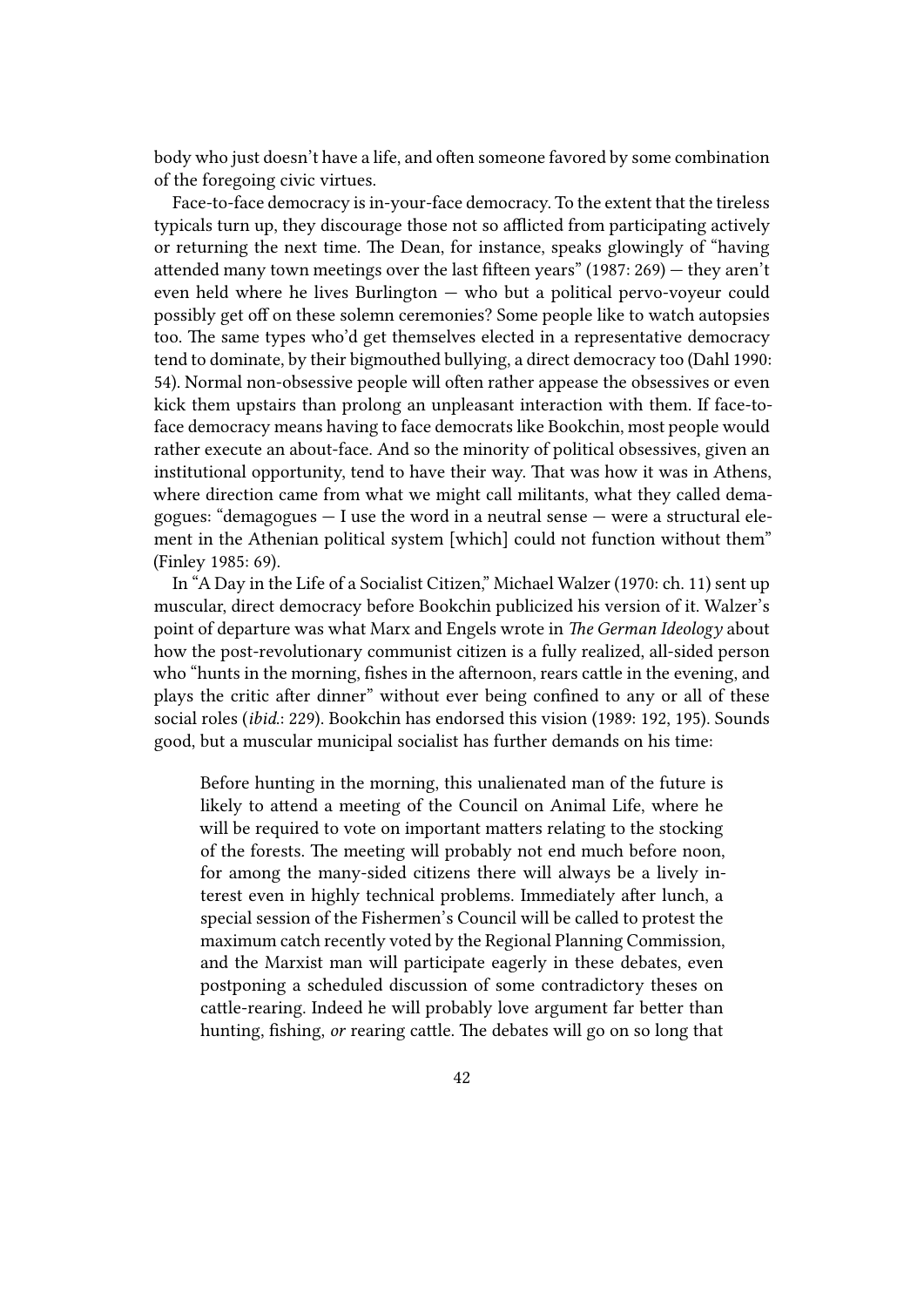the citizens will have to rush through dinner in order to assume their role as critics. Then off they will go to meetings of study groups, clubs, editorial boards, and political parties where criticism will be carried on long into the night (*ibid*.: 229–230).

In other words, "Socialism means the rule of the men with the most evenings to spare" (*ibid*.: 235). Walzer is far from being my favorite thinker (Black 1985), but what he sketched here is as much paradigm as parody. It scarcely exaggerates and in no way contradicts Rousseau's — his fellow Genevan Calvin's — ascetic republican civism, which in turn is disturbingly close to Bookchin's muscular, moralistic municipalism.

The Dean has long insisted upon the potential of what he calls "liberatory technology" to free the masses from toil and usher in a post-scarcity society (1971: 83– 139). "Without major technological advances to free people from toil," anarchy especially "primitivistic, prerational, antitechnological, and anticivilizational" an $archy - is impossible (26)$ . No part of his Marxist heritage is more vital to Bookchin than its notion of humanity passing from the realm of necessity to the realm of freedom by way of the rational, socially responsible application of the advanced technology created by capitalism.

The Dean is furious with "lifestyle anarchists" who doubt or deny this postulate of positivist progressivism, but for present purposes, let's assume he's right. Let's pretend that under anarcho-democratic, rational control, advanced technology would drastically reduce the time devoted to production work and afford economic security to all. Technology would thus do for the upright (and uptight) republican Bookchinist citizenry what slavery and imperialism did for the Athenian citizenry — *but no more*. Which is to say, not nearly enough.

For even if technology reduced the hours of work, it would not reduce the hours in a day. There would still be 24 of them. Let's make-believe we could automate *all* production-work away. Even if we did, technics couldn't possibly do more than shave a few minutes off the long hours which deliberative, direct democracy would necessitate, the "often prosaic, even tedious but most important forms of self-management that required patience, commitment to democratic procedures, lengthy debates, and a decent respect for the opinions of others within one's community" (Bookchin 1996: 20; cf. Dahl 1990: 32–36, 52). (I pass over as beneath comment Bookchin's avowal of "a decent respect for the opinions of others.") Having to race from meeting to meeting to try to keep the militants from taking over would be even worse than working, but without the pay.

That was the first practical objection. The second is that there is no reason to believe that there has ever *been* an urban, purely direct democracy or even a reasonable approximation of one. Every known instance has involved a considerable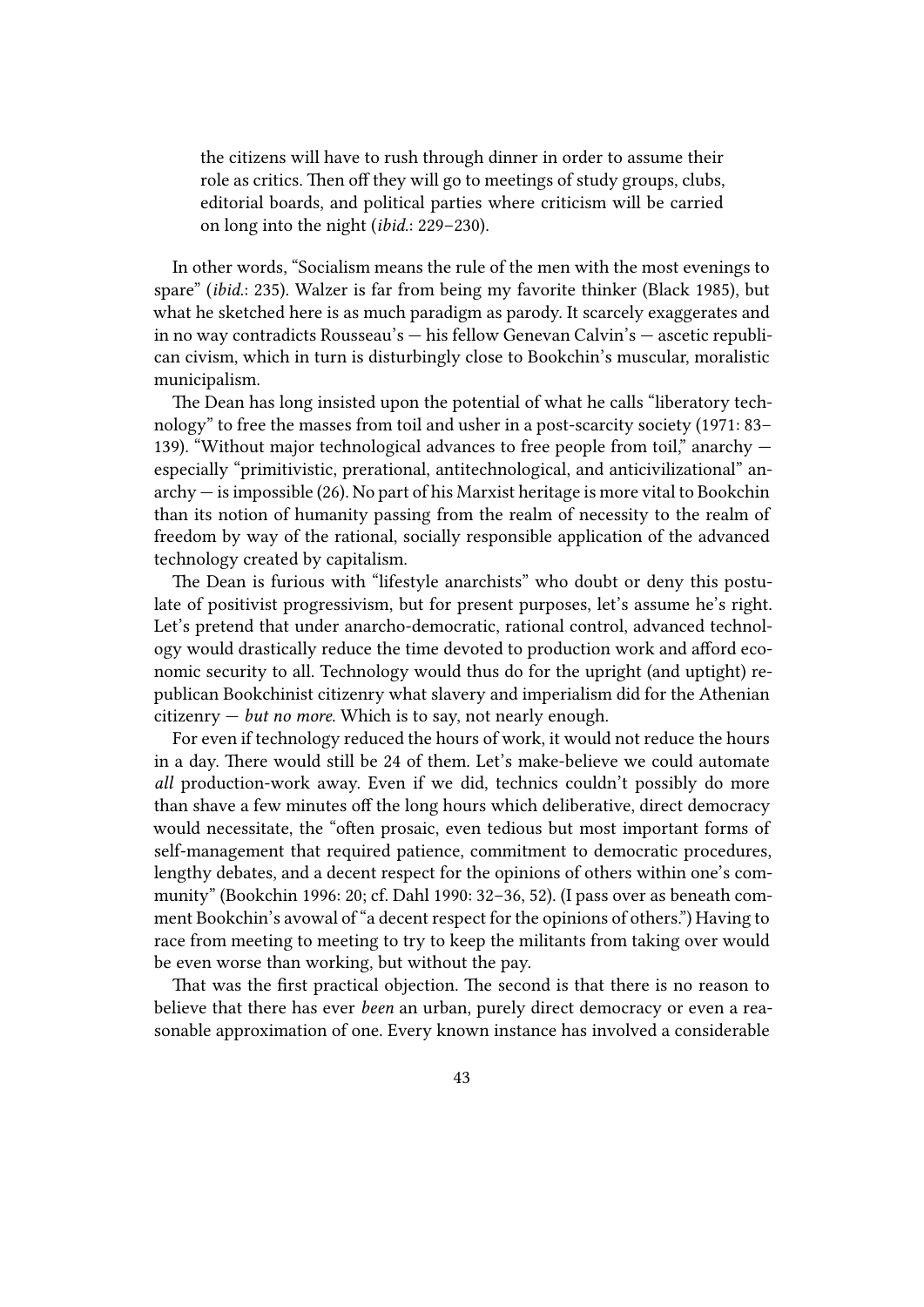admixture of representative democracy which sooner or later usually subordinated direct democracy where it didn't eliminate it altogether. In Athens, for instance, a Council of 500, chosen monthly by lot, set the agenda for the meetings of the *ekklesia* (there was no provision for new business to be brought up from the floor [Bookchin 1971: 157; Zimmern 1931: 170 n. 1]) and which, in turn, elected an inner council of 50 for governing between assemblies, which in turn elected a daily chairman. Sir Alfred Zimmern, whose sympathetic but dated account of Athenian democracy the Dean has referred to approvingly (1971: 159, 288 n. 27), observed that the Council consisted of paid officials (Zimmern 1931: 165), a detail the Dean omits. In general, "the sovereign people judged and administered by delegating power to representatives" (*ibid*,: 166). Generals, for instance — very important officials in an imperialist state frequently at war — were *elected* annually (Dahl 1990: 30; cf. Bookchin 1971: 157). These were remarkably radical democratic institutions for their day, and even for ours, but they are also substantial departures from Bookchinist direct democracy. Nonetheless the Dean only grudgingly admits that Athens was even a "*quasi-*state" (Bookchin 1989: 69), whatever the hell a "*quasi*state," is. Unbelievably, the Dean claims that "Athens had a 'state' in a very limited and piecemeal sense… the 'state' as we know it in modern times could hardly be said to exist among the Greeks" (1987: 34). Just ask Socrates. What'll you be having? Hemlock, straight up. The Dean has elsewhere explained that in his municipal Utopia, face-to-face assemblies would set policy but leave its administration to "boards, commissions, or collectives of qualified, even elected officials" (Bookchin 1989: 175) — the experts and the politicians. Again: "Given a modest but by no means small size, the *polis* could be arranged institutionally so that it could have its affairs conducted by well-rounded, publicly-engaged men with a minimal, carefully guarded degree of representation" (Bookchin 1990: 8). Meet the new boss, same as the old boss!

Consider Switzerland, a highly decentralized federal republic which for the Dean is a fascinating example of "economic and political coordination within and between communities that render[s] statecraft and the nation-state utterly superfluous" (1987: 229). Alexis de Tocqueville, as astute a student of democracy as ever was, wrote in 1848:

It is not sufficiently realized that, even in those Swiss cantons where the people have most preserved the exercise of their power, there does exist a representative body entrusted with some of the cares of government. Now, it is easy to see, when studying recent Swiss history, that gradually those matters with which the people concern themselves are becoming fewer, whereas those with which their representatives deal are daily becoming more numerous and more important. Thus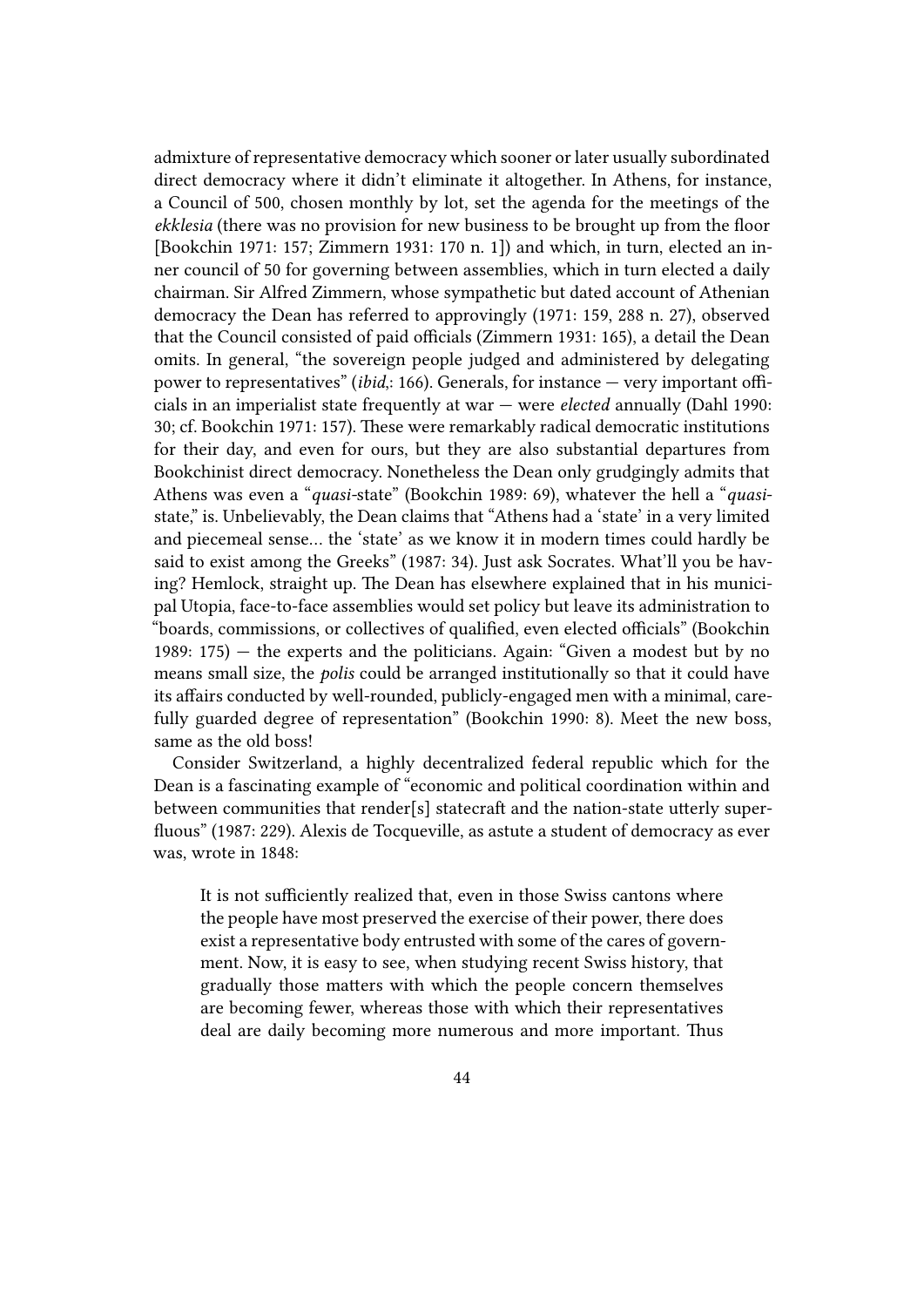the principle of pure democracy is losing ground gained by the opposing principle. The former is insensibly becoming the exception and the latter the rule (1969b: 740).

Even in the Swiss cantons there were representative bodies (legislatures) to which the executive and the judiciary were strictly subordinate (*ibid*.: 741). Civil liberties were virtually unknown and civil rights entirely so, a much worse situation than in most European monarchies at the time (*ibid*.: 738). De Tocqueville considered the Swiss Confederation of his day "the most imperfect of all the constitutions of this kind yet seen in the world" (*ibid*.: 744). Earlier, John Adams had also made the point that the Swiss cantons were aristocratic republics as well as observing that their historical tendency was for hereditary elites to entrench themselves in office (Coulborn 1965: 101–102).

As for the "economic and political coordination" which renders the Swiss "nation-state utterly superfluous" (Bookchin 1987: 229), if the Swiss nation-state is *utterly* superfluous, why does it exist at all? As it does, as surely as exist the Swiss banks whose numbered accounts safeguard so much of the loot of the world's dictators and gangsters (Ruwart 1996: 4). Is there possibly a connection? Might Switzerland's rakeoff from loan-sharking and money-laundering underwrite its direct democracy (such as it is) just as slavery and imperialism underwrote the direct democracy of Athens? A Swiss parliamentarian once referred to his country as a nation of receivers of stolen goods.

Those of us who are somewhat older than most North American anarchists, although much younger than the Dean, also recall the history of efforts to form an all-inclusive anarchist organization here. Never did they come close to success. (To anticipate an objection — the Industrial Workers of the World is not now, and never has been, an avowedly anarchist organization. It is syndicalist, not anarchist [and not Bookchinist]). Not until about 1924, when most of the membership had fallen away, joined the Communist Party, or in some cases gone to prison, was the little that was left of the One Big Union essentially, if unofficially, an anarchist organization.) Much later the Anarchist Communist Federation made an effort to unify the workerist/organizational anarchists, and most recently the ex- (or maybe not so ex-) Marxists around *Love & Rage*, whose anarchist bona fides are widely doubted, flopped too.

At this time there seems to be no interest in a continental anarchist federation. The only apparent purpose for one is to legislate standards of anarchist orthodoxy (Black 1992: 181–193), an objective understandably unwelcome to the unorthodox majority of anarchists, although that now appears to be the Dean's belated goal. While the anarchist ranks have greatly grown during the decades of decadence, we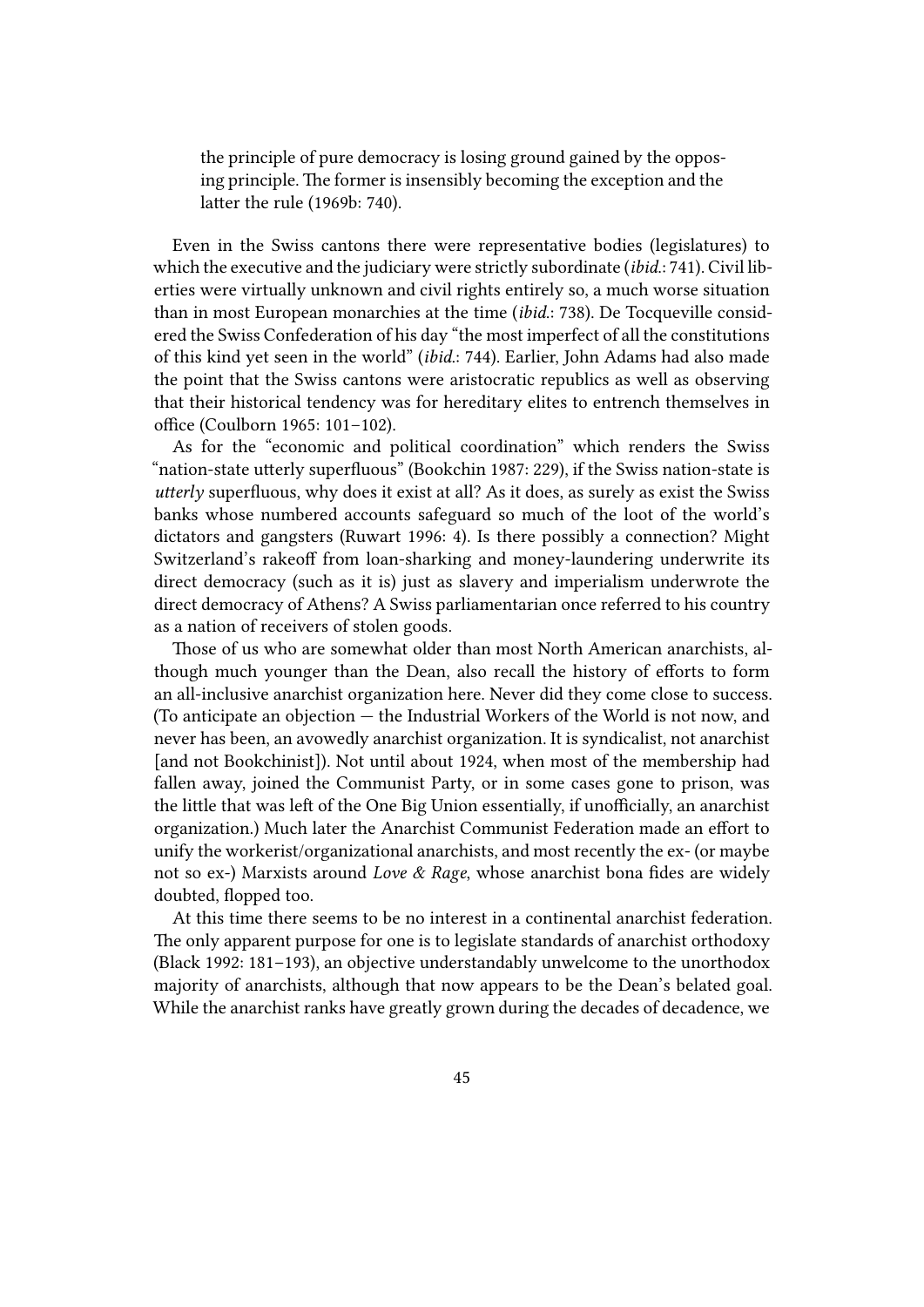are far from numerous and united enough to assemble in a fighting organization. But no cult is ever too small for its own little Inquisition.

So, yes, we "lifestyle anarchists" tend to be anti-organizational, in the sense that we know that anarchist organizations have a poor track record and also that, given our numbers, our resources, and our differences, North American anarchists have no compelling reason to believe that what's never worked for us before would work if we tried it now. It is not as if these organizing efforts are indispensable to accomplish even what little we are already accomplishing. Mostly what we are accomplishing is publishing. After the ACF fell apart, the collective which had been responsible for producing its newspaper *Strike!* continued to do so on its own for some years. An organization may need a newspaper, but a newspaper may not need an organization (Black 1992: 192). In the case of *Love & Rage*, the newspaper preceded what little there is to its continental organization. Self-reports and other reports of anarchist burnout within leftist anti-authoritarian collectives abound (*No Middle Ground*, *Processed World, Open Road*, *Black Rose Books*, *Sabotage Bookstore*, etc.). These are, for anarchists, usually ideological killing-fields. Ironically, the allegedly anti-organizational collectives, such as Autonomedia and the *Fifth Estate,* have outlasted most of the organizational ones. Could it be that the organizertypes are too individualistic to get along with each other?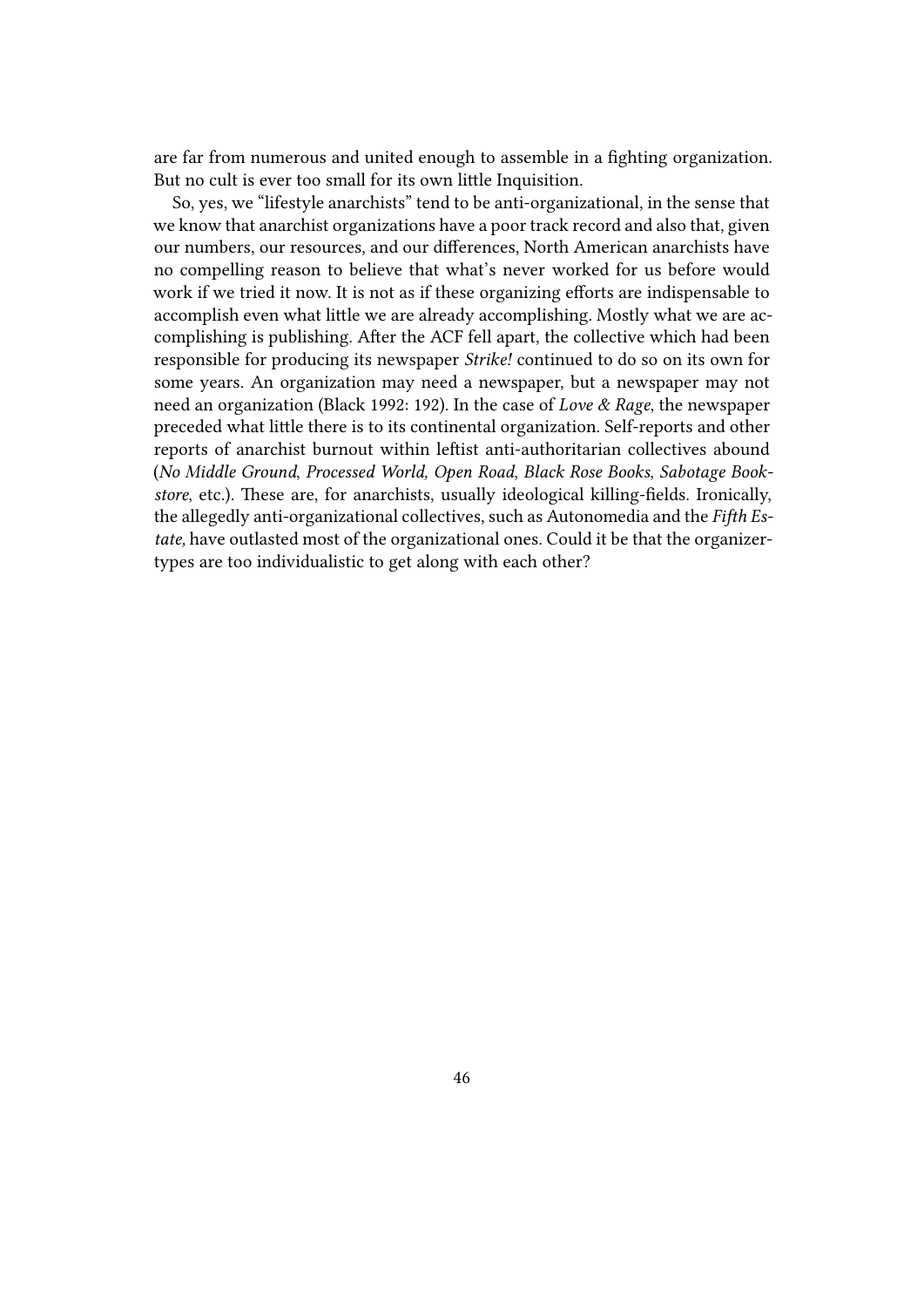## **Chapter 5: Murray Bookchin, Municipal Statist**

There is no putting off the inevitable any longer. It has to be said: Dean Bookchin is not an anarchist. By this I do *not* mean that he is not *my* kind of anarchist, although that too is true. I mean he is not *any* kind of anarchist. The word means something, after all, and what it means is denial of the necessity and desirability of government. That's a bare- bones, pre-adjectival definition anterior to any squabbling about individualist, collectivist, communist, mutualist, social, lifestyle, ecological, mystical, rational, primitivist, Watsonian, ontological, etc. anarchisms. An anarchist as such is opposed to government — full stop. Dean Bookchin is not opposed to government. Consequently, he is not an anarchist.

What! "The foremost contemporary anarchist theorist" (Clark 1990: 102) is *not* an anarchist? You heard me. He's not — really and truly, he's not. And not because he flunks some abstruse ideological test of my own concoction. He's not an anarchist because he believes in government. An anarchist can believe in many things, and all too often does, but government is not one of them.

There's nothing heinous about not being an anarchist. Some of my best friends are not anarchists. They do not, however, claim to be anarchists, as the Dean does.

I could take some cheap shots at the Dean — come to think of it, I think I will! How many of his Red-and-Green disciples know that he was formerly in favor of a modest measure of *nuclear power?* Solar, wind, and tidal power should be exploited to the max, but "it would be impossible to establish an advanced industrial economy based exclusively on solar energy, wind power, or even tidal power" (Herber 1965: 193), and we *must* have an advanced industrial economy, that goes without saying. So, though we shouldn't "overcommit ourselves to the use of nuclear fuels," the clean energy sources will not suffice: "These gaps will be filled by nuclear and fossil fuels, but we will employ them judiciously, always taking care to limit their use as much as possible" (*ibid*.). That's a comfort.

And it would be scurrilous of me to report that this same Bookchin book (Herber 1965: ix) includes  $-$  this must be an anarchist first  $-$  a plug from a Cabinet member, then-Secretary of the Interior Stewart L. Udall: "*Crisis in Our Cities* sets forth in one volume vivid evidence that the most debilitating diseases of our time are a result of our persistent and arrogant abuse of our shared environment… We cannot mini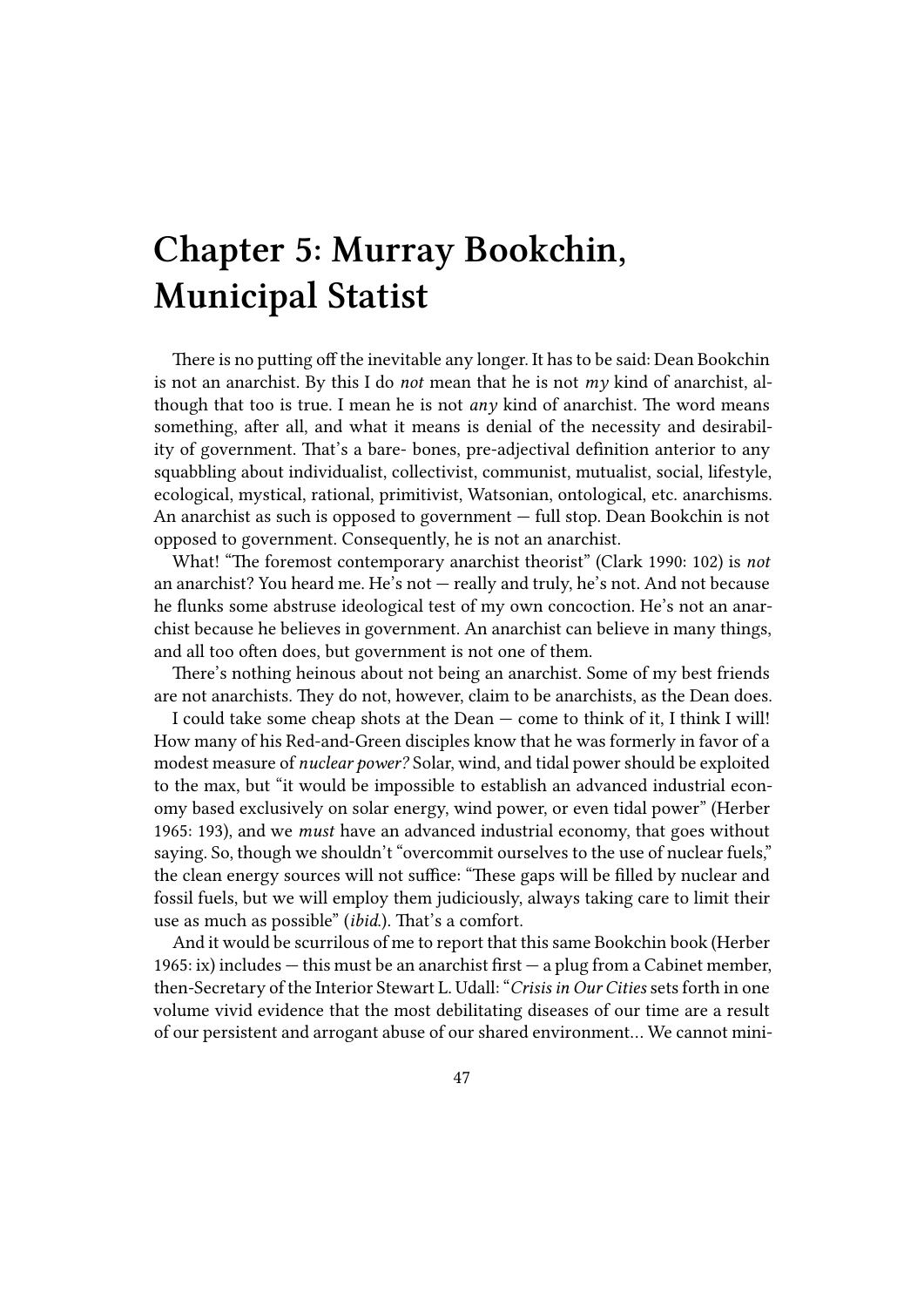mize the investments necessary to pollution control, but as Mr. Herber [Bookchin] documents, the penalties for not doing so have become unthinkable." This is, be it noted, a call for legislation and taxation which a closet anarchist allowed to adorn one of his books. There's also an afterword from the Surgeon General of the United States.

As embarrassing to the Dean as these reminders must be, they are not conclusive against him. It is his own explicit endorsements of the state which are decisive. Not, to be sure, the *nation-state* of modern European provenance. He doesn't like that sort of state very much. It allows for too much individual autonomy. But he is enamored of the *city-state* of classical antiquity and the occasionally, semi-selfgoverning "commune" of pre-industrial western Europe. In this he is reminiscent of Kropotkin, who propounded the absurd opinion that the state did not exist in western Europe prior to the sixteenth century (cf. Bookchin 1987: 33–34). That would have surprised and amused William the Conqueror and his successors, not to mention the French and Spanish monarchs and the Italian city-states familiar to Machiavelli — whose *Il Principe* was clearly not directed to a mandated and revocable delegate responsible to the base, but rather to a man on horseback, somebody like Caesare Borgia.

Although it is the most unremarkable of observations, the Dean carries on as if he's genuinely incensed that John Zerzan, reviewing his *The Rise of Urbanization and the Decline of Citizenship* (1987), pointed out that the romanticized classical Athenian *polis* has "long been Bookchin's model for a revitalization of urban politics," a "canard" to which the Dean indignantly retorts, "In fact, I took great pains to indicate the failings of the Athenian *polis* (slavery, patriarchy, class antagonisms, and war)" (59). He may have *felt* great pains at getting caught, but he *took* very few. The Dean made, "in fact," all of two references — not even to slavery as a mode of production, as a social reality, but to *attitudes* toward slavery (1987: 83, 87), as if the fact that classical cities had mostly subject populations (Dahl 1990: 1) was the accidental result of some collective psychic quirk, some strange thousandyear head-trip. What Zerzan said is only what one of the Dean's admirers put in stronger terms: "Bookchin continually exhorts us to hearken back to the Greeks, seeking to recapture the promise of classical thought and to comprehend the truth of the Polis" (Clark 1982: 52; Clark 1984: 202–203).

Every historian knows that large-scale slavery was a necessity for the classical city (Finley 1959), although the Dean has issued the fiat that "the image of Athens as a slave economy which built its civilization and generous humanistic outlook on the backs of human chattels is false" (1972: 159). (M.I. Finley — like the Dean, an ex-Communist [Novick 1988: 328] — is a Bookchin-approved historian [1989: 178].) Some of what Zerzan writes about paleolithic society may be conjectural and criticizable, but what he writes about Bookchin is pure reportage. The Dean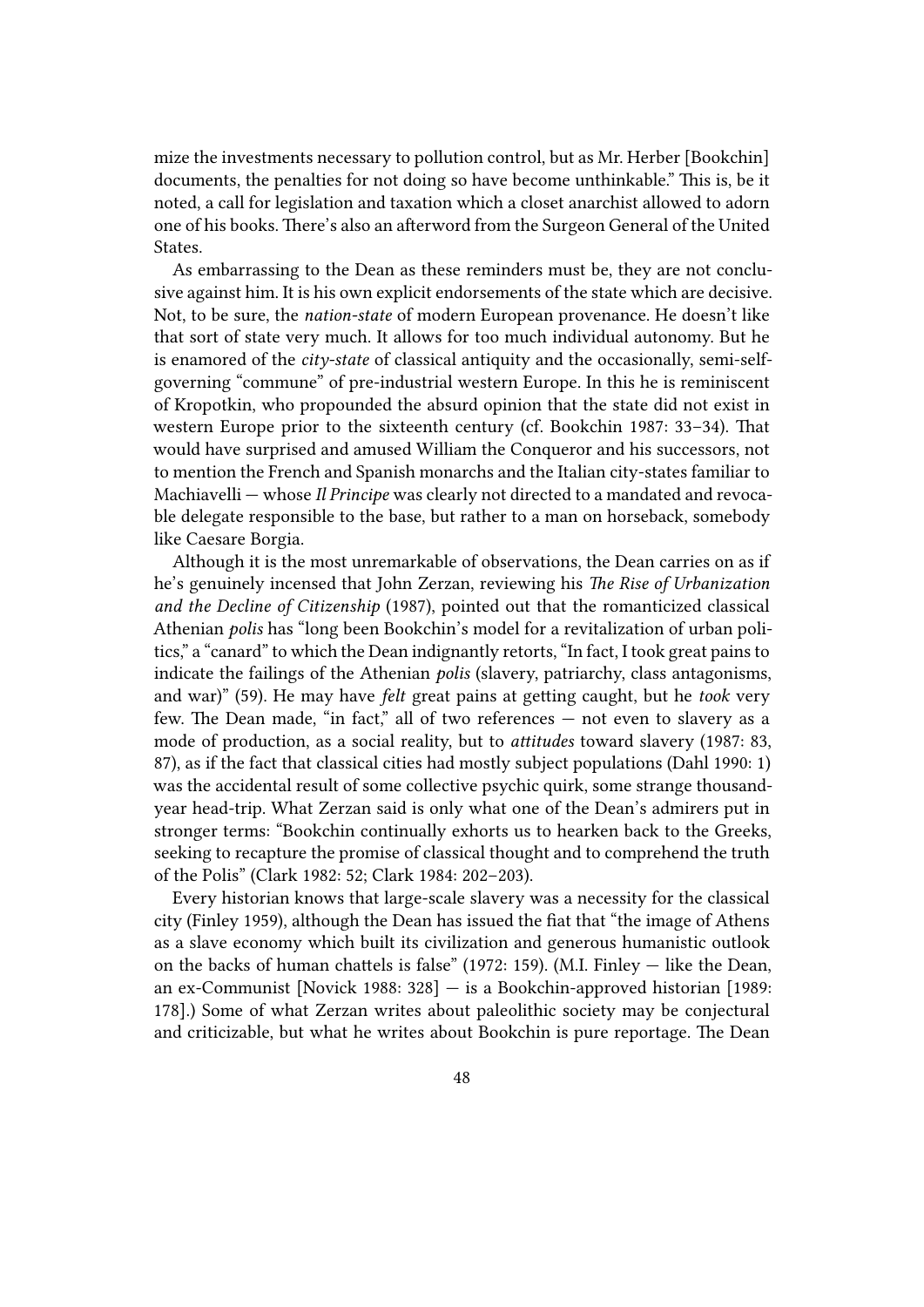plainly says that "later ideals of citizenship, even insofar as they were modeled on the Athenian, seem more unfinished and immature than the original — hence the very considerable discussion I have given to the Athenian citizen and his context" (1987: 83). That is perhaps because the even more unfinished and immature realizations of "later ideals" lacked the combination of the immense slave infrastructure and the tributary empire possessed by classical Athens. Similar paeans to Athenian citizenship pepper the Dean's early books too (1972: 155–159; 1974: ch. 1). Manifestly what's put a bee in Bookchin's beret is that Zerzan has had the temerity to *read* Bookchin's books, not just revere their distinguished author, and Zerzan has actually kept track of what the Dean's been reiterating all these years. The down side of being "arguably the most prolific anarchist writer" (Ehrlich 1996: 384) is that you leave a long paper trail.

Bookchin is a statist: a city-statist. A city-state is not an anti-state. Contemporary Singapore, for instance, is a highly authoritarian city-state. The earliest states, in Sumer, were city-states. The city is where the state originated. The ancient Greek cities were all states, most of them not even democratic states in even the limited Athenian sense of the word. Rome went from being a city-state to an empire without ever being a nation-state. The city-states of Renaissance Italy were states, and only a few of them, and not for long, were in any sense democracies. Indeed republican Venice, whose independence lasted the longest, startlingly anticipated the modern police-state (Andrieux 1972: 45–55).

Taking a worldwide comparative-historical perspective, the pre-industrial city, unless it was the capital of an empire or a nation-state (in which case it was directly subject to a resident monarch) was always subject to an oligarchy. There has never been a city which was not, or which was not part of, a state. And there has never been a state which was not a city or else didn't incorporate one or more cities. The pre-industrial city (what Gideon Sjoberg calls  $-$  a poor choice of words  $-$  the "feudal city") was the antithesis of democracy, not to mention anarchy:

Central to the stratification system that pervades all aspects of the feudal city's social structure — the family, the economy, religion, education, and so on  $-$  is the pre-eminence of the political organization... We reiterate: the feudal, or preindustrial civilized, order is dominated by a small, privileged upper stratum. The latter commands the key institutions of the society. Its higher echelons are most often located in the capital, the lower ranks residing in the smaller cities, usually the provincial capitals (Sjoberg 1960: 220).

Sjoberg anticipated the objection, "What about Athens?" He wrote, "although the Greek city was unique for its time, in its political structure it actually approx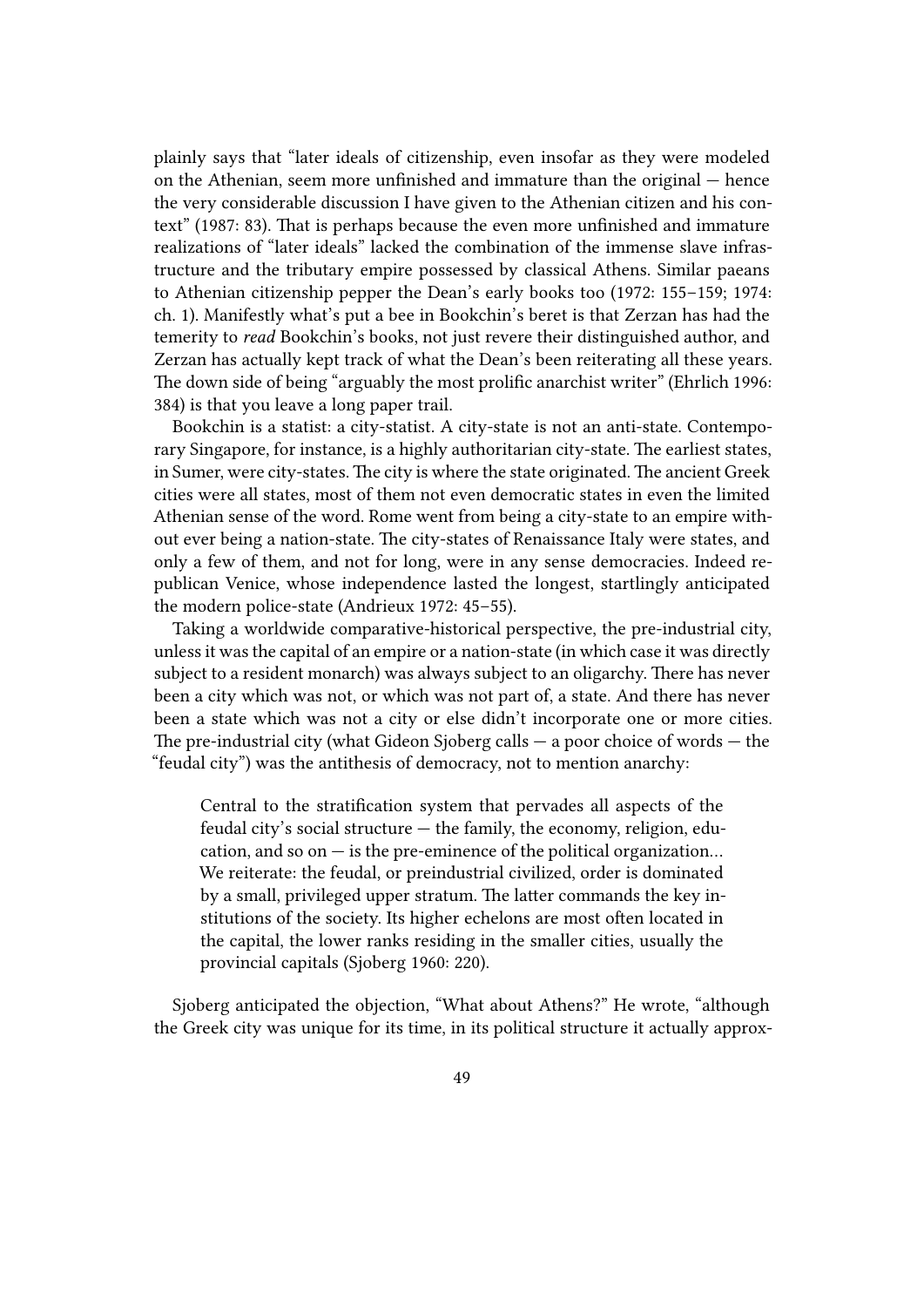imates the typical preindustrial city far more than it does the industrial-urban order" (*ibid*.: 236). Only a small minority of Athenians were citizens, and many of them were illiterate and/or too poor to be able to participate effectively, if at all, in politics (*ibid*.: 235). Then and there, as always in cities everywhere, politics was an elite prerogative. The "latent" democracy of any and every urban republic (59) is something only Bookchin can see, just as only Wilhelm Reich could see orgones under the microscope.

The distinction the Dean tries to draw between "politics" mid "statecraft" (1987: 243 & *passim*) is absurd and self-serving, not to mention that it's a major mutilation of ordinary English. Even if local politics is a kinder, gentler version of national politics, it is still politics, which has been well if cynically defined as who gets what, when, where, how (Lasswell 1958).

It's not just that the Dean uses an idiosyncratic terminology to reconcile (in a ramshackle sort of a way) anarchy with democracy, he's more apoplectic than anybody could have ever thought otherwise:

Even democratic decision-making is jettisoned as authoritarian. "Democratic rule is still rule," [L. Susan] Brown warns… Opponents of democracy as "rule" to the contrary notwithstanding, it describes the *democratic* dimension of anarchism as a majoritarian administration of the public sphere. Accordingly, Communalism seeks freedom rather than autonomy in the sense that I have counterpoised them (17, 57).

Moving along from his mind-boggling deduction that democracy is *democratic,* Bookchin further fusses that "pejorative words like *dictate* and *rule* properly refer to the silencing of dissenters, not to the exercise of democracy" (18). Free speech is a fine thing, but it's not democracy. You can have one without the other. The Athenian democracy that the Dean venerates, for instance, democratically silenced the dissenter Socrates by putting him to death.

Anarchists "jettison" democratic decision-making, not because it's authoritarian, but because it's statist. "Democracy" means "rule by the people." "Anarchy" means "no rule." There are two different words because they refer to (at least) two different things.

I don't claim — and to make my point, I don't have to claim — that the Dean's characterization of anarchism as generalized direct democracy has no basis whatsoever in traditional anarchist thought. The anarchism of some of the more conservative classical anarchists is indeed along these lines — although Bookchin's version, right down to such details as its philhellenism, is instead an unacknowledged appropriation from the avowedly anti-anarchist Hannah Arendt (1958). Ironically, it is the anarchists Bookchin disparages as individualists — like Proudhon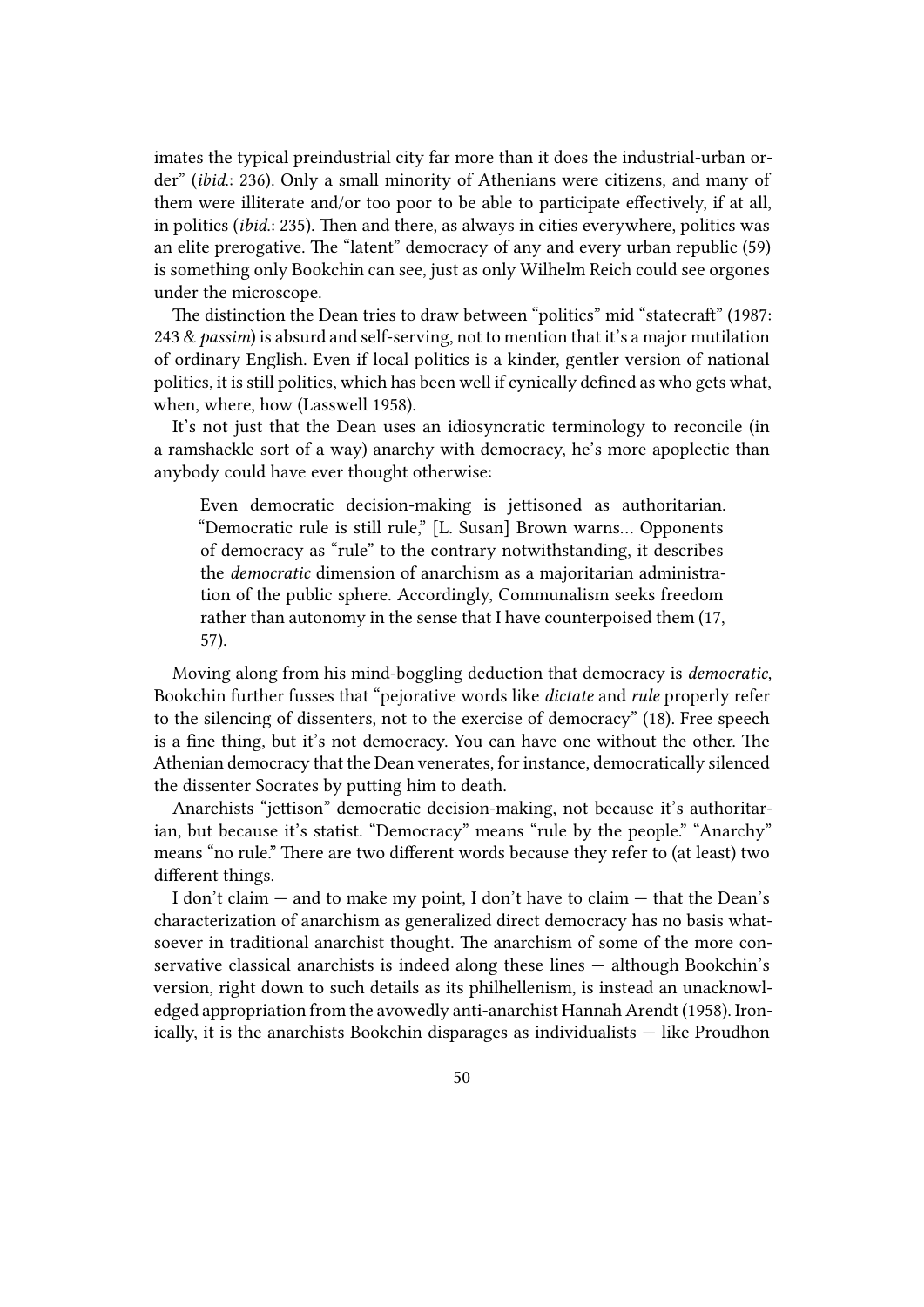and Goodman — who best represent this anarchist theme. It was the individualist egoist Benjamin Tucker who defined an anarchist as an "unterrified Jeffersonian democrat." But another theme with as least as respectable an anarchist pedigree holds that democracy is not an imperfect realization of anarchy but rather statism's last stand. Many anarchists believe, and many anarchists have always believed, that democracy is not just a grossly deficient version of anarchy, it's not anarchy at all. At any rate, no "direct face-to-face democracy" (57) that I am aware of has delegated to comrade Bookchin (mandated, revocable, and responsible to the base) the authority to pass or fail anarchists which he enjoys to pass or fail college students.

It is by no means obvious, and the Dean nowhere demonstrates, that local *is* kinder and gentler — not where local refers to local *government*. It is equally as plausible that, as James Madison argued, a large and heterogeneous polity is more favorable to liberty than the "small republic," as then local minorities can find national allies to counteract local majoritarian tyranny (Cooke 1961: 351–353). But after all, as he says himself, the Dean isn't interested in liberty (in his jargon, autonomy [57],) but only in what he calls social freedom, the participatory, self-ratified servitude of indoctrinated moralists to the petite polity in which they function as self-effacing citizen-units.

My present purpose is not to take the full measure of Bookchinism, only to characterize it as what it manifestly is, as an ideology of government — democracy — not a theory of anarchy. Bookchin's "minimal agenda" — this hoary Marxist word "minimal" is his, not mine  $(1987: 287) -$  is unambiguously statist, not anarchist. The "fourfold tenets," the Four Commandments he requires all anarchists to affirm, although most of them do not, and never did, are:

…a confederation of decentralized municipalities; an unwavering opposition to statism; a belief in direct democracy; and a vision of a libertarian communist society (60).

By some quirk of fate, Bookchin's minimal, believe-it-or-else anarchist creed just happens to be *his* creed. It also happens to be deliriously incoherent. A "confederation of decentralized municipalities" contradicts "direct democracy," as a confederation is at best a representative, not a direct, democracy. It also contradicts "an unwavering opposition to statism" because a city-state or a federal state is still a state. And by requiring, not "a libertarian communist society," only the *vision* of one, the Dean clearly implies that there is more to such a society than obedience to the first Three Commandments — but exactly *what* more, he isn't saying. The Dean is relegating higher-stage anarchy (the real thing) to some remote future time, just as the Marxists relegate what they call higher-stage communism to some hazy distant future which seems, like a mirage, forever to recede.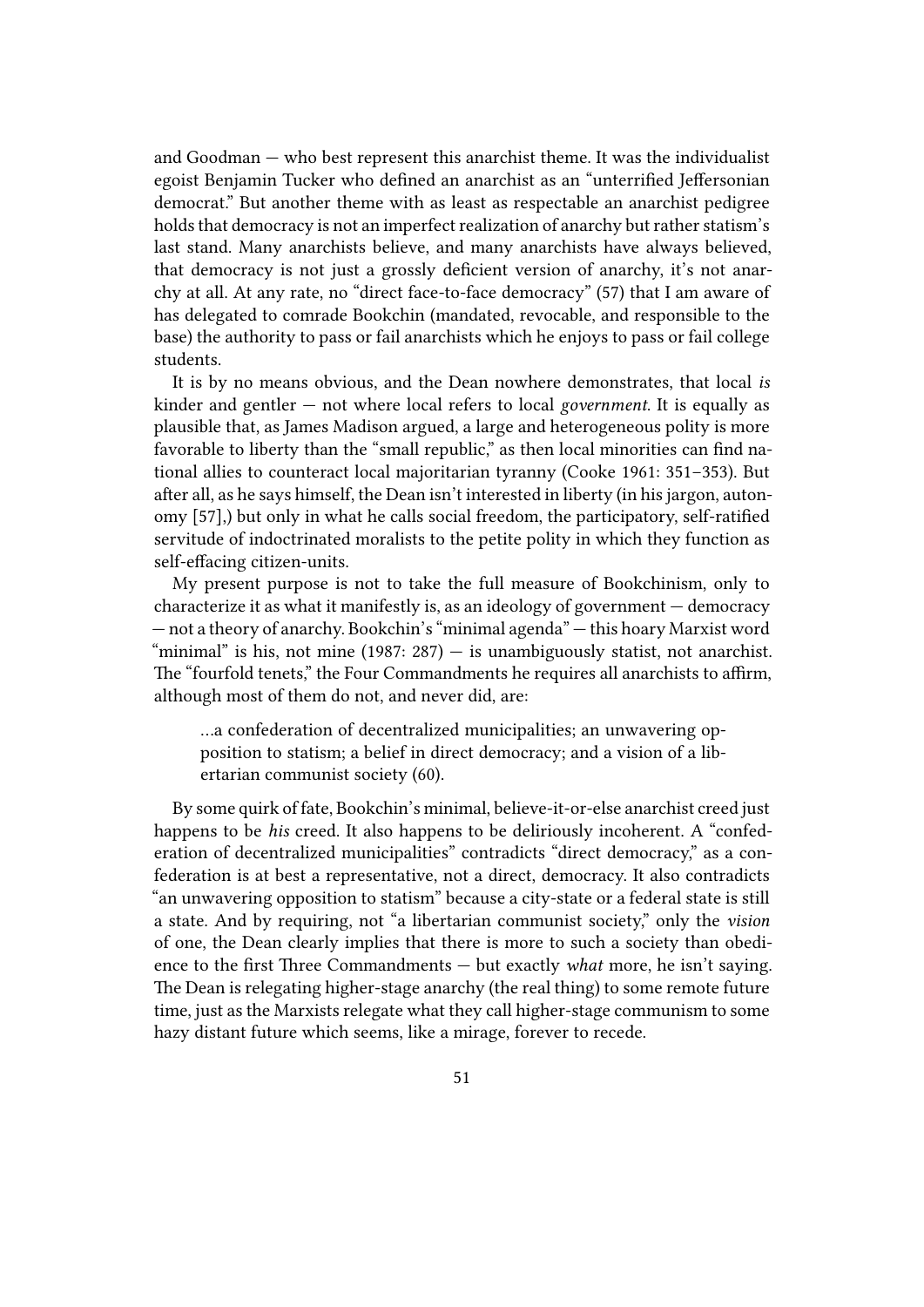Amazingly, the Dean considers a city like New York (!) to be "largely made up of neighborhoods — that is to say, largly organic communities that have a certain measure of identity" (1987: 246). (He has elsewhere and inconsistently written that the modern world "lacks real cities" [Bookchin 1974: viii].) But community "obviously means more than, say, neighborhood" (Zerzan 1994: 157) — more than mere propinquity. And obviously Bookchin's been away from his home town for an awfully long time, especially if civility and civic virtue play any part in his conception of an organic community. I wouldn't recommend he take a midnight stroll in some of these "organic communities" if he values his own organism. If the criterion of an organic community is "a certain measure of identity," many wealthy all-white suburbs qualify, although Bookchin blames them for the central city's problems (1974: 73–74). Jealously territorial and violent youth gangs are the most conspicuous manifestations of community in many impoverished and otherwise atomized New York neighborhoods, his "colorful ethnic neighborhoods" (1974: 72) of childhood memory. If racial-caste and social-class residential segregation is the Dean's idea of what defines organic communities, then organic communities certainly exist in New York City, but not many people who live in them, except the very rich, are very happy about it.

While the word "anarchism" appears on almost every page of the Dean's diatribe, the word "anarchy" rarely if ever does. The ideology, the *ism,* is what preoccupies him, not the social condition, the way of life, it's presumably supposed to guide us toward. It may not be an inadvertent choice of words that what Bookchin lays down, as one of his Four Commandments of orthodox anarchism, is "an unwavering opposition to stat*ism*" (60: emphasis added), not an unwavering opposition to the *state*. As a democrat, the Dean is at best capable of only a wavering opposition to the state, whereas an abstract rejection of an abstraction, "statism," is easy enough to issue. And I'm sure it's no accident that his shot at the mainstream marketing of Bookchinism (Bookchin 1987a) nowhere identifies the Dean as an anarchist or his teachings as any kind of anarchism.

A further Bookchinist fiddle — this one a blatant regression to Marxism (indeed, to St.-Simonianism)  $-$  is the distinction between "policy" and "administration" (*ibid*.: 247–248). Policy is made, he says, by the occasional face-to-face assembly which pushy intellectuals like Bookchin are so good at manipulating. Administration is for the experts, as in higher-stage Marxist Communism, where the "government of men" is ostensibly replaced by the "administration of things." Unfortunately it is men (and it usually still *is* men) who govern *by* administering things, and by administering people as if they were things, as governors have always governed. Policy without administration is nothing. Administration with *or* without policy is everything. Stalin the General Secretary, the administrator, understood that, which is why he triumphed over Trotsky, Bukharin and all the other policy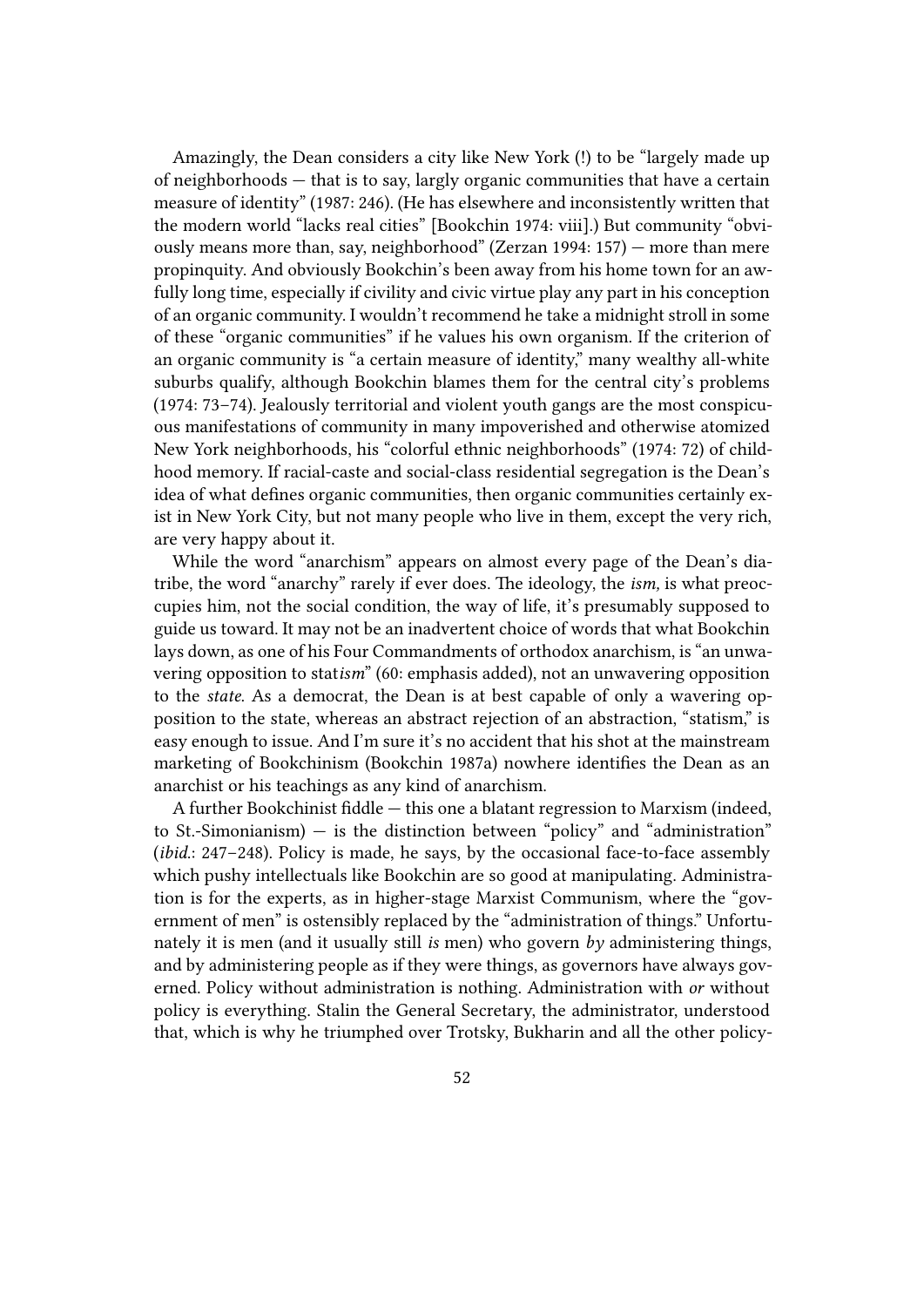preoccupied politicians who perhaps possibly believed in something. "Policy" is a euphemism for law, and "administration" is a euphemism for *enforcement.*

Just *what* political practice does the eximious elder prescribe to anarchists? We know how higher-stage confederal municipalism looks — muscular mentating men massed in meetings — but what is to be done in the here and now? The Dean despises existing anarchist efforts:

The sporadic, the unsystematic, the incoherent, the discontinuous, and the intuitive supplant the consistent, purposive, organized, and rational, indeed any form of sustained or focused activity apart from publishing a "zine" or pamphlet  $-$  or burning a garbage can  $(51)$ .

So we are not to publish zines and pamphlets as Bookchin used to do, nor are we to burn garbage cans. Nor are we to experience freedom in the temporary collective fraternizations Hakim Bey calls Temporary Autonomous Zones (20–26). We're supposed to get organized, but Bookchin has not indicated, not even by example, what organization we're supposed to join. What then? I

On this point the Dean, usually so verbose, is allusive and elusive. I have been unable to locate in any of his writings any formulation of the "*programmatic* as well as activist social movement" he now demands (60). What I think he *is* hinting at, with nods and winks, is participation in local electoral politics:

The municipality is a potential time bomb. To create local networks and *try to transform local institutions that replicate the State* [emphasis added] is to pick up a historic challenge — a truly political one — that has existed for centuries… For in these municipal institutions and the changes that we can make in their structure — turning them more and more into a new public sphere — lies the *abiding* institutional basis for a grassroots dual power, a grassroots concept of citizenship, and municipalized economic systems that can be counterpoised to the growing power of the centralized Nation-State and centralized economic corporations (Bookchin 1990: 12).

When the Dean speaks of transforming *existing* local institutions, when he speaks of "the changes we can make in their structure," he can only be referring to participation in local politics as it is actually conducted in the United States and Canada — by getting elected or by getting appointed by those who've gotten themselves elected. That is exactly what the world's only Bookchinist political movement, Black Rose boss Dimitri Roussopoulos' Ecologie Montreal groupuscule (Anonymous 1996:22) has attempted, and, fortunately, failed at. You can call this anything you want to  $-$  except anarchist.

To sum up: Dean Bookchin is a statist.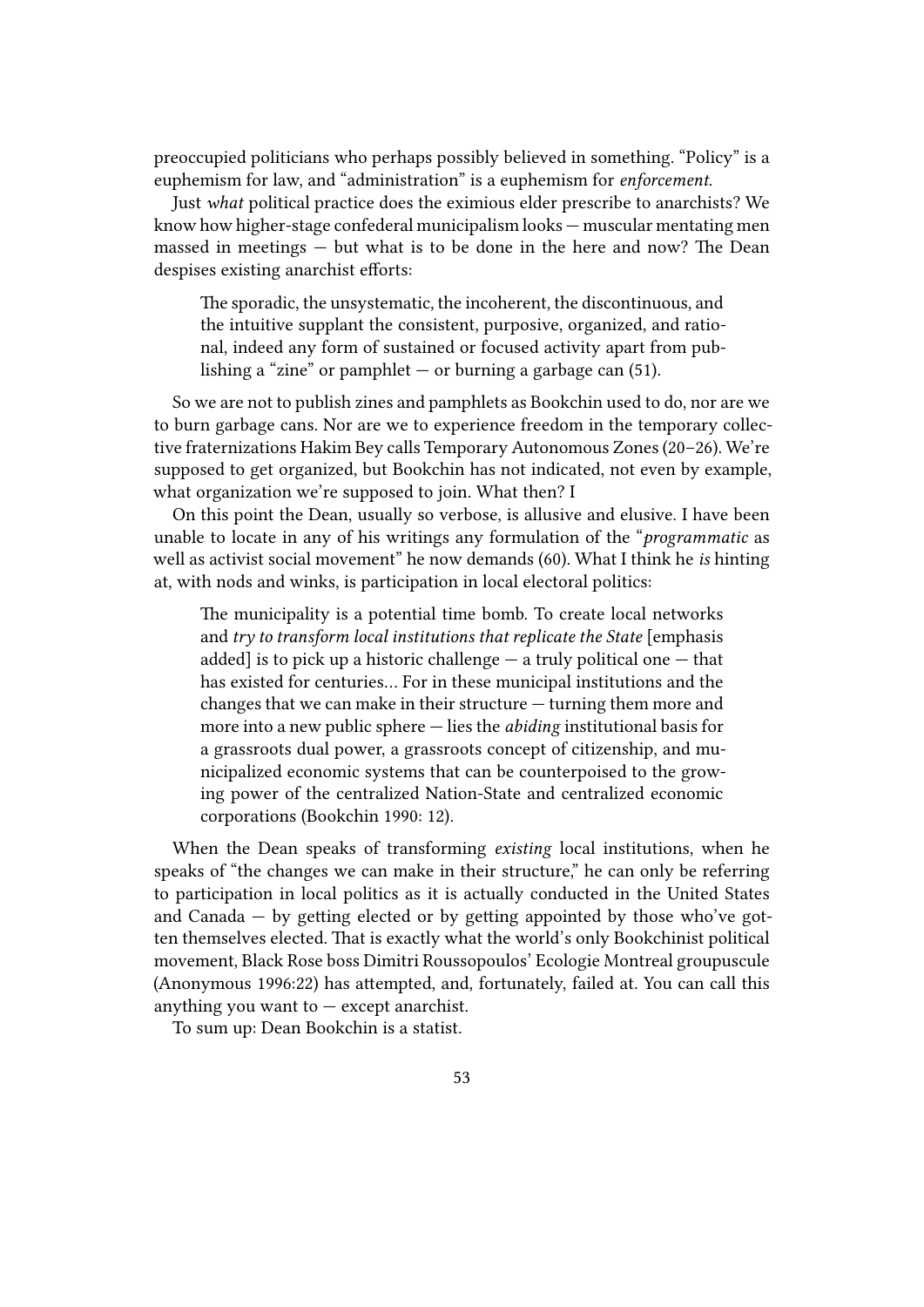## **Chapter 6: Reason and Revolution**

The Dean denounces lifestyle anarchists for succumbing to the reactionary intellectual currents of the last quarter century, such as irrationalism (1–2, 9, 55–56 & *passim*). He laments the Stirnerist "farewell to objective reality" (53) an the disdain for "reason as such" (28). With his usual self-absorption *sans* self-awareness, Bookchin fails to notice that *he* is echoing the right-wing rhetoric which since the 60's has denounced the treason of the intellectuals, their betrayal of reason and truth. There was a time when Bookchin "dismissed out of hand" the way the "bourgeois critics" condemned 60's youth culture as "anti-rational" (1970: 51). Now he joins the neo-conservative chorus:

The sixties counterculture opened a rupture not I only with the past, but with all knowledge of the past, including its history, literature, art, and music. The young people who arrogantly refused to "trust anyone [sic] over thirty," to use a popular slogan of the day, severed all ties with the best traditions of the past (Bookchin 1989: 162).

("Trust no one over thirty" (to get the slogan right) — imagine how much *that* must have irked Ye Olde Dean!)

Essentially identical elegiac wails well up regularly from the conservative demiintelligentsia, from Hilton Kramer, Norman Podhoretz, Midge Dechter, James Q. Wilson, Irving Kristol, William F. Buckley, George Will, Newt Gingrich, Thomas Sowell, William Safire, Clarence Thomas, Pat Buchanan and the Heritage Foundation crew. Every generation, once it senses that it's being supplanted by the next one, forgets that it was once the upstart (the right-wing version) or insists that it still is (the left-wing version).

The lifestyle anarchists are afflicted, charges the Dean, with mysticism and irrationalism. These are words he does not define but repeatedly brackets as if they had the same meaning (2, 11, 19 & *passim*). They don't.

Mysticism is the doctrine that it is possible, bypassing the ordinary methods of perception and cognition, to experience God/Ultimate Reality directly, unmediatedly. In this sense, it is likely that Hakim Bey qualifies as a mystic, but I can't think of anybody else on the Dean's enemies list who even comes close. There is nothing innately rational *or* irrational about mysticism. Reason-identified philosophers such as Kant, Hegel and Aristotle (the latter cited 30 times in the Dean's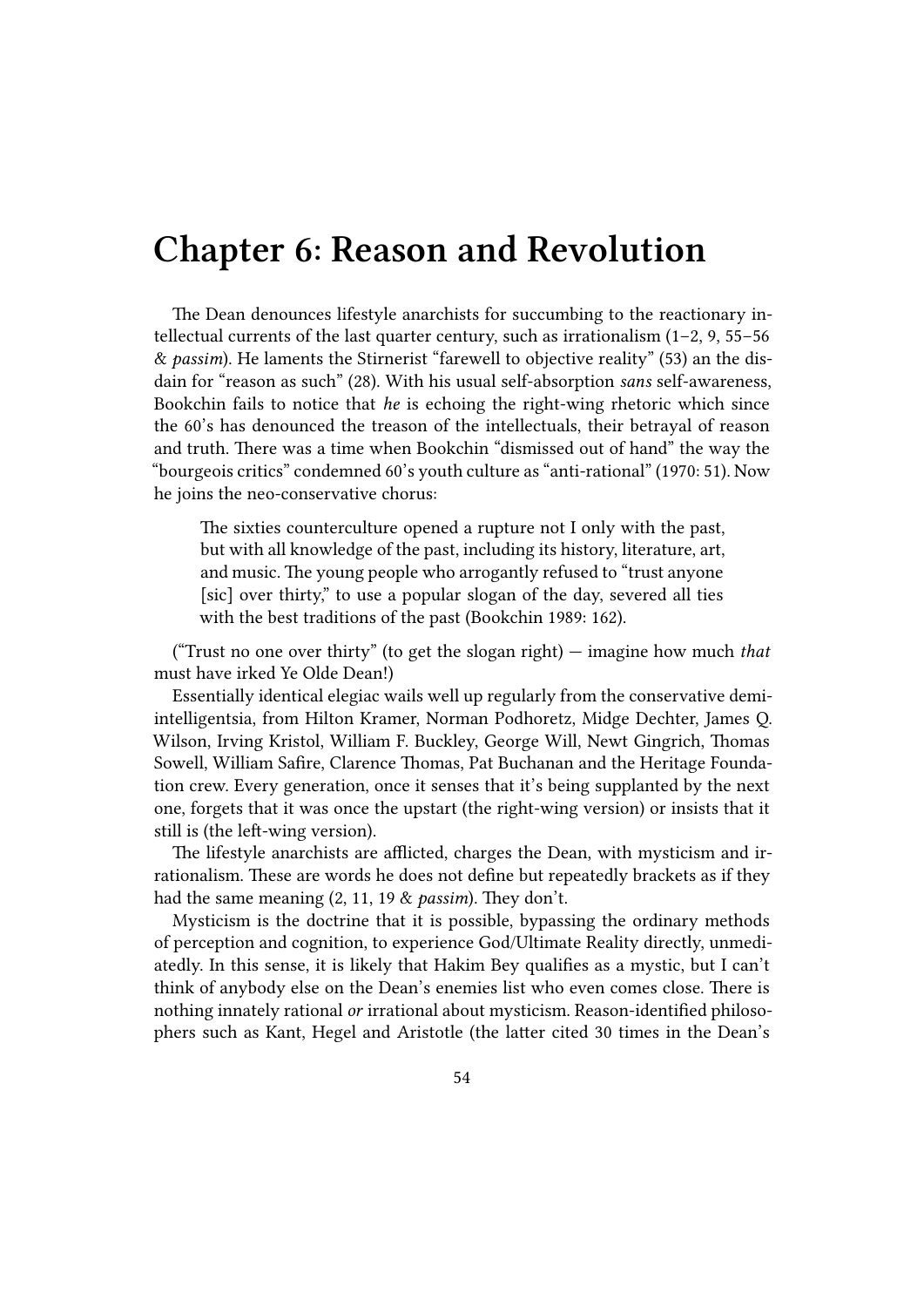magnum opus [1982: 376]) maintained that there is an Ultimate Reality. If they're right, for all I know it may be accessible to what Hakim Bey calls non-ordinary consciousness (1991: 68). The "epistemological anarchist," as philosopher of science Paul Feyerabend calls himself, takes great interest in experiences "which indicate that perceptions can be arranged in highly unusual ways and that the choice of a particular arrangement as 'corresponding to reality' while not arbitrary (it almost always depends on traditions), is certainly not more 'rational' or more 'objective' than the choice of another arrangement" (1975: 189–190). All I can say for myself is that, for better or for worse, I have never had a mystical experience and, furthermore, that I do not consider the notion of ultimate or absolute reality meaningful. As I once jibed, mystics "have incommunicable insights they won't shut up about" (Black 1986: 126). Mysticism is arational, not necessarily *ir*rational.

The Dean's fervent faith in objective reality (53) has more in common with mysticism than it does with science. As mystics do, Bookchin believes there is something absolute "out there" which is accessible to direct apprehension  $-$  by "reason" as such" (28) on his account, by other means according to theirs. Scientists have been disabusing themselves of such simplism for about a century. The hard sci- $\frac{1}{2}$  ences  $-$  starting with physics, the hardest of them all  $-$  were the first to abandon a metaphysical positivism which no longer corresponded to what scientists were really thinking and doing. The Dean was at one time vaguely I aware of this (1982: 281). The not-quite-so-scientific soft sciences with lower self-esteem were slower to renounce scientism, but by now, they have, too  $-$  they have too, because they *have* to. The rejection of positivism in social thought is no post-modernist fashion. This too began a century ago (Hughes 1961: ch. 3). The glossary to a classic contemporary textbook on social science research methods could not be more blunt: "*objectivity*. Doesn't exist. See *intersubjectivity*" (Babbie 1992: G6). Settling for intersubjective verifiability within a community of practicing scientists is actually the most *conservative* post-objectivist position currently within the range of scientific respectability (*e.g.,* Kuhn 1970).

History, the maybe-science which has always had the most ambiguous and dubious claim to objectivity, held out the longest, but no longer (Novick 1988: ch. 13). Objectivity in any absolute sense is illusory, a cult fetish, a childish craving for an unattainable certitude. Intellectuals, neurotics — *i.e.,* in a political context, ideologues — "have to do with the invisible and believe in it," they have "always kept before their eyes again an intrinsically valid importance of the object, an absolute value of it, as if the doll were not the most important thing to the child, the Koran to the Turk" (Stirner 1995: 295). In contrast, the anarchist "does not believe in any absolute truth" (Rocker 1947: 27). Nor does the scientist. Nor does the mature adult. In the novel *Seven Red Sundays,* the anarchist Samar says, "This effort to stop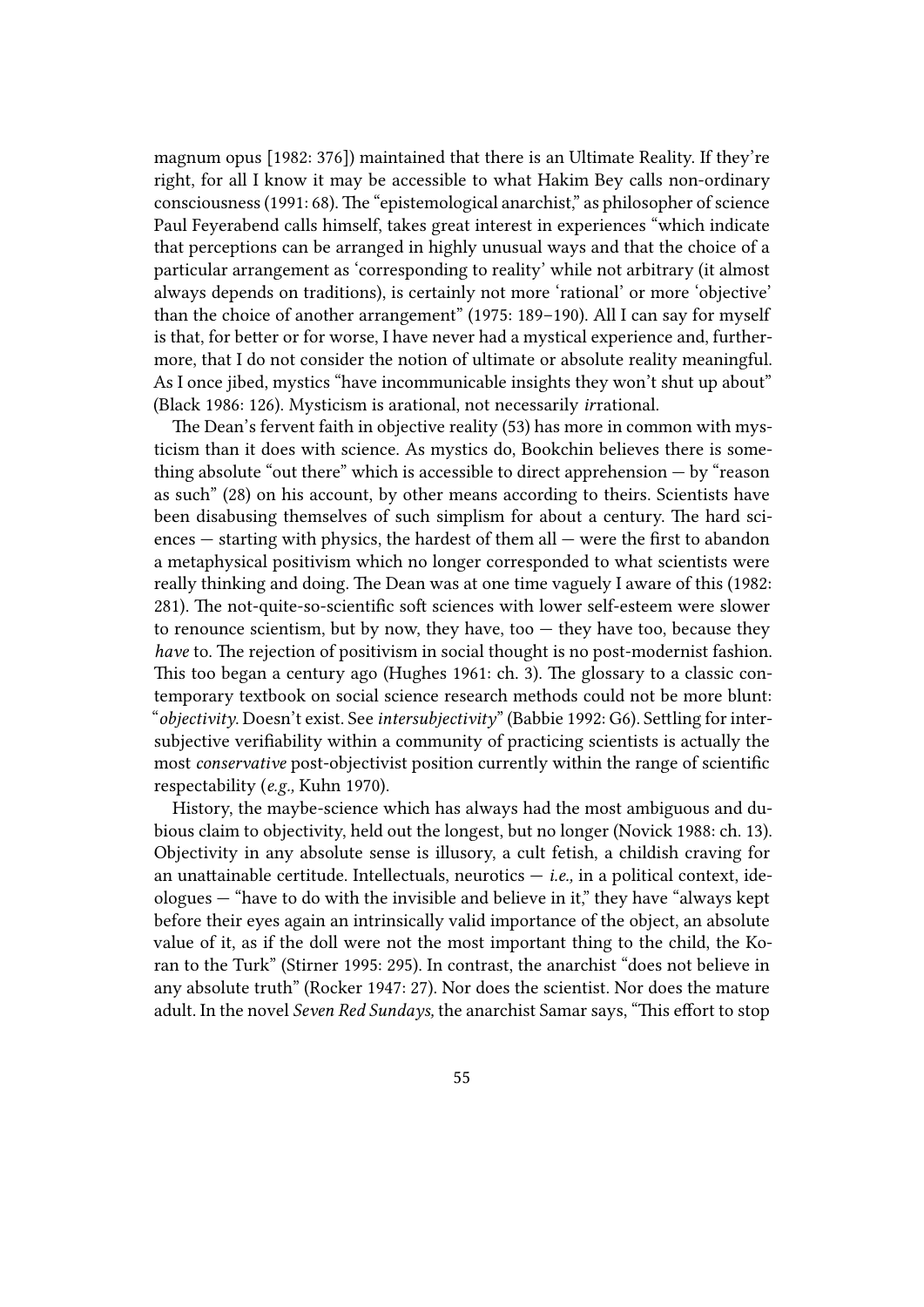thinking is at base religious. It represents a faith in something absolute" (Sender 1990: 253).

If Stirner bid "farewell to objective reality," if Nietzsche held "that facts are simply interpretations" (53), they were far ahead of their times. It is by now almost trite to remark that there is "no theory-independent way to reconstruct phrases like 'really there'" (Kuhn 1970: 206; cf. Bradford 1996: 259–260). Scientists dispense with objective reality for the same reason the mathematician Laplace, as he told Napoleon, dispensed with God: there's no need for the hypothesis (cf. Bookchin 1979: 23). Reviewing two recent anthologies, *Rethinking Objectivity* (Megill 1994) and *Social Experience and Anthropological Knowledge* (Hastrup & Hervik 1994), anthropologist Jay Ruby relates that no contributor to either volume argues that "an objective reality exists outside of human consciousness that is universal" (1996: 399). Intending no humor, but unwittingly providing some at Bookchin's expense, he continues: "It is unfortunate that Megill did not seek out proponents of this position, for they can easily be found among journalists — print and broadcast, documentary filmmakers, Marxists, and the political and religious right" (*ibid.*).

Bookchin is not the first left-wing rationalist to be outraged by this idealist, subjectivist (etc., etc.) betrayal of muscular rationalism by what one Marxist lawyer called "fideism." But this polemical predecessor of Bookchin's — a certain Lenin — had at least a nodding acquaintance with the content of the then-new physics which was undoing fundamentalist materialism (Lenin 1950). There is no indication that Bookchin has any real grounding in science, although thirty years ago he did an adequate job of popularizing information about pollution (Herber 1963, 1965). The true believers in objectivist, matter-in-motion rationalism are usually, like Lenin and Bookchin, wordmongers — lawyers, journalists (Ruby 1996: 399), or ideologues (Black 1996a) — not scientists. They believe the more fervently because they do not understand. They cling to objective reality "with the same fear a child clutches his mother's hand" (*ibid*.: 15). As Clifford Geertz says, the objectivists are "afraid reality is going to go away unless we believe very hard in it" (quoted in Novick 1988: 552). Lenin could hardly be more indignant: "But this is all *sheer obscurantism*, out-and-out reaction. To regard atoms, molecules, electrons, etc., as an approximately true reflection in our mind of the *objectively real movement of matter* is equivalent to believing in an elephant upon which the world rests!" (1950: 361). Either these impenetrable particles are bouncing around off each other down there like billiard balls on a pool table (what a *curious* model of objective reality [Black 1996a]) or they are fantasy beings like unicorns, leprechauns and lifestyle anarchists. It's appropriate that the lawyer Lenin's critique of the physics of scientists like Mach (Lenin 1950) was answered by a scientist, a prominent astronomer who was also a prominent libertarian communist: Anton Pannekoek (1948).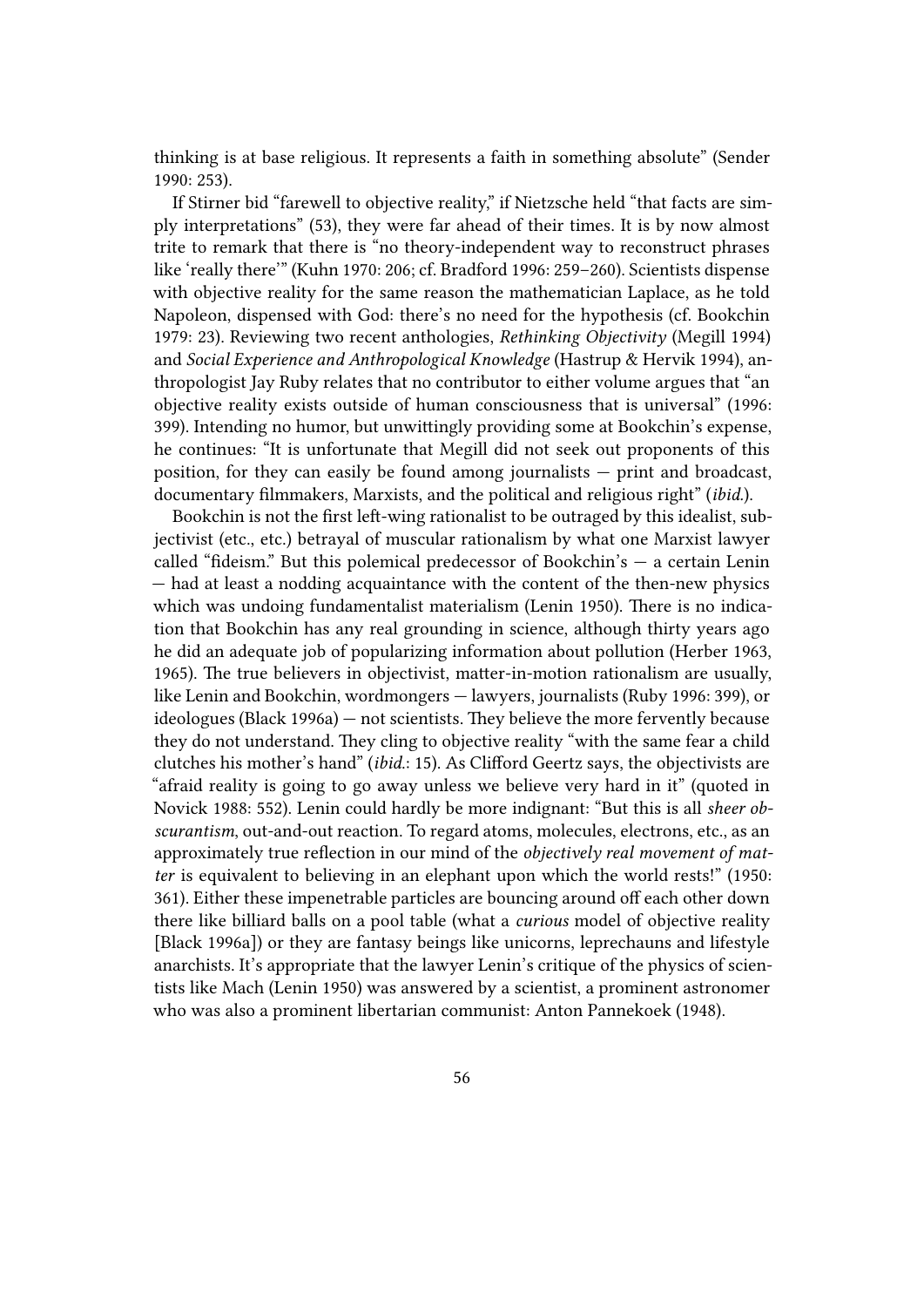Ecology is a science, but Social Ecology is to ecology what Christian Science is to science. Bookchin's academic affiliations, undistinguished as they are, and his scholarly pretensions have made some impression on some anarchists, but then again, some anarchists are all too easy to impress. According to the (Bookchinist) Institute for Social Ecology, its co-founder is an "internationally acclaimed author and social philosopher" (1995: 6). *The Ecology of Freedom* (Bookchin 1982), according to a Bookchinist, is "a work of sweeping scope and striking originality" which is "destined to become a classic of contemporary social thought" (Clark 1984: 215). How is Bookchin's scholarship regarded by actual scholars? I decided to find out.

I looked up all reviews of the Dean's books listed in the *Social Sciences Index* from April 1981 to date (June 1996). I appreciate that this is a crude and incomplete measure of his reception — it fails to pick up, for instance, two notices in the academically marginal journal *Environmental Ethics* (Watson 1995; Eckersley 1989) — but it canvasses every important journal and most of the less important ones.

There were all of two reviews of the first edition of *The Ecology of Freedom,* his *Das Kapital*, "the most important book to appear so far in the history of anarchist thought" (Clark 1984:188 n. 2). The one-page review in the *American Political Science Review,* after summarizing Bookchin's contentions, asked: "Can humanity simply be integrated into the whole [*i.e.,*Nature] without losing its distinctiveness, and can solutions to the problems of the modern world emerge in the relatively spontaneous fashion Bookchin anticipates (pp. 316–317), much as problems are dealt with by ants, bees, and beavers?" (Smith 1983: 540). There's nothing on the pages cited which has anything to do with the relatively spontaneous solution of social problems which Smith claims that Bookchin espouses. The reviewer could hardly have misunderstood Bookchin more profoundly. The Dean is frantically insistent on distinguishing humans from animals and "animality" (47–48, 50, 53, 56), especially "four-legged animality" (39) — four legs bad, two legs good! Smith — whoever he is — clearly had no clue that he was reviewing a giant work of political theory.

The seven-paragraph review in the *American Anthropologist* was surprisingly favorable. Reviewer Karen L. Field wrote:

*The Ecology of Freedom* unites materials from many disciplines, and no doubt specialists from each one will take Bookchin to task for occasional lapses of rigor. But despite its shortcomings, the work remains the kind of wide-ranging and impassioned synthesis that is all too rare in this age of scholarly specialization (1984: 162).

In other words, the best thing about the book  $-$  and I agree  $-$  is that it thinks big. On the other hand, "the scenario he constructs is not wholly persuasive":

The description of "organic" society draws largely on materials by Paul Radin and Dorothy Lee, and paints an overly homogenized — even sanitized — picture of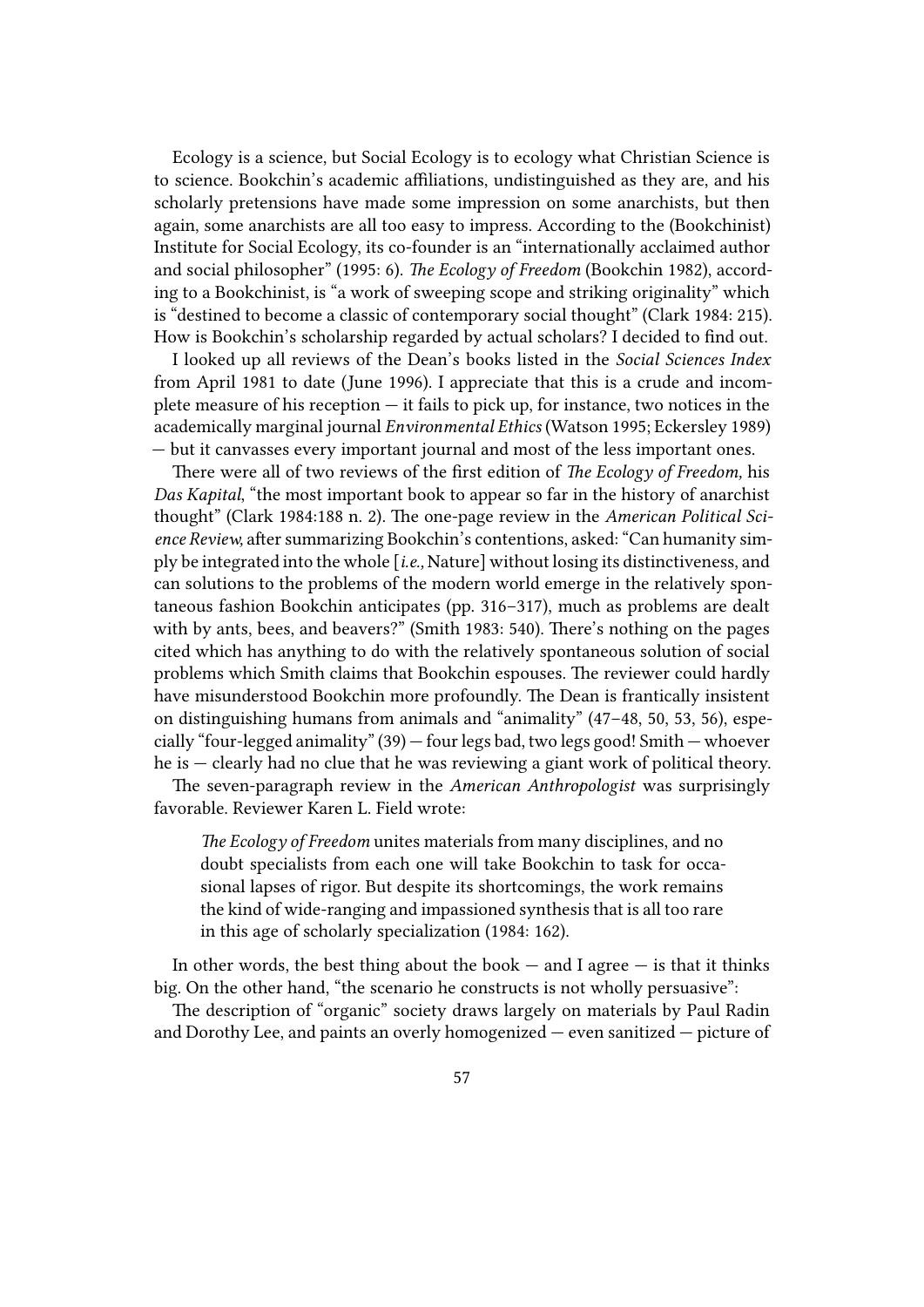preliterate peacefulness and egalitarianism; it evokes !Kung and Tasaday, but not Yanomamo and Kwakiutl. Attempting to distance himself from traditional Marxian versions of the emergence of class society, Bookchin downplays the importance of technoeconomic factors, but the corresponding emphasis he places on age stratification as the key to domination is unconvincing and suffers from such a paucity of empirical evidence that it reads at times like a "Just-So" story (*ibid*.: 161).

That the Dean is taken to task for romanticizing the primitives by an anthropologist is truly matter for mirth. Nowadays *he* takes the *anthropologists* to task for romanticizing the primitives (Chapters 8  $\&$  9). Either the Dean has reversed himself without admitting it, or else the most favorable review he's ever received from a non-anarchist, bona fide scholar rested on a serious misreading of Bookchin's magnum opus.

And it was all downhill from there.

The one specific point brought up by Field  $-$  the Dean's unsubstantiated contention that gerontocracy was the original form of hierarchy (and still the best!) was contested, not only by Field, but subsequently by anarchist L. Susan Brown. As a feminist, she thinks it's more plausible that the sexual division of labor, whether or not it was necessarily hierarchical, eventually turned out to be the origin of hierarchy (1993: 160–161). I tend to think so too. That she dared to criticize the Dean, and in a book from his own main publisher Black Rose Books, probably explains why she got rounded up with the *un*usual suspects (13–19) although she doesn't seem to have much else in common with them.

If the academic reception of *The Ecology of Freedom* was less than triumphal, the Dean's other books have fared worse. There were no reviews in social science journals of *Post-Scarcity Anarchism* and *The Limits of the City* when they were reprinted by Black Rose Books in 1986. There were no reviews of *The Modern Crisis* (1987), or *Remaking Society* (1989), or *The Philosophy of Social Ecology* (1990), or the revised edition of *The Ecology of Freedom* (1991), or *Which Way for the Ecology Movement?* (1993), or *To Remember Spain* (1995), or, for that matter, *Social Anarchism or Lifestyle Anarchism* (1995).

There was exactly one notice of *The Rise of Urbanization and the Decline of Citizenship* (1987a) in an social science journal, and everything about it is odd. It appeared — all two paragraphs of it — in *Orbis: A Journal of World Affairs,* a rightwing, spook-ridden foreign policy journal, although the Dean's book has nothing to do with international relations. According to the anonymous, and condescending, reviewer, Bookchin's "method is to ransack world history — more or less at random — first to show how the rise of cities has corresponded to the erosion of freedom at different times and places, then to point out how some communities have fought the trend." It's not scholarship, "scholarship, though, is not his point, or his achievement." (That's for sure.) The reviewer  $-$  as had Karen Field  $-$  ex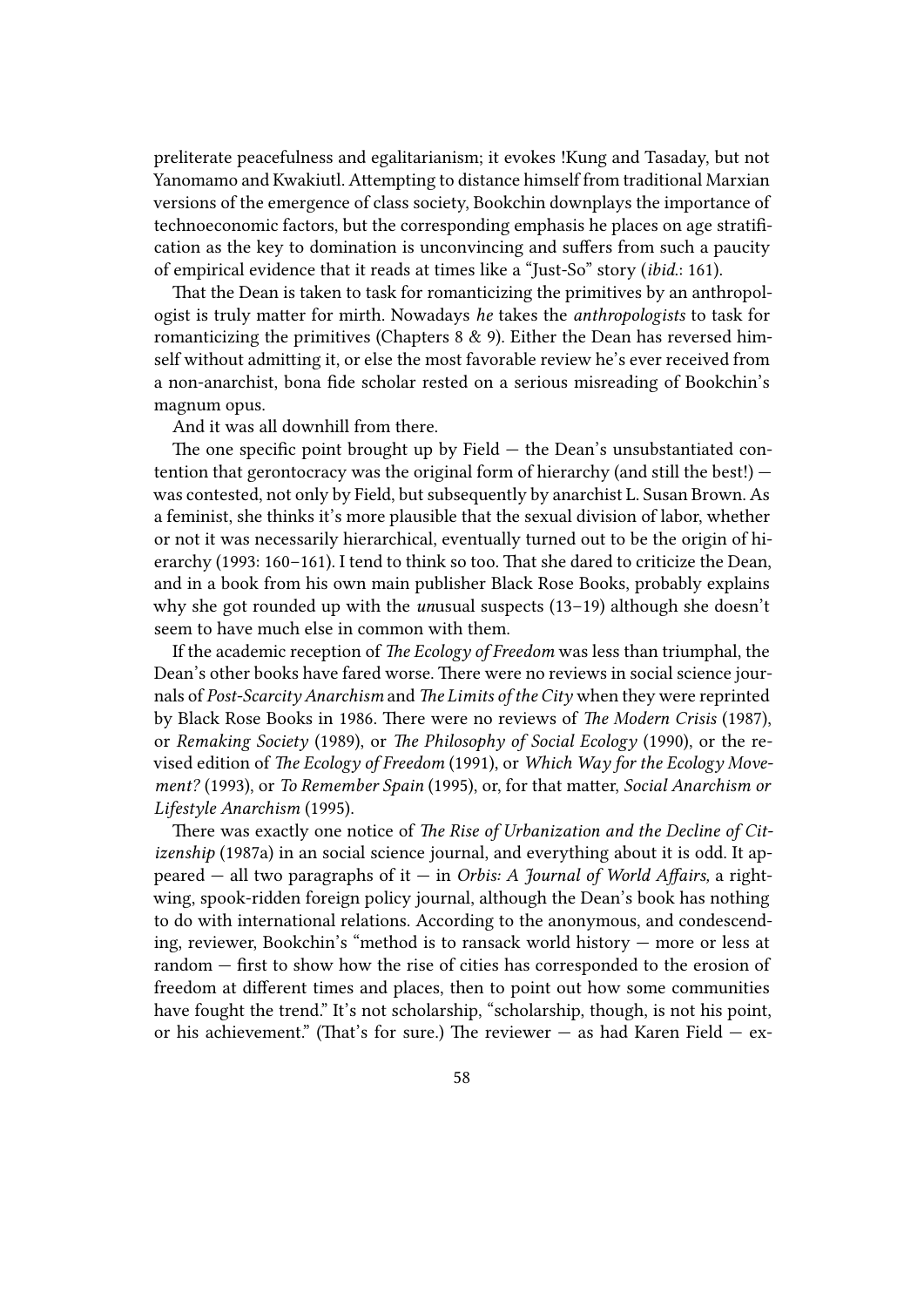presses satisfaction at reading a book with "a real idea" for a change, even if the idea is a "slightly twisted one" (Anonymous 1988: 628). This falls somewhat short of a rave review, and it reverses the Dean's understanding of urbanism, although it comports with the title of his book (later changed to *Urbanization Without Cities*, not obviously an improvement). The reviewer takes Bookchin to be arguing that the tendency of urbanism is to diminish human freedom, although here and there communities have managed to buck the trend for awhile. But what Bookchin really contends is the opposite: that the tendency of urbanism is liberatory, although here and there the elites have managed to buck the trend for awhile. The reviewer is right about urbanization but wrong about Bookchin. He did the Dean the favor of misrepresenting him.

The Dean's own conception of reason — *dialectical* reason — would have been dismissed "out of hand," as he might say, as mystical by objective-reasonists back when there were any. Like technophilia and defamation, the "dialectical approach" (Bookchin 1987b: 3–40) is a feature of Marxism to which he has always clung stubbornly. The late Karl Popper, at one time the most prominent philosopher of science of this century, denounced dialectical reasoning, not only as mystical gibberish, but as politically totalitarian in tendency (1962). He denounced "Hegelian *dialectics*; the mystery method that replaced 'barren formal logic'" (*ibid:* 1: 28). I bring this up, not because I endorse Popper's positivism — I don't (Black 1996a) — but as a reminder that people who live in the Crystal Palace shouldn't throw stones.

I myself veto no mode of reasoning or expression, although I think some are more effective than others, especially in specific contexts. There's no such thing, for instance, as *the* scientific method; important scientific discovery rarely if ever results from following rules (Feyerabend 1975). Religious forms of expression, for instance, I've long considered especially distorting (Black 1986: 71–75), but I've also insisted, as opposed to freethinker simpletons, that important truths have been expressed in religious terms: "*God* is unreal, but [He] has real but muddled referents in lived experience" (Black 1992:222). Bookchin was formerly aware of this (1982: 195–214).

The Dean's dialectic is more than a mode of reasoning: he has a "dialectical notion of causality" (Bookchin 1989: 203). The Universe itself exhibits "an overall tendency of active, turbulent substance to develop from the simple to the complex, from the relatively homogeneous to the relatively heterogeneous, from the simple to the variegated and differentiated" (*ibid.:* 199). To evolve, that is, from primal glop to *us:* "Humanity, in effect, becomes the potential voice of a nature rendered self-conscious and self-creative" (*ibid.:* 201; cf. 1987b: 30). We are one with nature provided we follow his package directions — and at the same time we are more natural than nature has hitherto been. Out of the evolution of consciousness emerged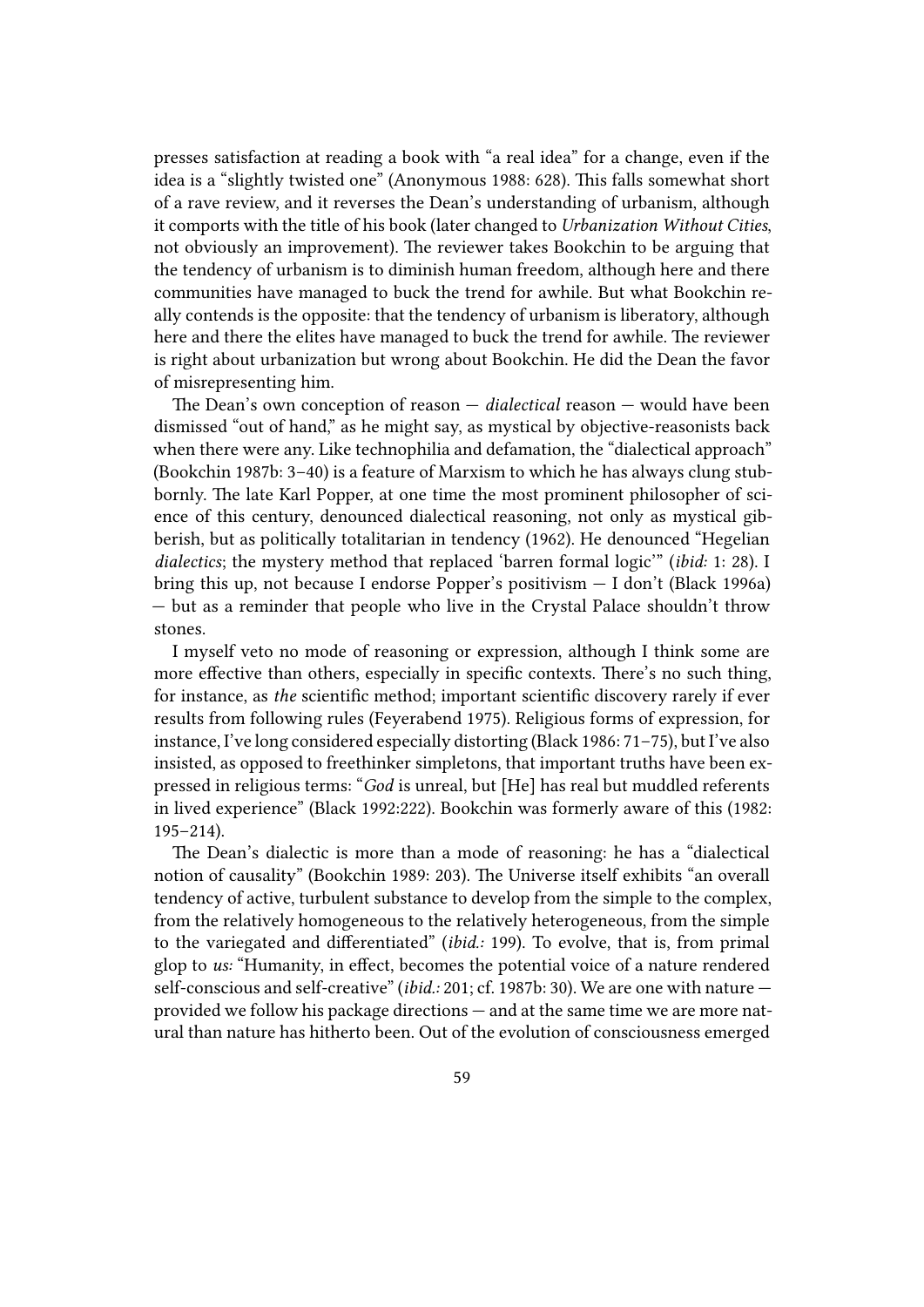the consciousness of evolution and now, rational self-direction. By and through this social "second nature"  $-$  conscious humanity  $-$  the dialectic actualizes the "immanent self-directedness" (1987b: 28) of the cosmos. An "immanent world reason" is the "inherent force," "the *logos* — that impart[s] meaning and coherence to reality at all levels of existence" (Bookchin 1982: 10). Humanity's duty and destiny is to inscribe the Word on the fabric of reality. The Deanly dialectic represents the most advanced thought of, say, the fourth century B.C.

In *appearance,* it's the same old story of man's God-given mission to dominate nature (Genesis 9: 1–3): the directed evolution of an objective "ecological ethics involves human stewardship of the planet" (Bookchin 1987b: 32). But in *essence,* second nature is a moment in the development of

…a radically new "free nature" in which an emancipated humanity will become the voice, indeed the expression, of a natural evolution rendered self-conscious, caring, and sympathetic to the pain, suffering, and incoherent aspects of an evolution left to its own, often wayward, unfolding. Nature, due to human rational intervention, will thence acquire the intentionality, power of developing more complex life-forms, and capacity to differentiate itself (Bookchin 1989: 202–203).

(Query: Why is it a moral imperative to make the world more complicated than it already is?) Even today, when an unemancipated humanity "is still less than human" (*ibid*.: 202), we are well on our way to rationalizing the "often wayward" course of evolution. Thanks to biotechnology, "thousands of microorganisms and plants have been patented as well as six animals. More than 200 genetically engineered animals are awaiting patent approval at the Patent and Trademark Office" (Rifkin 1995: 119). This would seem to he fully in keeping with Bookchin's program (Eckersley 1989: 111–112). Nature finds freedom at long last in submission to its highest manifestation: *us.* Just as we not-quite-humans find freedom in submission to rational direction from the first fully human being: Murray Bookchin. To paraphrase Nietzsche, not-quite-man is something to be surpassed: a rope stretched over the abyss between all the rest of us and Murray Bookchin.

Is everybody with me? Bookchin is saying that nature isn't *actually* free when it's*really* free (where really means "what it is"), when it's out of control. That's just "negative freedom" — "a formal 'freedom *from*' — rather than [positive freedom,] a substantive freedom *to*" (4). We are no longer to let Nature take its course. Nature is actually free when it's really controlled by its highest manifestation, humans. Humanity is essentially natural (nature for-itself), the rest of nature isn't (nature in-itself).

Perhaps a political analogy will help. Workers aren't actually free when they're really free, *i.e.,* uncontrolled. The working class in-itself is actually free when it's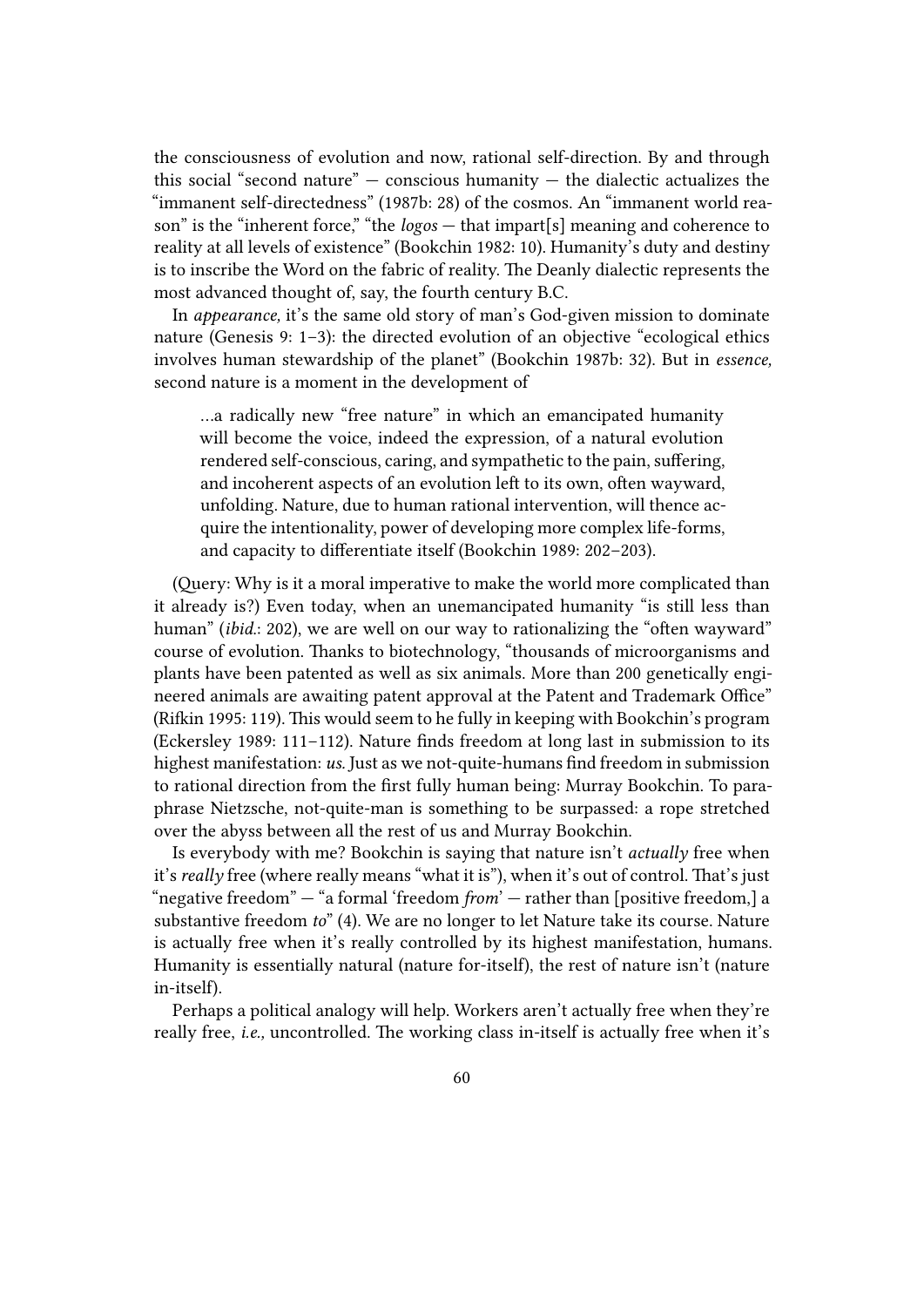really controlled by the class for-itself, the class-conscious vanguard — workers like Bookchin was, back when he was a worker.

When he tells it the way it is, the way it "actually" is, Bookchin is irrefutable. Insofar as the evidence supports him, he is "really" right. Insofar as it does not, that is because he is, to that extent, "potentially" right. (I am using these words throughout *exactly* as Bookchin does [1987b: 27J.) Reality "is no less 'real' or 'objective' in terms of what it *could* be as well as what it is at any given moment" (*ibid.:* 203). Ancient Athens might not have been a genuine direct democracy "at any given moment" or indeed in any of its moments, but if it ever had the potential for direct democracy, then it was always actually, objectively a direct democracy. To divine this mystery is "to comprehend the truth of the Polis" (Clark 1982: 52; 1984: 202–203). The fact that the potential was never realized when Athens *was* real doesn't matter. "An oak tree objectively inheres in an acorn" (Bookchin 1987b: 35  $n. 22$ ) — thus the acorn is actually an oak — even if a squirrel eats it. To call this an "idiosyncratic use of the word I *objective*" (Eckersley 1989: 101) is putting it mildly.

You can make this same trick work for the city in the I abstract, and thus for any city: "Civilization, embodied in the city as a cultural center, is divested of its rational dimensions [by anti-civilizationists], as if the city were an unabated cancer rather than the potential sphere for universalizing human intercourse, in marked contrast to the parochial limitations of tribal and village life" (34). No matter how devastating a case is made against civilization, "to malign civilization without due recognition of its enormous potentialities for *self-conscious* freedom" is "to retreat back into the shadowy world of brutishness, when thought was dim and intellectuation [*sic*] was only an evolutionary promise" (56). (At least the brutes didn't use big words that don't exist.) Democracy "lies latent in the republic" (59), any urban republic, as it has for thousands of years (and for how many thousands more?).

With characteristic understatement, the Dean concedes that his is "a fairly unorthodox notion of reason" (1982: 10). It's Hegel's philosophy of history with an abstract Humanity replacing the World-Spirit, roughly the point reached by Feuerbach. Murray Bookchin is the world's oldest Young Hegelian. God, taught Feuerbach, is merely the essence of Man, his own supreme being, mystified. But abstract Man, countered Max Stirner, is also a mystification:

The supreme being is indeed the essence of man, but just because it is his *essence* and not he himself, it remains quite immaterial whether we see it outside him and view it as "God," or find it in him and call it "essence of man" or "man." *I* am neither God nor *man,* neither the supreme essence nor my essence, and therefore it is all one in the main whether I think of the essence as in me or outside me (1995: 34).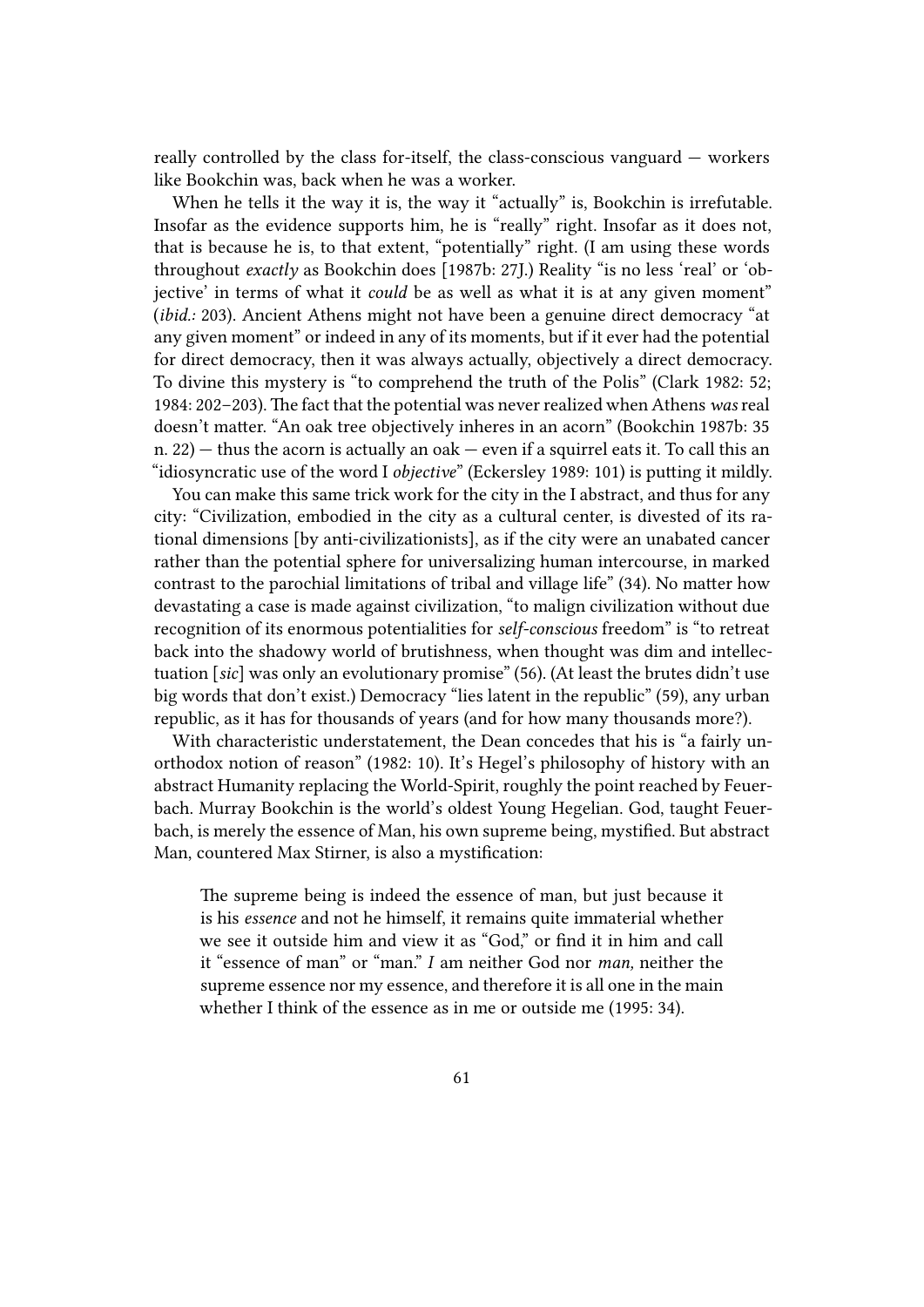Hegel's Christian philosophy is developing-humanity-as- supernatural. Bookchin's Marxist philosophy is developing-humanity-as-supranatural. The difference is only terminological.

Whenever Stirner says "I" he refers to himself, Max Stirner, but only as an example. Whenever he refers to the unique one or to the ego he refers, not to an abstract individual, but to each and every individual, to himself, certainly, but also to every Tom, Dick and Murray. This is why accusing Stirner of elitism (7) is bogus. Bookchin thinks that real Humanity is still less than actually human (1989: 202). Stirner thinks that every *real* human is *more* than human(ity): "'Man' as a concept or predicate does not exhaust what you are because it has a conceptual content of its own and because it lets itself stipulate what is human, what is a 'man,' because it can be defined… But can you define yourself? Are you a concept?" (1978: 67).

Positing a human essence is unnecessary for the practice of any art or science. The indwelling essence is not discoverable by observation, experimentation, or any rational mode of inquiry. To be sure, there are those who claim to have apprehended essence directly, by non-ordinary consciousness. They're called mystics, and Professor Bookchin professes to despise them. More likely he envies the qualitative superiority of their visions. Municipal socialism has got to be as mundane as mysticism gets. As Hakim Bey writes: "In sleep we dream of only two forms of government — anarchy & monarchy… A democratic dream? a socialist dream? Impossible" (1991: 64). The Dean is indignant at this supposed denigration of "the dreams of centuries of idealists" (21) but neglects to indicate by what muscular rationalist faculty he is privy to the dreams of the dreamers of previous centuries a ouija board perhaps? But he may be right that Bey has underestimated how far the colonization of the unconscious may have proceeded in the case of a lifelong, elderly political militant. Bookchin may well be a counterexample to the claim by a Nietzsche commentator that "there is no such thing as a dull unconscious" (Ansell-Pearson 1994: 168). Do androids dream of electric sheep? Or as Nietzsche put it: every "thing in itself' is *stupid* (1994: 81).

Whether mystical or merely mystifying, Bookchin's conception of reason is as unreasonable as so many of its results. His latest polemic is so foolish that it invites reexamination of his previous books which mostly escaped critical attention from radicals. The accolades of liberal journalists (and they'll forget him soon enough) won't avert the serious devaluation he's called down upon himself. I once defined dialectics, unfairly, as "a Marxist's excuse when you catch him lying" (1992: 149). In this sense alone is Bookchin's reasoning dialectical. After decades of talking down to eco- hippies who disdain "all muscularity of thought" (Bookchin 1987b: 3), his own mental musculature has atrophied. This time he's bitten off more than he can gum.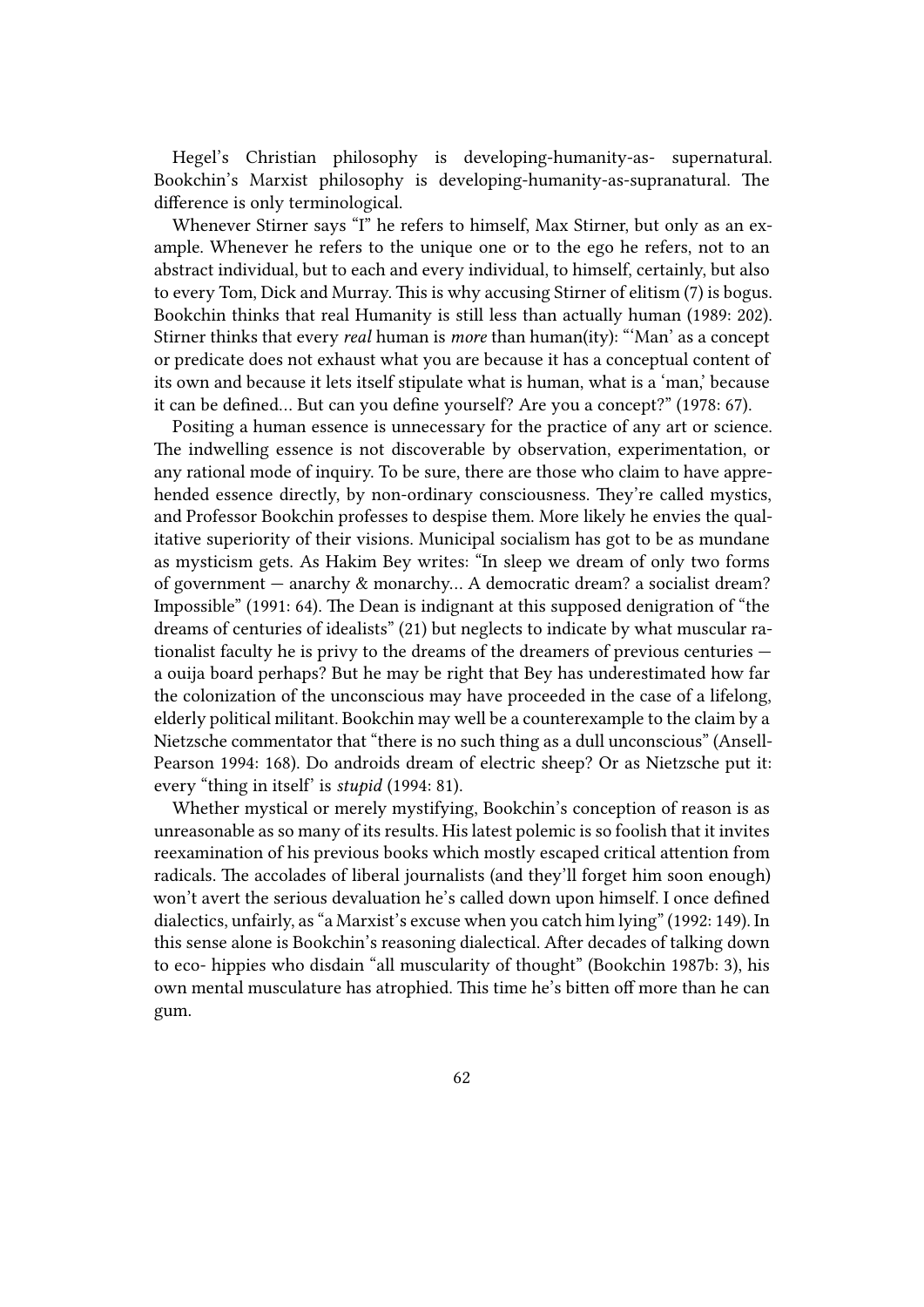## **Chapter 7: In Search of the Primitivists Part I: Pristine Angles**

Bashing the primitivist anarchists is probably Dean Bookchin's highest priority (Anonymous 1996), because they are the excommunicate anarchists whose views are most likely to be confused with, and to compete successfully with, his own. He revels in his self-image as ecology's apostle to the anarchists, and for once, there's some truth to his messianic machismo. It was the Dean, after all, who has for so long and in so many books clamored for the restoration of "organic community," as he now shamefacedly admits (41; cf. Bookchin 1974, 1982, 1987a, 1989, 1991). Once again his embarrassment is that his readers took him at his word  $-$  an error that this reader, for one, will not repeat. These innocents never suspected that they were not supposed to learn anything about primitive societies or pre-industrial communities except what cleared Bookchinist censorship.

The Dean is so much the "irate petty bourgeois" (52) on this subject that he lashes out at the primitivists in petty, peevish ways — even for *him*. Several sources John Zerzan cites in *Future Primitive* (1994), he huffs, are "entirely absent" from its bibliography, such as "'Cohen (1974)' and 'Clark (1979)'" (62 n. 19). Zerzan cites "Cohen (1974)," not on any controversial point, but for the platitude that symbols are "essential for the development and maintenance of social order"  $(1994: 24)$  - does the Dean disagree? He never says so. "Clark (1979)" may be a misprint for "Clark (1977)," which does appear in Zerzan's bibliography (1994: 173). As the author of a book from the same publisher, Autonomedia, in the same series, I know how sloppy the production values of this amateur, all-volunteer nonprofit collective can be. Additionally, Zerzan (1996: 1) in a letter to me admits to "faulty recordkeeping" and explains that the absence of the two references the Dean carps about "goes back to switching to social science-type notes — after *FE* [the *Fifth Estate*] refused to run footnotes to my articles, in the '80s."

The Dean refers to part 2, ch. 4, sec. 4 of Max Stirner's *The Ego and His Own* (64–65) although the book ends with part 2, ch. 3 (Stirner 1995: viii, 320–324). My library copy of *Post-Scarcity Anarchism* (Bookchin 1971) from Ramparts Press has a list of fifteen errata taped into it which presumably ought not to shatter the reader's "faith in [Bookchin's] research" (62 n. 19), and it is far from complete: that should be Jacques Ellul, for instance, not Jacques Elul (*ibid.:* 86). And that should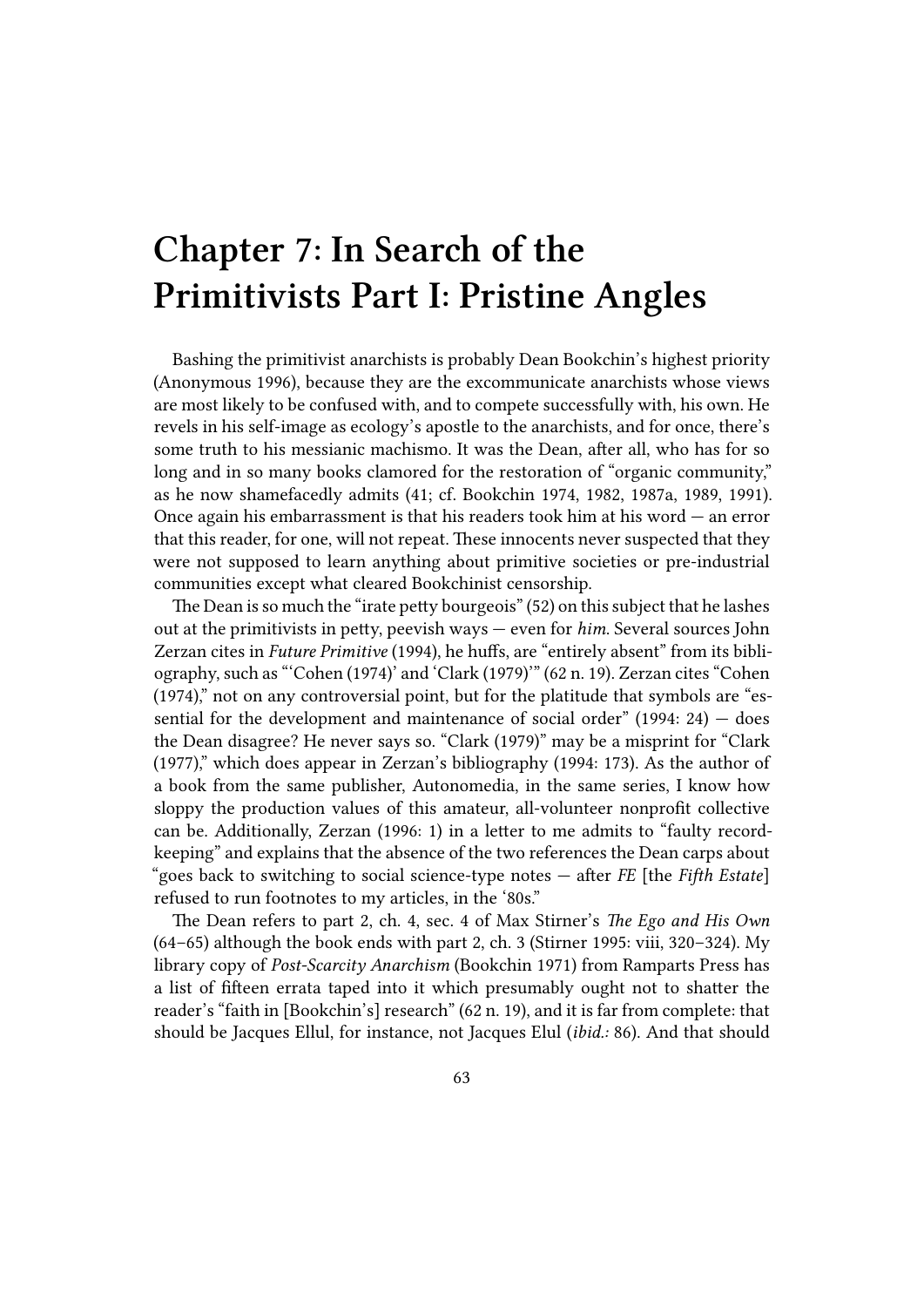be Alfred Zimmern, not Edward Zimmerman (*ibid.:* 159, 288 n. 27; cf. Zimmern 1931). Bookchin was perhaps thinking of a singer-songwriter who has interested him for decades, Bob Dylan (9), the Artist Formerly Known as Zimmerman. In an especially maladroit move, the Dean cites a favorable review of Hakim Bey's *T.A.Z.* (1991) in the *Whole Earth Review* as verifying that Bey's anarchism is a decadent, "unsavory" (20) "bourgeois form of anarchism" (22): the *Whole Earth Review* has, after all, a "yuppie clientele" (23). The back jacket blurbs for just one of the Dean's books (1987) come from such arch-yuppie publications as the *Village Voice* and *The Nation.* The inside back jacket blurb boasts that he has contributed to "many journals" including *CoEvolution Quarterly. CoEvolution Quarterly* was the original name of the *Whole Earth Review.*

The Dean's devotion to urbanism is an important part of his hatred of the primitive. City-statism and primitive society are mutually exclusive. What amazes is that the Dean assumes that it's the primitivists, not the city-statists, who are the presumptive heretics from anarchism — that they, not he, have some explaining to do. There has never been an anarchist city, not for more than a few months at the most, but there have been many longlasting anarchist primitive societies. Many anarchists have considered anarchy possible in urban conditions — among them the Dean's *bete noir* Hakim Bey (Black 1994: 106) — but Bookchin is the first anarchist who ever posited that anarchy is *necessarily* urban. That would have come as quite a surprise to the Makhnovist peasant guerrillas in the Ukraine or the insurrectionary anarchist villagers in the *pueblos* of Andalusia (Bookchin 1977: ch. 5). My point is not that the efforts and experiences of urban anarchists are irrelevant or unworthy of attention  $-$  after all, I'm an urban anarchist myself  $-$  only that they are not the *only* anarchist experiences worthy of attention. I fail to understand why anarchists should attend only to their failures and ignore their only successes.

I don't consider myself a primitivist. Genuine anarcho- primitivists such as John Zerzan, George Bradford and Feral Faun probably don't think I'm one of them either, any more than Hakim Bey is, although the Dean can't quite figure out "is he is or is he ain't" (62 n. 8). So it's not my purpose to defend the views of John Zerzan or George Bradford against Bookchin (although, incidentally, I'll do some of that): they are quite capable of defending themselves and I'm sure they will. Bradford, in fact, has written a lengthy rejoinder to be co-published by Autonomedia and Black & Red. But it *is* my purpose to show that in the *way* he denounces the primitivists, the Dean is, as usual, unscrupulous and malicious. When he isn't flat-out wrong he's usually irrelevant.

In rebutting a right-wing libertarian critic, I made clear two of the aspects of primitive societies (there are others) which ought to interest anarchists: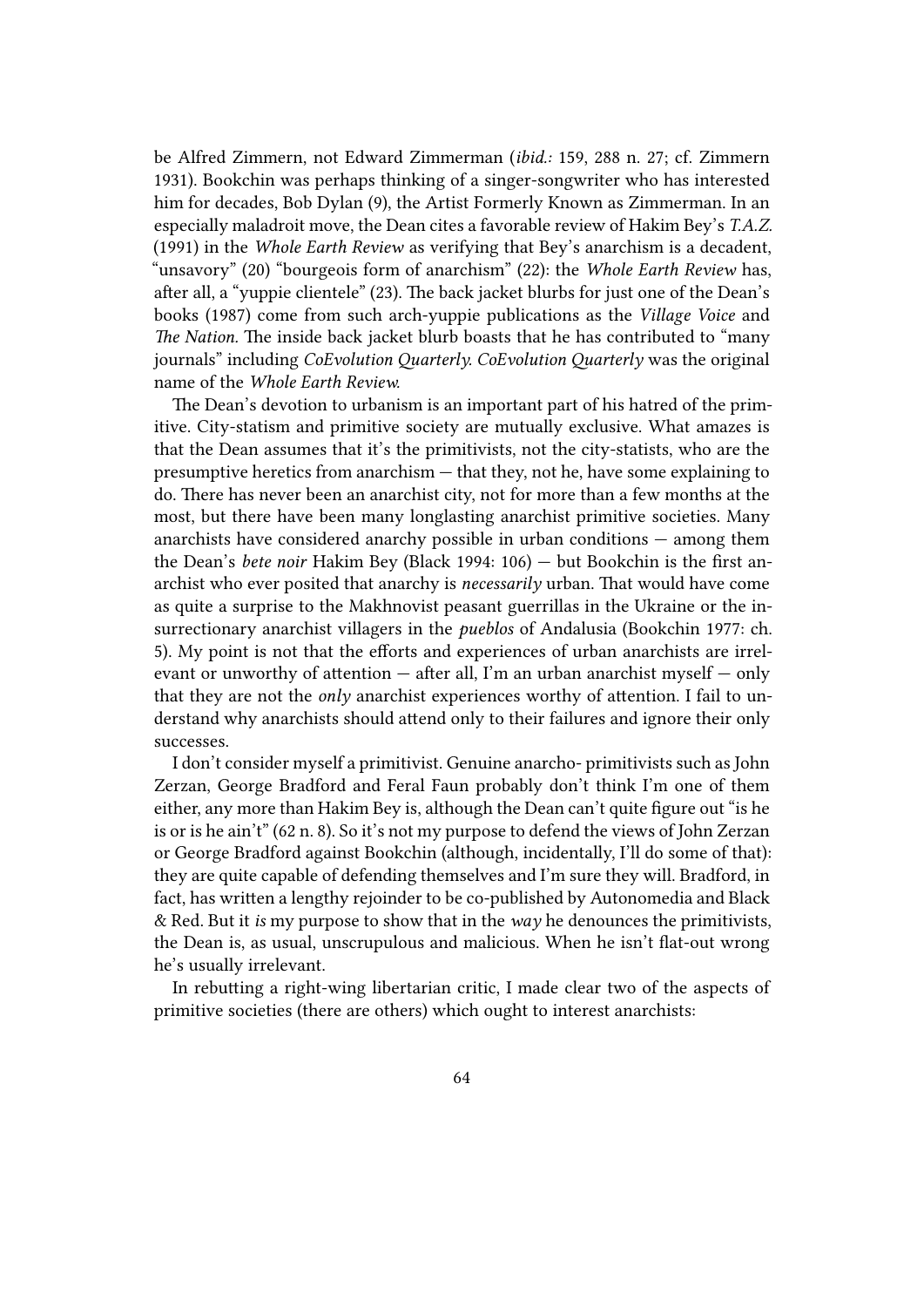Hunter-gatherers inform our understanding and embarrass libertarians [and Bookchinists] in at least two ways. They operate the only known viable stateless societies. And they don't, except in occasional emergencies, *work* in any sense I've used the word (Black 1992: 54).

Even the Dean earlier admitted the first point: "This organic, basically preliterate or 'tribal,' society was strikingly nondomineering" (1989: 47). After all, Cultural Man is at least two million years old. He was originally a hunter-gather. He was an anatomically modern human at least 50,000 years before he adopted any other mode of subsistence. As recently as 10,000 years ago he was still only a forager (Lee & DeVore 1968c: 3). And he was still an anarchist.

Now it may well be that the life-ways of hunter-gatherers (also known as foragers) are not, as a practical matter, available for immediate adoption by disgruntled urbanites, as the Dean declaims (36). Some primitivists have said as much; John Moore, for one, is exasperated to have to keep saying so (1996: 18). Others, in my opinion, have equivocated. But that's not the point, or not the only point. A way of life is much more than a "life-style." Hunter-gatherers grow up in a habitat and learn its secrets, they have "a marvelous understanding of the habitat in which they lived; they were, after all, highly intelligent and imaginative beings" (47), Most anarchists should probably send for a lot of Loompanics books and practice up on a lot of survival skills before they even think of venturing into the wilderness on a long-term basis. Hardly any anarcho-primitivists propose to do so (to my knowledge, only one). But the point is to learn from the primitives, not necessarily to ape them.

Dean Bookchin, in contrast, doesn't know and doesn't want to know anything about primitives which might suggest that low-tech, non-urban anarchy is even possible — although it's the only kind of anarchy empirically proven to *be* possible. Since the whole point of the Dean's polemic is to pass judgment upon what counts as anarchism, you'd think he'd try to indict primitives as statists. As that is impossible, he changes the subject.

Repeatedly, the Dean throws what he apparently considers roundhouse punches at primitivist myths, but he never connects, either because they are not tenets of primitivism or else because they are not myths.

For instance, the Dean argues at length that hunter- gatherers have been known to modify, and not merely adapt to, their habitats, notably by the use of fire (42– 43). Anthropologists, and not only the ones the Dean cites, have known that for a long time. The Australian aborigines, the quintessential foragers, set fires for various purposes which transformed their landscape, usually to their advantage (Blainey 1976: ch. 5 ["A Burning Continent"]). Shifting cultivators, such as most of the Indians of eastern North America, also fired the brush with important ecologi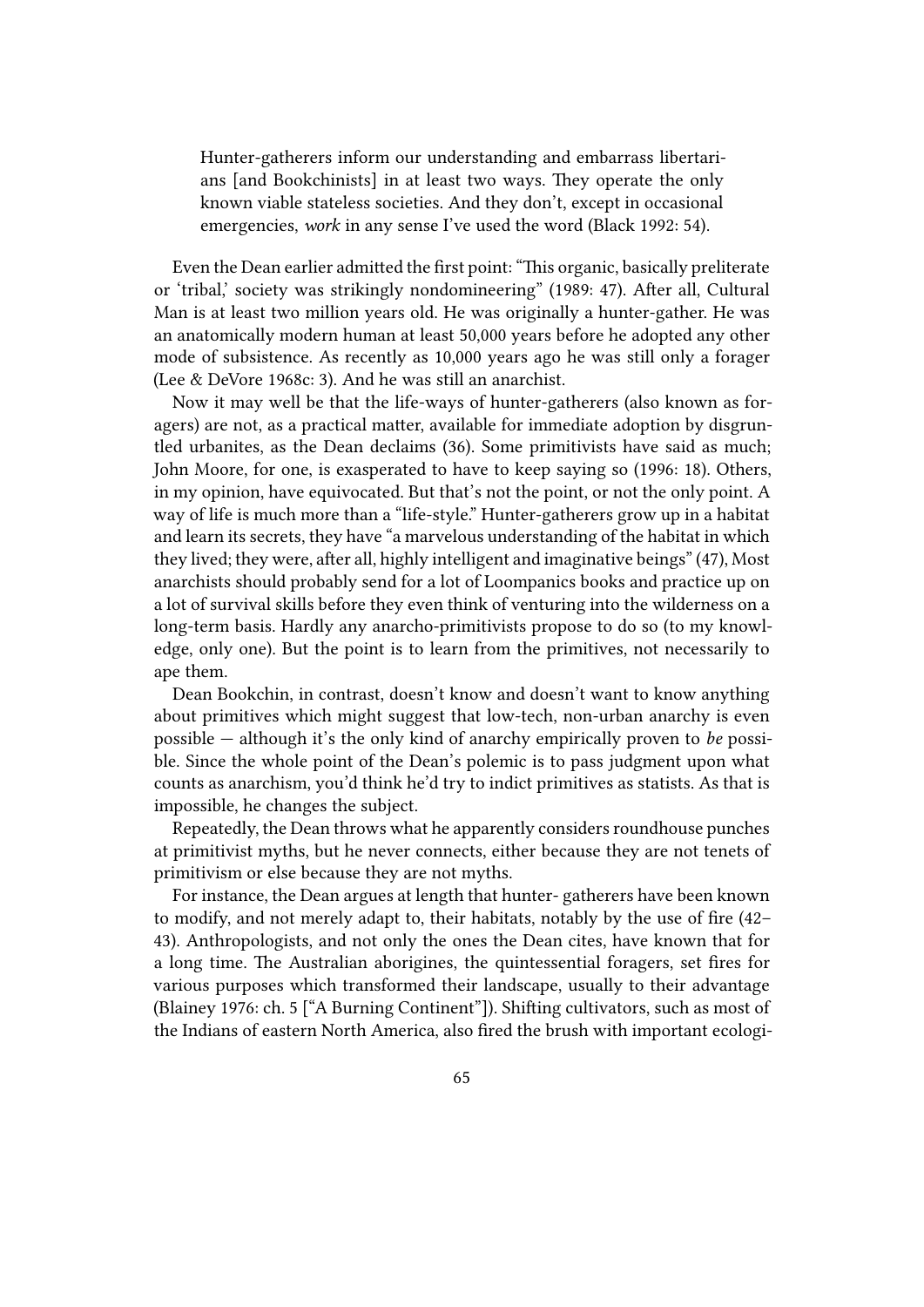cal consequences, as even historians know (Morgan 1975: ch. 3). If any primitivist ever claimed otherwise, he is wrong, but the Dean does not cite when and where he did. John Zerzan, "the anticivilizational primitivist par excellence" (39), observes, without apparent disapproval, that humans have been using fire for almost two million years (1994: 22).

To take an ecological perspective means to hypothesize general interaction among all species and between each and all species and the inanimate environment. It implies dethroning humans as the lords of nature appointed by a Judeo-Christian divinity, certainly, but it doesn't imply or presuppose that there was ever a time or a condition of society in which humans never acted upon the rest of nature but were only acted upon. Not even amoebas are that passive and quiescent (Bookchin 1989: 200).

Amazingly, Bookchin explicitly embraces the Hobbesian myth that the lives of primitive, pre-political people were nasty, brutish and short (46). For him as for Hobbes (Black 1986: 24), the purpose of the myth is to further a statist agenda.

"Our early ancestors," he remarks with satisfaction, "were more likely scavengers than hunter-gatherers" (46). How disgusting! They ate animals which were already dead! Just as we do when we shop the meat section of a supermarket. (Perhaps there are no meat sections in Burlington supermarkets. Perhaps there are no supermarkets there, just food co-ops. Why do I find it hard to summon up an image of Bookchin putting in his four hours a month bagging groceries?) Bookchin probably picked up this tidbit from Zerzan (1994: 19). Regardless, our still-prehistoric, still-anarchic ancestors must have formed other tastes in food in becoming big game hunters (42).

And these our animalistic ancestors were unhealthy too, claims the Dean. The Neanderthals suffered high rates of degenerative bone disease and serious injury (46). There is considerable controversy whether the Neanderthals *were* among our ancestors. If your ancestors are from Europe or the Levant, possibly; otherwise, almost certainly not. Admittedly, our early ancestors were more likely to be eaten by leopards and hyenas than we are (46), but for contemporary foragers, predation is a minor cause of death (Dunn 1968: 224–225). On the other hand, our leading killers, cancer and heart disease, appear infrequently among them (*ibid.:* 224), and our thousands of occupational diseases never do. Hunter-gatherers have never been afflicted by asbestosis, black lung disease, Gulf War syndrome (as I write these words, the Pentagon is finally admitting there might be such a thing) or carpal tunnel syndrome. Band societies have very low population densities, and "viral and bacterial infections cannot generally persist among small human populations" (Knauft 1987: 98). Paleolithic foragers might suffer serious or fatal injuries, but one million of them were not killed by motor vehicles in just a hundred years.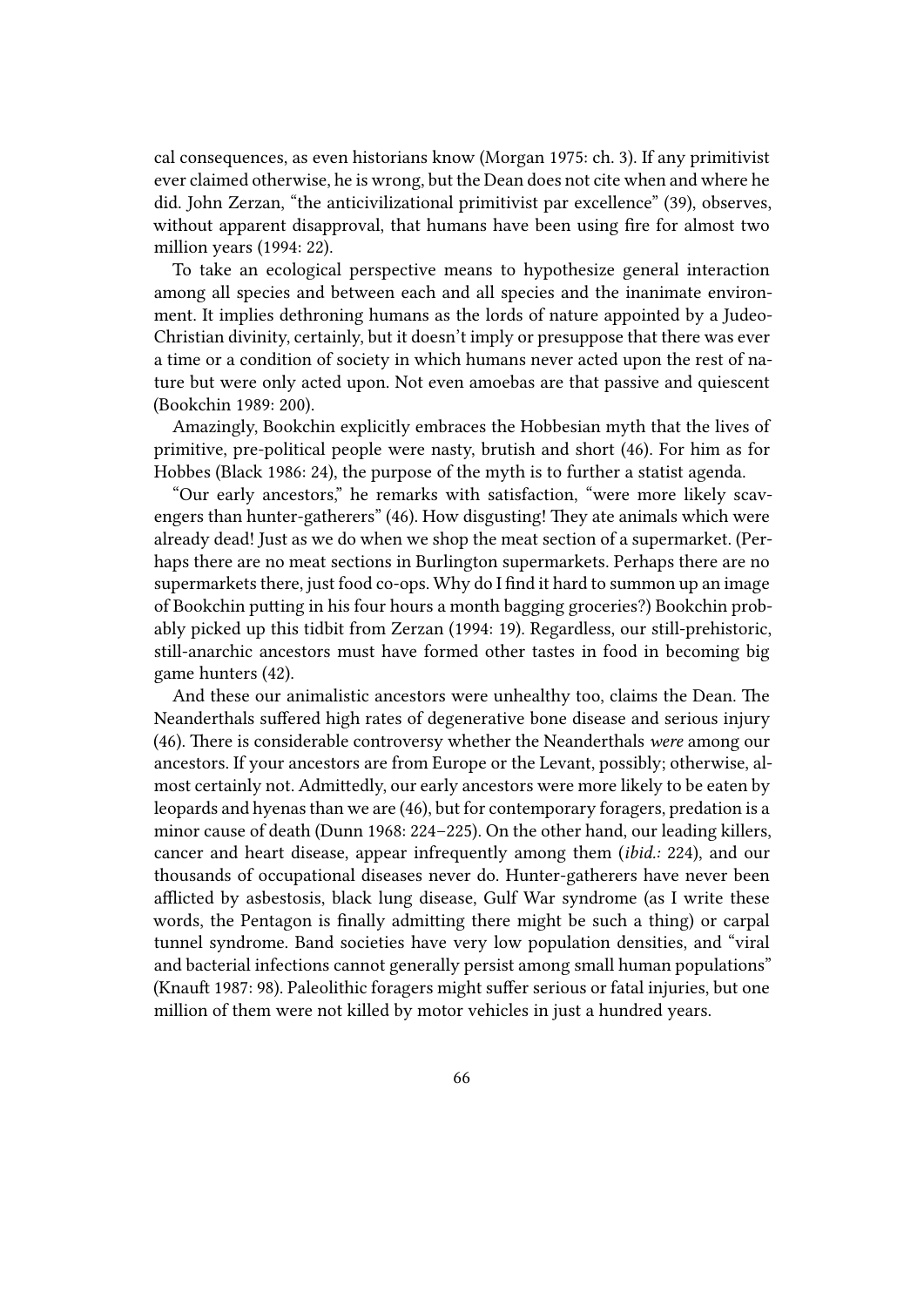According to the Dean, prehistoric mortality statistics are "appalling": "about half died in childhood or before the age of twenty, and few lived beyond their fiftieth year" (46). Even taking these claims to be true, the aggregate figures, their vagueness aside, are highly misleading. Foraging peoples usually have a lot greater sensitivity to the carrying capacities of their habitats than techno-urbanites do. The ones who didn't have paid the price. The ones who did, and do, adjust their populations by the means at their disposal. Delayed marriage, abortion, prolonged lactation, sexual tabus, even genital surgery are among the cultural practices by which foragers hold down their birthrates (Yengoyan 1968:1941). Low-tech does have its limitations. The condom, the diaphragm, the IUD and the Pill have not been available to hunter-gatherers. Foragers have often resorted to post-partum population control as well: in other words, to infanticide and senilicide (Dunn 1968: 225).

Especially infanticide (although I suspect the Dean feels a lot more threatened by senilicide). Infanticide was probably prevalent among Pleistocene huntergatherers (Birdsell 1968: 236), so it's ridiculous to calculate an "average" lifespan in which the few minutes or hours some neonates were allowed to live count for as much as all the years lived by those who actually go on to *have* lives. It's as if in measuring the present-day American lifespan we included in the numerator, as 0, every conception averted by contraception and every aborted fetus, while adding each of them, scored as 1, to the denominator counting the entire population. We'd come up with a startlingly low "average" lifespan for the contemporary United States — 10 years? 20 years? — which would be utterly meaningless. When contraceptive devices became available to Nunamiut Eskimo women in 1964, there was "massive adoption" of them (Binford & Chasko 1976: 77). At this point somebody might rise up in righteous indignation  $-$  from the right, from the left, a trifling distinction  $$ to denounce my equation of contraception, abortion and infanticide. I'm not even slightly interested in whether, or where, the Pope or any other dope draws *moral* lines among these time-honored practices. I don't equate them morally because I'm not moralizing. I equate them only with respect to the issue, the demographic issue, at hand.

Gimmickry aside, the evidence suggests that foragers live relatively long lives. The Dean's claim that the average lifespan of the !Kung San is 30 years (45) is unreferenced and misleading, Lee's censuses showed

…a substantial proportion of people over the age of 60. This high proportion (8.7 to 10.7 percent) by Third World standards contradicts the widely held notion that life in hunting and gathering societies is "nasty, brutish, and short." The argument has been made that life in these societies is so hard that people die at an early age. The Dobe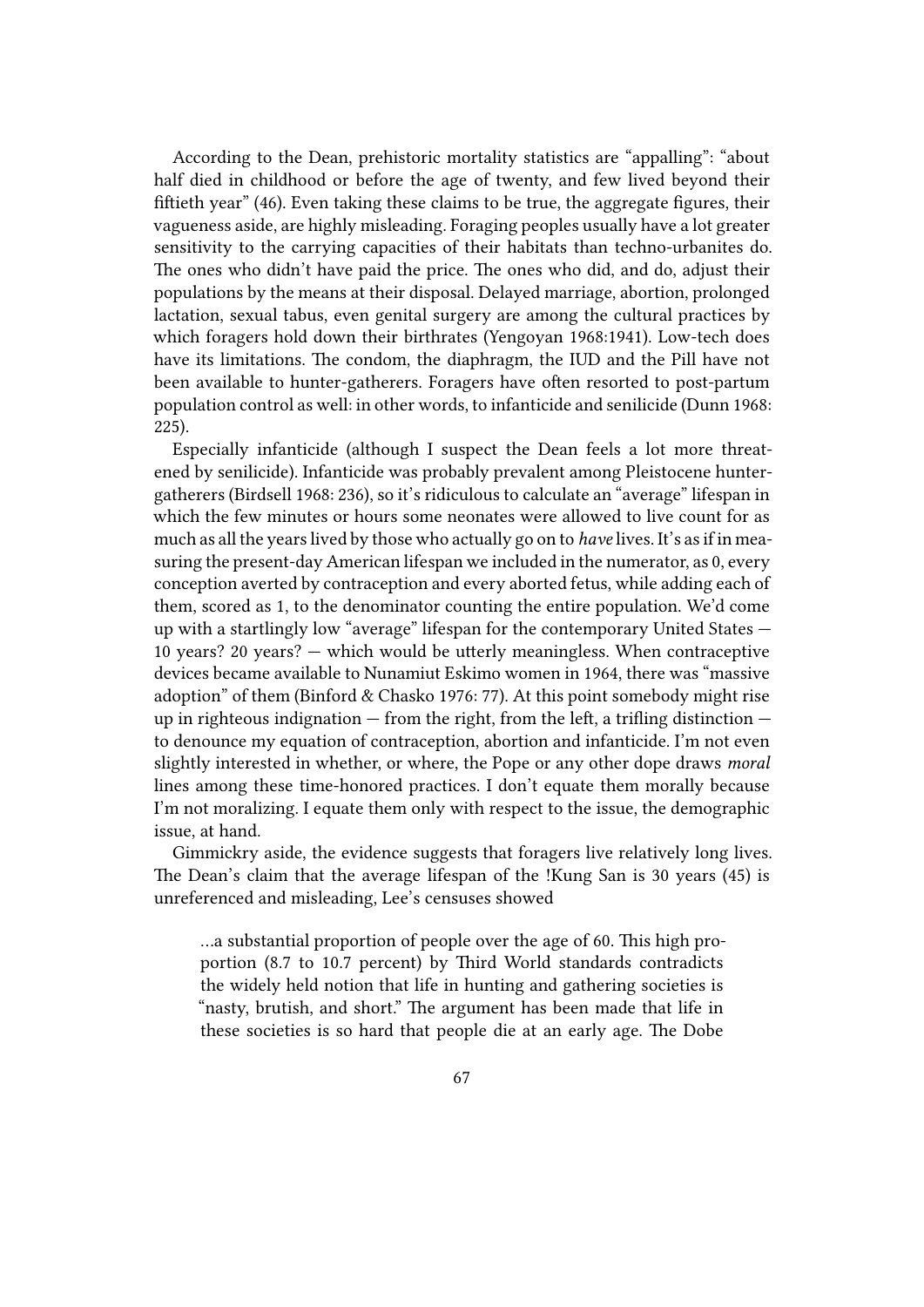area [of Botswana], by contrast, had dozens of active older persons in the population (Lee 1979: 44).

The population structure "looks like that of a developed country, for example, like that of the United States around 1900" (*ibid.;* 47). This is how two other anthropologists summarize the !Kung situation:

Although individuals who have reached maturity can expect to live into their middle 50s, life expectancy at birth is approximately 32 years, determined mainly by high infant mortality — between 10 and 20% in the first year, almost all due to infectious disease. In the traditional situation, infanticide made a small additional contribution to mortality (Konner & Shostack 1987: 12).

It is true that foragers have always lacked the technology to perpetuate the agony of their incapacitated elders as our insurance-driven system arranges for some of ours. When I visit my father in the nursing home  $-$  a stroke victim, a mentally confused cripple usually complaining of pain, 85 years old  $-1$  find it hard to consider longevity an absolute value. According to the *Iliad,* neither did Achilles:

For my mother Thetis, the goddess of the silver feet tells me I carry two sorts of destiny towards the day of my death. Either if I stay here and fight beside the city of the Trojans my return home is gone, but my glory shall be everlasting; or if I return to the beloved land of my fathers, the excellence of my glory is gone, but there will be a long life (quoted in Feyerabend 1987: 138).

For an urbanist (if less than urbane) crusader like the Dean, the relevant comparisons should be different. Primitivists like Zerzan and Bradford compare the robust lives of Paleolithic foragers with the stunted lives of those caught up in the urban/agricultural complex: "The increasingly sophisticated interpretation of the archaeological record suggests that the transition to the Neolithic was accompanied by a fairly general decline in dietary quality, evidenced in stature and decreased longevity" (Ross 1987: 12). And also a related decline in health. Almost all archeological studies "conclude that infection was a more serious problem for farmers than for their hunting and gathering forebears, and most suggest that this resulted from increased sedentism, larger population aggregates, and/or the wellestablished synergism between infection and malnutrition" (Cohen 1987: 269–270). For one thing, work — and when we arrive at agriculture we arrive, unambiguously, at work — is hazardous to your health.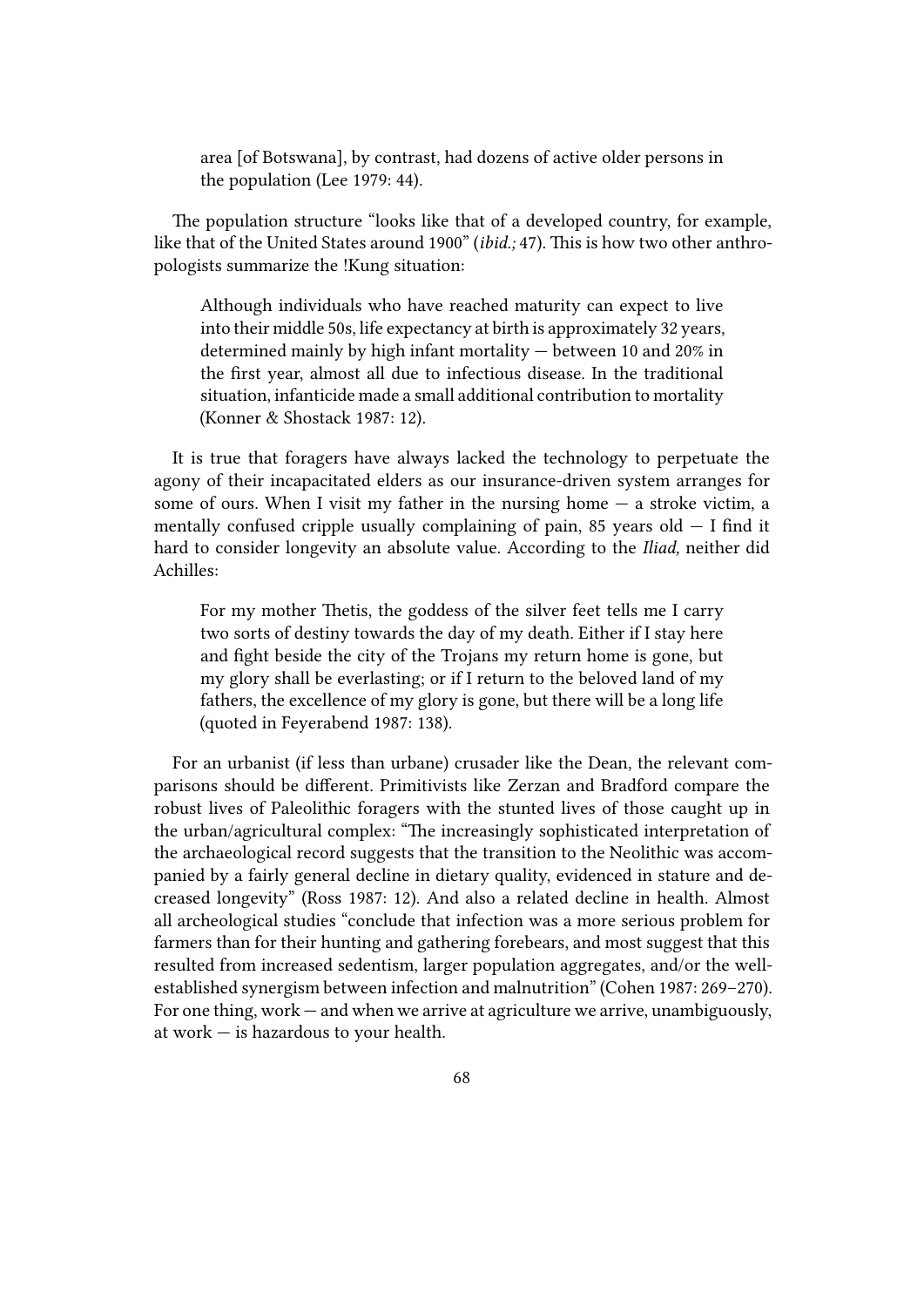The fact that these are the findings of *archeological* studies of prehistoric societies renders irrelevant, for present purposes, the recent argument that the muchstudied San are really just an impoverished underclass within capitalism (Wilmsen 1989). This is a controversial claim (Peters 1990) — vigorously rebutted by Richard B. Lee and like-minded anthropologists (Solway & Lee 1990) — which, predictably, Bookchin whoops up with uncritical abandon (44–45). But by definition, *pre*historic peoples cannot have been marginal to, or relics of, or devolved from historical societies. What did they devolve from? Atlantis? Lemuria? Mu? Are they the love-children of extraterrestrials ("Earth girls are easy") who, having had their exotic fun, revved up the Chariots of the Gods and rocketed off to the next off-planet pick-up scene? The artist Goya, as quoted by the Dean, once said that "the sleep of reason begets monsters" (28). Does Bookchin think that the sleeping-around of monsters begets reasonables?

And when we progress from mere agriculture to urbanism — one thing leads to another — health deteriorates even more dramatically. Throughout history, preindustrial urban populations have usually reproduced at less than replacement levels: "Ancient cities were like tar pits, drawing country folk into their alluring but disease-ridden precincts" (Boyd & Richerson 1993: 127). The Dean is fond of the slogan that "city air makes you free" (1974: 1), but there is considerably more truth to saying that city air makes you sick (*ibid.:* 66). Urban "internal nonviability" has three sources: (1) high population density "facilitates the genesis and communication of infectious diseases"; (2) such cities "have almost invariably had poor sanitation and hygiene, particularly with respect to water and sewage"; and (3) urbanites depend on outside sources of food, on monocultural food production subject to crop failures and difficulties of transportation, storage and distribution (Knauft 1987: 98).

Industrial cities have only imperfectly coped with these unhealthy influences. They are more overcrowded than ever, with, the Dean has shown, adverse health consequences (Herber 1965). "Urban air is seriously polluted and urban wastes are reaching unmanageable proportions" — furthermore:

Nothing more visibly reveals the overall decay of the modern city than the ubiquitous filth and garbage that gathers in its streets, the noise and massive congestion that fills its thoroughfares, the apathy of its population toward civic issues, and the ghastly indifference of the individual toward the physical violence that is publicly inflicted on other members of the community (Bookchin 1974:66,67).

Even the most conspicuous health accomplishment of industrialism, the control of disease by antibiotics, is being rolled back, as resistant strains of disease vectors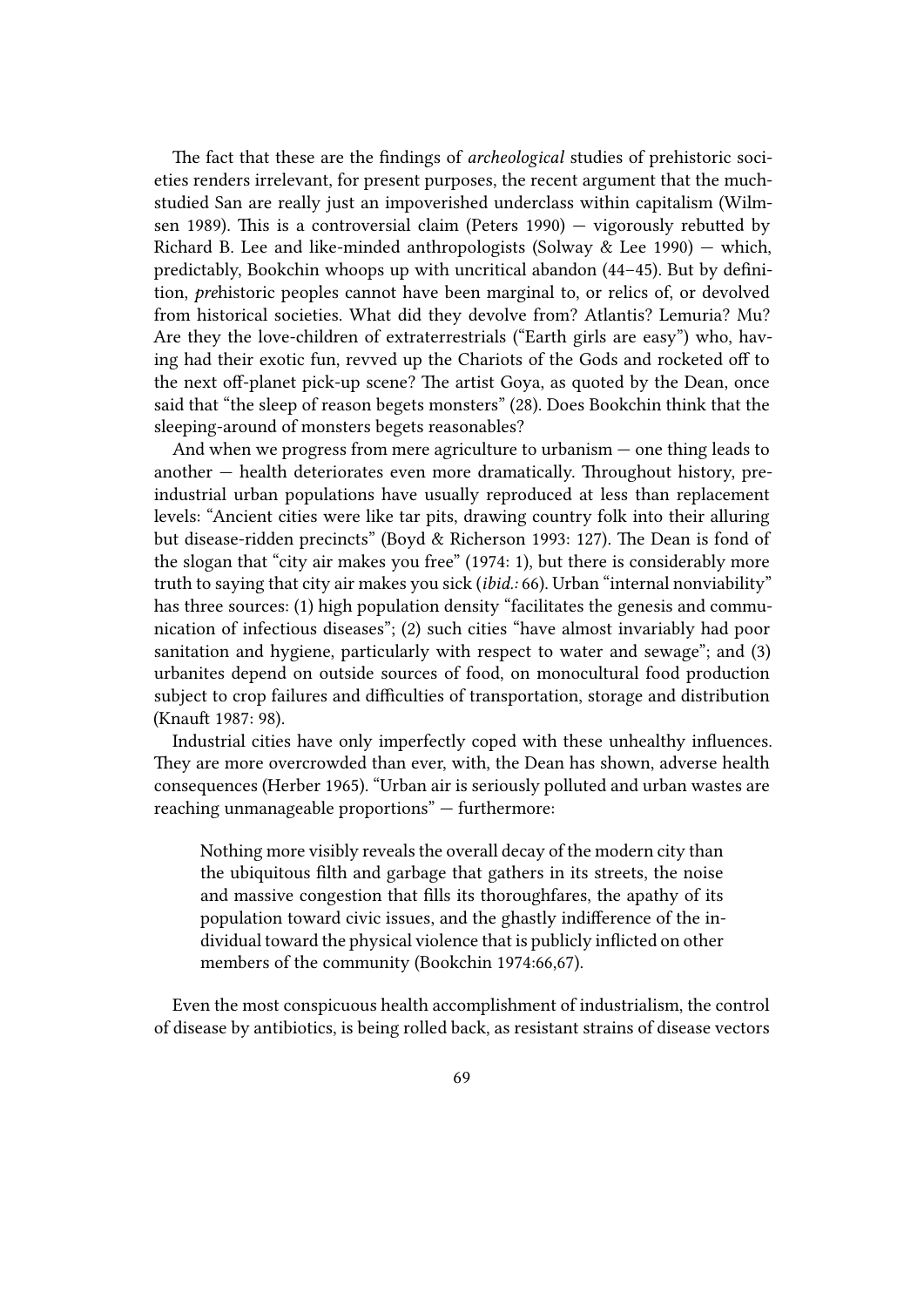evolve. Even the food situation is unsatisfactory, if not for precisely the traditional reasons. Most American urbanites have unhealthy diets, and more than a few are malnourished.

The Dean mostly obsesses about details  $-$  why not oblige him?  $-$  such as whether contemporary hunter-gatherer societies are "pristine" and whether hunter-gatherers have invariably been the benign stewards of their habitats. Although these propositions are largely irrelevant to the species "primitivism" and entirely irrelevant to its supposed genus, "lifestyle anarchism," the ways the Dean deploys them are relevant to his ulterior aims and exemplary of his unsavory methods.

By "pristine" (44, 45) the Dean seems to mean the supposition that all contemporary hunter-gatherers are living fossils who have always lived the way they do now. As usual, when the Dean puts a loaded word in quotation marks it's a dead giveaway that he's *not* quoting anybody, just talking to his favorite person, himself. (Just as his mockery of primitive "reverence for life" (42) might have been amusing  $-$  a Bookchin first  $-$  if he could only have pinned on the anarcho-primitivists a phrase employed, not by them, but by that celebrated racist paternalist, the late B'wana, Dr. Albert Schweitzer.) He might have learned that — he probably did from John Zerzan: "surviving hunter-gatherers, who have somehow managed to evade civilization's tremendous pressures to turn them into slaves (*i.e.* farmers, political subjects, wage laborers), have all been influenced by contact with outside peoples" (1994: 29–30). The call for papers for the 1966 "Man the Hunter" conference — which the Dean blames for romanticizing foragers  $(37)$  — stated "that there is no assumption that living hunter-gatherers are somehow living relicts of the Pleistocene" (quoted in Binford 1968: 274). Bookchin is beating a dead horse or, better yet, an extinct *eohippus:* "It is widely recognized that modern hunters are not pristine living relics of the Pleistocene" (Hawkes 1987: 350).

The Dean cites with some satisfaction a fairly recent article by William M. Denevan, "The Pristine Myth: The Landscape of the Americas in 1492" (1992), but for several reasons, I doubt the Dean has even read it. In the first place, the Dean only adverts to it as "cited in William K. Stevens, 'An Eden in Ancient America? Not Really,' *The New York Times* (March 30, 1993, p. CI" (63 n. 22). The newspaper story may well have been how the Dean got wind of the article — nothing wrong with that, I often follow up on tips that way  $-$  but having served that purpose, there's no reason to refer to a newspaper story which, at best, must have oversimplified the article. Second, the Dean misquotes the name of the journal. And finally, the title of the newspaper story, suggesting a debunking of the myth of "an Eden in ancient America," has absolutely nothing to do with what Denevan was really writing about, although it has everything to do with the Dean's anti-primitivist ideological agenda.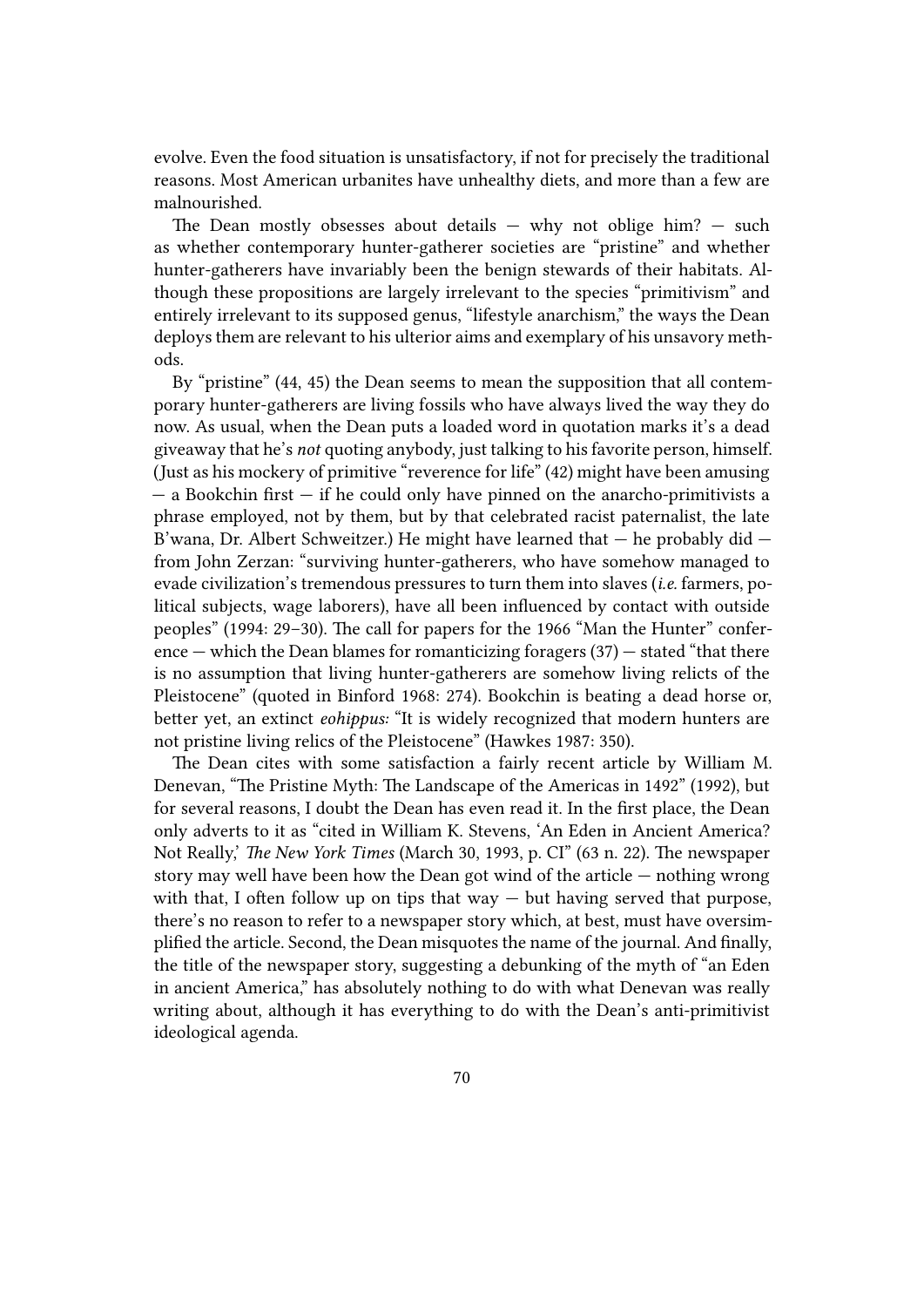Denevan's argument, which relates only to the Western Hemisphere, is that when Europeans arrived in the New World, and for some time afterwards, the landscape they encountered  $-$  Denevan is a cultural geographer  $-$  was not "pristine" if this means it had been barely affected by tens of thousands of years of indigenous human presence. Indian hunting, horticulture, and especially the use of fire had wrought important transformations in many stretches of the landscape. Many North American grasslands, for instance, were produced by human action, and to a lesser extent, so were the park-like woodlands of eastern North America (Morgan 1975: ch. 3; Salisbury 1982: ch. 1). But by the time the Euro-Americans moved west on a large scale, the once-numerous Indians had been decimated and much of the landscape had reverted to a tangled, pre-humanized "wilderness" the settlers mistook for pristine conditions. Denevan plausibly argues for this conclusion but does not, as the Dean does, consider it cause for celebration.

But what does this have to do with anything? A humanized landscape is not necessarily a ravaged, depleted, denaturalized landscape because there *was* a time when humans were natural.

The Dean, Professor of Social Ecology, also supposes he is saying something important when he avers that primitives may have contributed to the extinction of some species of the animals they hunted and that they may have sometimes degraded their environments (42–43). As the allegations are independent, let us address each count of the indictment separately.

Even the Dean admits that the best-known claim for induced extinction, socalled Pleistocene overkill, is "hotly debated" (63 n. 23). Rapid climatic change was indisputably part of the cause, and possibly a sufficient cause, for the extinction of overspecialized species like the mastodon. But supposing that prehistoric hunters were responsible for some extinctions — so what? Extinction has so far been the fate of almost every species to appear on this planet, and may in time be the fate of all of them. The continuation of natural life does not depend upon the continuation of any particular species, including ours. What difference does it make?

Anyway, to say that some prehistoric primitives could and did kill game animals on a large scale (42, 62–63 n. 20), as all anthropologists are well aware, does not entail that these primitives brought about the extinction of their prey. Well into historic times, the Plains Indians killed many buffalo and the Northwest Coast Indians netted many salmon without coming close to extinguishing either species. The yield, though enormous, was sustainable. It required the intrusion of industrial society to pose a real risk of extinction with its high-tech, mass-production life destruction.

An article which the Dean cites (Legge & Rowley-Conwy 1987), but must not have read very carefully  $-$  even if we disregard his mistake as to one co-author's name (62–63 n. 20 ["Rowly"]) — actually tells against his indictment of the for-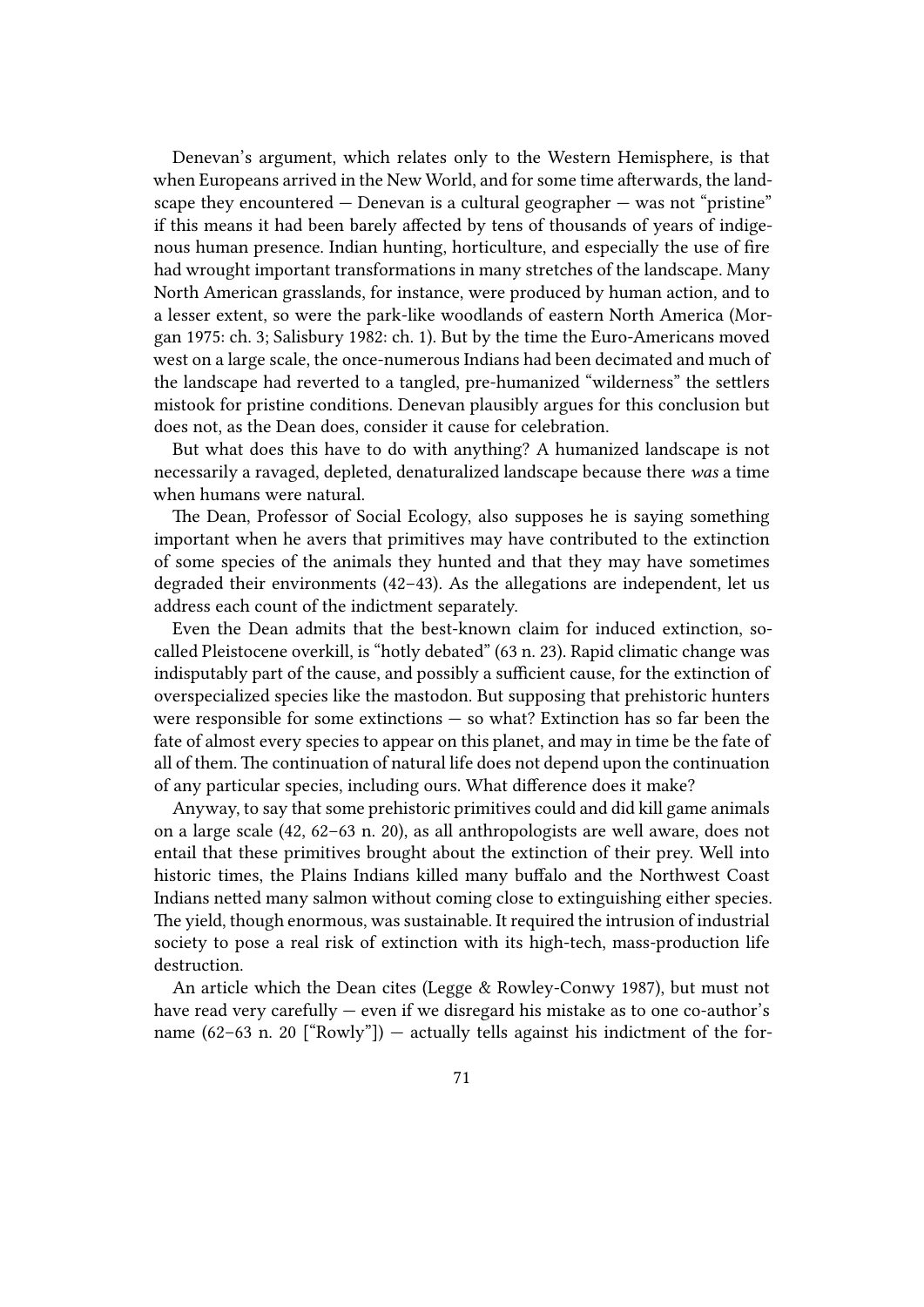agers. Bookchin cites it for the conclusion "that migrating animals could have been slaughtered with devastating effectiveness by the use of corrals" (63 n. 20). Granting that  $-$  a point of no present importance  $-$  the article tells a more interesting story. The authors, archaeologists, are reporting on a site they excavated in Syria. It was first occupied by hunter-gatherers in approximately 9000 B.C. and remained occupied, with one break, well into the Neolithic (agricultural) period. The authors emphasize that this was a year-round community, not a seasonal campsite. For about a thousand years after the villagers domesticated plants, hunting — mainly gazelle hunting — continued to supply them with animal protein. By then, the authors believe, the farmers had hunted the gazelles into extinction, and only then did they take up animal husbandry to replace the meat formerly supplied by wild game.

There are two points of interest here, and each is adverse to the Dean. Huntergatherers were *not* responsible for the extinction of the gazelles: their agricultural descendants were. These villagers had long since ceased to be foragers by the time they finished off the gazelles (locally, that is: the animals survived elsewhere). More important, they'd never really *been* hunter-gatherers in the sense in which huntergatherers interest primitivists and ought to interest all anarchists.

Anthropologists have recently resolved an ambiguity in the expression "huntergatherers" (cf. Murdock 1968: 13–15). It refers to two kinds of society, not one: nonsedentary and sedentary. What they have in common is that they hunt and/ or gather rather than plant/and or herd. They do not domesticate either plants or animals (in a few such societies, dogs are domesticated, but not as a food source). What separates them is whether they occupy locations on a long-term or shortterm basis. The occupants of the Syrian site were always "hunters" in the obvious respect that, like many members of the National Rifle Association, they hunted animals. But they more closely resembled such Northwest Coast Indians as the Kwakiutl in that they were the permanent, year-round occupants of favored, restricted locations which afforded them sustenance. They were not the same sort of "hunter-gatherers" as the Australian aborigines, the San/Bushmen, the Pygmies, the Great Basin Shoshone and many others for whom frequent relocation was the condition of successful adaptation to their habitats. Sedentary hunter-gatherers are socially much more like sedentary agriculturalists and urbanites than they are like foragers who are routinely on the move. Their societies exhibit class stratification, hereditary chiefs, sometimes even slavery (Kelly 1991; Renouf 1991: 90–91, 98, 101 n. 1; cf. Renouf 1989 for a prehistoric European example). It is from these societies that the city and the state emerged — together.

*Possibly* more relevant is the claim that primitives are not necessarily "ecologically benign" (42), and there's no reason to suppose they always are. As Denevan says, sometimes "Indians lived in harmony with nature with sustainable systems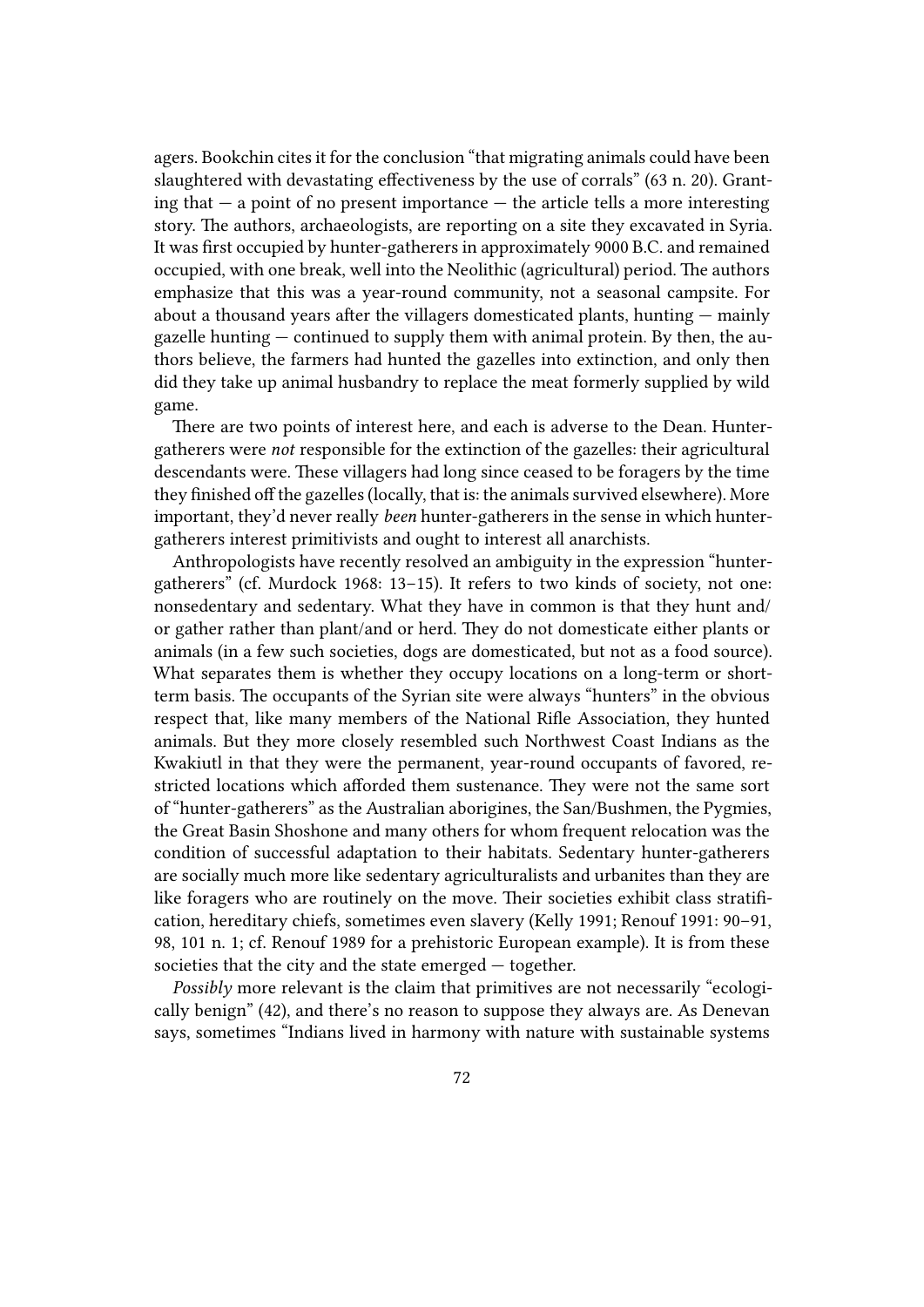of resource management" and sometimes they didn't (1992: 370). But Devevan was not generalizing about primitives, he was generalizing about Indians. He nowhere adduces a single example of Amerindian hunter-gatherers who degraded their environment, and neither does Bookchin, although I wouldn't lose a lot of sleep if it turned out that there was one, or even more than one group like that. A smallscale society which fouled its own nest would probably not survive, but the environmental damage it did would be localized. A small-scale society which by some combination of insight and accident settled into a sustainable relationship with its ecosystem would be much more likely to persist. Existing foraging societies may not all have been around for millennia, but they've endured at least for centuries.

"Primitivism" is not "indigenism," *i.e.,* pan-Indian racial nationalism with a leftwing spin such as Ward Churchill serves up. "Primitive" and "Indian" are not synonyms. Most primitives were never Indians and many pre-Columbian Indians weren't primitives. The Dean reports that "forest overclearing and the failure of subsistence agriculture undermined Mayan society and contributed to its collapse" (43). One only has to refer to his own footnote to identify his references (64 n. 25) from "The Collapse of Classic Maya Civilization" in *The Collapse of Ancient States and Civilizations* to *The Collapse of Complex Societies* in order to notice that he's not referring to foragers or primitives, he's referring to a *civilization,* the stateorganized, urban-based, agricultural, priest-ridden, class-stratified Mayan civilization. Civilizations have a long history of occasioning environmental destruction whether the civilized be red, white, black or yellow: they have belonged to all of these races. Is this news to Professor Social Ecology?

Probably the most amusing aspect of the Dean's campaign against the primitivists is how blatantly self-contradictory it is (Jarach 1996). While he wants to represent primitive life-ways as undesirable, the decisive point is that they are, for us, simply impossible: "Anyone who advises us to significantly, even drastically, reduce our technology is also advising us, in all logic, to go back to the 'stone age' — at least to the Neolithic or Paleolithic (early, middle, or late)" (36).

To digress for just a bit, consider how idiotic this assertion is. The Dean says that any significant rollback of technology would reduce us to, at best, the Neolithic, the New Stone Age. But obviously there was a lot of technological progress, if that's what it was, between the Neolithic Revolution (agriculture) which commenced a few thousand years ago and the Megamachine which dominates us now. The Dean's beloved Athenian *polis*, for instance, exploited a technology much inferior to what we moderns command but far beyond what the Neolithic farmers, the earliest farmers, had to work with. Early medieval Europe, an almost entirely rural society, quickly developed new technology (such as the mould-board plough) beyond anything that urban-oriented Greco-Roman civilization ever did.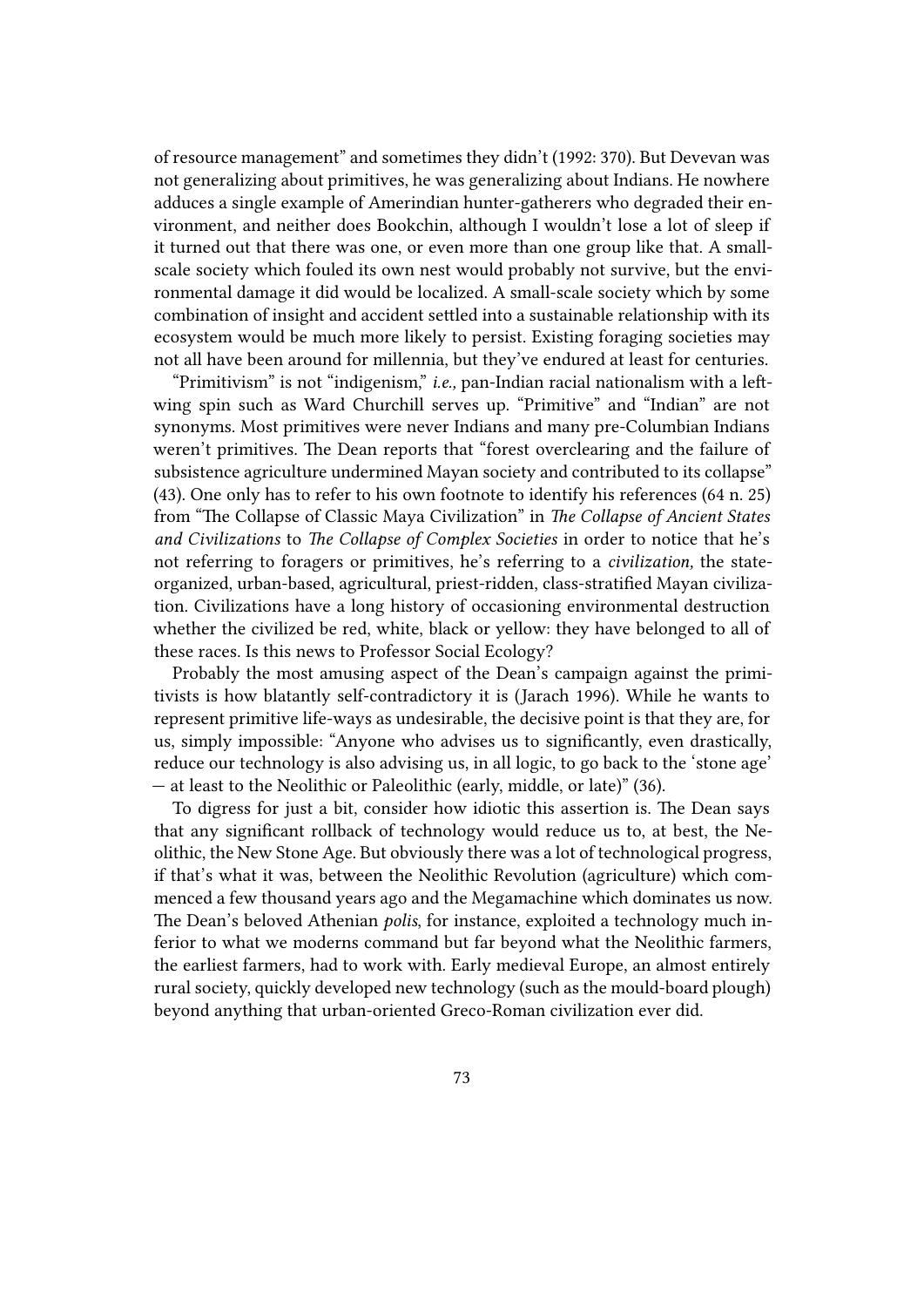John Zerzan's unspeakable heresy, as the Dean sees it, is that Zerzan thinks that prehistoric hunter-gatherers did not just fail to "innovate technological change" (38), they *refused* domestication and the division of labor. For the Dean, progress is an offer you can't refuse. But then, sublimely oblivious to the inconsistency, he goes on to say that some primitive societies *have,* in his value-laden word, "devolved" from more complex societies (44). The Mayans devolved from civilization (43). The Yuqui foragers of the Bolivian forest devolved from "a slave-holding pre-Columbian society" which was horticultural (45). Even the San have "literally devolved — probably very much against their desires — from horticultural social systems" (44; cf. Wilmsen 1989).

We may "never have any way of knowing whether the lifeways of today's foraging cultures accurately mirror those of our ancestral past" (43) — actually, archeology and paleoecology have come up with some ways — but we have an easy way to find out if the San would rather be gardeners than foragers. We can ask them. This would never occur to the Dean, for whom contemporary foragers are little more than talking dogs, but it occurred to Richard B. Lee when he lived with and studied the San in the '60s: "when a Bushman was asked why he hadn't taken to agriculture he replied: 'Why should we plant, when there are so many mongongo nuts in the world?"' (Lee 1968: 33).

There are many examples of *voluntary* "devolution." The ancestors of most Plains Indian tribes were agriculturalists. There is absolutely no reason to suppose they were forced off their farmlands and onto the plains by environmental pressures or aggression from other tribes. When the horse, introduced by the Spanish, found its way north, these Indians seized upon this new technology to "devolve" from sedentary agriculture to nomadic buffalo hunting. We'll never know for sure why they made this choice. Was buffalo meat tastier than corn? Was hunting more fun than farming? Was a frequent change of scenery more interesting than being stuck forever in Mudville-on-the-Missouri? Whatever it was, it *was* a choice. Maybe we have a choice too.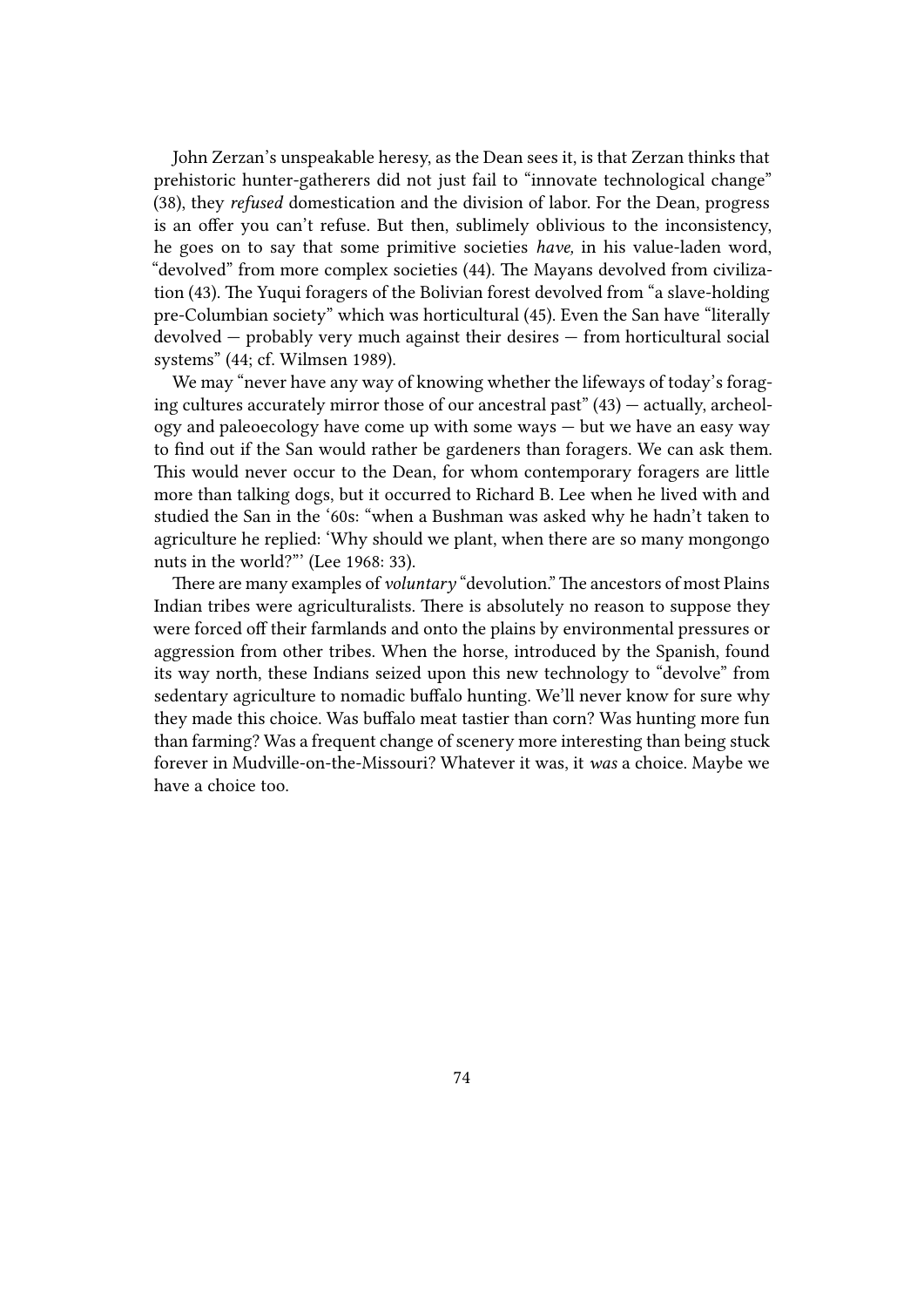# **Chapter 8: In Search of the Primitivists Part II: Primitive Affluence**

According to the Dean, the notion of primitive affluence is some silliness the hippies smoked up and put over on the anthropologists in the '60s:

Much of [George Bradford's] "critical anthropology" appears to derive from ideas propounded at the "Man the Hunter" symposium, convened in April 1966 at the University of Chicago. Although most of the papers contributed to this symposium were immensely valuable, a number of them conformed to the naive mystification of "primitivity" that was percolating through the 1960s counter-culture — and that lingers on to this day. The hippie culture, which influenced quite a few anthropologists of the time, averred that hunting-gathering peoples today had been bypassed by the social and economic forces at work in the rest of the world and still lived in a pristine state, as isolated remnants of Neolithic and Paleolithic lifeways. Further, as huntergatherers, their lives were notably healthy and peaceful, living then as now on an ample natural largess (37).

The chief villain of the piece was anthropologist Richard B. Lee, who had "estimated that the caloric intake of 'primitive' peoples was quite high and their food supply abundant, making for a kind of virginal 'affluence' in which people needed to forage only a few hours each day" (37–38).

In the above-quoted passage, "it would take a full-sized essay in itself to unscramble, let alone refute, this absurd balderdash, in which a few truths are either mixed with or coated in sheer fantasy" (37). The Dean refers to a passage he quotes from Bradford, but might have been referring to his favorite subject — himself except that there aren't even a few truths in *his* passage, not even mixed or coated with fantasy.

The revision of the Hobbesian postulate that primitive life is nasty, brutish and short commenced, not at the "Man the Hunter" symposium in 1966 (Lee & DeVore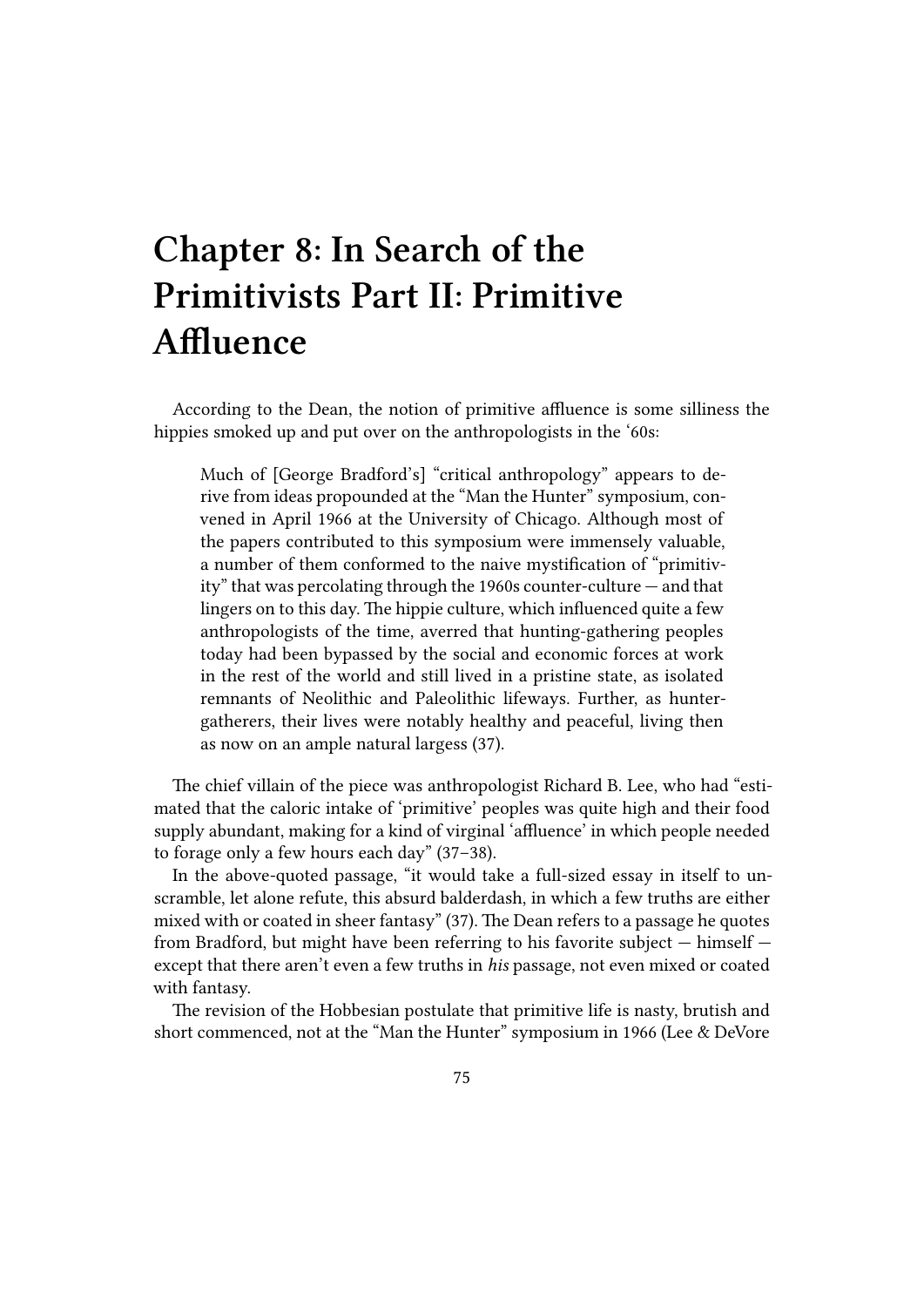1968), but at the symposium on band societies in Ottawa in 1965 (Damas 1969). The Chicago symposium only extended the theses of the pioneering Ottawa gathering (Renouf 1991: 89–90). April 1965 and even April 1966 (Lee & DeVore 1968: vii) are implausibly early dates to assume much hippie influence on academic scholarship, and the Dean adduces no evidence in support of his self-serving conjecture. There's no trace of counterculture influence, for instance, in Bookchin's 1965 book *Crisis in Our Cities* (Herber 1965) or his 1965 essay "Ecology and Revolutionary Thought" (Bookchin 1971: 55- 82). Indeed, back when his memories were more recent and his memory perhaps better, Bookchin wrote that "the hippie movement was just getting underway in New York when 'Ecology and Revolutionary Thought' was published" (*ibid.: 29).* In contrast, the hippie movement bulks large in his 1970 essay opportunistically lauding youth culture (Bookchin 1970: 51–63). The times they were a-changin'. To Bookchin's annoyance, they still are.

If there is any relationship between '60s hippie culture and the anti-Hobbesian turn in anthropology, it is of the sort the statisticians call a spurious relationship. That is, the variables are associated with each other, not as cause and effect, but as consequences of a common cause (Babbie 1992: 416). The common cause would have been the general climate of distrust of authority and orthodoxy.

If you read the Dean's passage with more care than it was written with, it's noticeable that he attributes most of the malign influence on the primitivists, not to the anthropologists, but to the hippies. I am drawing on my own distant memories here, but my recollection is that what the hippies romanticized was *tribal* society on the model, usually ill-understood, of certain pacific Native American tribes like the Hopi and the Navajo. At the time, Bookchin apparently thought so too. "In its demands for tribalism," among others, "the Youth Culture prefigures, however inchoately, a joyous communist and classless society" (Bookchin 1970: 59). Unless they were attending graduate school, few hippies would have been acquainted with what Bookchin calls the "'Man the Hunter' timewarp" (39), which was expressly and only about revising the Hobbesian view of *hunter-gatherers.*

For the most part, hunter-gatherers don't even *live* in tribes, they live in bands (Lee & DeVore 1968b: 7–8). In contrast, tribal peoples — horticulturalists or herders — occupy a social space "between bands and states" (Gregg 1991). Many of their societies are also anarchist and as such are also interesting, as well as interesting in their own right, but necessarily there are not as many valid generalizations about primitives as there are about foragers. All foragers are primitives, but not all primitives are foragers.

In a way, it's Bradford's fault for inviting the Dean to foment confusion. If the Dean quotes him correctly — always a big *if* where the Dean is concerned — Bradford wrote in 1991 that the "official" anthropological view of foragers is the Hobbesian one. That was already changing even when Marshall Sahlins made the same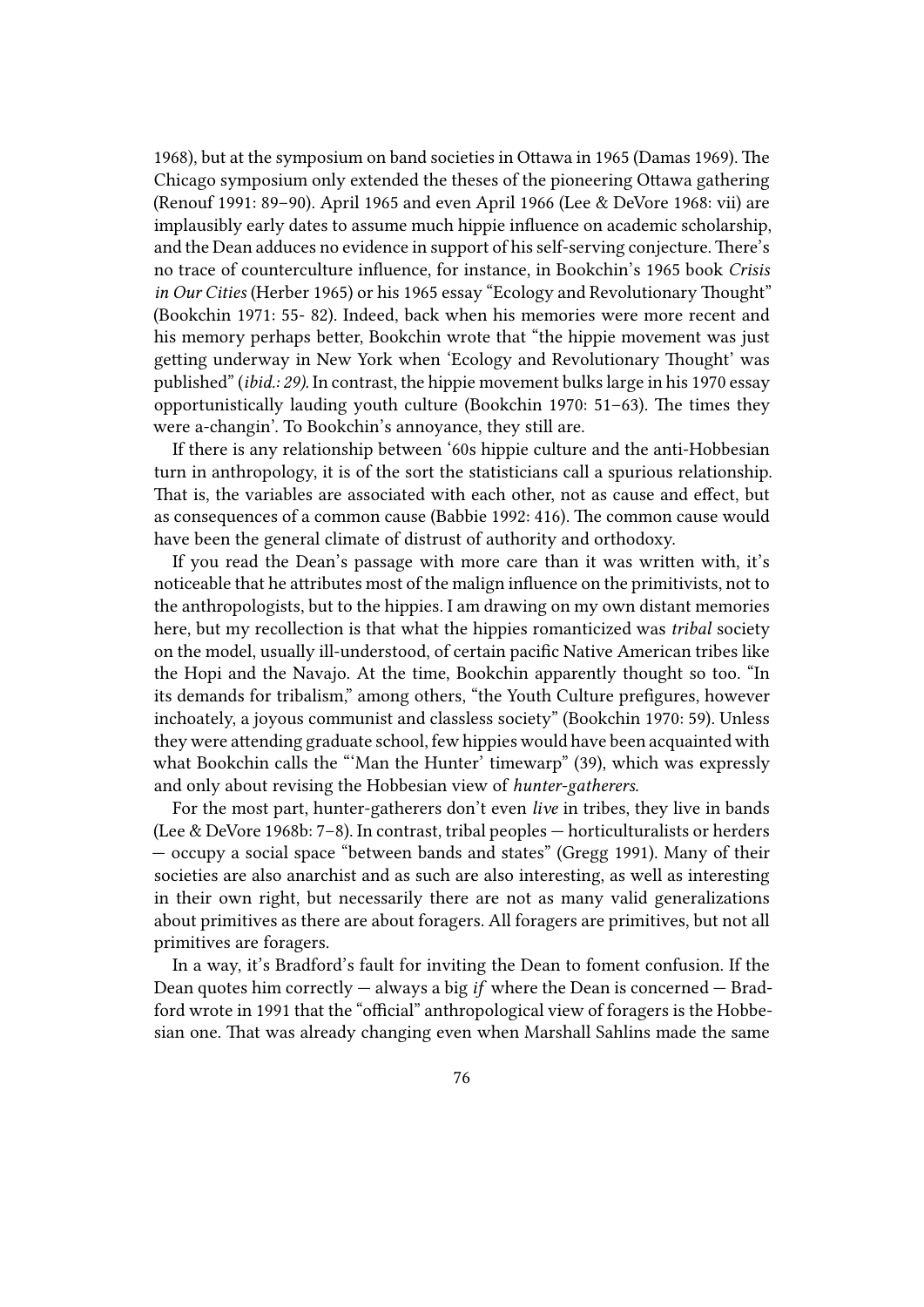point in his 1968 essay "The Original Affluent Society" (Sahlins 1971: ch. 1). Today the "current model" (Renouf 1991: 89–90) is the one advanced at the Ottawa and Chicago conferences: "although the more idealized aspects of the Lee and DeVore model are commonly acknowledged, I think it is fair to say that no fundamental revision of it has been made" (*ibid.:* 90). Similarly, another anthropologist refers to the continuing prevalence of "the revised general version of hunter-gatherers of the mid- 1960s" (Conkey 1984: 257). John Zerzan, not George Bradford, is correct in saying that "a nearly complete reversal in anthropological orthodoxy has come about, with important implications" (1994: 16). Bradford's failure to update the opinions he's expressed since the 1970s — which is typical of the *Fifth Estate* afforded the Dean an undeserved opportunity to claim scientific respectability for a viewpoint long since discredited.

Bradford's other mistake, eagerly exploited by the Dean, is that he allegedly wrote that the revisionist view is based on "greater access to the views of primal people and their native descendants" (37). That gave the Dean his chance to dismiss primitive affluence as the "edenic" myth of nostalgic natives (36) feeding their fantasies, and perhaps their peyote, to credulous white hippies.

This is all wrong. It was the *earliest* studies of hunter-gatherers, including classic accounts by Kroeber, Boas and Radcliffe-Brown, which relied on older informants' memories of conditions 25–50 years before, on "ethnographic reconstructions of situations which were no longer intact" (Lee & DeVore 1968c: 5–6). The Man the Hunter symposium, far from overlooking this method's shortcomings, made that a "central theme" (*ibid.:* 6). Contemporary anthropologists have *lesser,* not greater access to the views of so-called primal people. In the first place, primal people are disappearing almost as rapidly as leftists are. And secondly, Western anthropologists no longer enjoy as much "access" as they did when the people they studied were subject to Western colonial rule. Most indigenous peoples now have more power to determine whether and on what terms they will receive resident and even visiting ethnographers. Some exclude them entirely. And the national governments of some former colonial possessions which are now independent states restrict or exclude foreign anthropologists for a variety of reasons (Beals 1969: 20–27).

More important, the affluence thesis is based on observation and measurement, not myth and memory. Richard B. Lee concluded that the !Kung San/Bushmen did remarkably little work compared to us  $-$  not by sitting at the feet of the Old Wise Man like they do at Goddard College — but by following the San around to see what they were doing and for how long. He based his conclusions as to the sufficiency of their diet on measuring the calories they ingested and expended (Lee 1969, 1979), something rarely done previously. One of the resulting articles was titled "!Kung Bushmen Subsistence: An Input-Output Analysis" (Lee 1969). This is science at its most muscular, not free-form fantasy.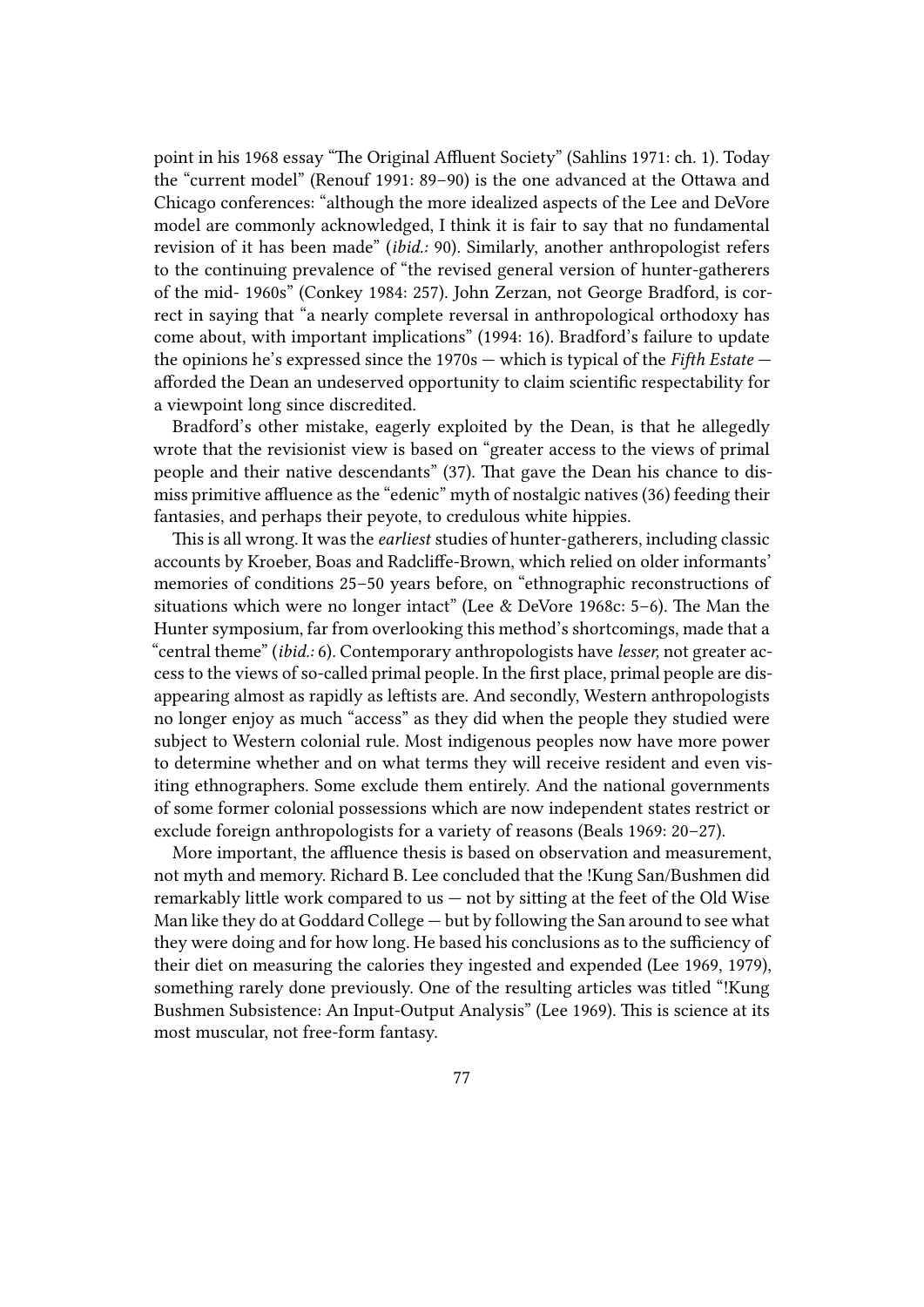It doesn't necessarily follow, of course, that if San society is in a very tangible, measurable sense leisurely and affluent, then so are all or most other foraging societies. But on the Hobbesian new, the San as they lived in the 1960s were impossible, so the Hobbesian view in the muscular form espoused by the Dean has to be qualified or, as the social scientists say, "specified" (the scope of its validity narrowed) (Babbie 1992: 421–422) or else rejected altogether. And what's so intriguing is that the San live their affluence in the arid Kalahari Desert, not someplace approximating the Garden of Eden (Zerzan 1994: 29). If foraging life could be affluent there, it might have been affluent almost everywhere — and almost everywhere is where pre-historic humans lived, as foragers, for 99% of human existence (Lee & DeVore 1968c: 5). The civilized, in contrast, find it very difficult to sustain an affluent lifestyle in the desert outside of a few special locations like Palm Springs and Kuwait (cf. Lévi-Strauss 1962: 5 [quoted in Feyerabend (1987): 112 n. 14)]).

These implications have not only reoriented fieldwork, they have also occasioned the reinterpretation of already available accounts of hunter-gatherers, both historical sources and formal ethnographies. Sahlins (1971: ch. 1) did some of both in "The Original Affluent Society," whose conclusions he'd previewed as a discussant at the Man the Hunter symposium (Lee & DeVore 1968: 85–89). The abundant historical accounts of the Australian aborigines, for all their misperceptions, if carefully read, confirm the affluence thesis. And the earlier ethnographers of huntergatherers, although they had often announced as their conclusions the Hobbesian party line, report ample data which contradict those conclusions. Anthropologists who once slighted written, historical sources relating to foragers such as the San are now combing them very carefully (*e.g.,* Parkington 1984).

Unlike Bradford, the Man the Hunter anthropologists were not interested in primitive animism, harmony with nature, or "ecstatic techniques," a phrase the Dean attributes to Bradford (36). Anthropologists had long since documented beyond any reasonable possibility of refutation all these aspects of many primitive cultures. What the Man-the-Hunter revisionists added was precisely what the Dean claims is missing, the social dimension: "Egalitarianism, sharing, and low work effort were stressed, as was the importance of gathering foods and, by extension, women's direct role in the economy" (Renouf 1991: 89). The Dean's entire rhetorical strategy is as misdirected as it is malicious. Primitivists contrast the orderly anarchy and the generous egalitarianism of foragers with the chaotic statism and class hierarchy of urban civilization. The Dean dredges up *one* foraging society, the Yuqui of Bolivia, which, he claims, includes the institution of hereditary slavery — although he has to admit that "this feature is now regarded as a feature of former horticultural lifeways" (45).

You could hardly ask for a better example of the exception that proves the rule. There were only 43 Yuqui at contact in the 1950s, far below the minimum  $-$  usu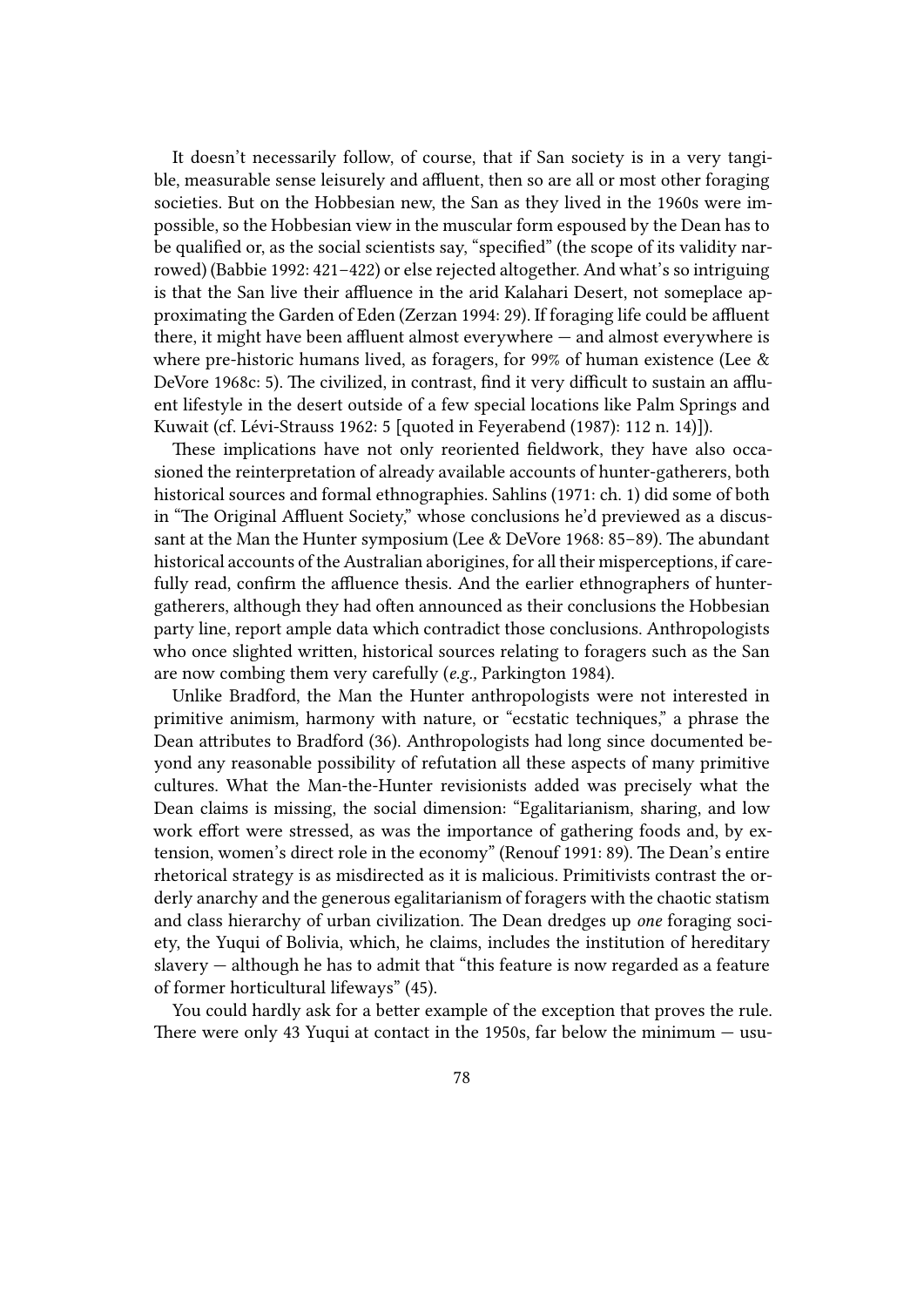ally put at about  $500 -$  for social viability. They are probably descended from a Guaraní raiding party of the late pre-Columbian period which was unable to find its way back to Paraguay. Remarkably, they maintained vestiges of slavery, something "difficult to imagine, but it did exist." The Dean neglects to mention that upon falling into the clutches of the missionaries, this social splinter abandoned both foraging and slavery (Stearman 1989). This example proves, at the most, that foraging societies are not always anarchist and egalitarian, leaving untouched the conclusion, which even the Dean doesn't deny, that they are *almost* always anarchist and egalitarian.

On the other hand, in thirty years of celebrating urbanism, the Dean has yet to identify a stable, anarchic, egalitarian urban society. Perhaps revolutionary Barcelona approximated one for a few months in 1936–1937, and Paris in 1968 for several weeks. But at best these are only blips on a social screen of almost unrelieved urban statism and class stratification. These "outliers," as the statisticians refer to rare values of variables, far outside the range of all others, do remind us as do the Yuqui — of the human capacity for extreme social plasticity. As such, they hearten me, but they fail to persuade me that "some kind of urban community is not only the environment of humanity: it is its destiny" (Bookchin 1974: 2). I don't think anatomy is destiny and I don't think urbanity is destiny either.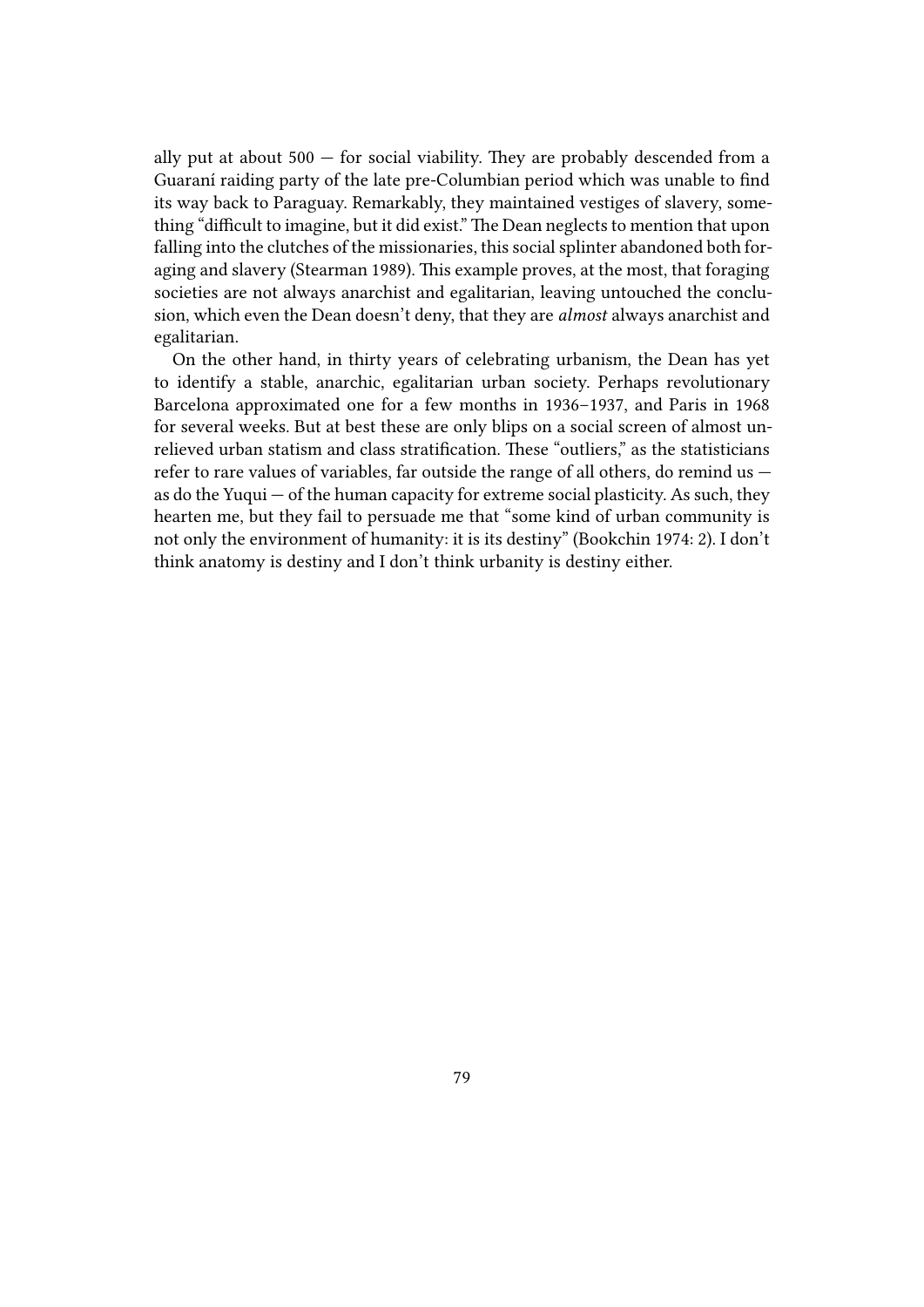# **Chapter 9: From Primitive Affluence to Labor-Enslaving Technology**

One tendency which surely belongs on the Dean's enemies short list is zerowork, the critique of work as such, "the notion that the abolition of work is possible and desirable: that genuine, unconditioned needs can be met by voluntary playlike activity enjoyed for its own sake" (Black 1996d: 22). Zero-work may well be the *only* programmatic position shared by everybody the Dean targets, even L. Susan Brown (1995). The Left That Was not only posited work as a necessity, it regarded it as almost a sacrament. And while zero-work is not the same thing as such Bookchin bugbears as hedonism and primitivism, it complements them nicely. It *is* an important Bookchin target, but he attacks it with potshots, not the usual scattershot. There may be several reasons for his uncharacteristic circumspection.

In his younger days ("younger" being, of course, a relative term), Bookchin understood that dealing radically with what he called "toil" was a crucial dimension of post-scarcity anarchism: "The distinction between pleasurable work and onerous toil should always be kept in mind" (1971: 92). Even 25 years ago, the productive forces had developed "to a point where even toil, not only material scarcity, is being brought into question" (Bookchin 1970: 53). For the traditional left, the answer to the question of work was to eliminate unemployment, rationalize production, develop the productive forces, and reduce the hours of work. To this program the ultra-left, such as the council communists and the anarcho-syndicalists, added workers' control of production according to one formula or another. These reforms, even if completely successful on their own terms, fall short of any *qualitative* transformation of the experience of productive activity. Why doesn't the Dean just contradict his former opinion without admitting it, as he does with so many others?

It may be because zero-work is one dimension of avant garde anarchism which on Bookchin's terms looks *progressive* not regressive — a double irony, as heterodox anarchists tend to disbelieve in progress. Reduced hours of work is an ancient demand of the left (and of the labor movement [Hunnicutt 1988]). Marx considered it the precondition of passage from the realm of necessity to the realm of freedom (1967: 820), just like Bookchin (Clark 1984: 55). Anarchists agreed: "The eight-hour day which we officially enjoy is the cause for which the Haymarket anarchists of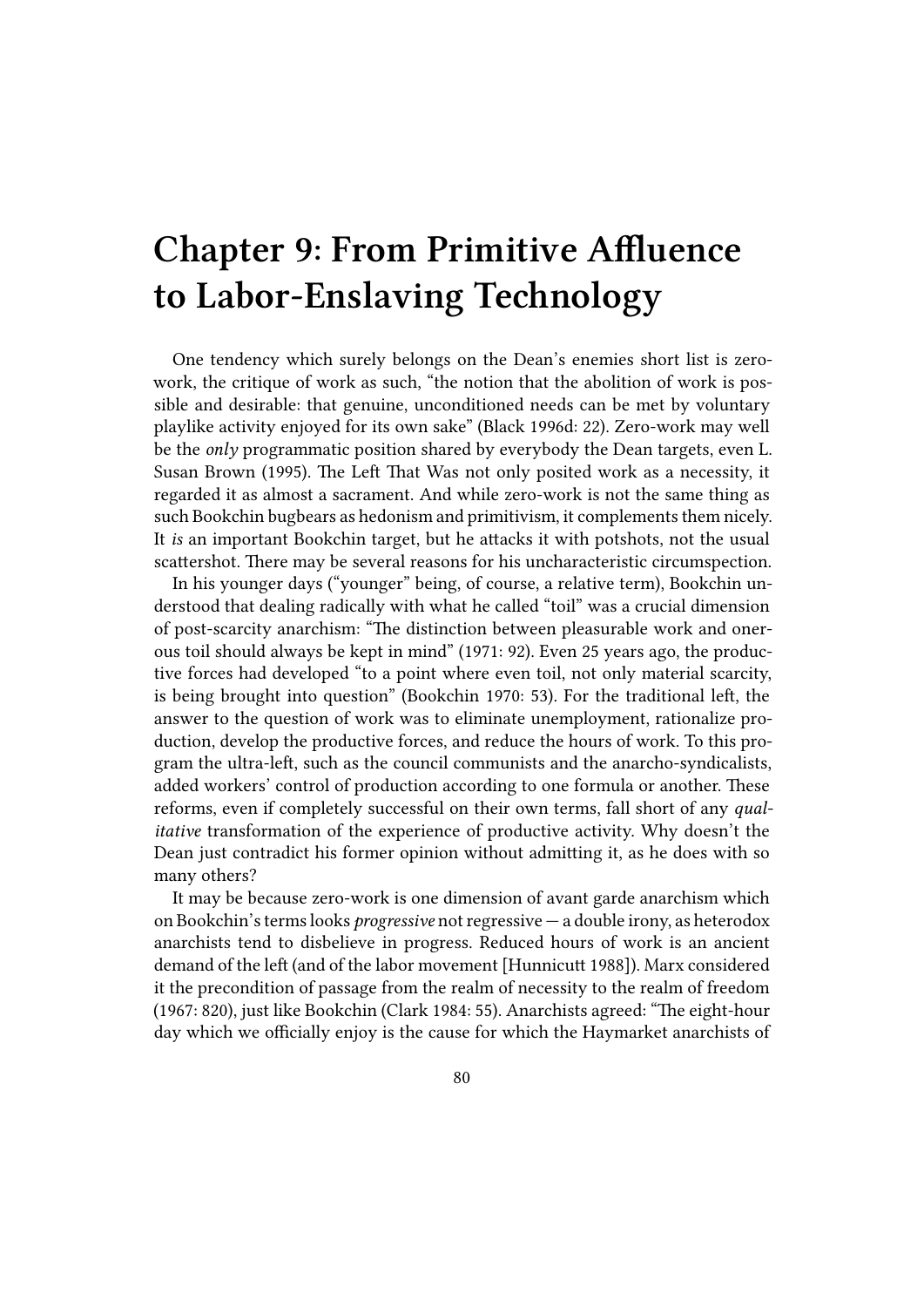1886 paid with their lives" (Black 1992: 29). Over a century ago, Kropotkin argued that it was then *already* possible to reduce the working day to four or five hours, with retirement by age 45 or 50 (1995: 96). What would his estimate be today: 40 or 50 minutes? Since the Dean believes (however erroneously) that technological progress reduces "toil," at least potentially (26), he has to believe that the abolition of work is an ever- increasingly practical possibility. He can only criticize zeroworkers, not as reactionaries, but as ahead of their time. And that debunks the whole notion of lifestyle anarchism as a surrender to the prevailing climate of reaction.

The Dean might have other reasons not to be conspicuous or even explicit in his rejection of zero-work. Lifestyle anarchists have supposedly withdrawn "from the social domain that formed the principal arena of earlier anarchists" (2) because lifestyle anarchism "is concerned with a 'style' rather than a society" (34). But for an old Marxist like Bookchin, labor is the very essence of the social: "Labor, perhaps more than any single human activity, underpins contemporary relationships among people on every level of experience" (1982: 224). In the importance they attach to the labor process, zero-workers resemble traditional socialists, not "the growing 'inwardness' and narcissism of the yuppie generation" (9). Work is about *real life,* not lifestyle or hairstyle.

Finally, there might be a very personal source of the Dean's relative reticence. His usual method is to focus on one or two prominent expositors of each malign aspect of lifestyle anarchism. Were he to deal with zero-work that way he would probably have to deal with me. As the author of "The Abolition of Work" (Black 1986: 17–33), a widely read essay which has been published in seven languages, and other zero-work writings (Black 1992: ch. 1; 1996b), I would be the single most convenient whipping-boy. But Bookchin never refers to me with respect to zerowork or anything else. What am I, chopped liver?

I can only speculate why I was spared, except by implication, the Dean's wrath. The flattering suggestion has been made that he feared my polemic powers and hoped I'd ignore his diatribe unless personally provoked by it (Jarach 1996: 3). If so, he miscalculated. I'm a better friend to my friends than that, and besides, I like a good fight. I'm not the kind of guy who says: "First they came for the anarcho-liberal individualists, but I said nothing, for I was not an anarcho-liberal individualist; next they came for the mystics, but I said nothing, for I was not a mystic; next they came for the primitivists, but I said nothing, for I was not a primitivist," etc.

If anything, I am peeved to be overlooked. Bookchin's enemies list looks to be for the anarchists of the '90s what Nixon's enemies list was for the liberals of the '70s, an honor roll. I've previously flattened a nobody — his name doesn't matter — who pushed the same line as Bookchin (Black 1992: 181–193; Black & Gunderloy 1992)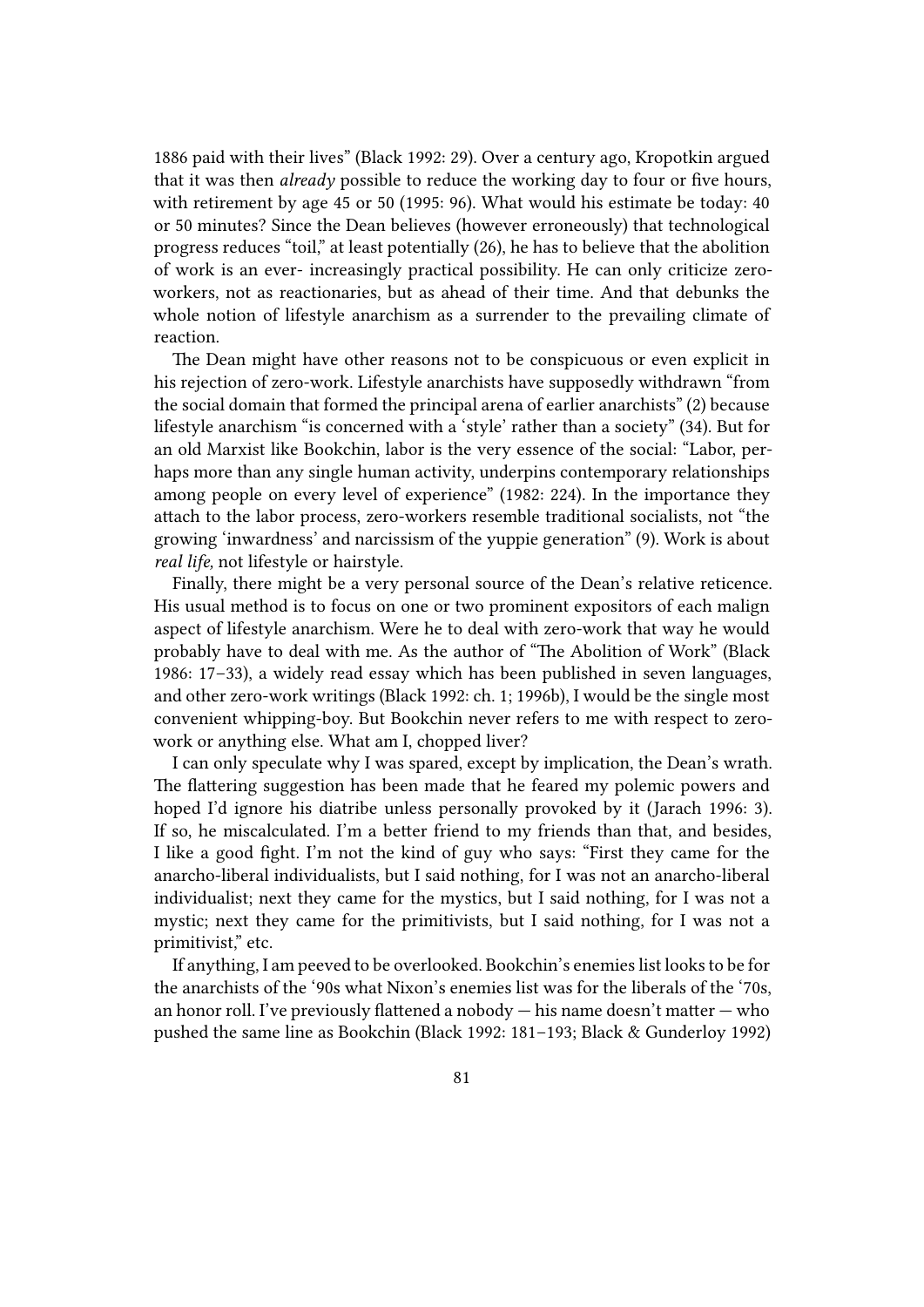although that one also happened not to mention my name. For me, the political is the personal. An attack upon all is an attack upon one. Solidarity forever — or make my day! *¡No paserán — baby!*

We have already seen (Chapter 9) how the Dean blithely misrepresents the best current understanding of how, and how long, foragers work — if that is even the word for what they do for a living, or rather, for the living that they do. As I've summarized the situation in my book *Friendly Fire:*

In addition to shorter hours, "flextime" and the more reliable "safety net" afforded by food sharing, foragers' work is more satisfying than most modern work. We awaken to the alarm clock; they sleep a lot, night and day. We are sedentary in our buildings in our polluted cities; they move about breathing the fresh air of the open country. We have bosses; they have companions. Our work typically implicates one, or at most a few hyper-specialized skills, if any; theirs combines handwork and brainwork in a versatile variety of activities, exactly as the great Utopians called for (Black 1992: 33).

I've cited ample supporting references in that book (which the Dean is surely familiar with, if less than happy with) as also in this one (cf. Zerzan 1994: 171– 185 [Bibliography]). All Bookchin can do is fulminate that the primitive affluence thesis is hippie hokum, an *ad hominem* insult which is irrelevant as well as untrue.

The Dean is equally wrong about work  $-$  and the relationship of technology to work — in other forms of society. In *Friendly Fire* I summarized some of the evidence (there's lots more) that as technology advances, the quantity of work increases and the quality of the work experience declines (Black 1992: 19–41). In general, there's no such thing as labor-saving technology. There's usually, at best, only labor- rearranging technology, which from the worker's perspective is sort of like "emigrating from Romania to Ethiopia in search of a better life" (*ibid.:* 13). Capitalists develop and deploy new technology, not to reduce labor, but to reduce the price of labor. The higher the tech, the lower the wages and the smaller the work-force.

When he descends from declamation to detail, the Dean exposes his ignorance of the real history of work and technology. The two examples he adduces are evidence enough. Here's his cartoon history of Southern agriculture:

In the South, plantation owners needed slave "hands" in great part because the machinery to plant and pick cotton did not exist; indeed, American tenant farming has disappeared over the past two generations because new machinery was introduced to replace the labor of "freed" black share-croppers (35).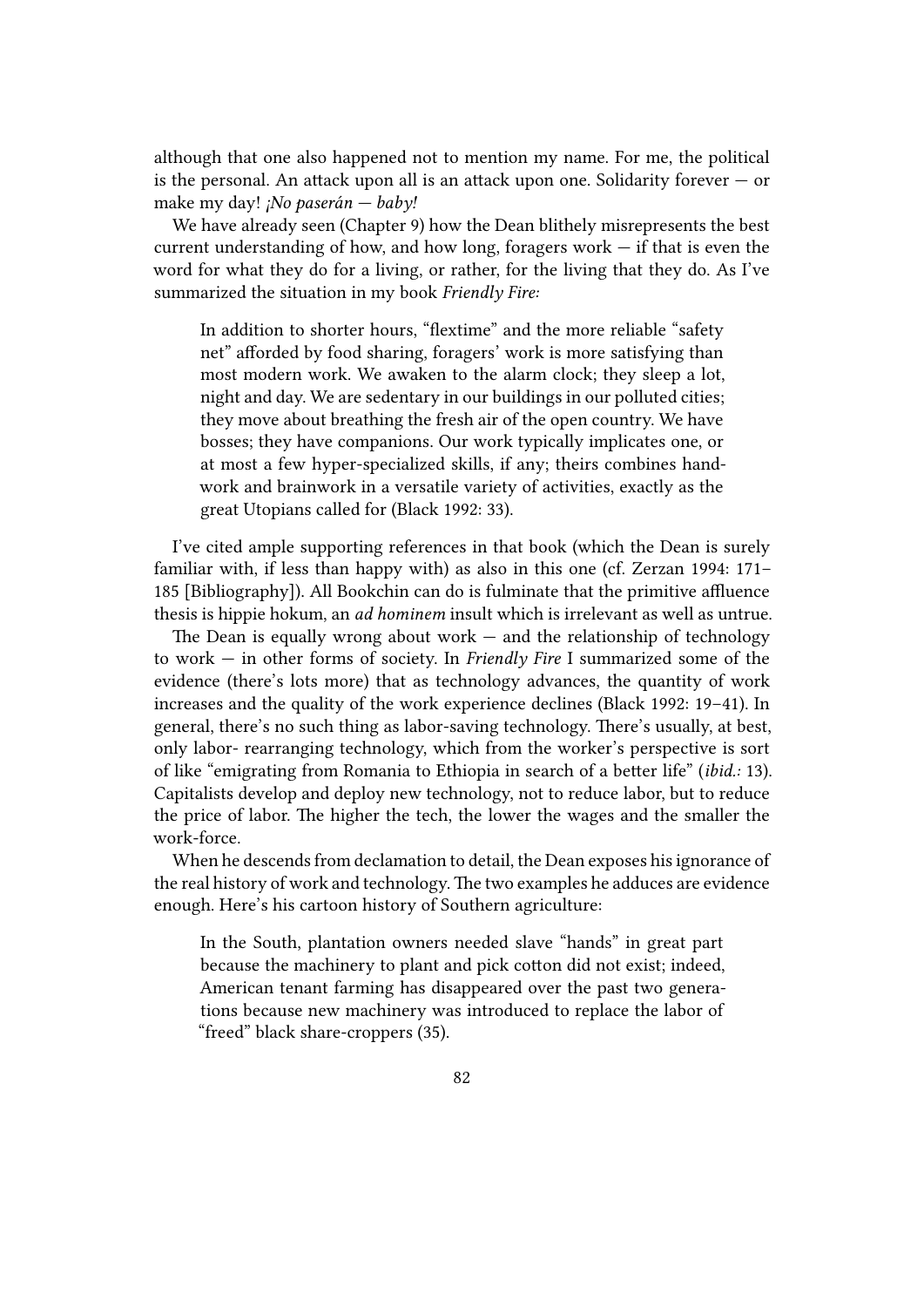In other words, Bookchin blames slavery on technological backwardness, not on a capitalist world-system which assigned to the South the function of export monoculture. But cotton was of minor importance in the low-tech colonial economy of the seventeenth and eighteenth centuries when slaves were raising other export crops such as tobacco, rice and indigo (McCusker & Menard 1985). As every schoolchild knows, technical progress *strengthened* slavery, which had been languishing, with the conjunction of the cotton gin with the textiles-based Industrial Revolution in Britain (Scheiber, Vatter & Faulkner 1976: 130–134).

If what Bookchin says about slaveholders makes sense, then*every* ruling class is off the hook. The plantation owners "needed" slaves "in great part" because they lacked machines to do their work for them. Presumably industrialists "needed" child labor for the same reason. Athenian citizens "needed" slaves because their technology was inadequate to peel their grapes, give them blowjobs, and satisfy the many other needs of a civic-minded citizenry with aims so lofty that they could not be troubled with earning their own keep. "Need" is socially and economically relative. No doubt the Southern planters and the Athenian citizens needed slaves, but did the slaves need the Southern planters or the Athenian citizens?

The Deans's other example is also maladroit. It's that classic instrument of women's liberation, the washing machine: "Modern working women with children could hardly do without washing machines to relieve them, however minimally, from their daily domestic labors — before going to work to earn what is often the greater part of their households' income" (49). In other words, the washing machine reinforces the domestic sexual division of labor *and* enables women to be proletarianized — to enter the paid labor force at the bottom (Black 1992: 29–30). Thanks to technology, modern working women get to do the unpaid drudge-work, the "shadow work" (Illich 1981) of the patriarchal household, *plus* the underpaid capitalist drudge-work of the office, the restaurant and even the factory. The washing machine, and household technology in general, never saved women any labortime. It just raised performance standards (with a Maytag, no excuse any more if your laundry's not *brighter than white)* or else displaced effort to other tasks like child care (Cowan 1974, 1983). I doubt Bookchin does his own laundry, and not only because he's always airing his dirty linen in public.

In Bookchin's civic Utopia, "a high premium would be placed on labour-saving  $devices - be they computers or automatic machinery - that would free human$ beings from needless toil and give them unstructured leisure time for their selfcultivation as individuals and citizens" (1989: 197). To believe in that is, for someone as ignorant as Bookchin, an act of faith. In recent decades productivity, driven by high technology far beyond anything the Dean anticipated, has increased prodigiously — more than doubling since 1948 (Schor 1991: 1–2, 5, 29). Oddly enough, not even "material scarcity," much less "toil," has diminished. Real income has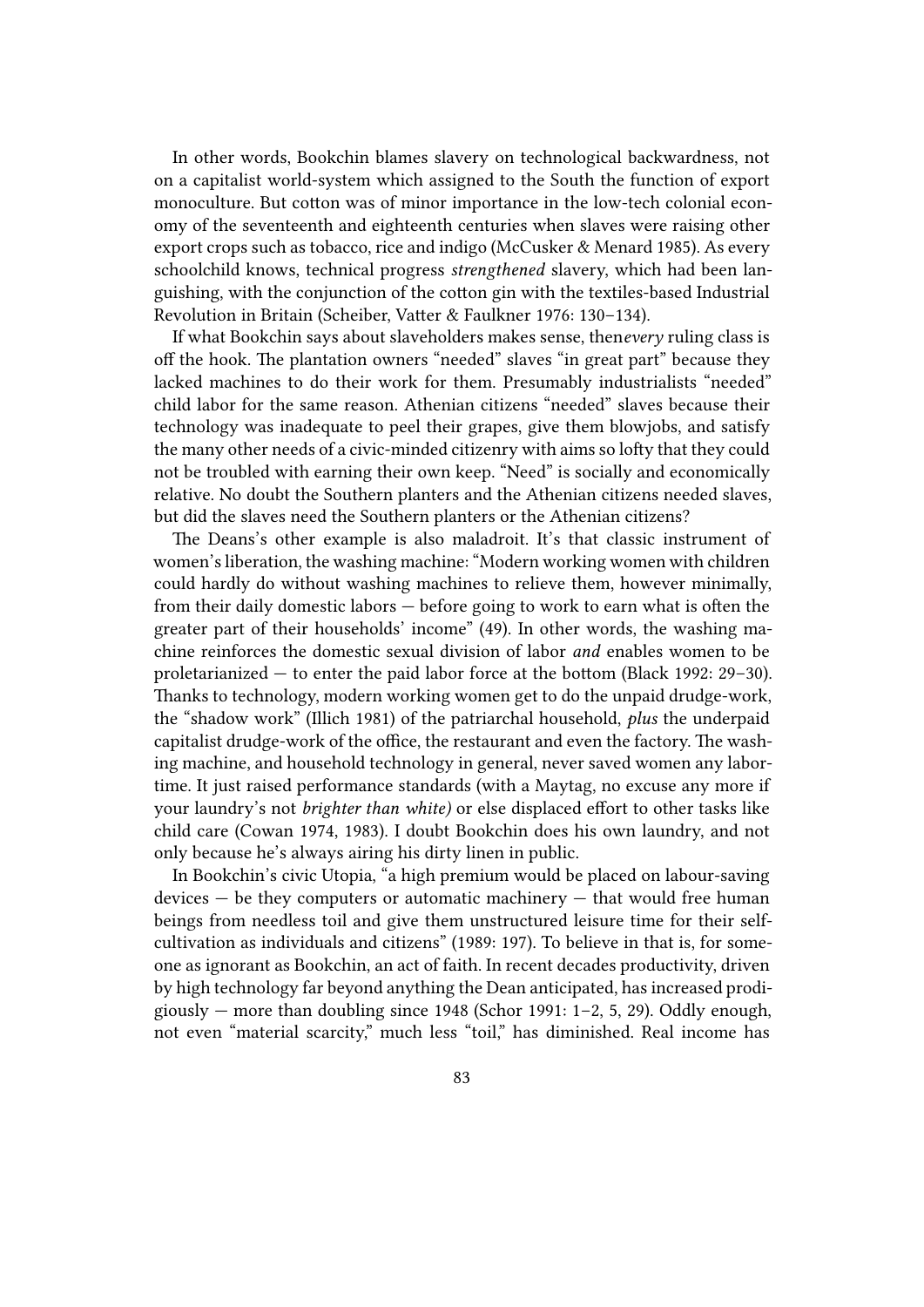fallen at the same time hours of work have increased (Black 1994: 31–32; Black 1996b: 45). Even the Dean has noticed, literally on page one, "the growing impoverishment of millions of people" at the same time that "the intensity of exploitation has forced people in growing numbers to accept a work week typical of the last century" (1). What he hasn't noticed is that the paradox of more progress, more productivity, more poverty and more work calls *his* essentially Marxist celebration of the development of the productive forces, as he might say, "into question."

The Dean admits that "many technologies are inherently domineering and ecologically dangerous" (34), but he cannot imagine that they increase and worsen work. Really he just *doesn't care.* He hasn't devoted any sustained attention to work since *Post-Scarcity Anarchism* (1971). After 25 years as a college bureaucrat, the factory is a distant memory. His 1989 primer summarizing his views on remaking society devoted all of two sentences to work with but a perfunctory affirmation of rotation of tasks (1989: 195). All Bookchin cares about any more is politics and ecology, in that order. Provided a technology is neither "domineering" nor "dangerous," its impact on work means nothing to him.

Nothing better dramatizes the Dean's self-deception and irrelevance than the contrast between his fervor for politics and his indifference to work. He believes, because he wants to believe, that "seldom in recent memory has there been a more compelling popular sentiment for a new politics" (59). That contradicts his characterization of the epoch as privatistic, personalistic and apolitical. The truth is that seldom in recent memory has there been a more compelling sentiment for *no* politics.

On the other hand, work is if anything more salient, if less liked, in the lives of ordinary people than it's been in decades. Longer hours, lower real incomes, and employment insecurity have done nothing to compensate for the joyless and often humiliating experience of the work itself. In the 1960s Bookchin, ever alert to sniffing out potentially revolutionary sources of social malaise, expressed approval of the younger generation's contempt for the work trap (Bookchin 1970: 54, 61; 1971: 175–176; cf. 1994: 30). But while other Bookchin-approved tendencies, like youth culture, were recuperated, a widening revolt against work became a persistent feature of the American workplace (DeLeon 1996: 196–197; Zerzan 1988: 170–183). Spontaneous and acephalous, it could neither be bought out by bosses nor organized by leftists. The overworked and the unemployed — now *there's* a potentially revolutionary force (Black 1996a).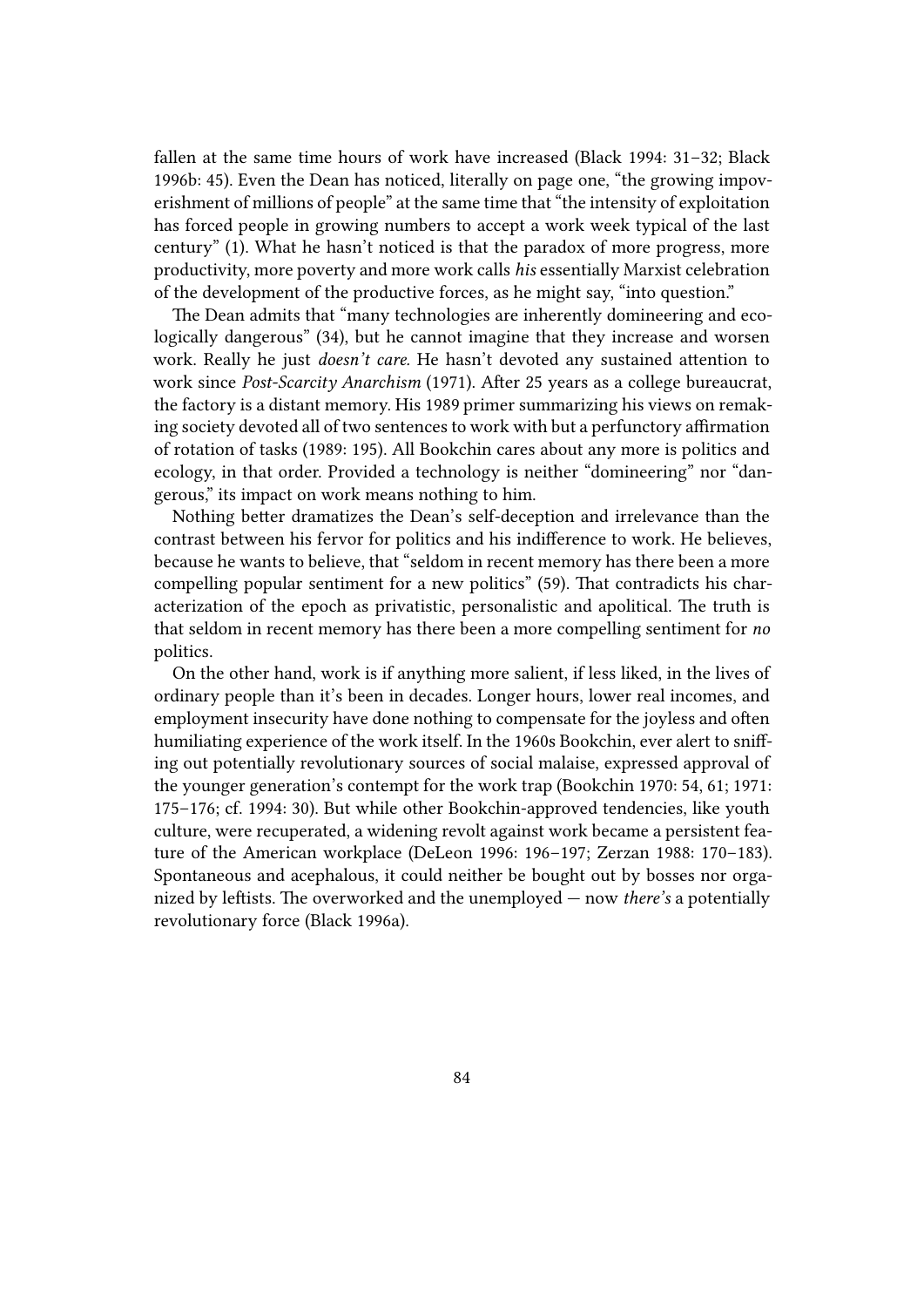#### **Chapter 10: Shut Up, Marxist!**

As a matter of course, unless ideology withers away, it eventually hardens into dogma. After Jesus comes Paul, and eventually some Pope, Innocent in name only. That Bookchinism would calcify into a creed after no very long time is no surprise. Even in its prime it was arthritic with Rousseau, St.-Simon, Marx and Arendt. It was always ambiguous about technology and scarcity. Its ecological content was always at odds with its civism, to which, in retrospect, ecology seems to have always been an accessory, an add-on. It's marred by eccentricities as various as primitive gerontocracy and Swiss anarchy. It's unredeemed by irony, much less humor. What's amazing is that Bookchin isn't leaving Bookchinism to its Plekhanovs, Kautskys and Lenins. He's vulgarizing his ideology *himself*.

As the *Green Anarchist* reviewer observes, the Dean now "goes on to crudely reduce or reject all that's best in his *Ecology of Freedom,"* forsaking dialectics for dualism (Anonymous 1996: 22). In fact he's gone back on the best of everything he's written. This latest tract by the author of "Listen, Marxist!" might have been titled "Listen to the Marxist!" The author of "Desire and Need" (2) denounces desire as greed. The benign, "conciliatory" animism of organic society (Bookchin 1982: 98) has become "an inexplicable, often frightening dream world that they [the ignorant jungle bunnies] took for reality" (42). The author who acclaimed the drop-out culture (Bookchin 1970: 63 n. 1) now vilifies "lumpen lifeways" (56). The author who cannot spit out the word "zine" without contemptuous quotation marks (51) used to publish a zine, *Comment*, himself (Bookchin 1979: 28). There must be hundreds of these contradictions. The Dean is oblivious to all of them.

"Certainly," decrees the Dean, "it is already no longer possible, in my view, to call oneself an anarchist without adding a qualifying adjective to distinguish oneself from lifestyle anarchists" (61). That's the most reasonable proposal in the entire essay. I suggest he call himself a "Bookchinist anarchist" or, if his overweening modesty forbids, an "anti-lifestyle anarchist." Nobody will know what he's talking about, so introducing himself that way might stimulate curiosity about his views, much as would introducing oneself as a Two-Seed-in-the-Spirit Primitive Baptist.

Fated to failure, however, is any attempt to standardize the terminology on Bookchin's tendentious terms. Most anarchists would already rather answer to "social anarchist" than "lifestyle anarchist." Reading the Dean's tract won't turn any lifestyle anarchists — who number in the "thousands"  $(1)$  — into social anar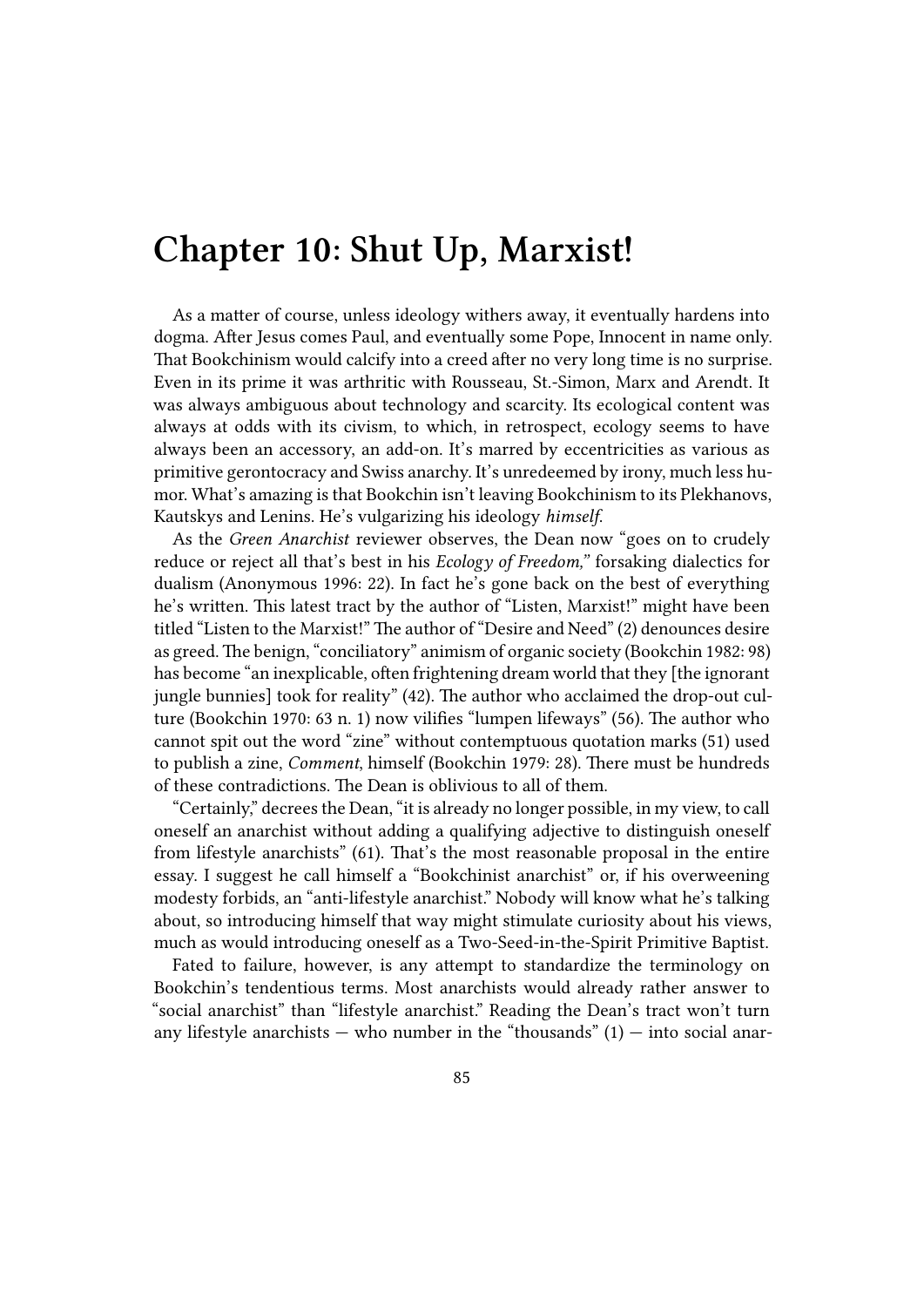chists, but it might encourage them to adopt protective coloration (red). We will all be social anarchists, even if, like Bookchin, we aren't anarchists at all. Bookchinists might retaliate by calling themselves "*very* social anarchists," but you see where that would lead. They need a name nobody else wants. How about "Marxist"?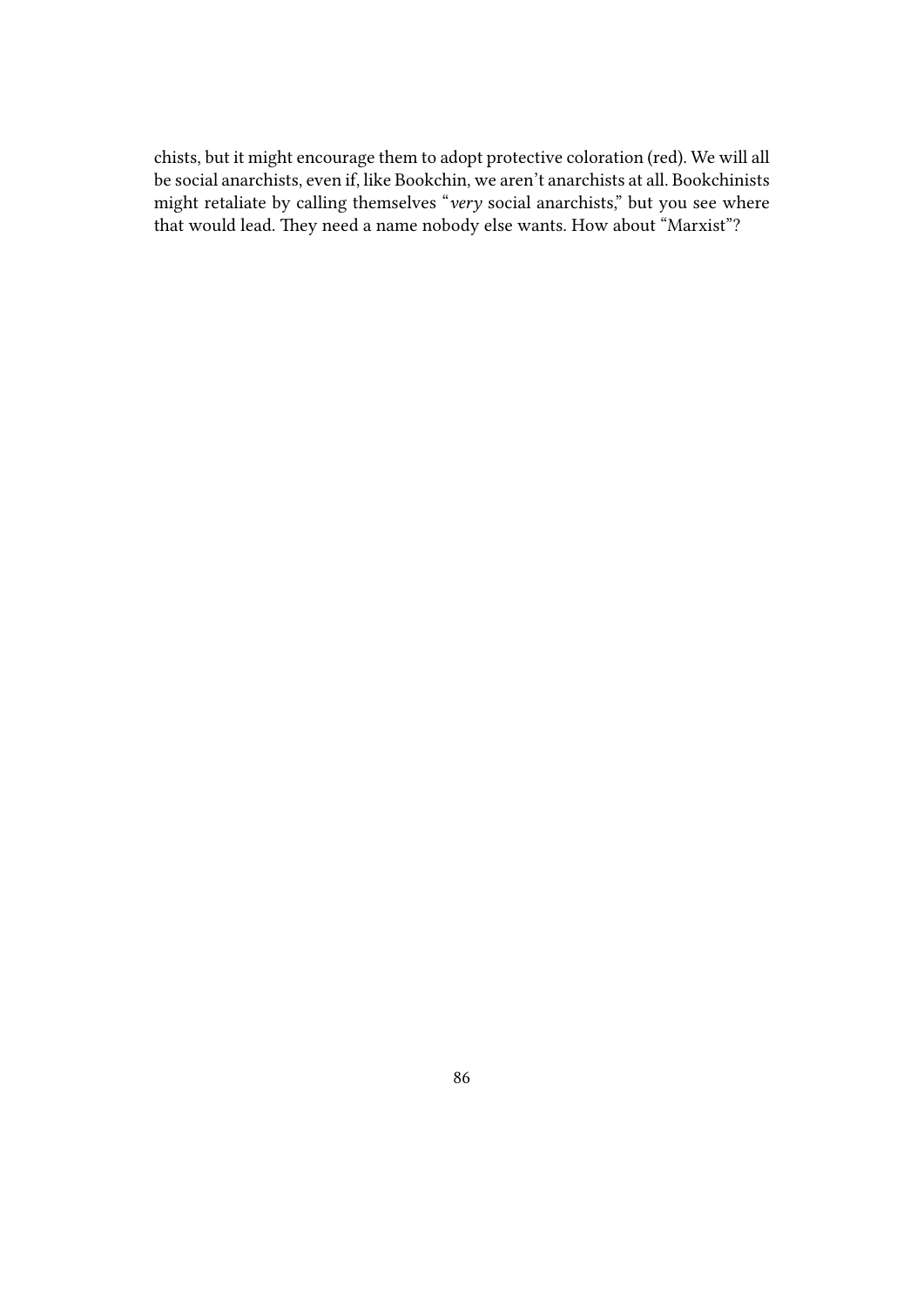### **Chapter 11: Anarchy after Leftism**

In one respect, Murray Bookchin is right in almost the only way he's still capable of, *i.e.,* for the wrong reasons. The anarchists *are* at a turning point. For the first time in history, they are the *only* revolutionary current. To be sure, not all anarchists are revolutionaries, but it is no longer possible to be a revolutionary without being an anarchist, in fact if not in name.

Throughout its existence as a conscious current, anarchism has been shadowed and usually overshadowed by leftism in general, and Marxism in particular. Especially since the formation of the Soviet Union, anarchism has effectively (and therefore ineffectively) defined itself with reference to Marxism. The reduction of anarchists to satellites of the Communists, especially in revolutionary situations, is so regular a feature of their modern history that it can't be an accident. Fixated on their great rival, the anarchists have *competed* with Marxists on their own leftist terms and so the anarchists have always lost.

Marxism was already ideologically bankrupt by the time European Communism collapsed. As ideology, Marxism is now merely a campus — and mostly a faculty phenomenon, and even as such its persistence is mostly parasitic upon feminism and the racial nationalisms. As a state system, what remains of Marxism is merely Oriental despotism, unthinkable as a model for the West. Suddenly, seventy years of anarchist excuses became irrelevant.

Although these developments caught the anarchists, like everybody else, by surprise, they were not as unprepared as they would have been twenty years earlier. Many of them had, if not by design, then by drift and default, strayed from their traditional position as "the 'left wing' of 'all socialisms'"  $(6)$  – but not by moving to the right. Like many other North Americans, they were unable to discern any difference between left and right of such importance that they felt compelled to declare for one or the other. As the leftist veneer  $-$  or tarnish  $-$  they typically acquired in college wore off, an indigenous anti-authoritarianism showed through. The Marxists they encountered on campus were too ridiculous to be taken seriously as rivals or reference points. (That some of them were professors made them that much more ridiculous.) More than ever before, some anarchists insisted on a "personalistic" grounding of politics in the experience of everyday life, and they correspondingly opened up to theorists like the situationists for whom the critique of everyday life was a first principle. They took to dumpster-diving among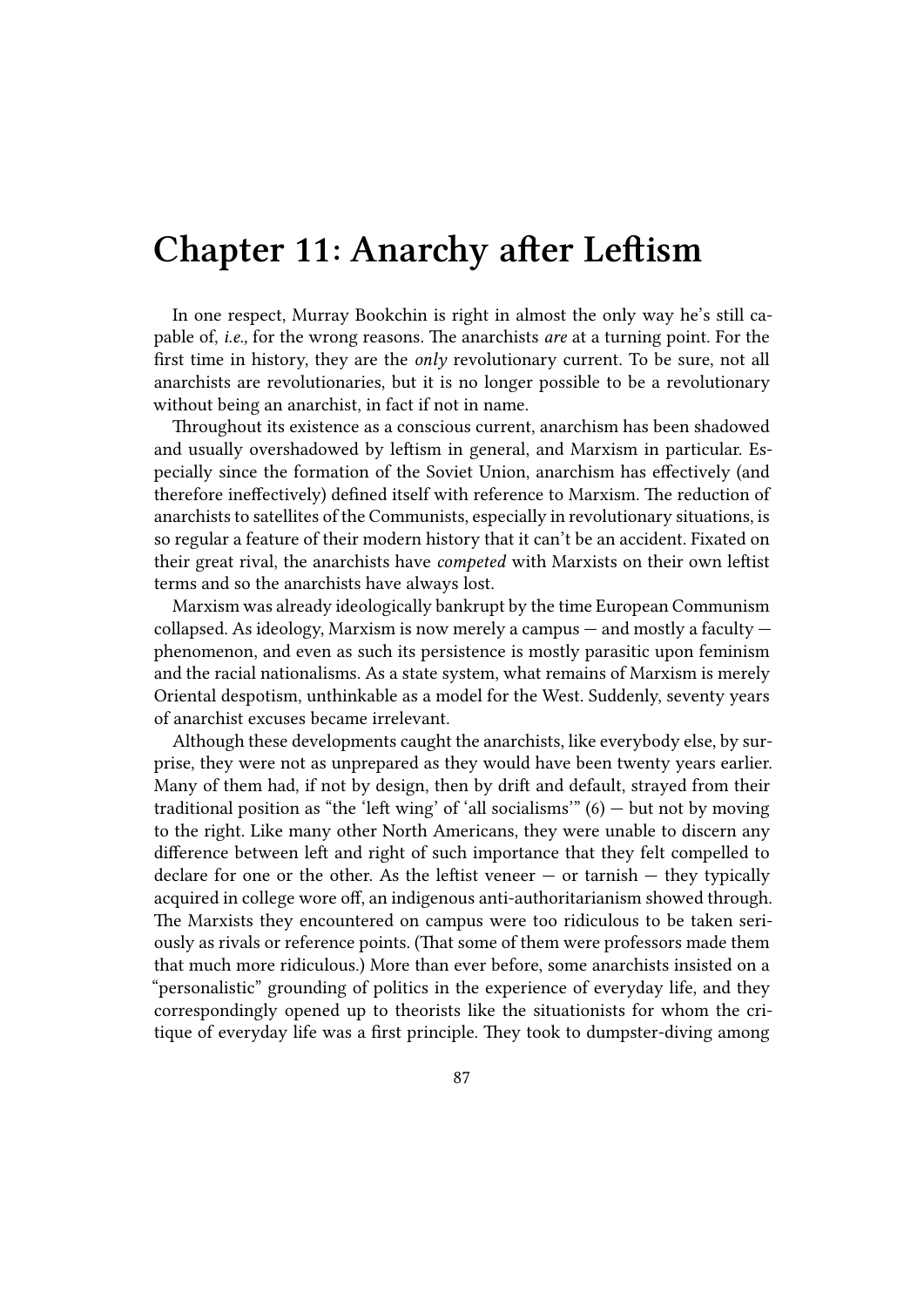the discards of doctrines and cultures to fashion, like a collage, recombinant worldpictures of their own. And if Nietzsche's definition is right — that man is the animal who laughs — then they recovered some of their humanity too.

Now I admit this picture is too rosy because it's not red enough. A fraction of North American anarchists, mostly syndicalists, remain out-and-out leftists. As such, they share the decline of the rest of the left. They no longer include any firstrate or even second-rate thinkers. Other pockets of anarchists act as auxiliaries of sub-leftist, particularist ideologies like feminism and Third World nationalism (including indigenism) — the larger hunks of wreckage from the New Left. These too have produced their logorrheics but nobody with anything to say. Many other anarchists retain vestiges of leftism (not always a bad thing). What's important is how many of them, whatever their lingering influences, simply aren't leftists any more. The Dean's jeremiad expresses his shock of recognition at this unprecedented state of affairs.

The precondition for any substantial increase in anarchist influence is for anarchists to make explicit and emphatic their break with the left. This does *not* mean placing the critique of the left at the center of analysis and agitation. On the contrary, that's always been a symptom of anarchism's satellite status. It is enough to identify leftism, as the occasion arises, as all it really is, a variant of hegemonic ideology — a loyal opposition — which was formerly effective in recuperating revolutionary tendencies. There's no reason for anarchists to inherit an accursed share of the left's unpopularity. Let's make our *own* enemies.

And our own friends. Since there really is something anarchist about some popular tendencies, we should try to make some anarchist tendencies popular. Certain anarchist themes both old and new resonate with certain widespread attitudes. It isn't necessarily elitist or manipulative to circulate the proposition that anarchism explicates and elaborates various inchoate anti-authoritarian tendencies. This can be done in an imperialistic and opportunistic fashion, but I believe it can also be done, judiciously, in good faith. If we're mistaken, no harm done, we just won't go over very well, something we're used to. Many people will surely shrink, at least initially, from drawing the anarchist conclusions we suggest their own attitudes and values tend toward. Then again, some others may not, not even initially  $$ especially the young.

Besides, making converts is not the only purpose of anarchist agitprop. It may also enlarge the chokingly constricted range of North American political discourse. We may never bring most of the intelligentsia over, but we can soften them up. We can reduce some of them to sympathizers, to what the Stalinists called fellow travellers, to what Lenin called useful idiots. They will traduce our ideas but also, in some mutilated form, send them around and legitimate them in the sense that they are to be taken seriously. And in so doing they will weaken their own power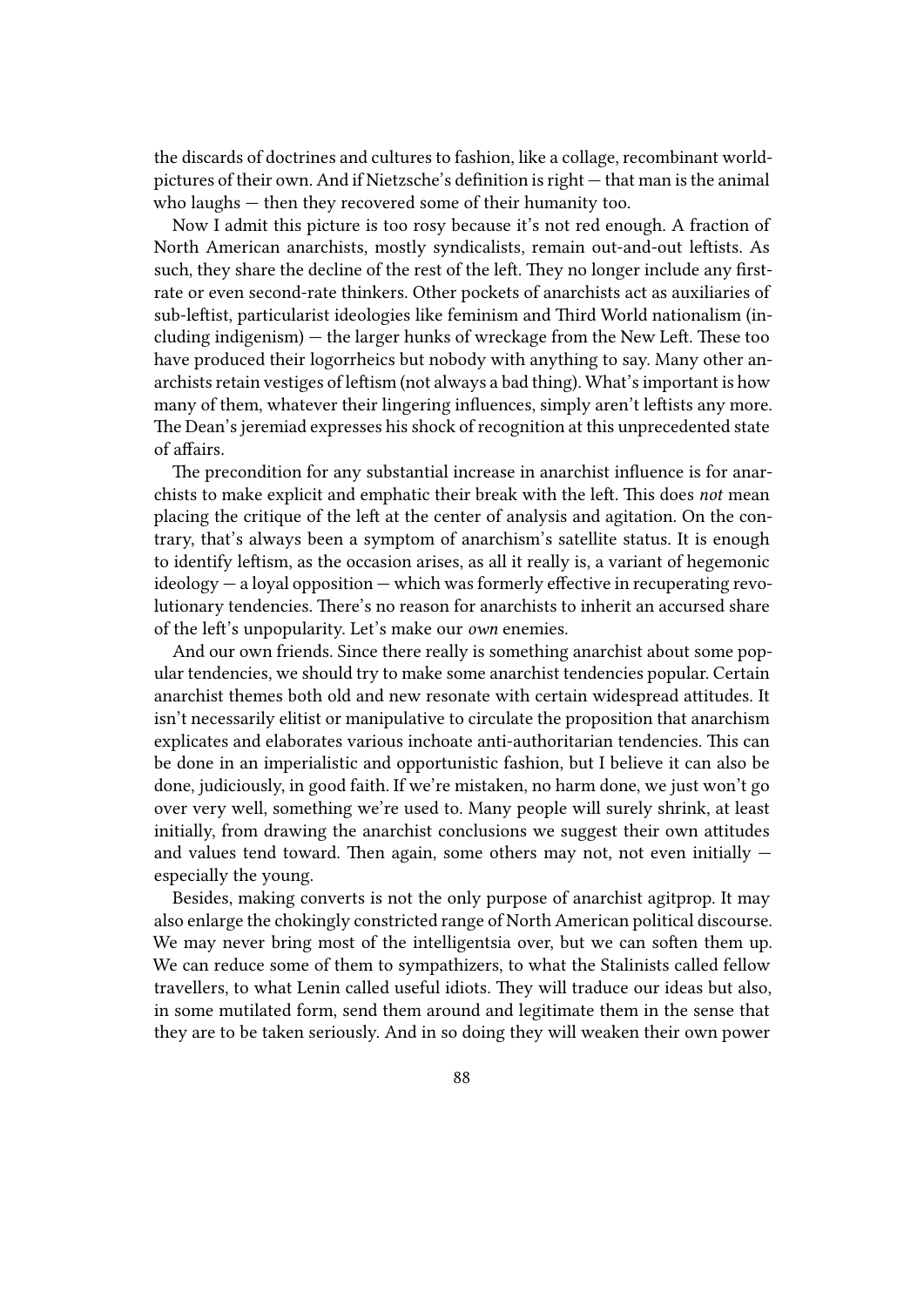to counter them if and when these ideas are taken seriously enough to be acted upon by those who understand them.

Americans (and undoubtedly others, but I'll stick with the American context Bookchin addresses) really are in a certain sense "anarchistic." I'm not going to pretend, like David De Leon (1978), that there is something innately and immemorially anarchist about Americans. Our beliefs and behavior have long been otherwise in important respects. Most contemporary American anarchists and other radicals  $-$  and I include myself here  $-$  have been consciously and conspicuously anti-American. In college, I majored in history, but I took courses only in European history, because Europeans had a revolutionary heritage which we Americans (I assumed) did not. Much later I learned that Americans have at times been much more revolutionary (and so, to me, more interesting) than I originally supposed. While this discovery didn't transform me into a patriot, as my anti-Gulf War activities demonstrate (Black 1992: ch. 9), it did kindle a sympathetic interest in American history which I am still pursuing. Anarchy is at once very much an elaboration of certain American values and at the same time antithetical to certain others. So it makes no sense for American anarchists to be pro-American *or* anti-American. They should be themselves  $-$  their one indisputable area of expertise  $-$  and see what that leads to.

Post-leftist anarchy is positioned to articulate — not a program — but a number of revolutionary themes with contemporary relevance and resonance. It is, unlike Bookchinism, unambiguously anti-political, and many people are anti-political. It is, unlike Bookchinism, hedonistic, and many people fail to see why life is not to be lived enjoyably if it is to be lived at all. It is, unlike Bookchinism, "individualistic" in the sense that if the freedom and happiness of the individual — *i.e.,* each and every really existing person, every Tom, Dick and Murray — is not the measure of the good society, what is? Many people wonder what's wrong with wanting to be happy. Post-leftist anarchy is, unlike Bookchinism, if not necessarily rejective, then at least suspicious of the chronically unfulfilled liberatory promise of high technology. And maybe most important of all is the massive revulsion against work, an institution which has become less and less important to Bookchin at the same time it's become more and more important, and oppressive, to people outside academia who actually have to work. Most people would rather do less work than attend more meetings. Which is to say, most people are smarter, and saner, than Murray Bookchin is. Post-leftist anarchists mostly don't regard our times onedimensionally, as either a "decadent, bourgeoisified era" (1) of "social reaction" (9) *or* as the dawning of the Age of Aquarius. They tend toward pessimism, but not usually as much as the Dean does. The system, unstable as ever, never ceases to create conditions which undermine it. Its self-inflicted wounds await our salt. If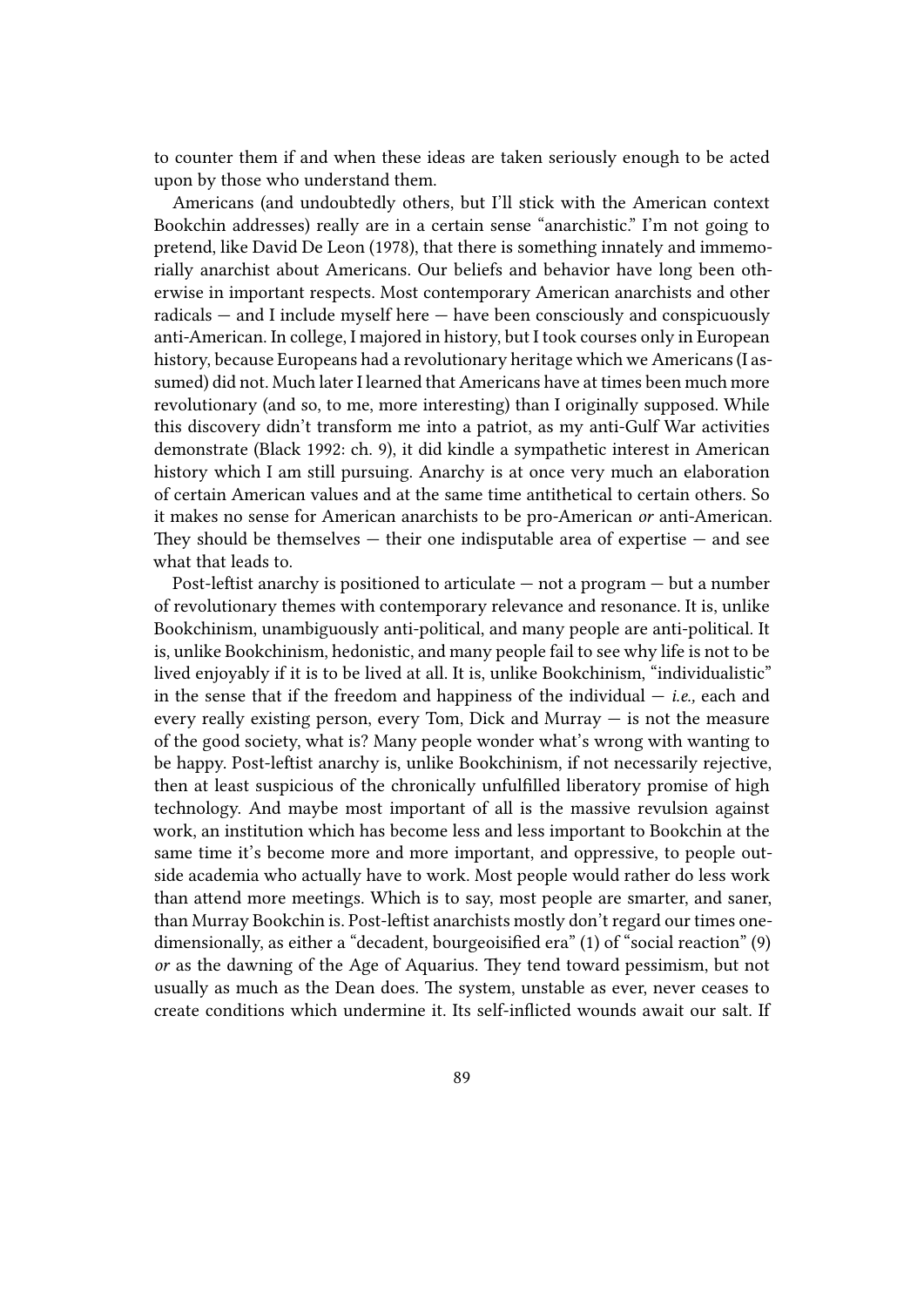you don't believe in progress, it'll never disappoint you and you might even *make* some progress.

In some particulars,  $-$  as I've come to appreciate, somewhat to my surprise, in writing this essay, — traditional anarchist themes and practices are more attuned to popular predilections than ever before. Most Americans have joined them, for instance, in abstention from elections, and they just might be interested in the anarchists' reasons. Class conflict at the point of production holds little interest for campus-based Bookchinist-Arendtist civilogues, but means much to post-college workers reduced, for the duration, to the degradation they briefly thought they'd escaped by graduating from high school. Now they must work to pay off the loans that financed an interval of relative freedom (a Temporary Autonomous Zone, as it were) such as they may never enjoy again, no matter how much they earn. They may have learned just enough along the way to question whether life has to be this way.

But the new themes of the New Anarchism, or, better yet, the New Anarchisms also have popular appeal — not because they pander to prevalent illusions but because they pander (and why not?) to prevalent *dis*illusions. With technology, for instance. A *political* critique of technology may make a lot of sense to the tenders of high technology who have not experienced anything of its liberatory potential as so often promised but never delivered by the progressives, by the Marxists, syndicalists, Bookchinists and other technocrats. At the very least, trickle-down techno-liberation is as fraudulent as trickle-down enrichment through supply-side economics (make the already rich so much richer that some crumbs are bound to fall from their table). Computer programming is, if more interesting, little more liberatory than data entry, and the hours are longer. There's no light at the end of the carpal tunnel.

With whatever elements the New Anarchisms are compounded and whatever their fortunes will be, the old anarchism — the libertarian fringe of the Left That Was — is finished. The Bookchinist blip was a conjunctural quirk, an anomalous amalgam of the old anarchism and the New Left to which the Dean-to-be fortuitously added a little pop ecology and (this part passed unnoticed for far too long) his weird city-statist fetish. Now Bookchin belatedly bumbles forth as the defender of the faith, that old-time religion. Anarchism-as-Bookchinism was a confusionist episode even he, its fabricator, seems to be in haste to conclude.

If the word "decadence" means anything, *Social Anarchism or Lifestyle Anarchism* is an exercise in decadence, not to mention an exercise in futility. If the word means anything, it means a deterioration from a previous higher level of accomplishment — it means doing worse what was formerly done better. In that sense, the New Anarchisms of the "lifestyle anarchists" cannot be decadent, for what they are doing is at best, something better, and at worst, something different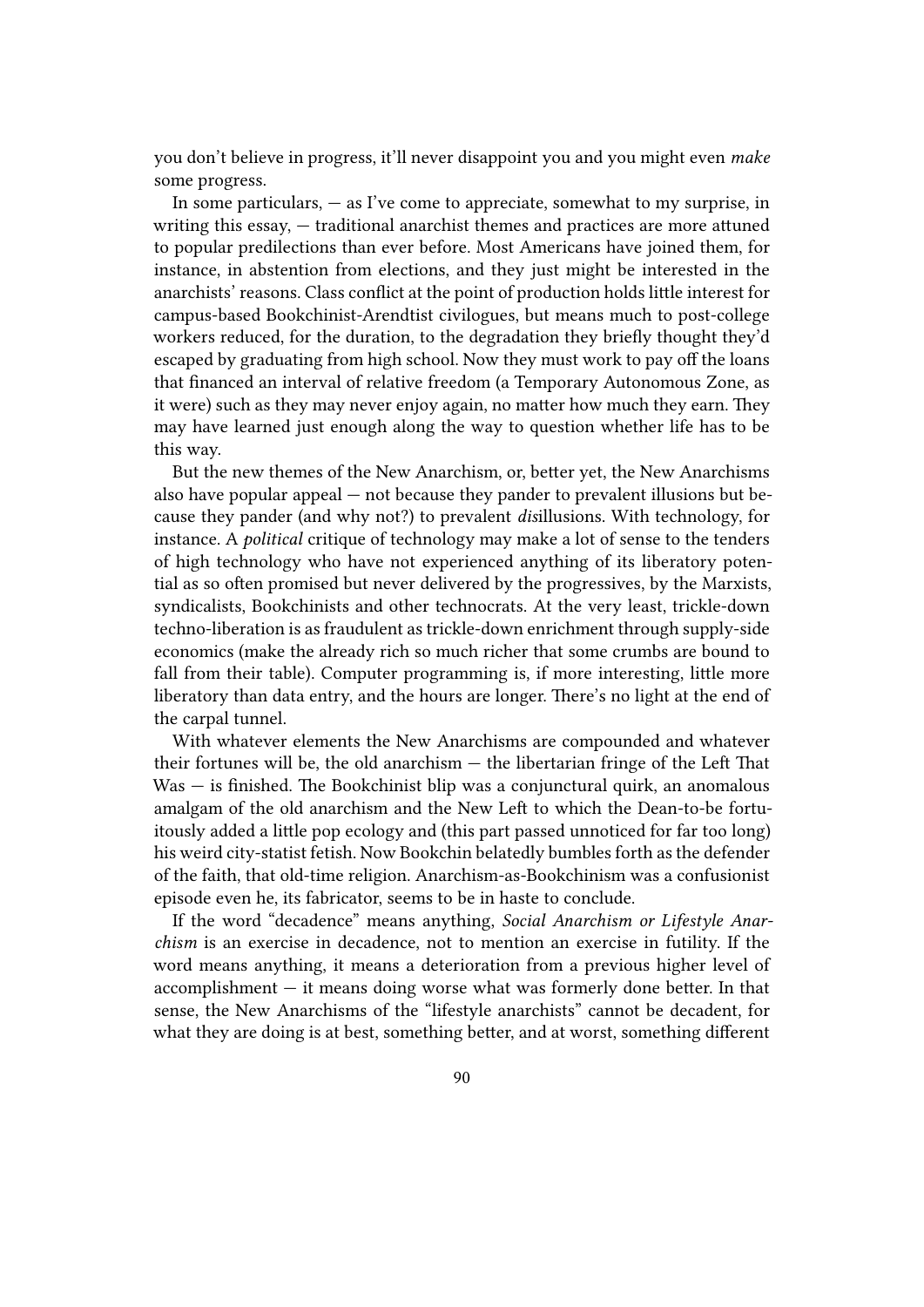from what the old-style left-wing anarchists did. Bookchin is not even doing what Bookchin once did, if never very well, then at least a lot better.

Within anarchism, what is taking place resembles what, in science, is known as a paradigm shift (Kuhn 1970). A paradigm is an overarching frame of reference, something broader than a theory (or ideology), which directs the development of thought for those belonging to a community of those operating within the paradigm. That this is a somewhat circular formulation its originator admits (*ibid.:* 176), but truth *is* circular, an inescapable hermeneutic circle but one whose diameter we can widen along with our perspectives. The details and, for that matter, the deficiencies of Kuhn's much-discussed model of scientific theory and practice need not detain us here (although I commend them to anarchists capable of more muscular thinking than Bookchin and most other anarcho-eggheads are up for). Here I'm drawing attention to just two aspects of this historical approach to explaining theoretical thinking which I find suggestive.

The first is the notion of "normal science," which refers to the everyday practice of workaday scientists: the working-out of the implications of the prevailing paradigm. Newton's physics, for instance, kept observational astronomers and experimental physicists happy, or at least busy, for over two hundred years: it assigned them problems to solve and criteria for what counted as solutions to those problems.

The classical anarchism of Godwin, Proudhon, Bakunin and especially Kropotkin may be thought of as the original anarchist political paradigm. For all their differences, together they furnished many answers and a context for developing many more. Later figures like Malatesta, Goldman, Berkman, the anarchosyndicalists, and the intellectuals writing for *Freedom* in effect engaged in "normal anarchism" — in restating, elaborating, updating and in details amending the paradigm. Men like Herbert Read, George Woodcock, Alex Comfort and Paul Goodman worked within this tradition in the inclement climate of the '40s and '50s. In characterizing their activity as derivative I am by no means denigrating it, or them. Precisely because the classical paradigm was rich in potential, intelligent anarchists have drawn fresh insights from it by applying it to changing  $20<sup>th</sup>$ -century developments. But the developments have long since outstripped the paradigm. Too many "anomalies," as Kuhn calls them, have appeared to be reconciled with the paradigm without increasing strain and a deepening sense of artificiality. Classical anarchism, like leftism in general, is played out. Murray Bookchin, whom some anarchists once mistook for the first theorist of a new anarchist paradigm, has now come forth explicitly as the last champion of the old one, the anarchist tail of what he calls the Left That Was.

One other suggestive feature of Kuhn's argument is his account of how, on the ground, the supplanting of one paradigm by another actually takes place: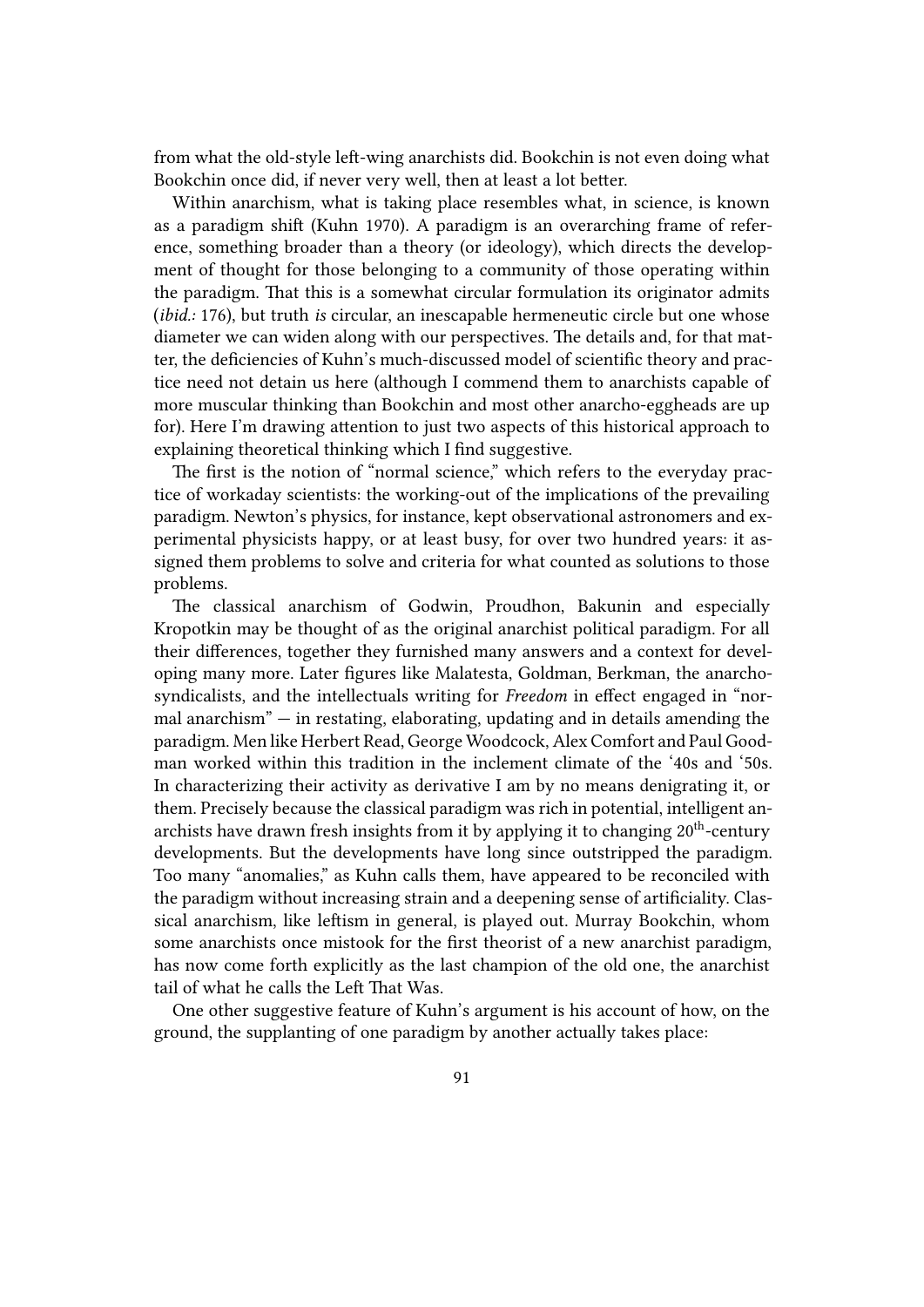When, in the development of a natural science, an individual or group first produces a synthesis able to attract most of the *next generation's practitioners* [emphasis added], the older schools gradually disappear. In part their disappearance is caused by their members' conversion to the new paradigm. But there are always some men who cling to one or another of the older views, and they are simply read out of the profession, which thereafter ignores their work (Kuhn 1970: 18–19).

Kuhn goes on to explain that this may involve intransigent individuals, "more interesting, however, is the endurance of whole schools in increasing isolation from professional science. Consider, for example, the case of astrology, which was once an integral part of astronomy" (*ibid.:* 19 n. 11).

Not to pretend that anarchism is a science — such a pretense is itself a part of the obsolete paradigm — but the analogy is illuminating. As Bookchin admits, and deplores, "thousands" of anarchists, "the next generation's practitioners" of anarchism, are increasingly abandoning social anarchism for lifestyle anarchism. Some of the older school's practitioners convert, as has indeed happened. Other onceprominent figures, as Kuhn noticed (*ibid.),* marginalize themselves as the Dean has now done. And to clinch the comparison, what were once "integral parts" of anarchism are on the verge of splitting off on their own as did astrology from astronomy so as to have any hope of surviving at all. Bookchinism, "social ecology," was never an integral part of anarchism, for all the Dean's efforts to make it so. If it persists awhile after the Dean's demise, social ecology/anarchism will bear about the same relationship to the new anarchism as astrology to astronomy.

As will, I expect, the dwindling anarcho-leftist fundamentalisms. Of these there would seem to be only three. The first is the supposed pure-and-simple anarchism of, say, Fred Woodworth of *The Match!* or the late unlamented Bob Shea. The inherent improbability of a socially and economically agnostic anarchism — let's abolish the state and later sort out the trifling details, such as our way of life  $-$  as well as the sheer crackpotkinism of its vestigial devotees (Black 1994: 42–44) relegate this fundamentalism to imminent oblivion. Even Bookchin would be embarrassed to be associated with it. A Marxist is capable of many errors and many horrors, and usually commits some, but one thing a Marxist cannot be indifferent to is political economy and the social relations of production.

The second obsolete anarcho-leftism is anarcho- syndicalism. Although it is a workerist ideology, its few working-class adherents are elderly. Although it is by definition a union-oriented ideology, there is no perceptible syndicalist presence in any union. A syndicalist is more likely to be a professor than a proletarian, more likely to be a folk singer than a factory worker. Organizers on principle, syndicalists are disunited and factionalized. Remarkably, this dullest of all anarchisms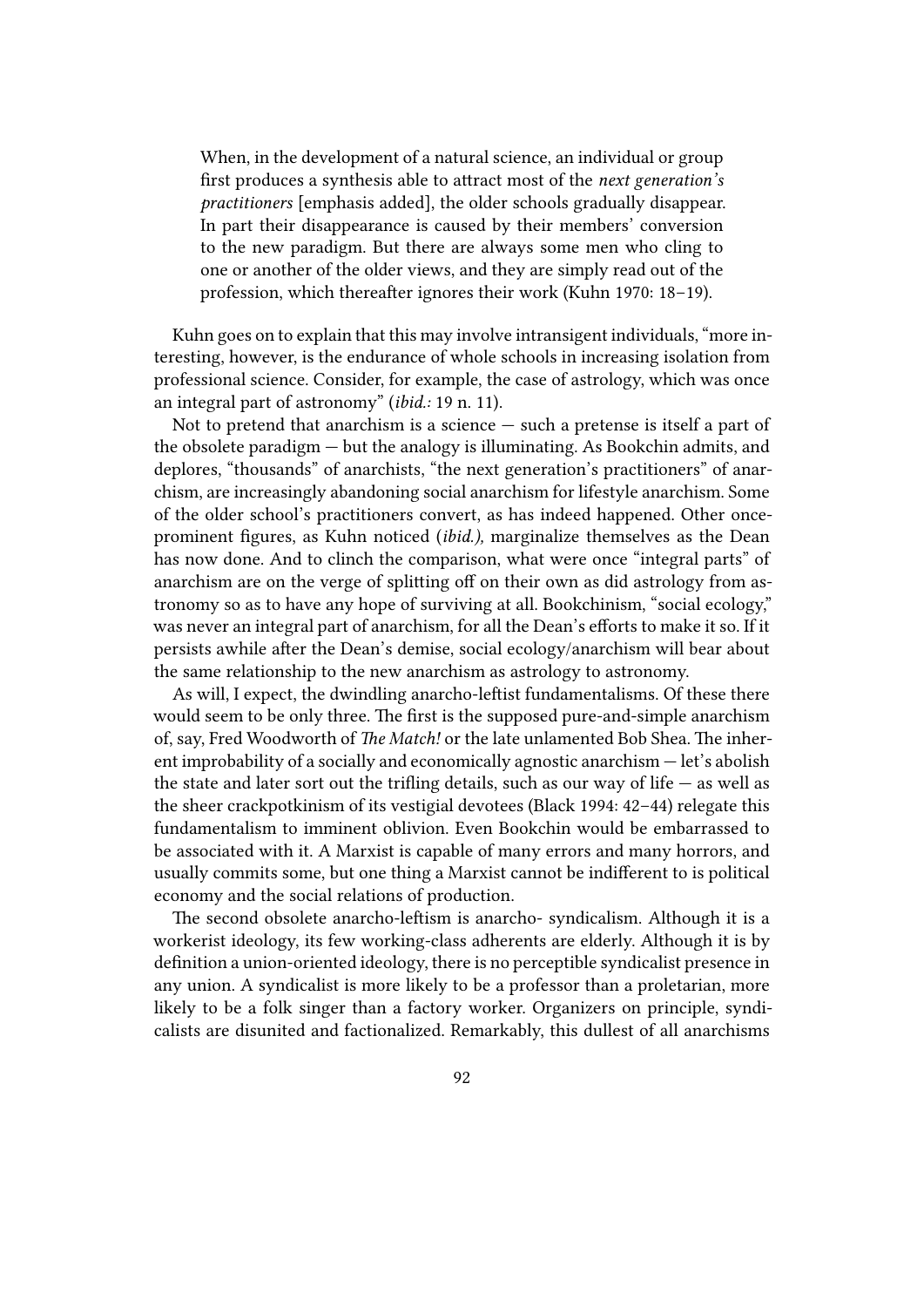attracts some of the most irrational and hysterical adherents. Only a rather small minority of North American anarchists are syndicalists. Syndicalism will persist, if at all, as a campus-based cult in increasing isolation from the main currents of anarchism.

The third anarcho-leftism is anarcho-feminism. The category is, I admit, questionable. So-called radical feminism is leftist in origin but extreme right-wing in ideology (Black 1986: 133–138; Black 1992: 195–197). Separatist in tendency and sometimes in principle, anarcho-feminism is oriented much more toward statist feminism than anarchism. It is already well on its way toward encapsulation and isolation from the anarchisms. The feminist presence in anarchism is more apparent than real. Many anarchist women call themselves feminists from force of habit or because they think that by not so identifying themselves they somehow undermine those women who do. But there is little if anything distinctively feminist, fortunately, in the anarchism of most nominal anarcho-feminists. Feminism is so obviously an Establishment ideology and so remote from its (largely mythical) radical roots that its affirmation by anarchists will become ever more perfunctory. Like leftism, feminism is a needless liability for anarchists.

There is life after the left. And there is anarchy after anarchism. Post-leftist anarchists are striking off in many directions. Some may find the way — better yet, the ways — to a free future.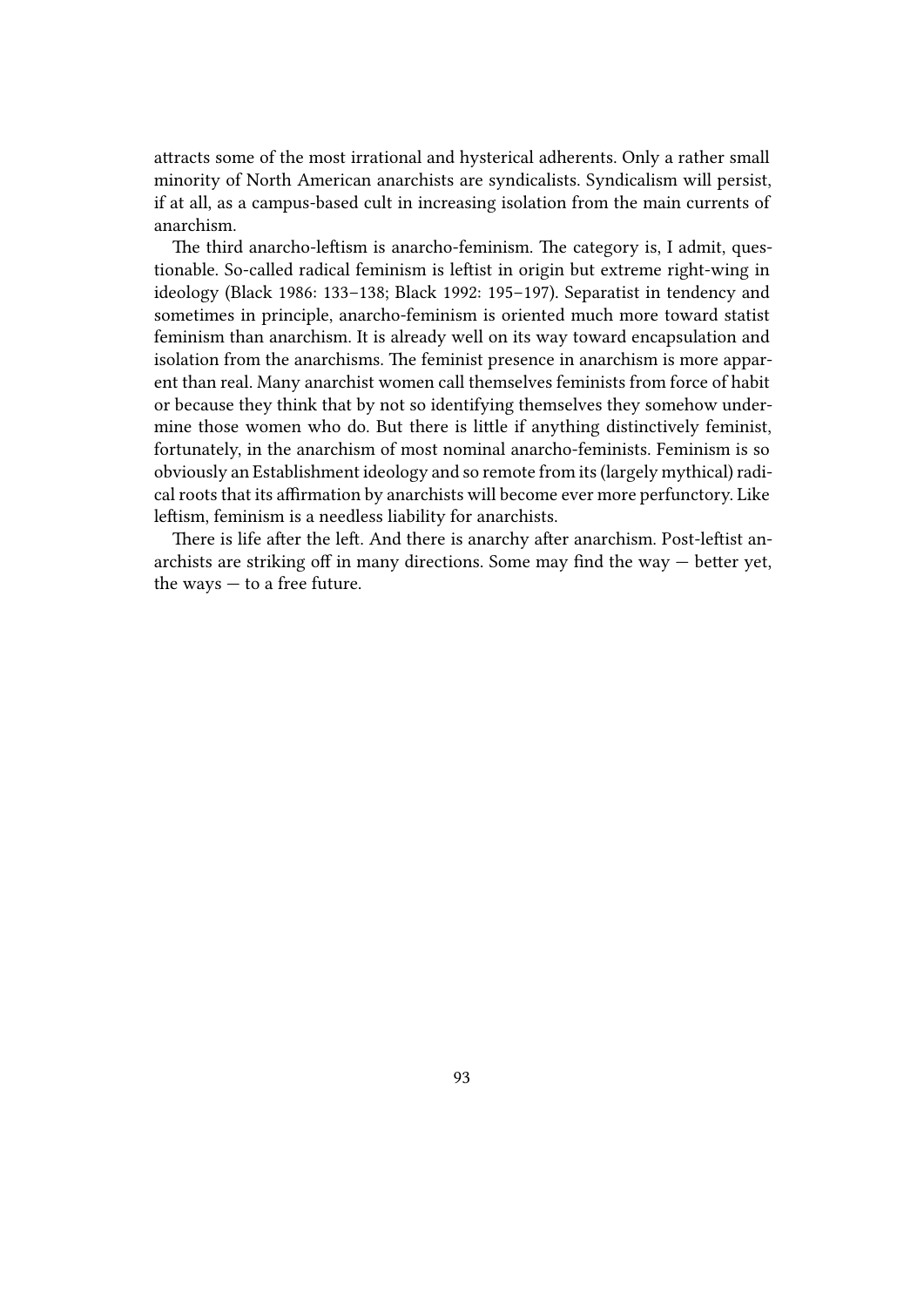### **References**

Adams, Robert M. (1983). *Decadent Societies.* San Francisco, CA: North Point Press

Adorno, Theodor W. (1990). "Punctuation Marks." *The Antioch Review* (Summer): 300–305

Andrieux, Maurice (1972). *Daily Life in Venice in the Time of Casanova.* New York & Washington, DC: Praeger Publisher

[Anonymous] (1988). Review of *The Rise of Urbanization and the Decline of Citizenship,* by Murray Bookchin. *Orbis: A Journal of World Affairs* 32 (Fall): 628

[Anonymous] (1996). Review of *Social Anarchism or Lifestyle Anarchism: An Unbridgeable Chasm,* by Murray Bookchin. *Green Anarchist* 42 (Summer): 22–23

Ansell-Pearson, Keith (1994).*An Introduction to Nietzsche as Political Thinker: The Perfect Nihilist.* Cambridge: Cambridge University Press

Apter, David E., & James Joll, eds. (1972). *Anarchism Today.* Garden City, NY: Anchor Books

Arendt, Hannah (1958). *The Human Condition.* Chicago, IL & London: University of Chicago Press

Avrich, Paul (1984). *The Haymarket Tragedy*. Princeton, NJ: Princeton University Press

Babbie, Earl (1992). *The Practice of Social Research*. Sixth Edition. Belmont, CA: Wadsworth Publishing Company

Bailyn, Bernard (1992). *The Ideological Origins of the American Revolution.* Enlarged Edition. Cambridge: Harvard University Press

Bakunin, Michael (1990). *Statism and Anarchy.* Edited by Marshall Shatz. Cambridge: Cambridge University Press

Beals, Ralph L. (1969). *Politics of Social Research: An Inquiry into the Ethics and Responsibilities of Social Scientists.* Chicago, IL: Aldine Publishing Company

Benbow, William (n.d.). *Grand National Holiday and Congress of the Productive Classes.* Edited by SA. Bushell. London: Pelagian Press

Bey, Hakim (1991). *T.A.Z.: The Temporary Autonomous Zone, Ontological Anarchism, Poetic Terrorism.* Brooklyn, NY: Autonomedia

Binford, Lewis R., & W.J. Chasto, Jr. (1976). "Nunamiut Demographic History: A Provocative Case." In Zubrow (1976), pp. 63–143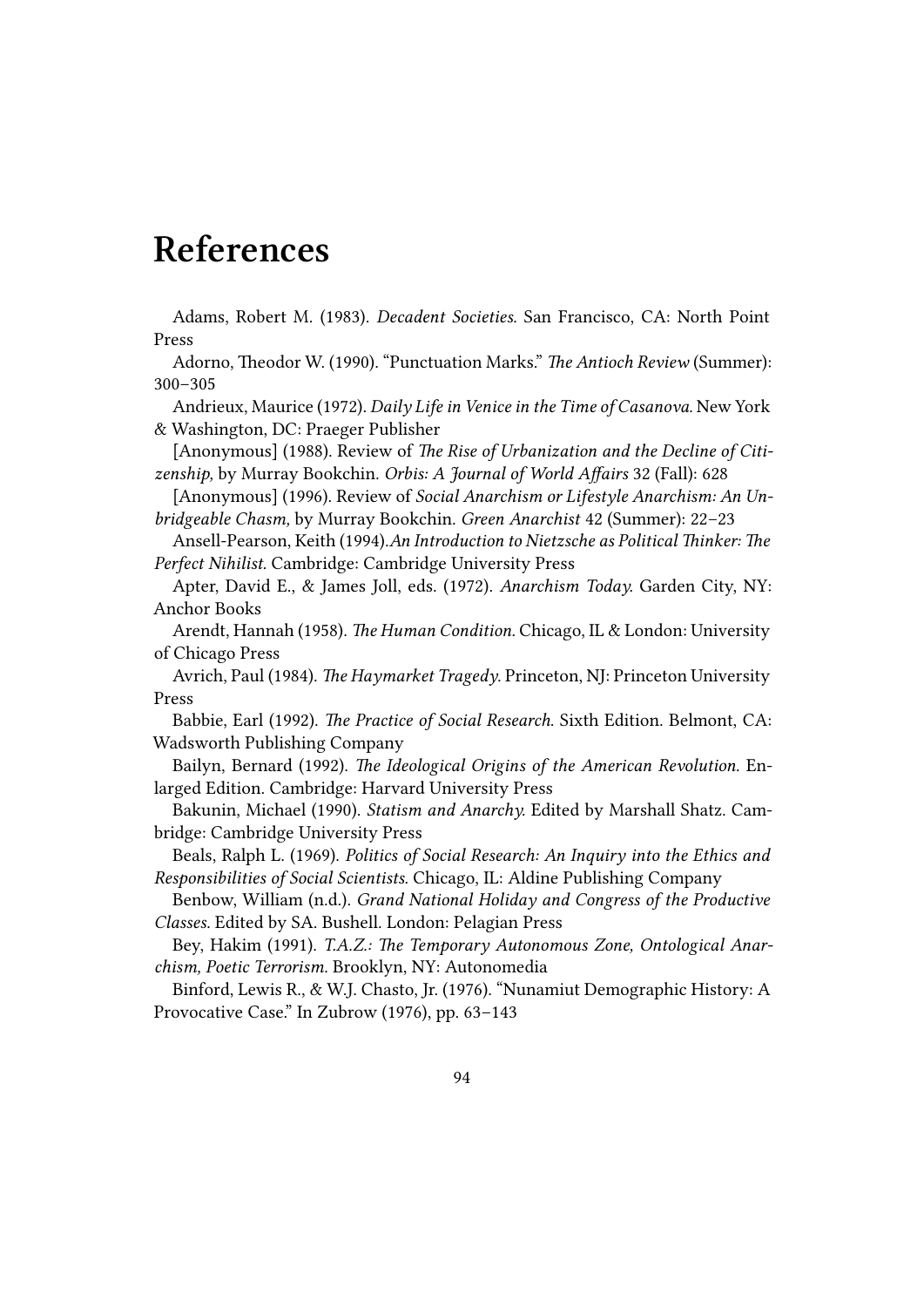Binford, Sally R. (1968). "Ethnographic Data and Understanding the Pleistocene." In Lee & DeVore (1968a), pp. 274–275

Black, Bob (1986). *The Abolition of Work and Other Essays.* Port Townsend, WA: Loompanics Unlimited

— (1992). *Friendly Fire.* Brooklyn, NY: Autonomedia

— (1994). *Beneath the Underground.* Portland, OR: Feral House

— (1996a). "Technophilia, An Infantile Disorder." *Green Anarchist* 42 (Summer): 13–15

— (1996b). "What's Wrong With This Picture?" *Exquisite Corpse* 57: 43–45

— (1996c). Unpublished review of *Grand National Holiday and Congress of the Productive Classes*, by William Benbow

— (1996d). "Zero Work." *Small Magazine Review* 28(6) (June): 22

— , & Mike Gunderloy (1992). "Neo-Individualism Reconsidered." In Black (1992), pp. 199–201

— , & Adam Parfrey, eds. (1989). *Rants and Incendiary Tracts: Voices of Desperate Illumination, 1558 to Present.* New York: Amok Press & Port Townsend, WA: Loompanics Unlimited

Black, Robert C. [Bob Black] (1985). "The Heavenly City of the 20<sup>th</sup>-Century Political Philosopher: Walzer on Judging." *Legal Studies Forum* 9(3): 259–279

Blainey, Geoffrey (1976). *Triumph of the Nomads: A History of Aboriginal Australia*. Woodstock, NY: Overlook Press

Bolloten, Burnett (1991). *The Spanish Civil War*. Chapel Hill, NC: University of North Carolina Press

Bookchin, Murray (1970). "The Youth Culture: An Anarcho- Communist View." In *Hip Culture: Six Essays on Its Revolutionary Potential* (New York: Times Change Press), pp. 51–63

— (1971). *Post-Scarcity Anarchism.* Berkeley, CA: The Ramparts Press

— (1974). *The Limits of the City*. New York: Harper & Row Colophon Books

— (1977). *The Spanish Anarchists: The Heroic Years, 1868–1936*. New York: Free Life Editions, 1977

— (1979). "Marxism as Bourgeois Sociology." *Our Generation* 13(3) (Summer): 21– 28

— (1982). *The Ecology of Freedom: The Emergence and Dissolution of Hierarchy.* Palo Alto, CA: Cheshire Books

— (1987a). *The Rise of Urbanization and the Decline of Citizenship.* San Francisco, CA: Sierra Club Books

— (1987b). "Thinking Ecologically: A Dialectical Approach." 18(2) *Our Generation* (March): 3–40

— (1989). *Remaking Society.* Montreal, Canada & New York: Black Rose Books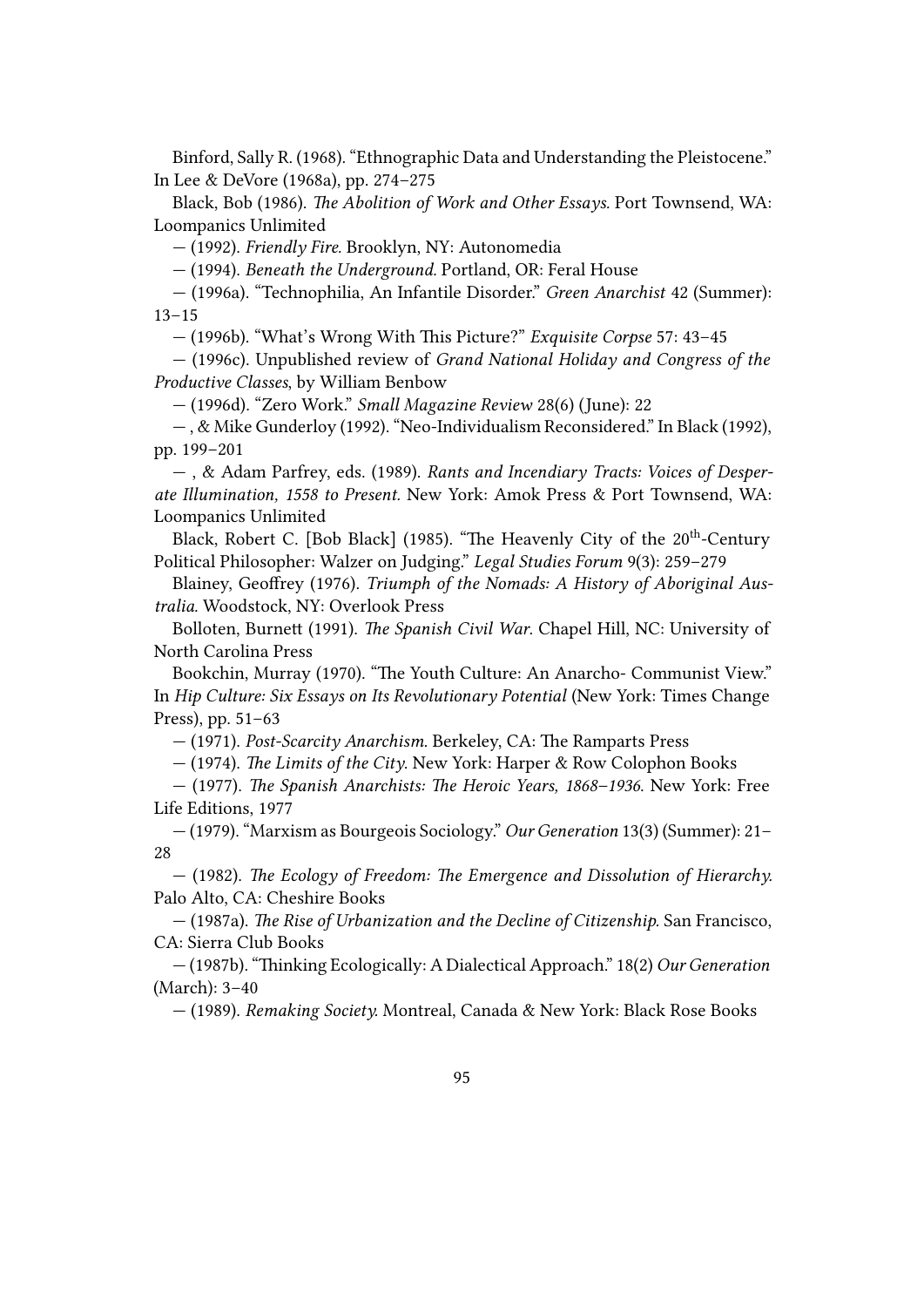— (1990). "Radical Politics in an Era of Advanced Capitalism." *Our Generation* 21(2) (June): 1–12

— (1991). *Ecology of Freedom: The Emergence and Dissolution of Hierarchy.* Revised Edition. Montreal, Canada: Black Rose Books

— (1994). *To Remember Spain: The Anarchist and Syndicalist Revolution of 1936.* Edinburgh, Scotland & San Francisco, CA: AK Press

— (1996). "Anarchism: Past and Present." In Ehrlich (1996), pp. 19–30

Boyd, Robert, & Peter J. Richerson (1993). "Culture and Human Evolution." In Rasmussen (1993), pp. 119–134

Borkenau, Franz (1963). *The Spanish Cockpit.* Ann Arbor, MI: University of Michigan Press, Ann Arbor Paperbacks

Brademas, Stephen John (1953). "Revolution and Social Revolution: A Contribution to the History of the Anarcho-Syndicalist Movement in Spain: 1930–1937." Ph.D dissertation, University of Oxford

Bradford, George (1996). "Media: Capital's Global Village." In Ehrlich (1996), pp. 258–271

Broué, Pierre, & Émile Témime (1972). *The Revolution and the Civil War in Spain.* Cambridge: MIT Press

Brown, L. Susan (1993). *The Politics of Individualism: Liberalism, Liberal Feminism and Anarchism*. Montreal, Canada: Black Rose Books

— (1995). "Does Work Really Work?" *Kick It Over* 35: 14- 17

Camatte, Jacques (1995). *This World We Must Leave and Other Essays* . Edited by Alex Trotter. Brooklyn, NY: Autonomedia

Clark, John (1982). Review of *Toward an Ecological Society,* by Murray Bookchin. *Our Generation* 18(2) (Summer): 52–59

— (1984). *The Anarchist Moment: Reflections on Culture, Nature and Power*. Montreal, Canada: Black Rose Books

— (1990). "Bookchin, Murray (b. 1921)." *Encyclopedia of the American Left,* ed. Mari Jo Buhle, Paul Buhle & Dan Georgakas. New York & London: Garland Publications

Cohen, Mark N. (1987). "The Significance of Long-Term Changes in Human Diet and Food Economy." In Harris & Ross (1987), pp. 261–283

Cohen, M.N., & G.S. Armelagos, eds. (1984). *Paleopathology at the Dawn of Agriculture*. New York: Academic Press

Colbourn, H. Trevor (1965). *The Lamp of Experience: Whig History and the Intellectual Origins of the American Revolution.* Chapel Hill, NC: University of North Carolina Press

Conkey, Margaret W. (1984). "To Find Ourselves: Art and Social Geography of Prehistoric Hunter Gatherers." In Schrere (1984), pp. 253–276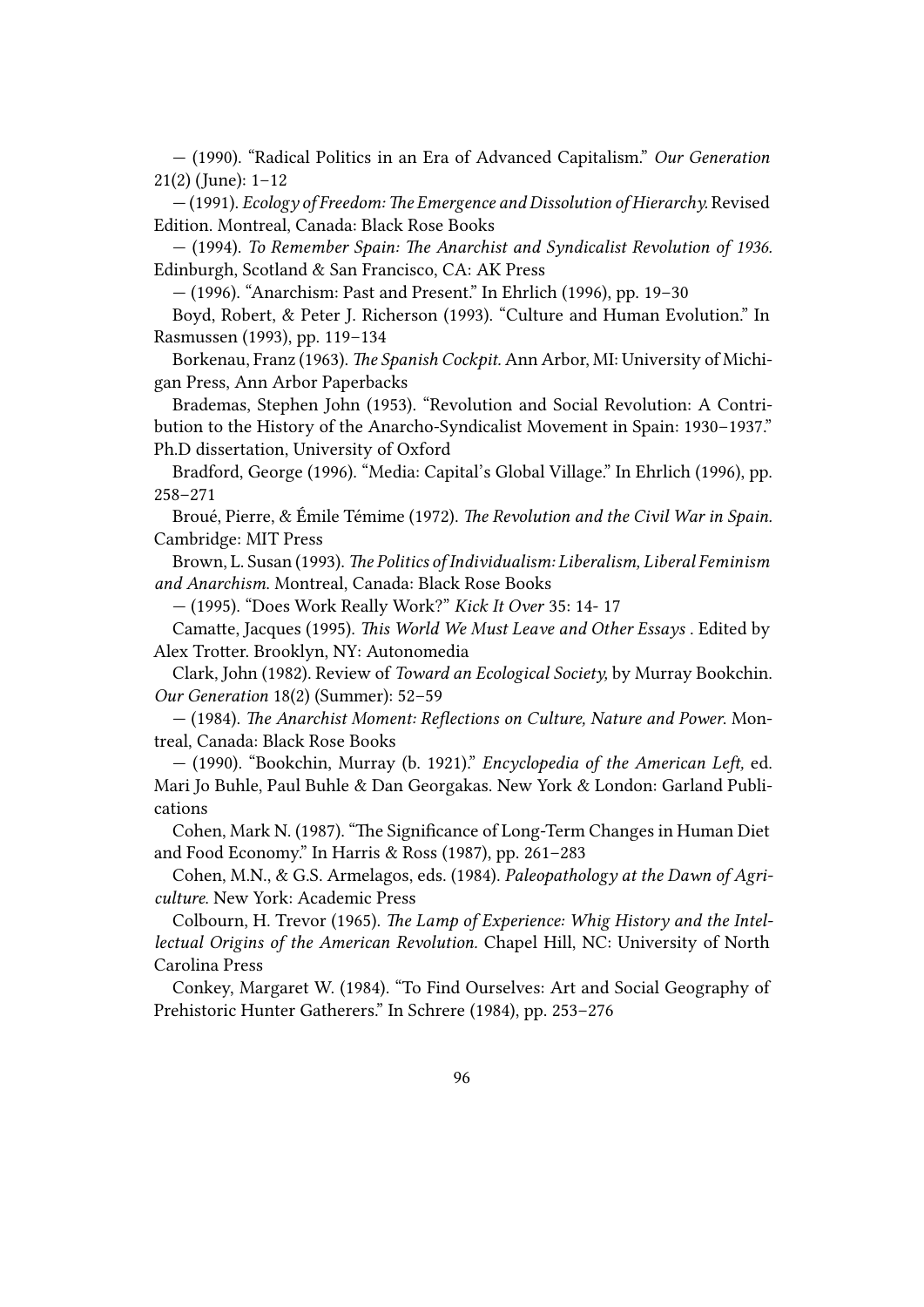Cooke, Jacob E., ed. (1961). *The Federalist.* Middletown, CT: Wesleyan University Press

Cowan, Ruth Schwartz (1974). "A Case Study of Technological Change: The Washing Machine and the Working Wife." In Hartman & Banner (1974), pp. 245– 253

— (1983). *More Work for Mother: The Irony of Household Technology from the Open Hearth to the Microwave*. New York: Basic Books

Dahl, Robert A. (1990). *After the Revolution: Authority in a Good Society.* Revised Edition. New Haven, CT & London: Yale University Press

Damas, David, ed. (1969). *Contributions to Anthropology: Band Societies.* Ottawa, Canada: National Museum of Canada

De Leon, David (1978). *The American as Anarchist: Reflections on Indigenous Radicalism.* Baltimore, MD & London: The Johns Hopkins University Press

— (1996). "For Democracy Where We Work: A Rationale for Self-Management" In Ehrlich (1996), pp. 192–210

Denbow, James R. (1984). "Prehistoric Herders and Foragers of the Kalahari: The Evidence for 1500 Years of Interaction." In Schrire (1984), pp. 175–193

Denevan, William (1992). "The Pristine Myth: The Landscape of the Americas in *1492" Annals of the Association of American Geographers* 82: 369–385

Dunn, Frederick L. (1968). "Epidemological Factors: Health and Disease in Hunter-Gatherers." In Lee & DeVore (1968a), pp. 221–228

Eckersley, Robyn (1989). "Divining Evolution: The Ecological Ethics of Murray Bookchin." *Environmental Ethics* 11(2) (Summer): 99–116

Ehrlich, Howard J., ed. (1996). *Reinventing Anarchy, Again.* Edinburgh, Scotland & San Francisco, CA: AK Press

Feyerabend, Paul (1975). *Against Method: Outline of an Anarchistic Theory of Knowledge*. London: NLB & Atlantic Highlands, NJ: Humanities Press

— (1987). *Farewell to Reason.* London & New York: Verso

Finlay, M.I. (1959). "Was Greek Civilisation Based on Slave Labour?" *Historia* 8: 145–164

— (1985). *Democracy Ancient and Modern.* Second Edition. London: The Hogarth Press

Flint, R.W., ed. (1972). *Marinetti: Selected Writings.* New York: Farrer, Straus & Giroux

For Ourselves (1983). *The Right to Be Greedy: Theses on the Practical Necessity of Demanding Everything.* Port Townsend, WA: Loompanics Unlimited

Fraser, Ronald (1979). *Blood of Spain: An Oral History of the Spanish Civil War.* New York: Pantheon

Gilman, Richard (1975). *Decadence.* New York: Farrer, Straus & Giroux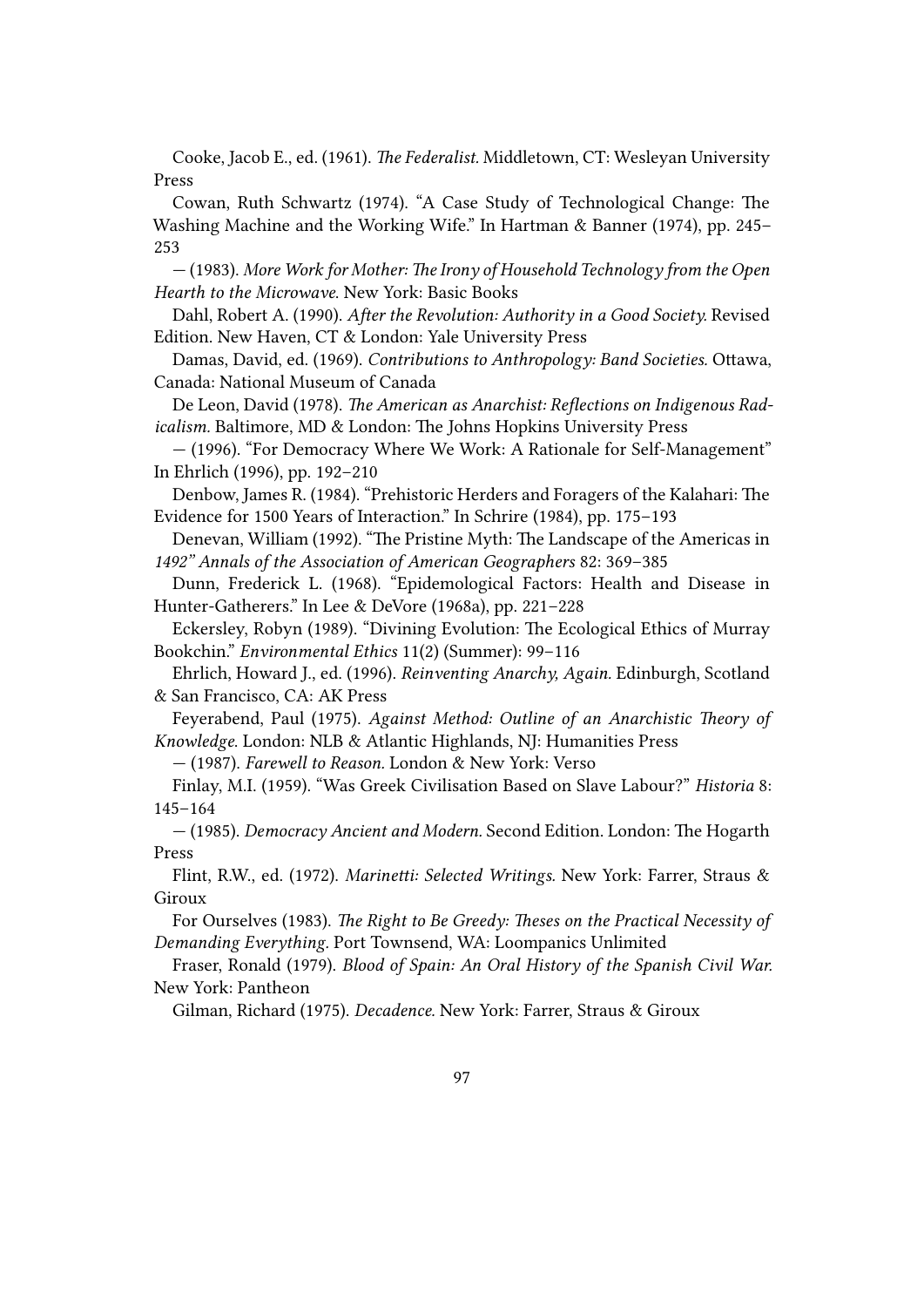Goddard College (1995). *1995 Off-Campus Catalog.* Plainfield, VT: Goddard College

— (1996). *Addendum to Off Campus Catalog.* Plainfield, VT: Goddard College

Goodman, Paul (1994). *Crazy Hope and Finite Experience: Final Essays of Paul Goodman.* Edited by Taylor Stoehr. San Francisco, CA: Jossey-Bass, Inc.

— , & Percival Goodman (1960). *Communitas: Means of Livelihood and Ways of Life.* Second Edition, Revised. New York: Vintage Books

Gordon, Robert J. (1984). "The !Kung in the Kalahari Exchange: An Ethnohistorical Perspective." In Schrire (1984), pp. 195–224

Gregg, Susan, ed. (1991). *Between Bands and States.* Carbondale, IL: Southern University of Illinois at Carbondale

Harris, Marvin, & Eric B. Ross, eds. (1987). *Food and Evolution: Toward a Theory of Human Food Habits.* Philadelphia, PA: Temple University Press

Hart, John M. (1978). *Anarchism and the Mexican Working Class, 1860–1931.* Austin, TX & London: U. of Texas Press

Hartman, Mary S., & Lois Banner, eds. (1974). *Clio's Consciousness Raised: New Perspectives on the History of Women.* New York: Harper & Row

Hastrup, Kirsten, & Peter Hervik, eds. (1994). *Social Experience and Anthropological Knowledge.* New York: Routledge

Hawkes, Kristen (1987). "How Much Food Do Foragers Need?" In Harris & Ross (1987), pp. 341–355

Herber, Lewis [Murray Bookchin] (1963). *Our Synthetic Environment*

— [Murray Bookchin] (1965). *Crisis in Our Cities.* Englewood Cliffs, N.J.: Prentice-Hall

Holton, Gerald (1993). *Science and Anti-Science.* Cambridge: Harvard University Press

Hughes, H. Stuart (1961). *Consciousness and Society: The Reorientation of European Social Thought, 1890–1930.* New York: Alfred A. Knopf

Hunnicutt, Benjamin Kline (1988). *Work Without End: Abandoning Shorter Hours for the Right to Work.* Philadelphia, PA: Temple University Press

Illich, Ivan (1981). *Shadow Work.* Boston, MA: Marion Boyars

Institute for Social Ecology (1996). *1996 Catalog.* Plainfield, VT: Institute for Social Ecology

Jarach, Lawrence (1996). "Manichean Anarchism or Dishonest Anarchism; Judging a Bookchin by His Cover-Ups." Unpublished review of *Social Anarchism or Lifestyle Anarchism* forthcoming in *Anarchy: A Journal of Desire Aimed*

Kelly, Robert C. (1991). "Sedantism, Sociopolitical Inequality, and Resource Fluctuations." In Gregg (1991), pp. 135–158

Knauft, Bruce M. (1987). "Divergence Between Cultural Success and Reproductive Success in Preindustrial Cities." *Cultural Anthropology* 2(1) (Feb.): 94–114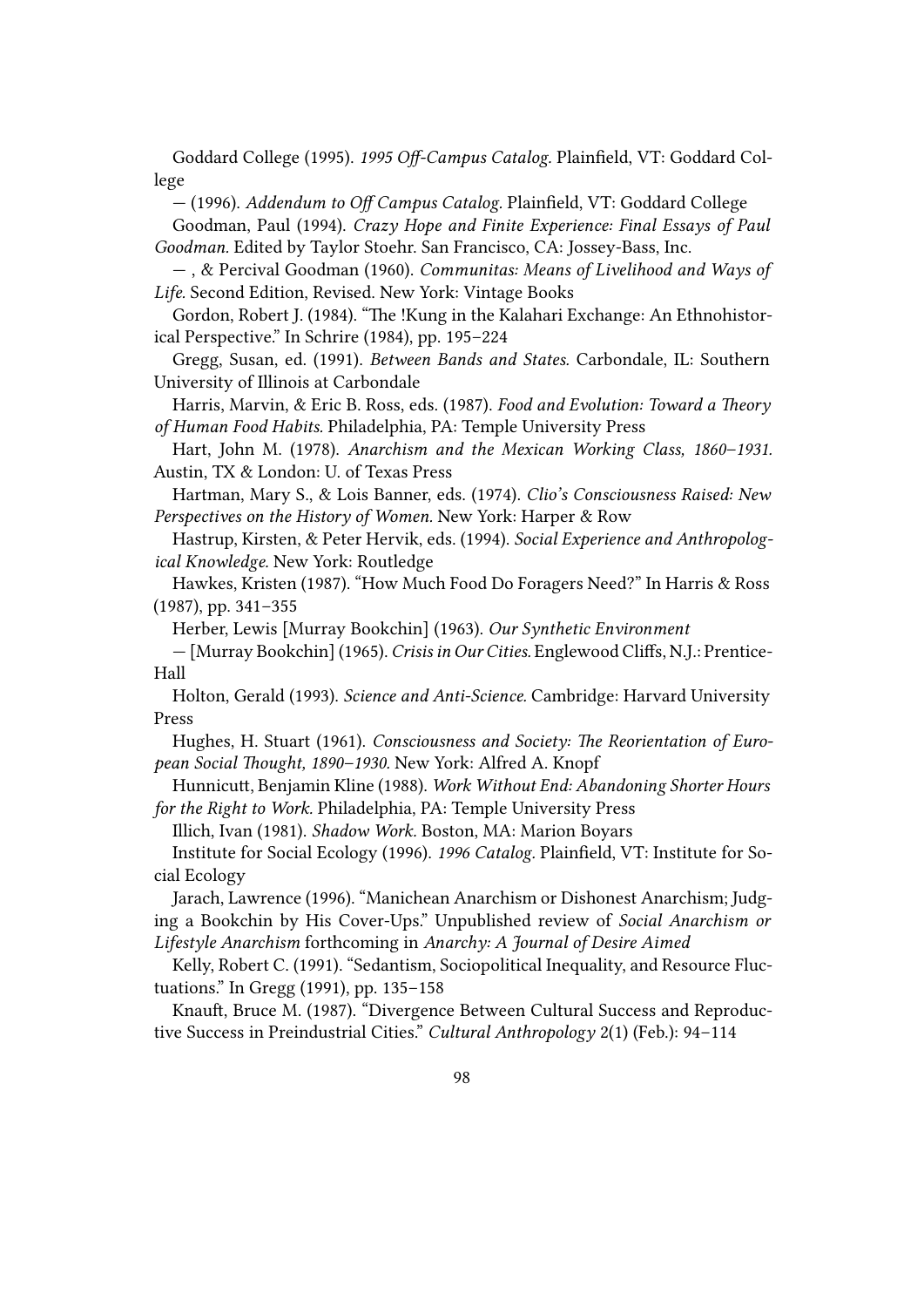Konner, Melvin, & Marjorie Shostak (1987). "Timing and Management of Birth Among the !Kung: Biocultural Interaction in Reproductive Adaptation." *Cultural Anthropology* 2(1) (Feb.): 11–28

Kropotkin, Pierre (1890). *The Place of Anarchism in Socialistic Evolution.* London: William Reeves

Kropotkin, Peter (1947). *Ethics: Origin and Development.* New York: The Dial Press

— (1990). "Preface" to *How We Shall Bring About the Revolution: Syndicalism and the Cooperative Commonwealth,* by Emile Pataud and Emile Pouget. In Pataud & Pouget (1990), pp. xxxi-xxxvii

— (1995). *The Conquest of Bread and Other Writings.* Edited by Marshall S. Shatz. Cambridge: Cambridge University Press

Kuhn, Thomas S. (1970). *The Structure of Scientific Revolutions*. Second Edition, Enlarged. Chicago, IL: University of Chicago Press

Lasswell, Harold (1958). *Politics: Who Gets What, When, How.* With Postscript. New York: Meridian Books

Lee, Richard Borshay (1968). "What Hunters Do for a Living, or, How to Make Out on Scarce Resources." In Lee & Devore (1968), pp. 30–48

— (1969). "!Kung Bushmen Subsistence: An Input-Output Analysis." In Vayda (1969), pp. 47–79

— (1979). *The !Kung San: Men, Women and Work in a Foraging Society.* Cambridge: Cambridge University Press

— , & Irven DeVore, eds. (1968a). *Man the Hunter.* Chicago: Aldine Publishing Company

— & Irven DeVore (1968b). "Preface." in Lee & DeVore (1968a), pp. vii-ix

— , & Irven DeVore (1968c). "Problems in the Study of Hunters and Gatherers." In Lee & DeVore (1968a), pp. 3–12

Legge, Anthony J., & Peter A. Rowley-Conwy (1987). "Gazelle Killing in Stone Age Syria." *Scientific American* 257(2) (August): 88–95

Lenin, V.I. (1940). "*Left-Wing" Communism, an Infantile Disorder: A Popular Essay in Marxian Strategy and Tactics.* (Little Lenin Library, Vol. 20.) N.Y.: International Publishers

— (1950). *Materialism and Empirio-Criticism: Critical Comments on a Reactionary Philosophy*. London: Lawrence and Wishart Ltd.

Lévi-Strauss, Claude (1962). *The Savage Mind*. Chicago, IL: University of Chicago Press & London: Weidenfeld and Nicholson

Lowie, Robert H. (1963). *Indians of the Plains*. Garden City, NY: The Natural History Press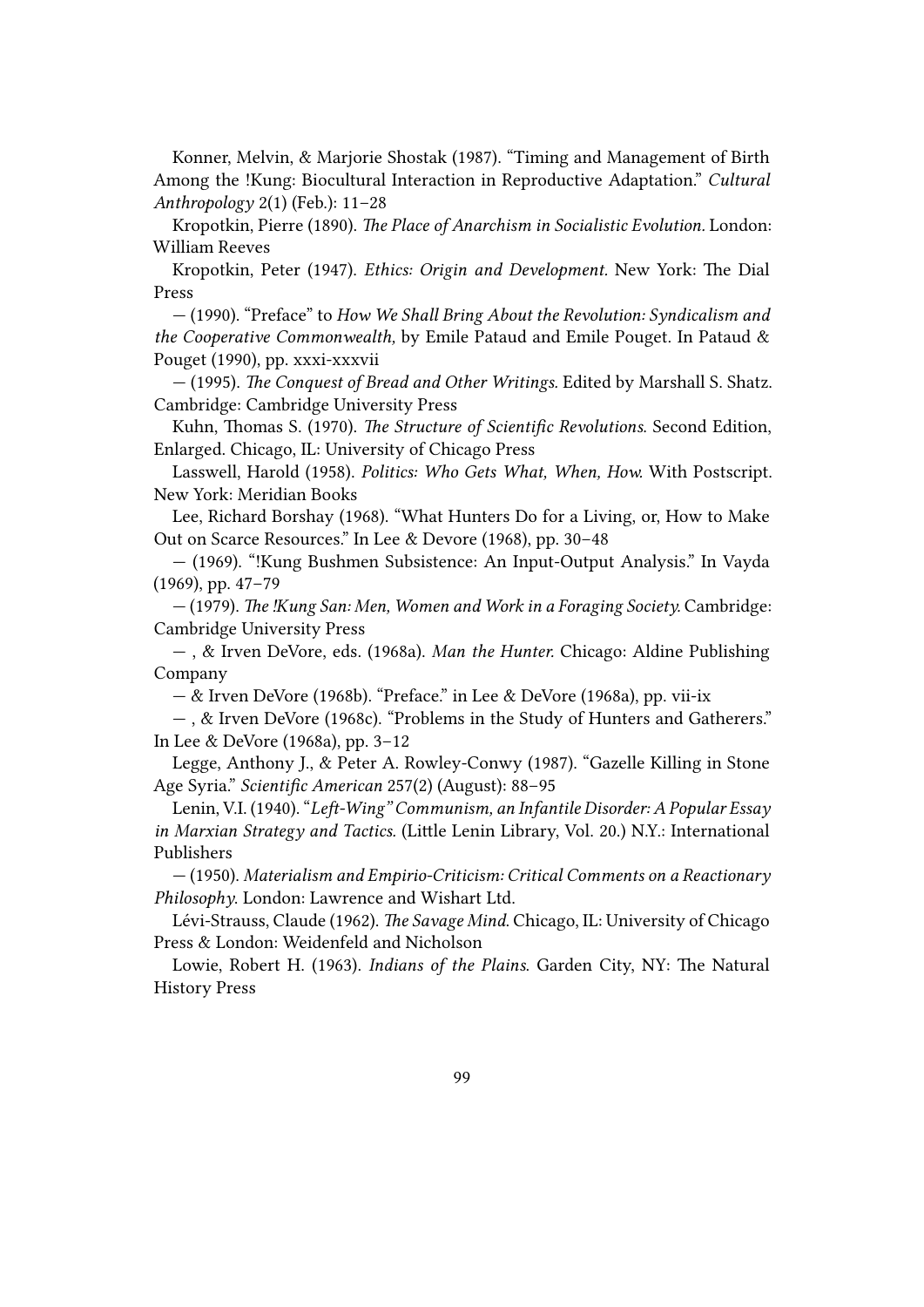Marx, Karl (1967). *Capital: A Critique of Political Economy.* Edited by Frederick Engels. Vol. III: *The Process of Capitalist Production as a Whole.* New York: International Publishers

McCusker, John J., & Russell R. Menard (1985). *The Economy of British America, 1607–1789*. Chapel Hill, NC & London: University of North Carolina Press

Megill, Allan, ed. (1994). *Rethinking Objectivity.* Durham, NC: University of North Carolina Press

Michels, Robert (1962). *Political Parties: A Sociological Study of the Oligarchical Tendencies of Modern Democracy.* New York: The Free Press

Monegal, Emir Rodriguez, & Alastair Reid, eds. (1981). *Borges: A Reader.* New York: E.P. Dutton

Moore, John (1996). "Commentary on the Anarcho-Futurist Manifesto." *Green Anarchist* 40/41 (Spring): 18–20

Morgan, Edmund S. (1975). *American Slavery, American Freedom: The Ordeal of Colonial Virginia.* New York & London: W.W. Norton & Company

Murdoek, George Peter (1968). "The Current Status of the World's Hunting and Gathering Peoples." In Lee & DeVore (1968a), pp. 13–20

Newcomb, W.W., Jr. (1961). *The Indians of Texas.* Austin, TX: University of Texas Press

Nietzsche, Friedrich (1994). *On the Genealogy of Morality.* Edited by Keith Ansell-Pearson. Cambridge: Cambridge University Press

Novatore, Renzo (1989). "Iconoclasts, Forward!" In Black & Parfrey (1989), pp. 92–93

Novick, Peter (1988). *That Noble Dream: The "Objectivity Question" and the American Historical Profession.* Cambridge: Cambridge University Press

Nuquist, Andrew E. (1964). *Town Government in Vermont.* Burlington, VT: University of Vermont Government Research Center

Orwell, George (1952). *Homage to Catalonia.* New York & London: Harcourt Brace Jovanovich

Pannekoek, Anton (1948). *Lenin as Philosopher: A Critical Examination of the Philosophical Basis of Leninism.* New York: New Essays

Parkington, John E. (1984). "Soaqua and Bushmen: Hunters and Robbers." In Schrire (1984), pp. 151–174

Pataud, Emile, & Emile Pouget (1990). *How We Shall Bring About the Revolution: Syndicalism and the Cooperative Commonwealth.* London & Winchester, MA: Pluto Press

Peters, Pauline (1990). "The San Historicized." *Science* 248 (May 28): 905–907

Popper, Karl L. (1962). *The Open Society and Its Enemies. 2* vols. Fourth Edition, Revised. New York & Evanston, IL: Harper Torchbooks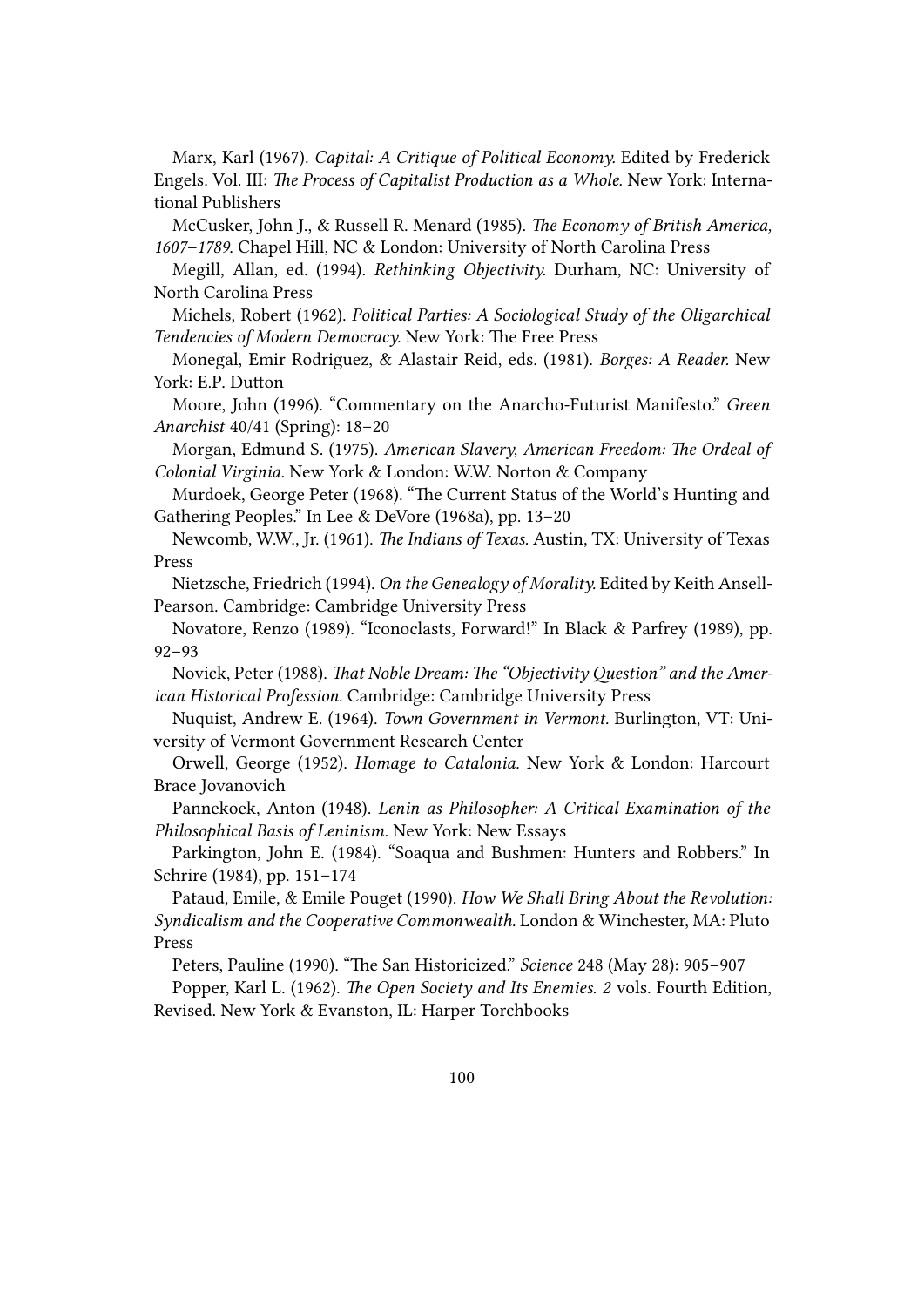Proudhon, P.-J. (1979). *The Principle of Federation.* Edited by Richard Vernon. Toronto, Canada: University of Toronto Press

Rasmussen, D. Tab, ed. (1993). *The Origin and Evolution of Humans and Humanness.* Boston, MA & London: Jones and Bartlett Publisher

Renouf, MA.P. (1991). "Sedentary Hunter-Gathers: A Case for Northern Coasts." In Gregg (1991), pp. 89–107

Richards, Vernon (1983). *Lessons of the Spanish Revolution, 1936–1939.* Revised, Enlarged Edition. London: Freedom Press

Rifkin, Jeremy (1995). *The End of Work: The Decline of the Global Labor Force and the Dawn of the Post-Market Era.* New York: G.P. Putnam's Sons

Roberts, David D. (1979). *The Syndicalist Tradition and Italian Fascism.* Chapel Hill, NC: University of North Carolina Press

Rocker, Rudolf (1947). *Anarcho-syndicalism: Vieory and Practice.* Indore, India: Modern Publishers

Ross, Eric B. (1987). "An Overview of Trends in Dietary Variation from Hunter-Gatherer to Modern Capitalist Societies." In Harris & Ross (1987), pp. 7–55

Ruby, Jay (1996). "Objectivity Revisited." *American Anthropologist* 98(2) (June): 398–400

Ruhart, Mary (1996). "Keeping Our Freedom in an Unfree World." *Formulations* 3(3) (Spring): 3–4, 13

Sahlins, Marshall (1972). *Stone Age Economics.* Chicago, IL: Aldine Publishing Company

Salisbury, Neal (1982). *Manitou and Providence: Indians, Europeans, and the Making of New England, 1500–1643.* New York & Oxford: Oxford University Press

Scheiber, Harry N., Harold G. Vatter & Harold Underwood Faulkner (1976). *American Economic History.* New York: Harper & Row

Schor, Juliet (1991). *The Overworked American: The Unexpected Decline of Leisure.* New York: Basic Books

Schrire, Carmel, ed. (1984). *Past and Present in Hunter Gatherer Societies.* Orlando, FL: Academic Press

Schuster, Eunice Minette (1932). *Native American Anarchism: A Study of Left-Wing American Individualism.* (Smith College Studies in History, Vol. XVII, Nos. 1–4.) Northampton, MA: Smith College Department of History

Seidman, Michael (1991). *Workers Against Work: Labor in Paris and Barcelona During the Popular Fronts.* Berkeley: University of California Press

Sender, Ramón J. (1990). *Seven Red Sundays.* Chicago, IL: Ivan R. Dee, Publisher Silbener, Edmund (1948). "Proudhon's Judeophobia." *Historica Judaica* 11(1) (April): 61–80

Sjoberg, Gideon (1960). *The Preindustrial City: Past and Present.* Glencoe, IL: The Free Press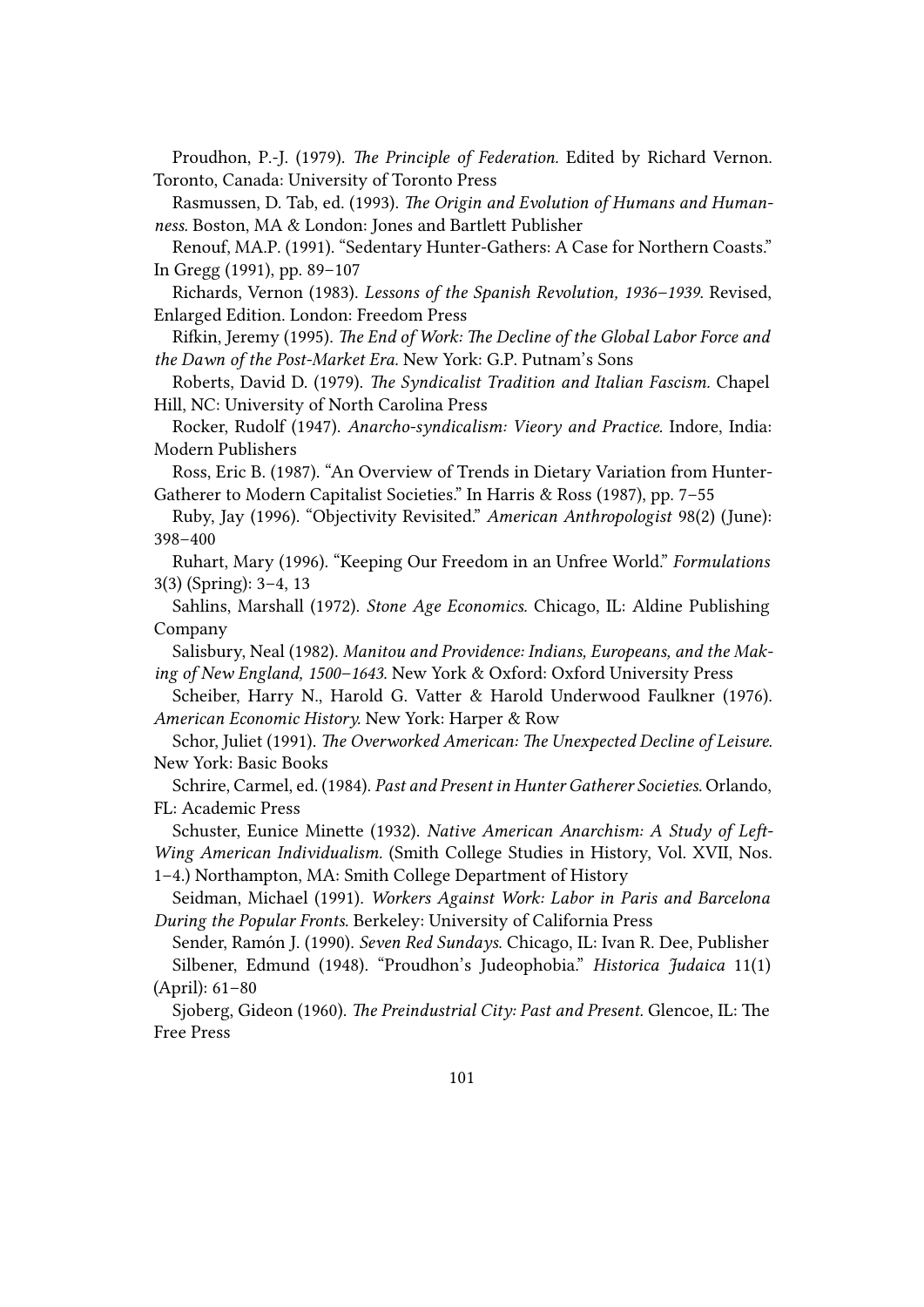Smith, Gregory B. (1983). Review of *The Ecology of Freedom,* by Murray Bookchin. *American Political Science Review* 77(1) (March): 540

Solway, Jacqueline S., & Richard B. Lee (1990). "Foragers, Genuine or Spurious? Situating the Kalahari San in History." *Current Anthropology* 31(2) (April): 109–146

Stafford, David (1972). "Anarchists in Britain Today." In Apter & Joll (1972), pp. 99–122

Stirner, Max (1978). "Stirner's Critics." *Philosophical Forum* 8(2–4): 66–80

— (1995). *The Ego and Its Own.* Edited by David Leopold. Cambridge: Cambridge University Press

Tanaka, Jiri (1980). *The San Hunter-Gatherers of the Kalahari: A Study in Ecological Anthropology.* Tokyo, Japan: University of Tokyo Press

Thissen, Siebe (1996). *De Weg naar Croatan.* (De Kunst van het Afhaken.) Rotterdam, Netherlands: Baalprodukties Sittard

Tocqueville, Alexis de (1969a). *Democracy in America.* Edited by J.P. Mayer. Garden City, New York: Anchor Books

— (1969b). "Report Given Before the Academy of Moral and Political Sciences on January 15, 1848, on the Subject of M. Cherbuliez' Book Entitled *On Democracy in Switzerland."* In Tocqueville (1969a), pp. 736–749 (Appendix II)

Tuchman, Barbara (1966). *The Proud Tower.* New York: The Macmillan Company Vayda, Andrew P., ed. (1969). *Environment and Cultural Behavior.* New York: Natural History Press

Vincent, K. Steven (1984). *Pierre-Joseph Proudhon and the Rise of French Republican Socialism.* Oxford: Oxford University Press

Walter, Nicolas (1972). "Anarchism in Print: Yesterday and Today." In Apter & Joll (1972), pp. 147–168

Walzer, Michael (1970). *Obligations: Essays on Disobedience, War; and Citizenship.* Cambridge: Harvard University Press

Watson, Richard A. (1995). Review of *Which Way for the Ecology Movement?* by Murray Bookchin. *Environmental Ethics* 14(4) (Winter): 437–439

Wilmsen, Edwin N. (1989). *Land Filled with Flies: A Political Economy of the Kalahari.* Chicago, IL & London: University of Chicago Press

Woodburn, J. (1982). "Egalitarian Societies." *Man* 7: 431–451

Woodcock, George (1962). *Anarchism: A History of Libertarian Ideas and Movements.* New York: Meridian Books

Yengoyan, Aram A. (1968). "Demographic and Ecological Influences on Aboriginal Australian Marriage Sections." In Lee & DeVore (1968), pp. 185–199

Zapatistas (1994). *Zapatistas! Documents of the New Mexican Revolution.* Brooklyn, NY: Autonomedia

Zerzan, John (1987). *Elements of Refusal.* Seattle, WA: Left Bank Books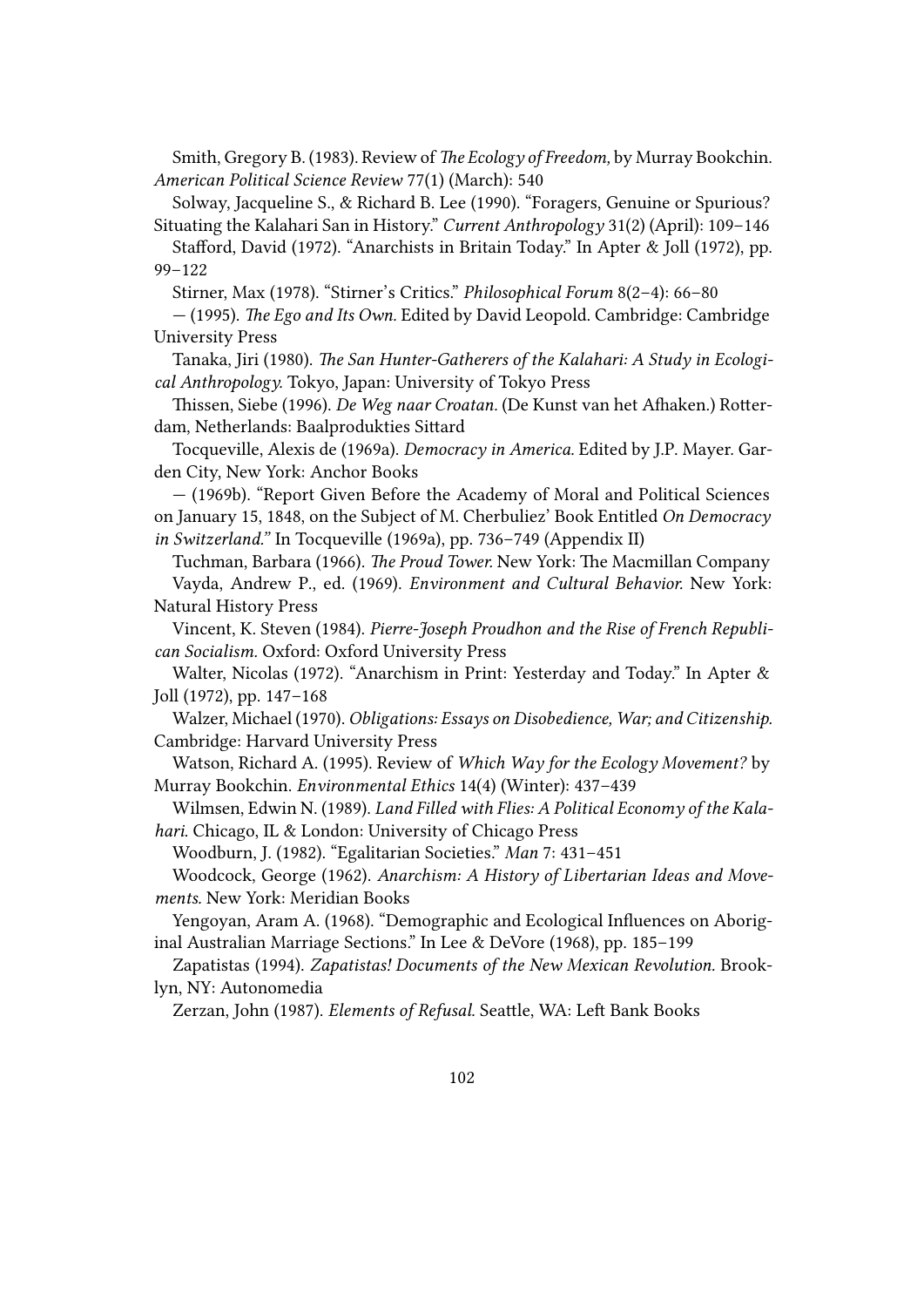— (1994). *Future Primitive and Other Essays.* Brooklyn, NY: Autonomedia & Columbia, MO: Anarchy/C.A.L. Press

— (1996). Letter to Bob Black, May 20

Zimmern, Alfred (1931). *The Greek Commonwealth: Politics and Economics in Fifth-Century Athens.* Fifth Edition, Revised. Oxford: at the Clarendon Press

Zubrow, Ezra B.W., ed. (1976). *Demographic Anthropology: Quantitative Approaches.* Albuquerque, NM: University of New Mexico Press